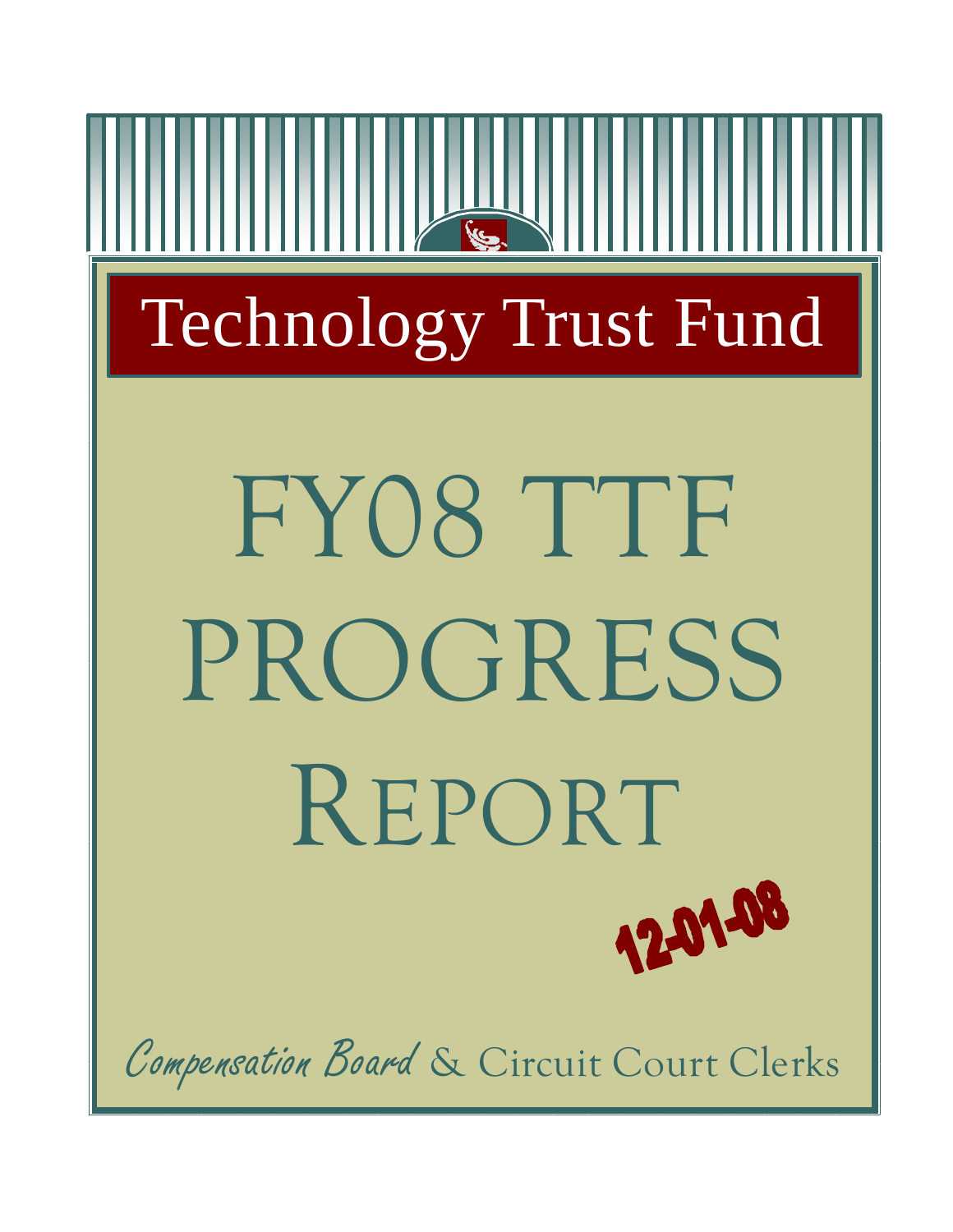| PERCENTAGE OF CLERKS REPORTING TO PROVIDE REMOTE ACCESS TO ELECTRONIC LAND RECORDS22 |  |
|--------------------------------------------------------------------------------------|--|
|                                                                                      |  |
|                                                                                      |  |
|                                                                                      |  |
|                                                                                      |  |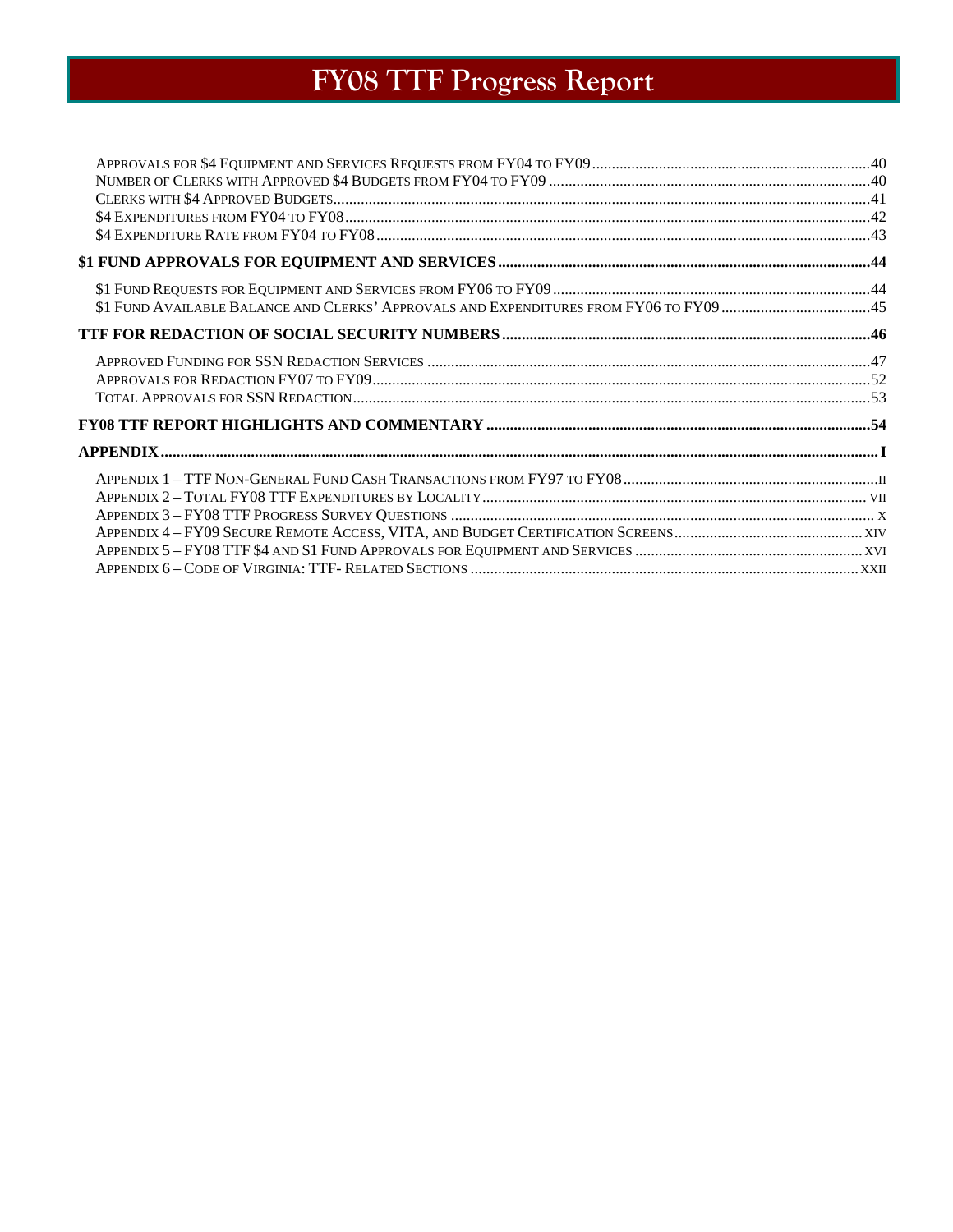<span id="page-3-0"></span>Introduction

The purpose of this report is to provide an annual update of the Technology Trust Fund and the progress Clerks are making in providing secure remote access (SRA) to land records on or before July 1, 2008.

#### **The Technology Trust Fund**

The Technology Trust Fund (TTF) originated in 1996 with § 17.1-279, Code of Virginia, that legislated a \$3 fee, known as the TTF Fee, to be assessed by the Clerk of the Circuit Court (Clerk) in every law and chancery action, upon each instrument recorded in the deed book, and upon each judgment docketed in the lien docket book. Effective July 1, 2004, the fee was increased to \$5 and the General Assembly has since specified intent that all Clerks in Virginia provide SRA to land records on or before July 1, 2008. The TTF fee is deposited to the State Treasury into a trust fund and the Compensation Board maintains a record of the deposits made by each Clerk.

Four dollars of the \$5 fee are allocated by the Compensation Board to each Clerk for the purposes of: (i) developing and updating individual land records automation plans for individual Clerks' offices; (ii) implementing automation plans to modernize land records in individual Clerk's offices and provide SRA to land records throughout the Commonwealth; (iii) obtaining and updating office automation and information technology equipment, including software and conversion services; (iv) preserving, maintaining and enhancing court records, including, but not limited to, the costs of repairs, maintenance, land records, consulting services, service contracts, redaction of social security numbers from land records, and system replacements or upgrades; and (v) improving public access to court records. TTF funds may not be used for personnel costs within the Clerks' offices. The legislation requires that Clerks submit to the Compensation Board a written certification that the Clerk's proposed technology improvements of land records will provide SRA to those land records on or before July 1, 2008.

The remaining \$1 of the TTF fee collected by each Clerk is amassed into a fund known as the \$1 Fund. The Compensation Board may allocate from the \$1 Fund (i) for the purposes of funding studies to develop and update individual land records automation plans for individual Clerk's offices and (ii) for the purposes enumerated in the above paragraph to implement the plan to modernize land records in individual Clerk's offices and provide SRA to land records throughout the Commonwealth. Priority for allocation from the \$1 Fund may be given to those individual Clerks' offices whose deposits into the trust fund would not be sufficient to implement its modernization plan. The legislation requires that Clerks submit to the Compensation Board a written certification that the Clerk's proposed technology improvements of land records will provide SRA to those land records on or before July 1, 2008.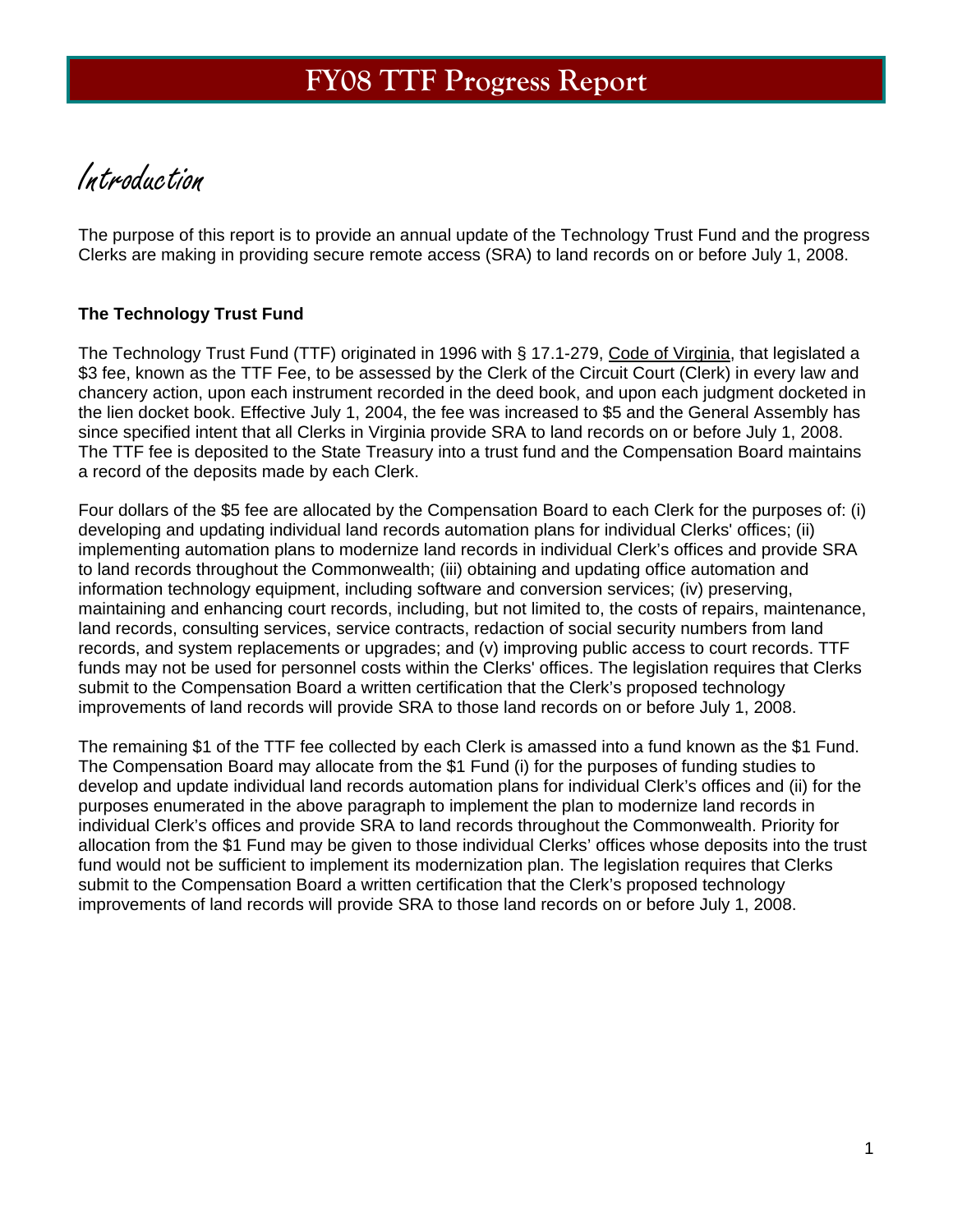#### **Secure Remote Access to Land Records in the Code of Virginia**

In the Code of Virginia, § 17.1-279 requires Clerks or their designated application service provider(s) to certify compliance with security standards developed by the Virginia Information Technologies Agency (VITA) found in the document *Secure Remote Access to Online Court Documents Standard, ITRM STANDARD SEC503-02* (dated March 28, 2005), and all subsequent revisions. This document is located on the VITA website at [http://www.vita.virginia.gov](http://www.vita.virginia.gov/) under the tab Library / ITRM Policies, Standards, and Guidelines / Information Security Standards.

The safeguards in VITA's security standard define what is meant by "secure" land records. Remote access is defined in the security standard as allowing inspection to a court record without the need to physically visit the courthouse where the court record is maintained. The Code of Virginia, § 17.1-292, defines land records as any writing authorized by law to be recorded on paper or in electronic format that the Clerk records affecting title to real property, including but not limited to instruments, orders, or any other writings recorded.

Further definitions pertaining to SRA are contained in § 17.1-295, Code of Virginia. Public access means that the Clerk has made available to subscribers that are other than governmental agencies SRA to land records maintained by the Clerk. SRA is defined as public access by electronic means on a network or system to land records maintained by the Clerk or the Clerk's designated application service provider(s), in compliance with the SRA standards developed by VITA. A subscriber is any person who has entered into a Subscriber Agreement with the Clerk authorizing the subscriber to have SRA to land records maintained by the Clerk or the Clerk's designated application services provider(s). If the subscriber is an entity with more than one person who will use the network or system to access land records, each individual user shall execute a Subscriber Agreement and obtain a separate user ID and password from the Clerk. The subscriber is responsible for the fees and proper use of the SRA system pursuant to the Subscriber Agreement, applicable Virginia law, and the SRA standards developed by VITA.

In the Code of Virginia, § 17.1-276 allows that a Clerk who provides SRA to land records pursuant to § 17.1-294 may charge a fee established by the Clerk to cover operational expenses of such electronic access, including, but not limited to, computer support, maintenance, enhancements, upgrades, replacements, and consulting services. A flat fee may be assessed for each subscriber, as defined in § 17.1-295, in an amount not to exceed \$50 per month. The fees shall be paid to the Clerk's office and deposited by the Clerk into a special non-reverting local fund to be used to cover the operational expenses of such electronic access. The Clerk shall enter into a Subscriber Agreement with each subscriber in accordance with the security standards developed by VITA.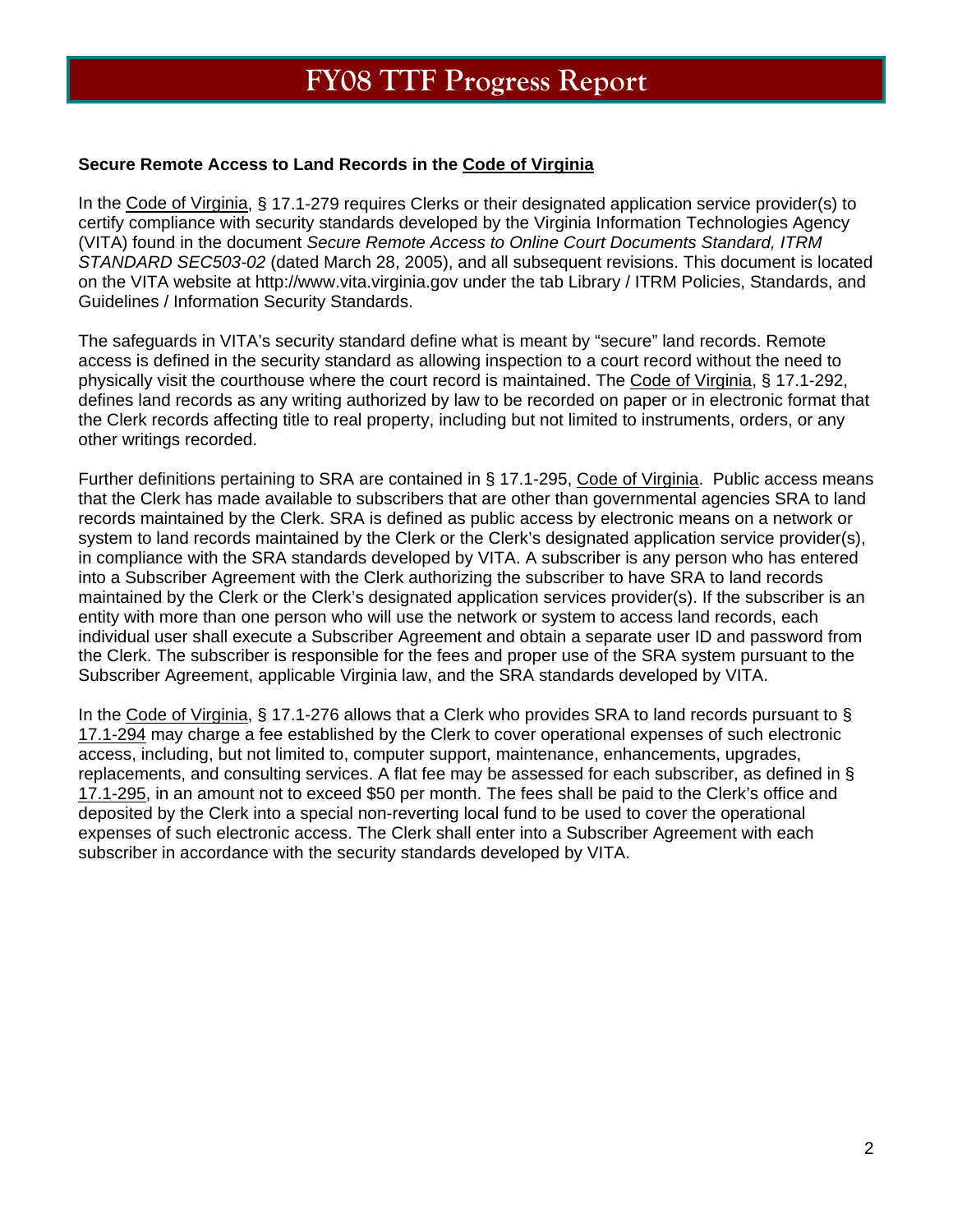In the Code of Virginia, § 17.1-293 prohibits the posting of certain information on the Internet. The VITA SRA standards require that Clerks make a self-certification to comply with § 17.1-293. A self-certification is embedded in the FY09 TTF Budget Request Process in the Constitutional Officers Information Network (COIN), an online financial management tool for Constitutional Officers, thus providing a substitute for the paper self-certification form, Appendix C, located in the 2005 VITA security standard. Beginning January 1, 2004, a) Clerks may not allow access to a document on a court-controlled website with an actual signature, Social Security Number (SSN), date of birth, maiden name, financial account number, or name/age of a minor child; b) Clerks must post a list of documents routinely found on the court-controlled Web site; c) Clerks must allow public access to the original document, as provided by law; and d) Clerks are immune from suit arising from any acts or omissions relating to providing SRA on the Internet pursuant to this section unless the Clerk was grossly negligent or engaged in willful misconduct.

In the Code of Virginia, § 17.1-294 stipulates that the original land records maintained by the Clerk may contain a SSN if otherwise provided by law, but that original record shall not be made available via SRA unless it complies with this section. Except in cases where the original record is required by law to contain a SSN, the attorney or party who prepares or submits the land record for recordation has the responsibility for ensuring that the SSN has been removed from the writing prior to the instrument's being submitted for recordation.

The complete text of §§ 17.1-276, 17.1-279, 17.1-292, 17.1-293, 17.1-294 and 17.1-295, Code of Virginia, is located in the Appendix of this report.

### **FY09 TTF Budget Request Process**

In August of each year, Clerks have the opportunity to request TTF available funding for equipment and services. The Compensation Board allocates \$4 funds requested by Clerks in an amount not to exceed the deposits into the trust fund credited to their respective localities. \$1 Fund money is also available to Clerks. The FY09 TTF Budget Request process is a sub-system of COIN and consists of several options seamlessly integrated into a coherent whole, including:

- FY08 TTF Progress Survey;
- Certification for SRA:
- Certification of VITA security standards;
- Election to Carryover or FY09 Budget Request;
- \$4 Request for Equipment and/or Services;
- Certification of \$4 Budget Request;
- \$1 Fund Request for Equipment and/or Services;
- Certification of \$1 Fund Budget Request, and
- Final signoff.

Clerks had the month of August 2008 to complete the FY09 TTF Budget Request Process. If a Clerk does not complete the annual TTF Budget Request process in COIN, their \$4 available balance automatically carries-over to a future fiscal year.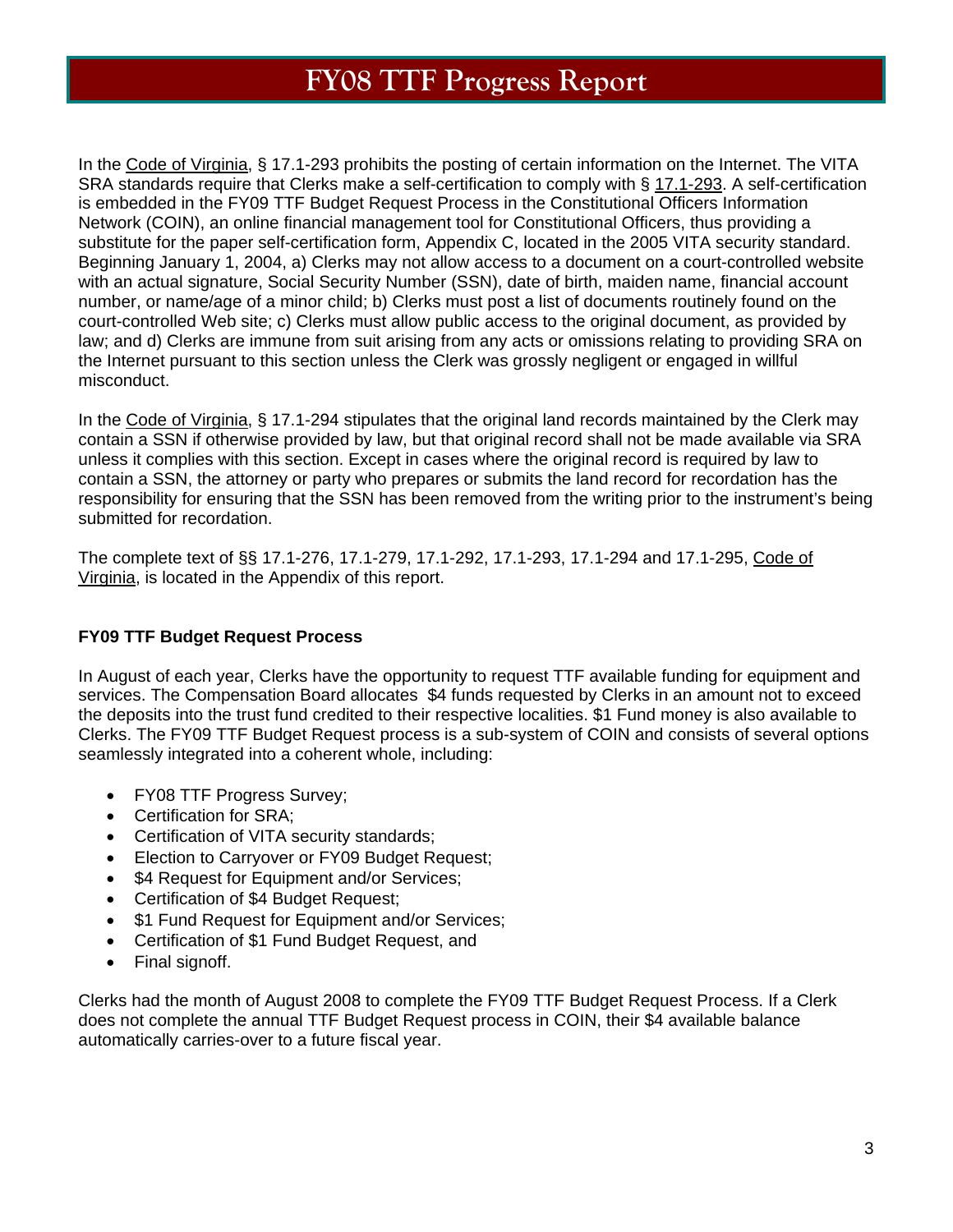If a Clerk provides SRA to land records on or before July 1, 2008, then that Clerk may apply to the Compensation Board for an allocation from their \$4 available balance for automation and technology improvements in areas of his/her court not related to land records (Purpose Code F). Such a request cannot exceed the deposits into the trust fund credited to that locality (\$4). Clerks making Purpose Code F requests are restricted from the \$1 Fund.

#### **FY09 TTF \$4 Available Balance**

The FY09 \$4 available balance is computed using several factors. Unexpended FY08 \$4 money is added to FY08 TTF collections credited to that locality. Unexpended money from the \$1 Fund is added for Clerks who certified to currently providing SRA to land records by July 1, 2008 (Clerks who certified to not currently providing SRA to land records were not permitted to budget their FY09 \$4 available balance). A portion of TTF available funds is transferred to the Clerks' general operating funds to cover reimbursement of approved operating expenditures. The same amount was transferred in each fiscal year in each respective clerk's office. The formula for computing the TTF \$4 available balance for each Clerk's office is:



A carryover election in the FY09 TTF Budget Request Process means that the FY09 \$4 available balance is reserved until the following fiscal year (FY10). The Compensation Board considers mid-year access to TTF funds not previously budgeted in August on a case-by-case basis and the availability of unencumbered funds. Application to the Compensation Board for mid-year access to TTF money not previously requested in August is made through a mid-year docket request. Instructions for making a mid-year docket request can be found on the Compensation Board website at [http://www.scb.virginia.gov](http://www.scb.virginia.gov/)  under the Land Records Technology tab. Mid-year access to TTF monies is not guaranteed to Clerks who do not submit a budget request in August.

A budget election and carry-over election are mutually exclusive. A Clerk must choose to either make a budget request for equipment and/or services or carryover their TTF \$4 available balance.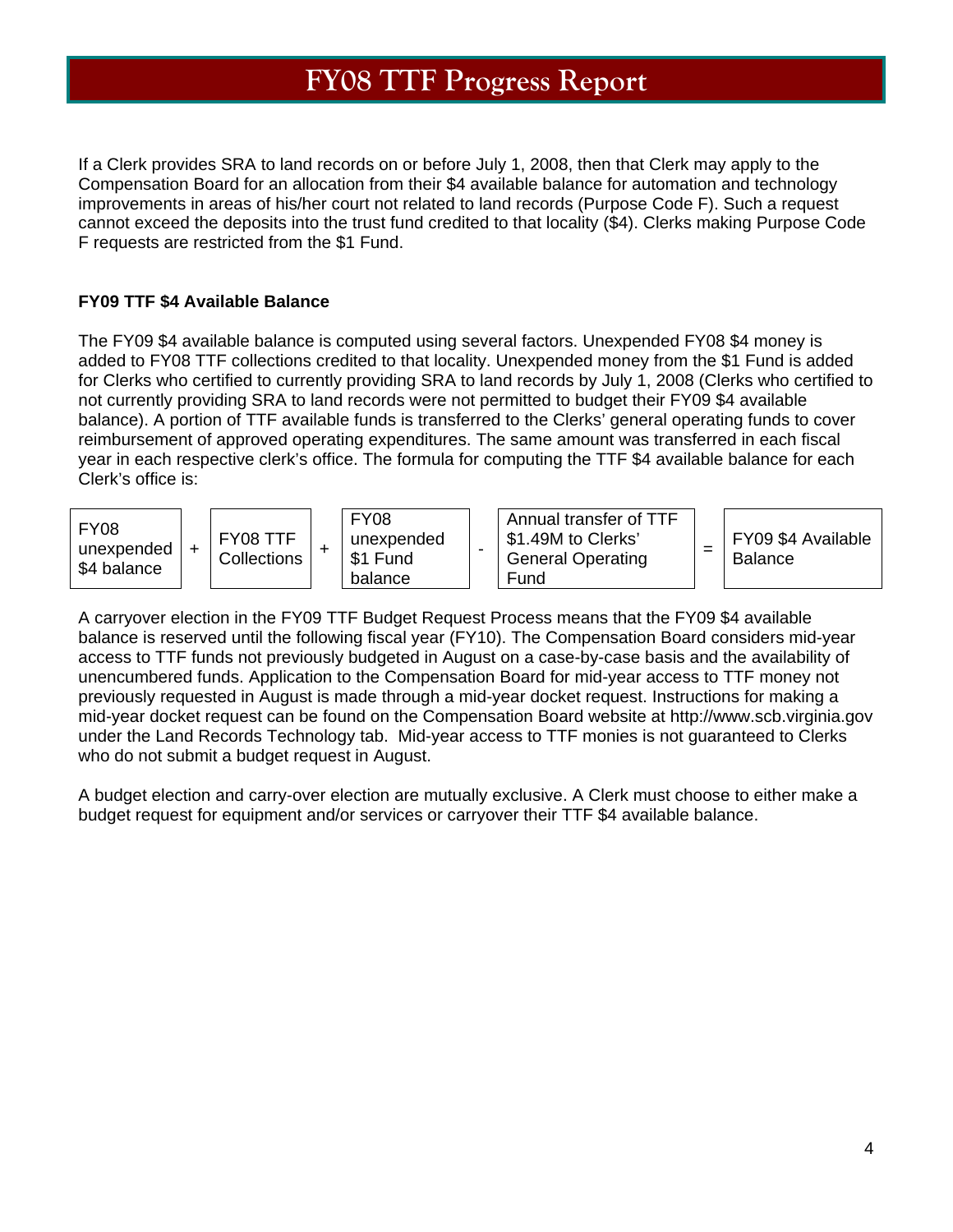<span id="page-7-0"></span>Executive Summary

#### **FY08 TTF Financial Statement**

#### **IN FY08, TTF COLLECTIONS BY CLERKS WERE \$9.09M. FROM FY97 TO FY08, CLERKS' TTF COLLECTIONS WERE \$93.26M FOR AVERAGE COLLECTIONS OF \$7.77M PER YEAR.**

- In FY08, Clerks' **expenditures** were \$9.86M. From FY98 to FY08, Clerks' expenditures were \$53.35M for average expenditures of \$4.85M per year.
- In FY08, **total TTF expenditures** were \$11.39M and from FY98 to FY08, total TTF expenditures were \$75.62M.
- From FY98 to FY08, transfers of TTF funds to offset **general fund reductions** to the Clerks' general fund appropriation were \$11.35M. This represents 15 percent of total TTF expenditures.
- From FY98 to FY08, **budget reductions and transfers** of TTF funds to the Commonwealth's General fund were \$9.11M and account for 12 percent of TTF expenditures.
- From FY98 to FY08, **administrative costs**, which have been split into three categories (consulting services, position costs, and COIN / VITA Studies), were \$1.80M and account for 2.4 percent of total expenditures.

#### **SRA Certification for \$1 Fund Carryover**

- In FY08, **\$2.28M from the \$1 Fund** was approved for 69 Clerks.
- 59 Clerks expended some or all of their \$1 Fund budgeted monies, totaling \$1.9M.
- 28 Clerks expended all of their \$1 Fund budgeted monies; 31 Clerks expended some of their \$1 Fund budgeted monies; and 10 Clerks expended none of their \$1 Fund budgeted monies.
- In July 2008, 67 Clerks certified to providing secure remote access (SRA) to land records to public subscribers. Unexpended \$1 Fund monies of these Clerks **totaled \$377K** and these funds carried over to the individual Clerk's FY09 \$4 available balance.
- Unexpended funds of two Clerks who did not respond to the certification process **totaled \$15K** and these funds did not carryover to the FY09 \$4 available balance but were returned to the \$1 Fund.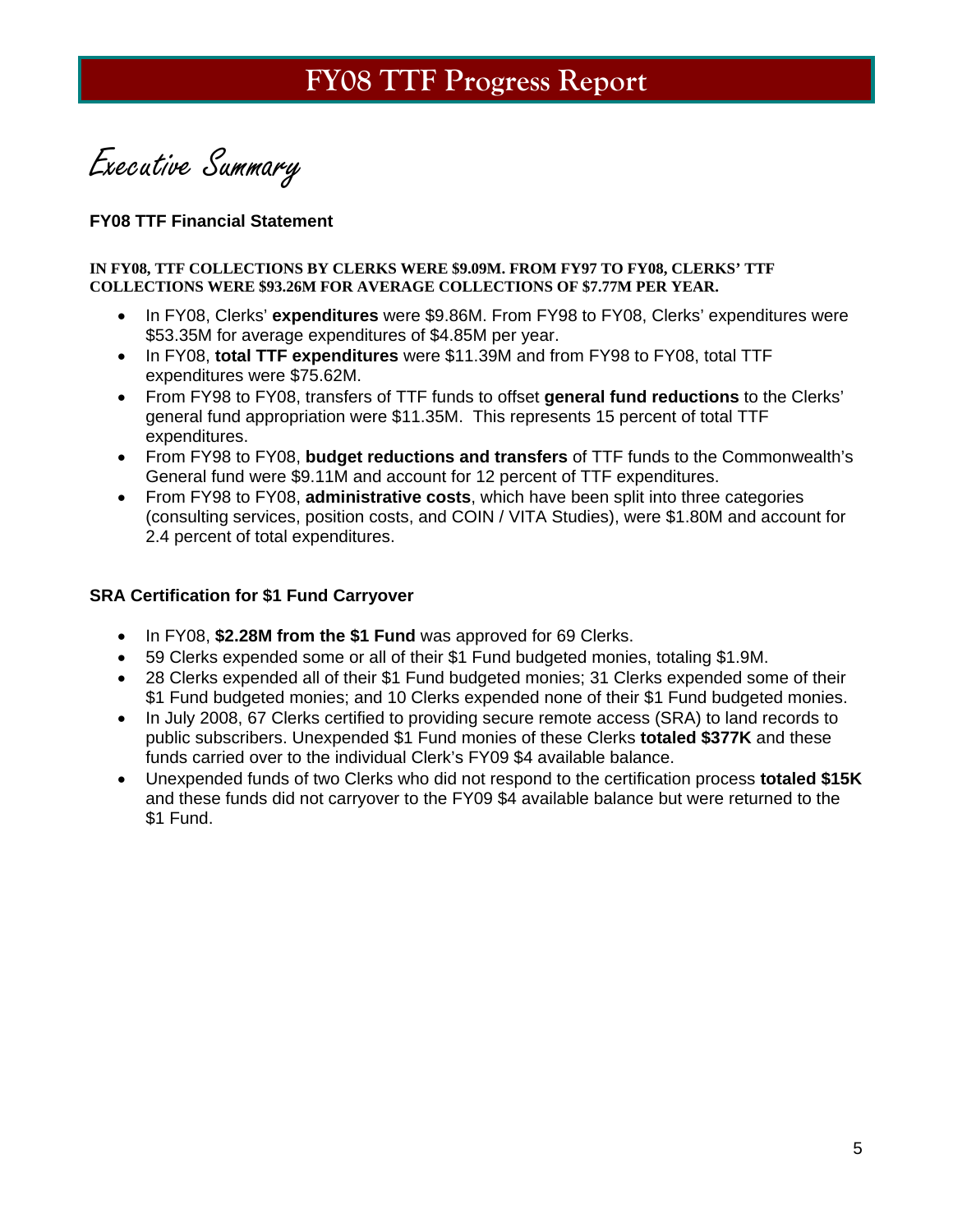#### **FY08 TTF Progress Survey**

- In the TTF Progress Survey, 120 Clerks (100 percent) listed a **website address** owned and operated by their court or operated by a public or private agent that provides SRA to land records' images.
- 119 Clerks (99 percent) reported to providing **continuous years** of electronic land records indices and 120 Clerks provide continuous years of electronic land records' images of deeds / deeds of trust.
- The **average year of continuous years** of electronic land records' **indices** of deeds / deeds of trust was 1953; the average year of continuous years of electronic land records' **images** of deeds / deeds of trust was 1955.
- The year of 1653 was reported as the **oldest reported electronic land records** index and image.
- 120 Clerks reported to provide secure remote access **(SRA)** to electronic land records' images.
- The **number of electronic land records' images** available **onsite** was 196.7M and the number of land electronic land records' images available through **SRA** was 191.0M.
- 120 Clerks report to be accepting **public** (non-governmental) **subscribers** to SRA. The total number of subscribers reported by Clerks is 5,723.
- 107 Clerks (89 percent) reporting to currently provide SRA have **publicized** the availability of SRA to land records' images.
- 22 Clerks (18 percent) reported a **linkage** of their land records system with title transfer history automated system.
- 120 Clerks have **signed a contract with a vendor** for a land records management system, SRA internet hosting, and technology equipment, software, and maintenance; 114 Clerks (95 percent) have signed a contract with a vendor for redaction of social security numbers; and 97 Clerks (81 percent) have signed a contract with a vendor for back scanning of images / conversion services.
- 105 Clerks (88 percent) have begun **back-file redaction** of social security numbers. The total number redacted images reported by Clerks in FY08 are 111.0M for a total cost of \$4.1M.

### **FY09 SRA Certification**

• 120 Clerks reported that their office currently provides to public subscribers **SRA** to land records' images on a website or system owned and operated by their court or operated by a public or private agent.

### **FY09 VITA Standards Certification**

• 120 Clerks certified current compliance with VITA **SRA standards**.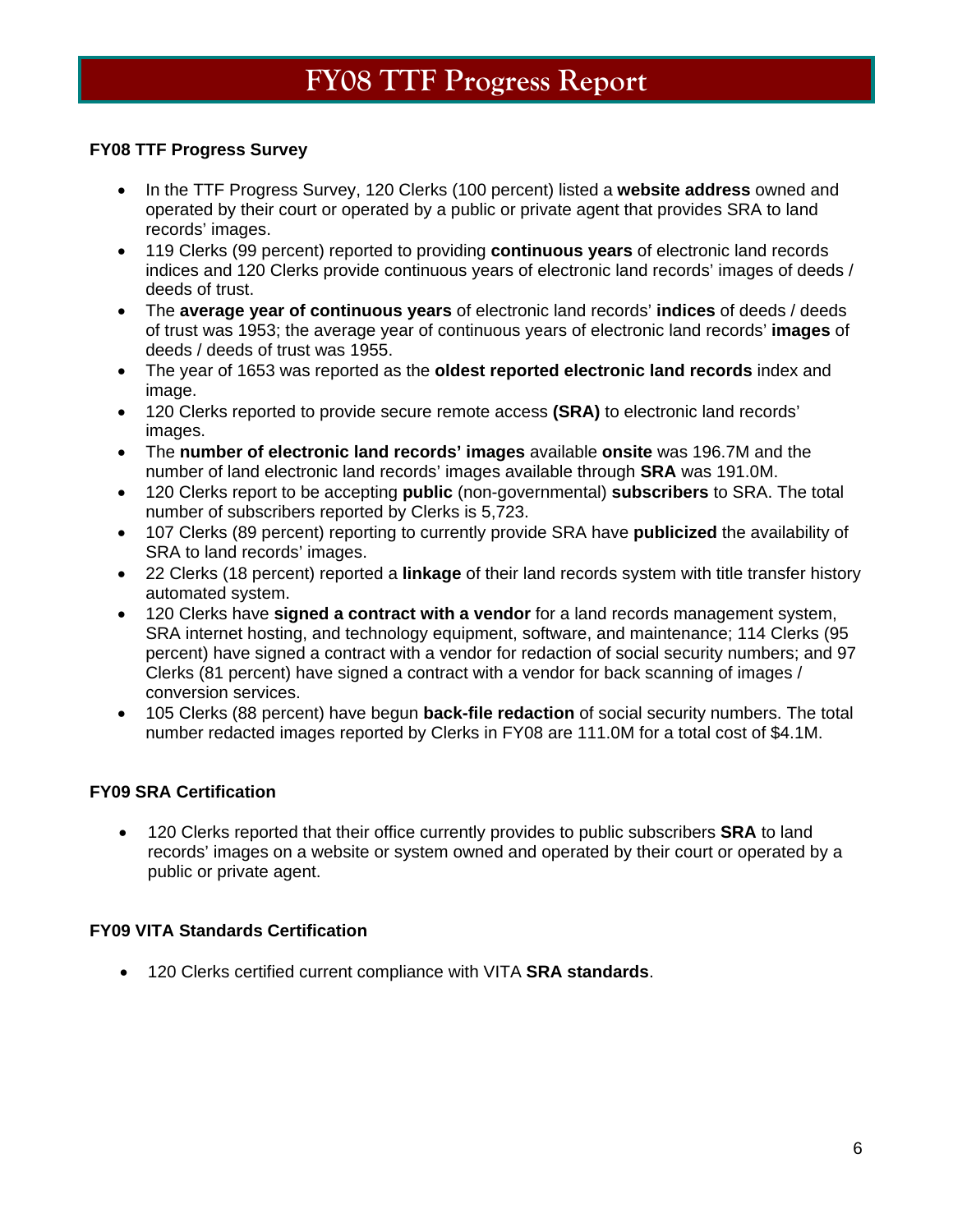### **\$4 Approvals for Areas of the Court Not Related to Land Records**

- In FY07, 15 out of the 39 eligible Clerks (38 percent) made a \$4 request using Purpose Code F, totaling \$1.61M.
- In FY08, 24 out of the 86 eligible Clerks (28 percent) made a \$4 request using Purpose Code F, totaling \$2.53M.
- In FY09, 18 out of the 120 eligible Clerks (15 percent) made a \$4 request using Purpose Code F, totaling \$1M (as of November 1, 2008).
- Total Purpose Code F requests over the three-year period are \$5.13M.

### **FY09 \$4 Approvals for Equipment and Services**

- In FY09, the total **\$4 Available Balance** was \$12.64M.
- 120 Clerks (100 percent) were approved a **total of \$10.85M** for technology equipment and/or services.
- 11 Clerks (9 percent) were approved \$1.06M in \$4 funds for technology **equipment**.
- 120 Clerks were approved \$9.79M in \$4 funds for technology **services**.
- \$4 expenditure rate from FY04 to FY08 ranged from 69 to 62 percent with a high of 87 percent in FY05.

### **FY09 \$1 Fund Approvals for Equipment and Services**

- In FY09, the total available in the \$1 Fund was **\$2.03M.**
- 60 out of 81 eligible Clerks (74 percent) were approved money from the \$1 TTF Fund for additional technology equipment and/or services, **totaling \$1.64M**.
- 5 Clerks (8 percent) were approved \$42K from the \$1 TTF Fund for technology **equipment**.
- 59 Clerks (98 percent) were approved \$1.60M from the \$1 TTF Fund for technology **services**.

### **Approvals for Redaction of Social Security Numbers**

- In FY07, 25 Clerks (21 percent) were approved \$1.32M for the redaction of social security numbers for a total of 34.67M images.
- In FY08, 90 Clerks (75 percent) were approved \$3.14M for the redaction of social security numbers for a total of 89.03M images.
- In FY09 (as of November 1, 2008) 88 Clerks (73 percent) were approved \$1.77M for the redaction of social security numbers for a total of 50.29M **back-file** images.
- Over the three-year period, 111 Clerks (92 percent) were approved \$6.23M for the redaction of social security numbers for a total of 173.99M images.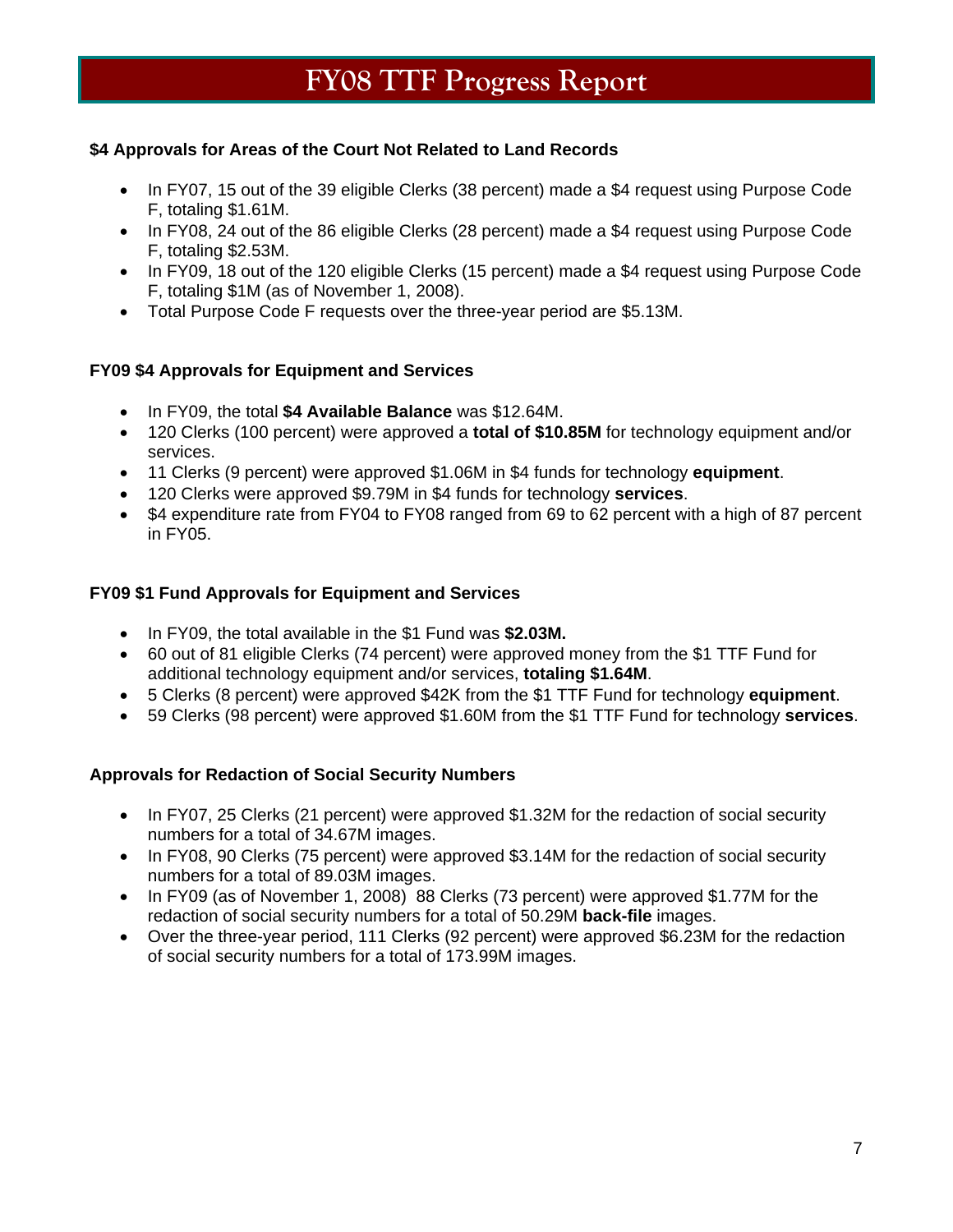<span id="page-10-0"></span>FY08 Financial Statement

The TTF financial statement consists of data regarding Clerks' annual cash collections and expenditures, and total expenditures, including budget reductions, transfers to the Clerks' general fund, and administrative costs.

#### **Clerks' Collections and Expenditures from FY97 to FY08**

|             | <b>Cash Collections</b> | <b>Expenditures*</b> |
|-------------|-------------------------|----------------------|
| FY97        | \$4,243,367.42          | \$0                  |
| FY98        | \$4,822,885.65          | \$886,404.38         |
| FY99        | \$5,768,994.81          | \$2,214,766.32       |
| <b>FY00</b> | \$5,051,605.90          | \$2,526,303.63       |
| FY01        | \$5,122,196.96          | \$4,757,461.69       |
| FY02        | \$6,586,856.51          | \$5,141,600.61       |
| FY03        | \$7,921,175.89          | \$4,802,609.45       |
| FY04        | \$8,512,088.24          | \$3,384,769.22       |
| FY05        | \$12,404,426.50         | \$4,385,882.67       |
| <b>FY06</b> | \$12,787,943.26         | \$6,755,771.76       |
| <b>FY07</b> | \$10,949,662.12         | \$8,630,099.87       |
| FY08        | \$9,093,527.93          | \$9,864,876.47       |
| Total       | \$93,264,731.19         | \$53,350,546.07      |

In FY97, the Technology Trust Fund fee was \$3 and in FY05 it increased to \$5. In the 12-year period between FY97 and FY08, collections from the TTF fee increased from \$4,243,367 to \$9,093,527, a 114 percent increase. However, cash collections have decreased 29% between FY06 and FY08. Total collections over the 12 years are \$93,264,731. Average annual collections are \$7.77M. Expenditures of Clerks increased from \$886,404 in FY98 to \$9,864,876 in FY08, a 1,013 percent increase. Total expenditures over the 11-year period are \$53,350,546. Average annual expenditures are \$4.85M. The percentage of total expenditures to total collections over the 12-year period is 57 percent.

\*Note: Due to a budget reduction strategy implemented in FY02, expenditures in FY02 were for the 11-month period of July 2001 through May 2002. Since FY03, expenditures are reported for the 12 month period of June through May. This is a change in presentation from previous TTF Progress Reports.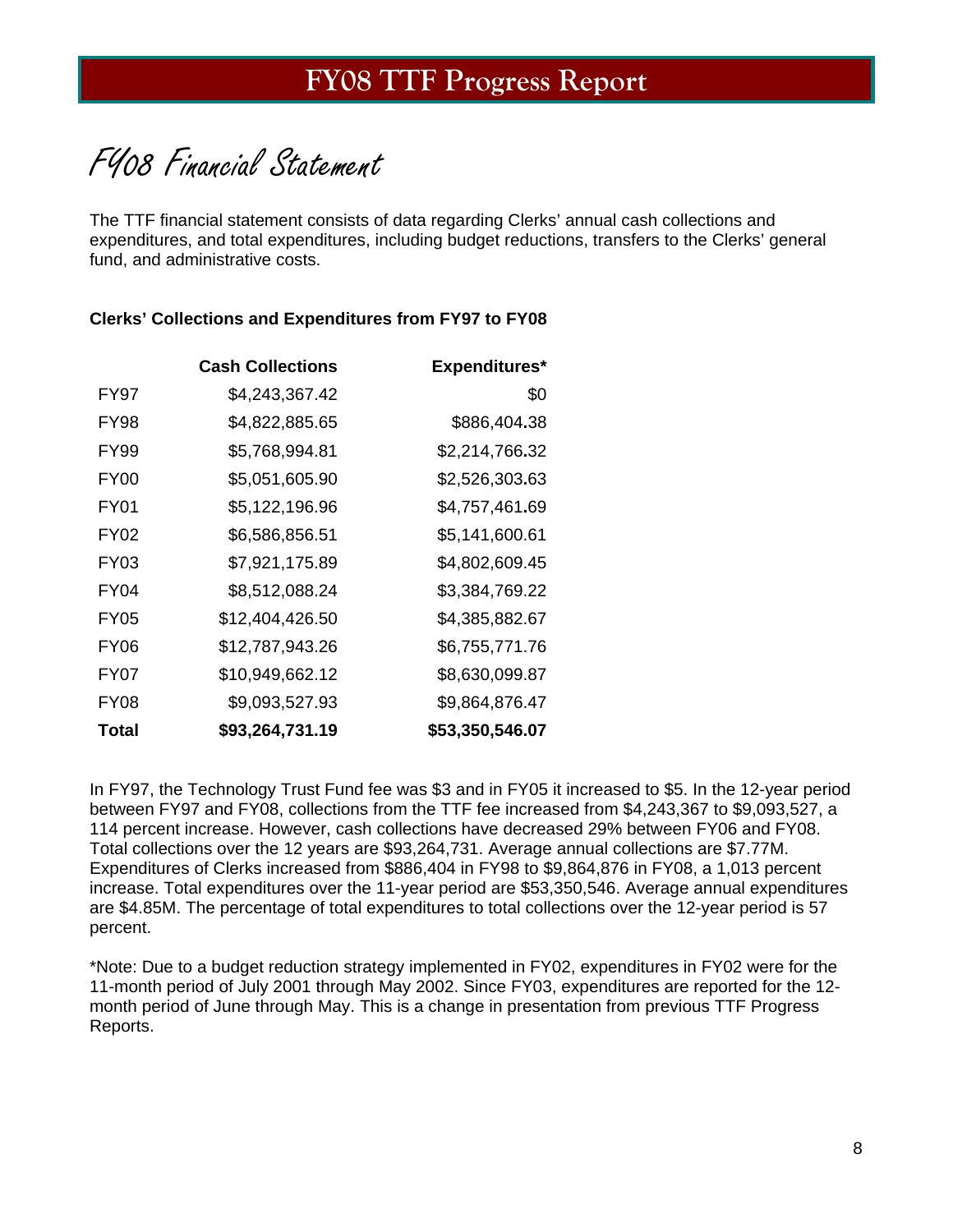<span id="page-11-0"></span>**Clerks' Collections from FY97 to FY08** 



### **Clerks' Expenditures from FY98 through FY08**



A matrix for Clerks' expenditures by locality is found in the Appendix of this report.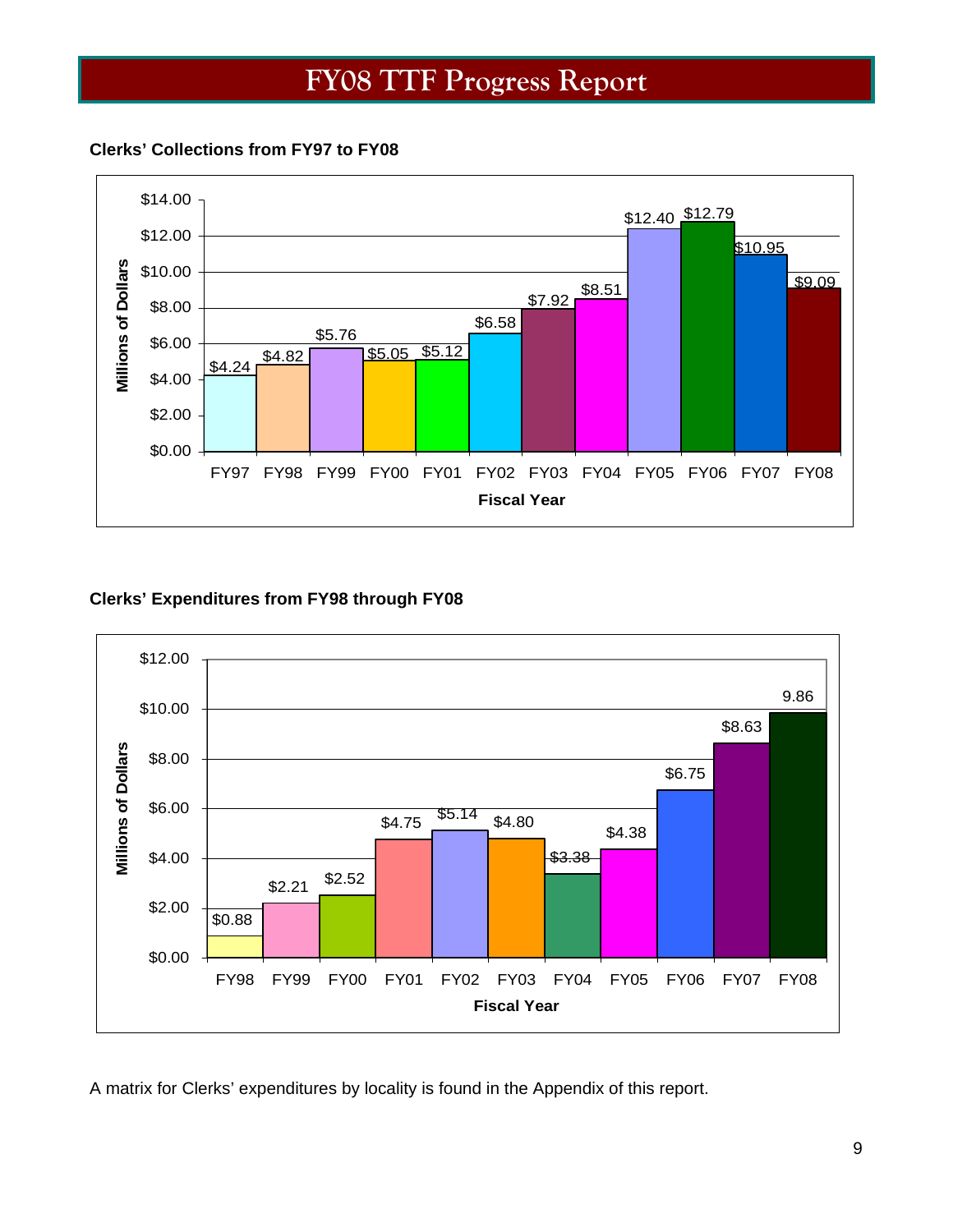### <span id="page-12-0"></span>**FY08 TTF Expenditures**

| Total                                                                 | \$11,390,958.95 | 100%   |
|-----------------------------------------------------------------------|-----------------|--------|
| Administration: Position Costs (includes DPB appropriation transfers) | \$36,869.50     | 0.32%  |
| Transfers to Clerks' General Fund for operating expenses              | \$1,489,212.98  | 13.07% |
| Clerks' Expenditures                                                  | \$9,864,876.47  | 86.60% |

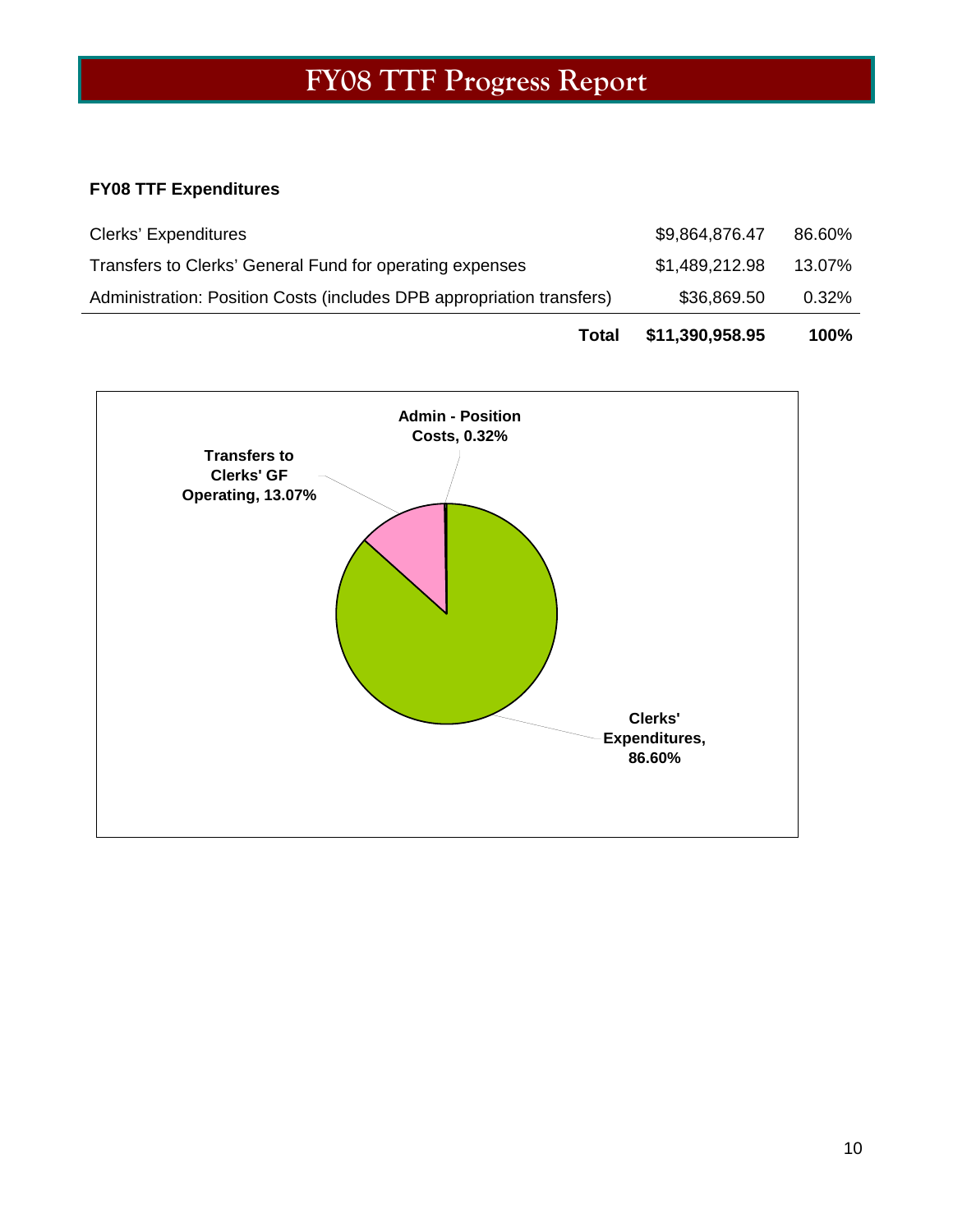#### <span id="page-13-0"></span>**Total TTF Expenditures from FY98 to FY08**

| Clerks' Expenditures                                                  | \$53,350,546.07 | 70.55%   |
|-----------------------------------------------------------------------|-----------------|----------|
| <b>Budget Reductions and Transfers</b>                                | \$9,112,414.00  | 12.05%   |
| Transfers to Clerks' General Fund for operating expenses              | \$11,352,678.53 | 15.01%   |
| Administration: Consulting services (including VITA Studies)          | \$774,558.64    | $1.02\%$ |
| Administration: Position Costs (includes DPB appropriation transfers) | \$367,854.36    | 0.49%    |
| <b>Administration: COIN System</b>                                    | \$664,000.44    | 0.88%    |
|                                                                       |                 |          |

**Total \$75,622,052.04 100%**



A matrix for Non-General Fund cash transactions for TTF from fiscal years 1998-2008 is found in the Appendix of this report.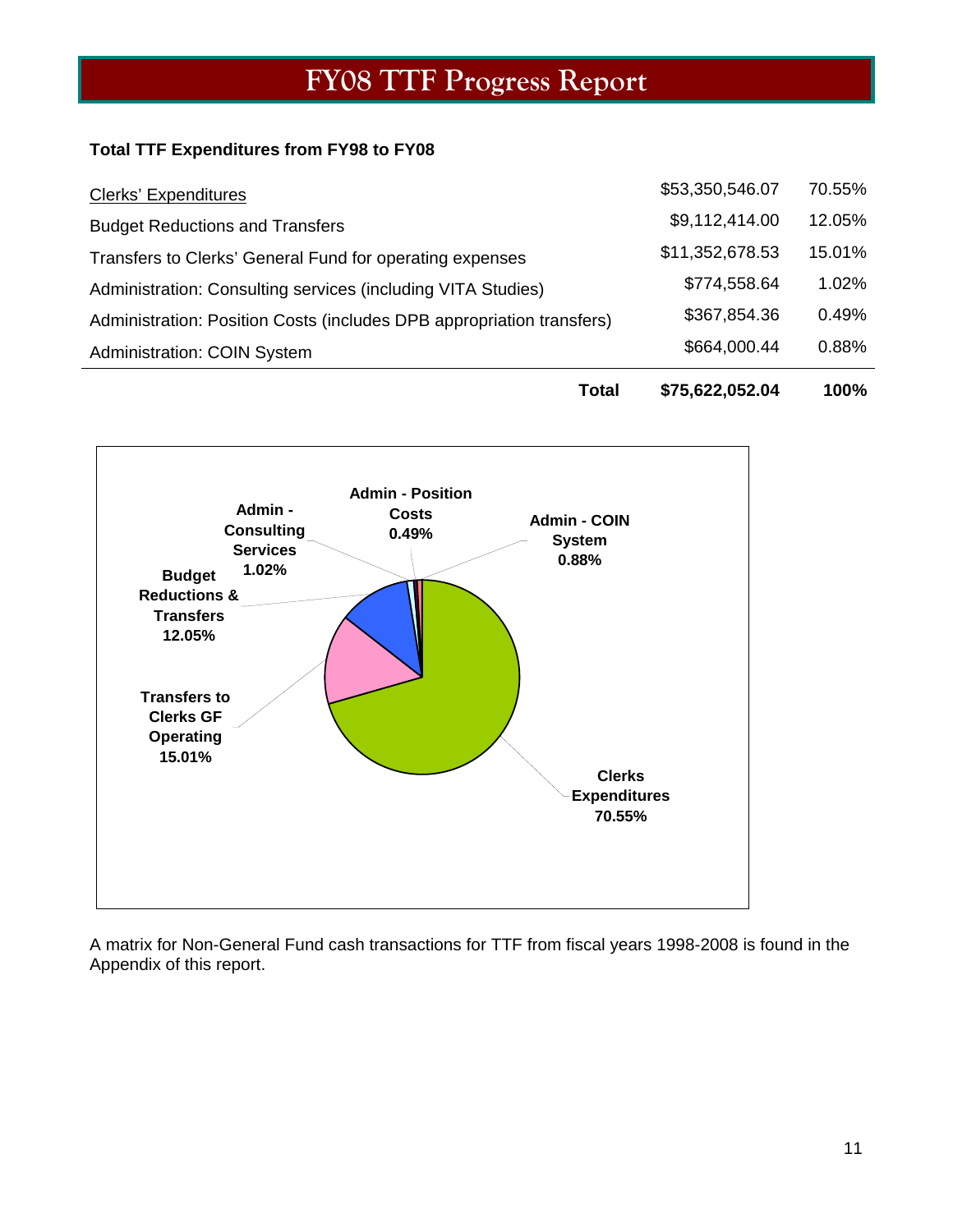<span id="page-14-0"></span>SRA Certification for \$1 Fund Carryover

In accordance with the § 17.1-279, Code of Virginia, Clerks are required to submit to the Compensation Board a written certification that the Clerk's proposed technology improvements of his/her land records will provide SRA to land records on or before July 1, 2008. In July 2008, the Compensation Board asked the 69 Clerks who were approved \$1 Fund monies in FY08 to certify the status of SRA to land records in their respective courts. Sixty-five Clerks (94.2%) responded to the certification process. All 65 Clerks certified to currently providing SRA to land records to public subscribers. Four Clerks did not respond to the certification process.

In FY08, the Compensation Board approved 69 Clerks a total of \$2,288,887 from the \$1 Fund. Approval of this money was contingent upon certifying to provide SRA to land records on or before the July 1, 2008 deadline. In FY08, 59 Clerks expended all or some of their \$1 Fund monies, totaling \$1,896,101. Twenty-eight Clerks (40.6 percent) fully expended their money from the \$1 Fund. Thirtyone Clerks (44.9 percent) expended some of their \$1 Fund monies. Ten Clerks (14.5 percent) expended none of their \$1 Fund monies.

#### **28 Clerks Expended All of their \$1 Fund Budgeted Monies in FY08**

Buchanan King and Queen Russell Lynchburg Caroline **King George** Scott **Martinsville** Carroll **Carroll** Lee **Carroll** Lee Southampton **Portsmouth** Clarke New Kent Sussex Staunton Dickenson Northampton Buena Vista Suffolk Grayson Patrick Colonial Heights Winchester

Bedford Highland Pulaski Fredericksburg

#### **31 Clerks Expended Some of their \$1 Fund Budgeted Monies in FY08**

| Alleghany                  | <b>Dinwiddie</b> | Lunenburg            | <b>Richmond County</b> |
|----------------------------|------------------|----------------------|------------------------|
| Appomattox                 | Fauquier         | Nelson               | Smyth                  |
| August                     | Floyd            | Nottoway             | <b>Tazewell</b>        |
| <b>Bland</b>               | Fluvanna         | Orange               | Wythe                  |
| <b>Buckingham</b>          | Giles            | Page                 | <b>Bristol</b>         |
| <b>Charles City County</b> | Greene           | Pittsylvania         | Radford                |
| Craig                      | Greensville      | <b>Prince Edward</b> | Waynesboro             |
| Cumberland                 | Lancaster        | Rappahannock         |                        |

#### **10 Clerks Expended None of their \$1 Fund Budgeted Monies in FY08**

| Amelia    | King William | Montgomery           | Petersburg |
|-----------|--------------|----------------------|------------|
| Goochland | Madison      | <b>Prince George</b> |            |
| Henry     | Middlesex    | Rockbridge           |            |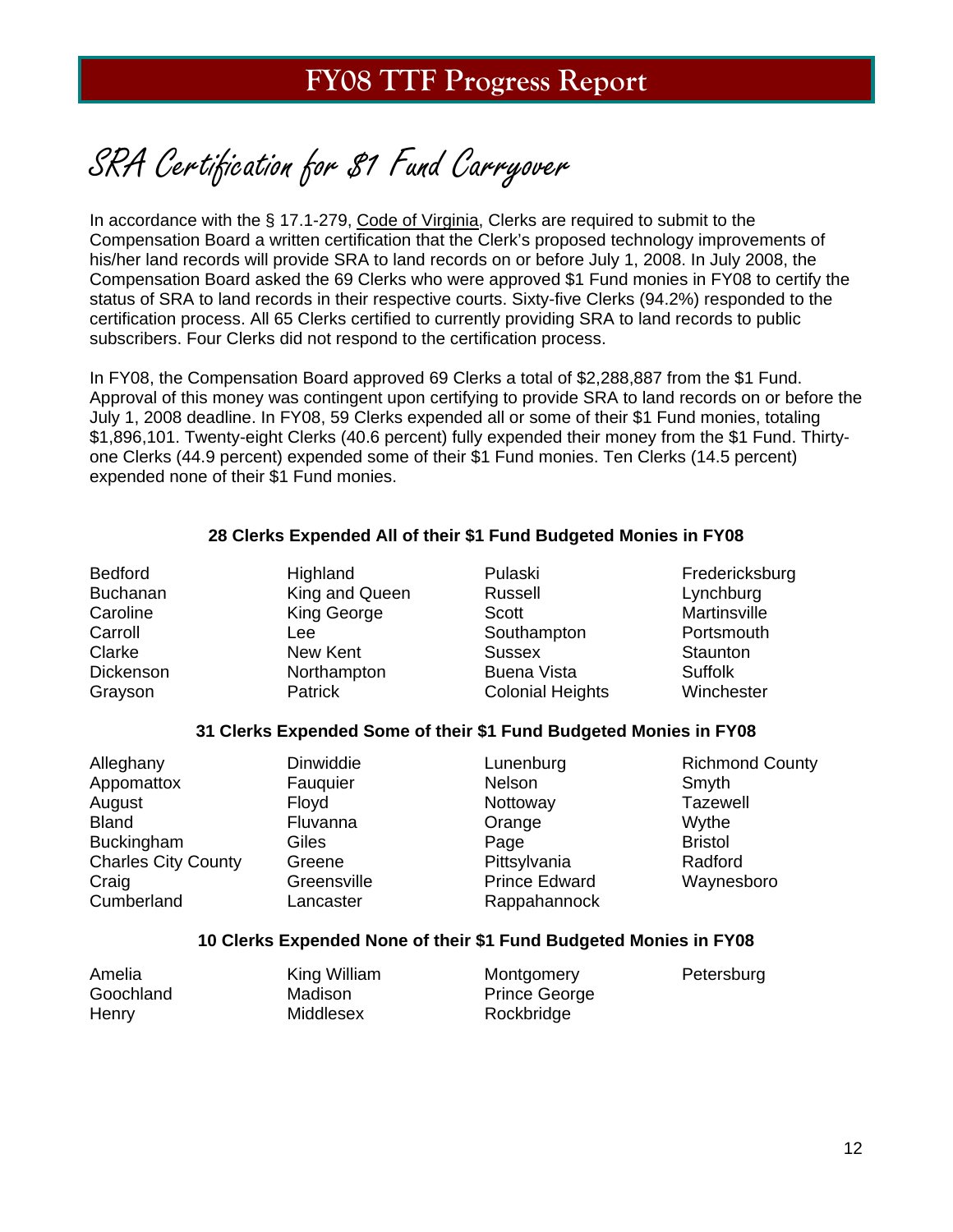<span id="page-15-0"></span>Thirty-nine Clerks with unexpended \$1 Fund monies certified to providing SRA to land records to public subscribers. These Clerks were allowed to carry over their unexpended monies from the \$1 Fund to their respective FY09 \$4 available balance, totaling \$377,415. They were:

#### **39 Clerks With \$1 Fund Carryover to FY09**

| Alleghany                  | Fauquier     | Lunenburg            | <b>Richmond County</b> |
|----------------------------|--------------|----------------------|------------------------|
| Amelia                     | Floyd        | Madison              | Rockbridge             |
| Appomattox                 | Fluvanna     | Montgomery           | Smyth                  |
| Augusta                    | Giles        | <b>Nelson</b>        | <b>Tazewell</b>        |
| <b>Bland</b>               | Goochland    | Nottoway             | Wythe                  |
| <b>Buckingham</b>          | Greene       | Orange               | <b>Bristol</b>         |
| <b>Charles City County</b> | Greensville  | Pittsylvania         | Petersburg             |
| Craig                      | Henry        | <b>Prince Edward</b> | Radford                |
| Cumberland                 | King William | <b>Prince George</b> | Waynesboro             |
| Dinwiddie                  | Lancaster    | Rappahannock         |                        |

Two Clerks with unexpended \$1 Fund money did not respond to the certification process. These Clerks were not allowed to carry over their unexpended monies from the \$1 Fund to their FY09 \$4 available balance, totaling \$15,370. They were Middlesex and Page.



#### **Percentage of Clerks Expending All, Some, or None of \$1 Fund Budgets in FY08**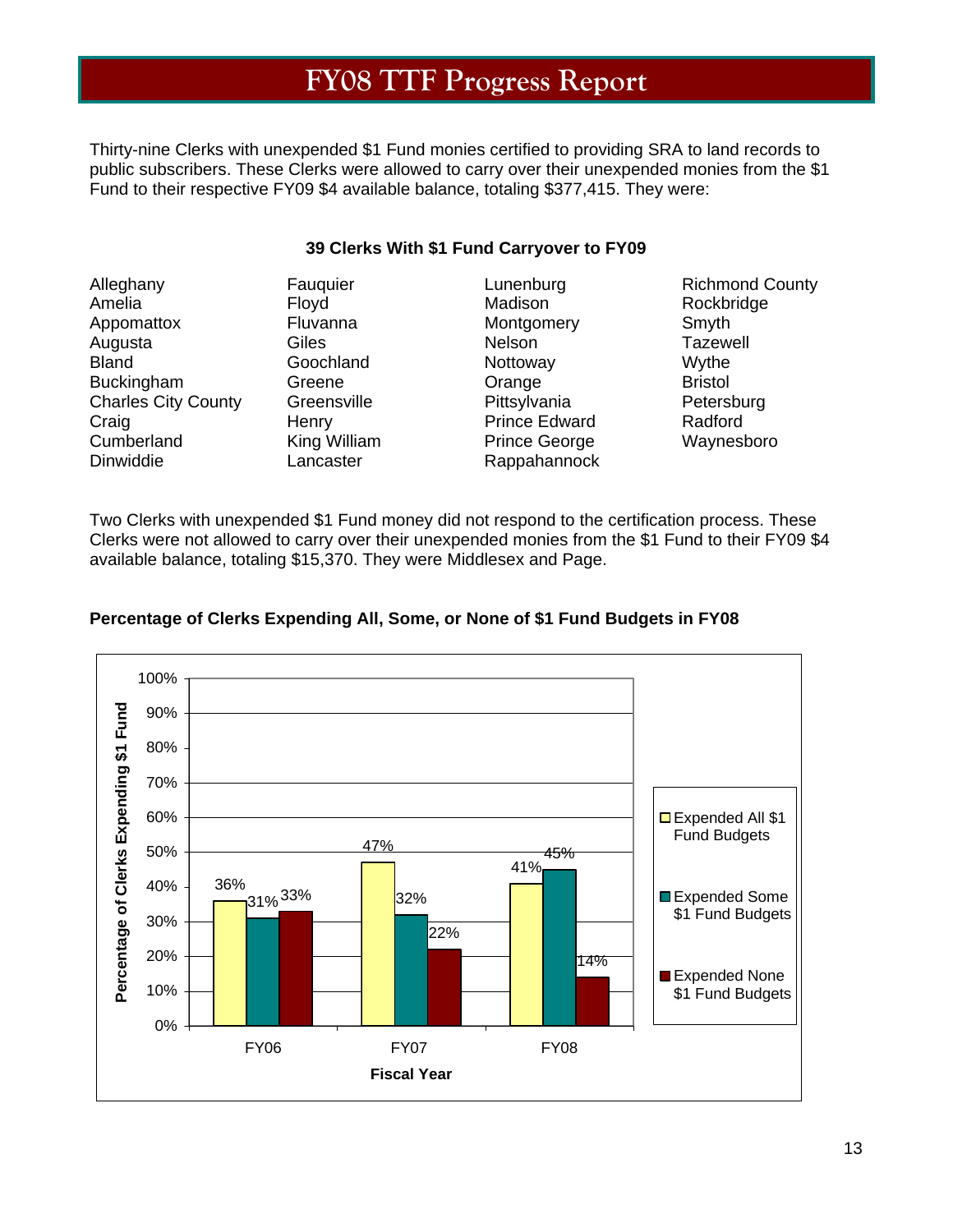<span id="page-16-0"></span>In FY08, 28 of 69 Clerks (40.6 percent) expended all of their \$1 Fund budgets; 31 Clerks (44.9 percent) expended some of their \$1 Fund budgets; and 10 Clerks (14.5 percent) expended \$0 of their \$1 Fund budgets.



**Percentage of Clerks with Carryover / Non-Carryover of Unexpended \$1 Fund** 

Thirty-nine of the 41 Clerks (95.1 percent) with unexpended \$1 Fund monies and who certified to providing SRA to land records were allowed to carryover their \$1 Fund unexpended monies, totaling \$377,415 (96.1 percent). The two Clerks (4.9 percent) with unexpended \$1 Fund monies and who did not respond to the certification process were not approved to carryover their \$1 Fund monies, totaling \$15,370 (3.9 percent).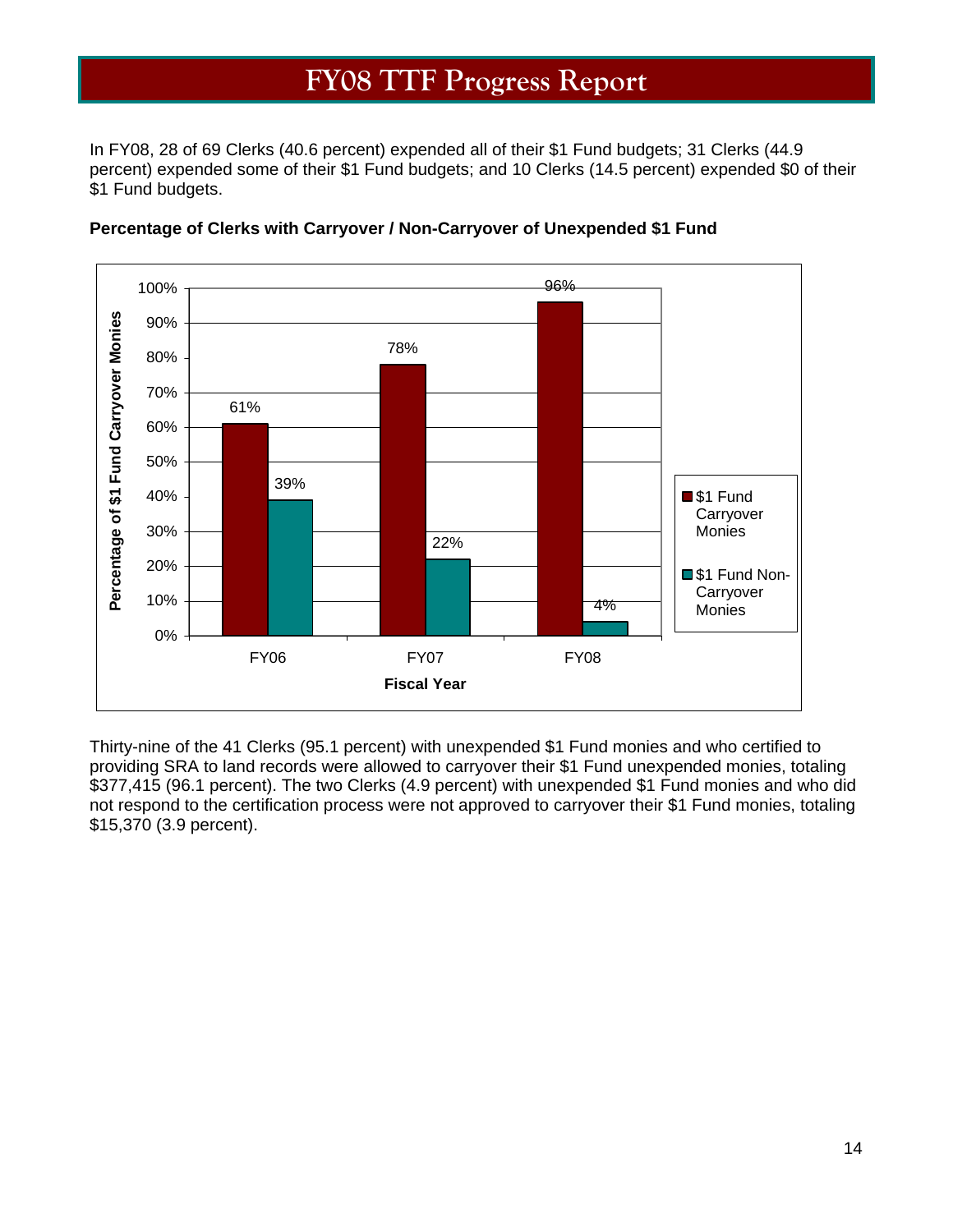<span id="page-17-0"></span>FY08 TTF Progress Survey

The annual TTF Progress Survey is integrated into the TTF Budget Request process in COIN. Clerks are required to answer 60 questions in order to proceed to the \$4 and \$1 Fund budget request screens. Survey topics included the website owned and operated by the court, continuous years of electronic indices and images, onsite access and SRA, SRA subscriptions and publicity for SRA service, technology vendors, and redaction of social security numbers.

See the Appendix for a copy of the FY08 TTF Progress Survey.

#### **Website Owned and Operated by the Court**

In the FY08 TTF Progress Survey, Clerks were asked to confirm providing a website or system owned and operated by their court or operated by a public or private agent for the purpose of providing SRA to land records' images.

#### **Clerks Reporting Website that Provides SRA to Land Records' Images**

|                                                                                                                                                                                                                                                     |    | <b>FY04</b>   |    | <b>FY05</b>   |    | <b>FY06</b>   |    | <b>FY07</b>   |     | FY <sub>08</sub> |  |
|-----------------------------------------------------------------------------------------------------------------------------------------------------------------------------------------------------------------------------------------------------|----|---------------|----|---------------|----|---------------|----|---------------|-----|------------------|--|
| <b>Clerks with SRA Website</b>                                                                                                                                                                                                                      | n  | $\frac{1}{2}$ | n  | $\frac{9}{6}$ | n  | $\frac{9}{6}$ | n  | $\frac{1}{2}$ | n   | $\frac{1}{2}$    |  |
| From FY07 to FY08, the survey question was<br>posed as a website that provides SRA to<br>land records' images<br>From FY03 to FY06, the survey question was<br>posed as a website that provides up-to-date<br>public notice of land records' images | 30 | 25%           | 15 | 13%           | 59 | 49%           | 86 | 72%           | 120 | 100%             |  |

In FY08, 120 out of 120 Clerks (100 percent) reported to have a website or system owned and operated by the court or operated by a public or private agent for the purpose of providing SRA to land records' images. All of the Clerks listed a website address that currently provides SRA to land records' images.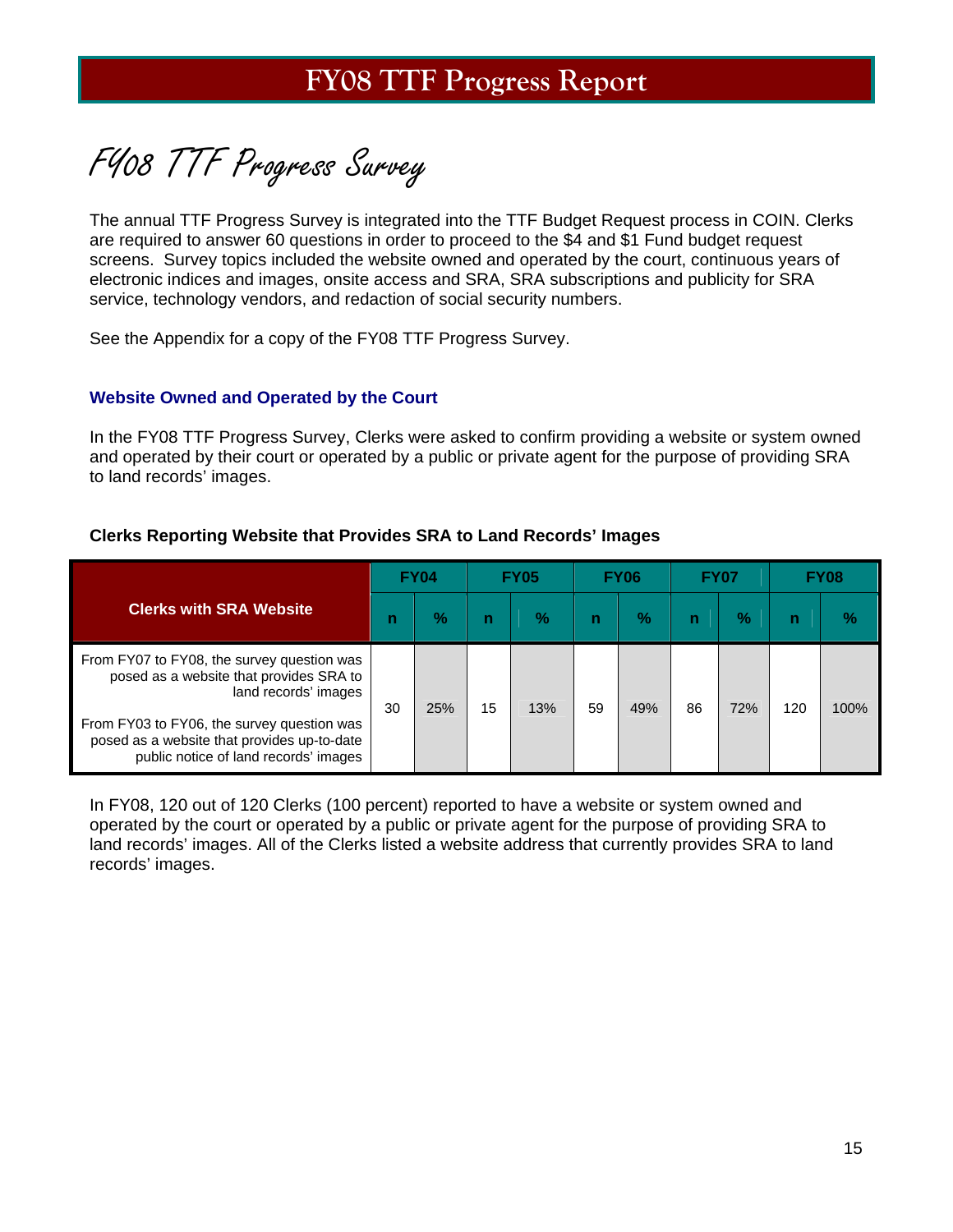

<span id="page-18-0"></span>**Percentage of Clerks Reporting Website that Provides SRA to Land Records' Images** 

In FY04, 30 Clerks (25 percent) reported that their court had a website that offered up-to-date public notice of electronic land records available through SRA; 15 Clerks (13 percent) in FY05; 59 Clerks (49 percent) in FY06 and 86 Clerks (72 percent) in FY07. In FY08, 120 Clerks (100 percent) reported to have a website or system owned and operated by their court or operated by a public or private agent that provides SRA to land records' images.

### **Number of SRA Websites Hosted by Each Technology Vendor**

| AmCad |  | In-House | Cott | DTS - | Eagle | a ka | Logan | SCV |  |
|-------|--|----------|------|-------|-------|------|-------|-----|--|
|       |  |          |      |       |       |      |       |     |  |

 $ILS = International Land Systems$ 

Cott = Cott Systems **DTS = Document Technology Systems** Eagle = Eagle Computer Systems<br>
ILS = International Land Systems **Example 2010** Logan = Logan Systems **Eagle = Eagle Computer Systems** SCV = Supreme Court of Virginia Unity = Unity Systems (formerly Reams)

AmCad = American Cadastre  $ACS = ACS$  State and Local Solutions BIS = Business Information Systems

The Clerk of Pulaski listed both Eagle and the Supreme Court as their SRA web page host. In-house web hosting are Arlington, Fairfax, and York Counties, and Alexandria City.

Twenty-eight out of 120 Clerks (23 percent) have a SRA web page specific to their locality; 92 Clerks (77 percent) have a generic SRA website.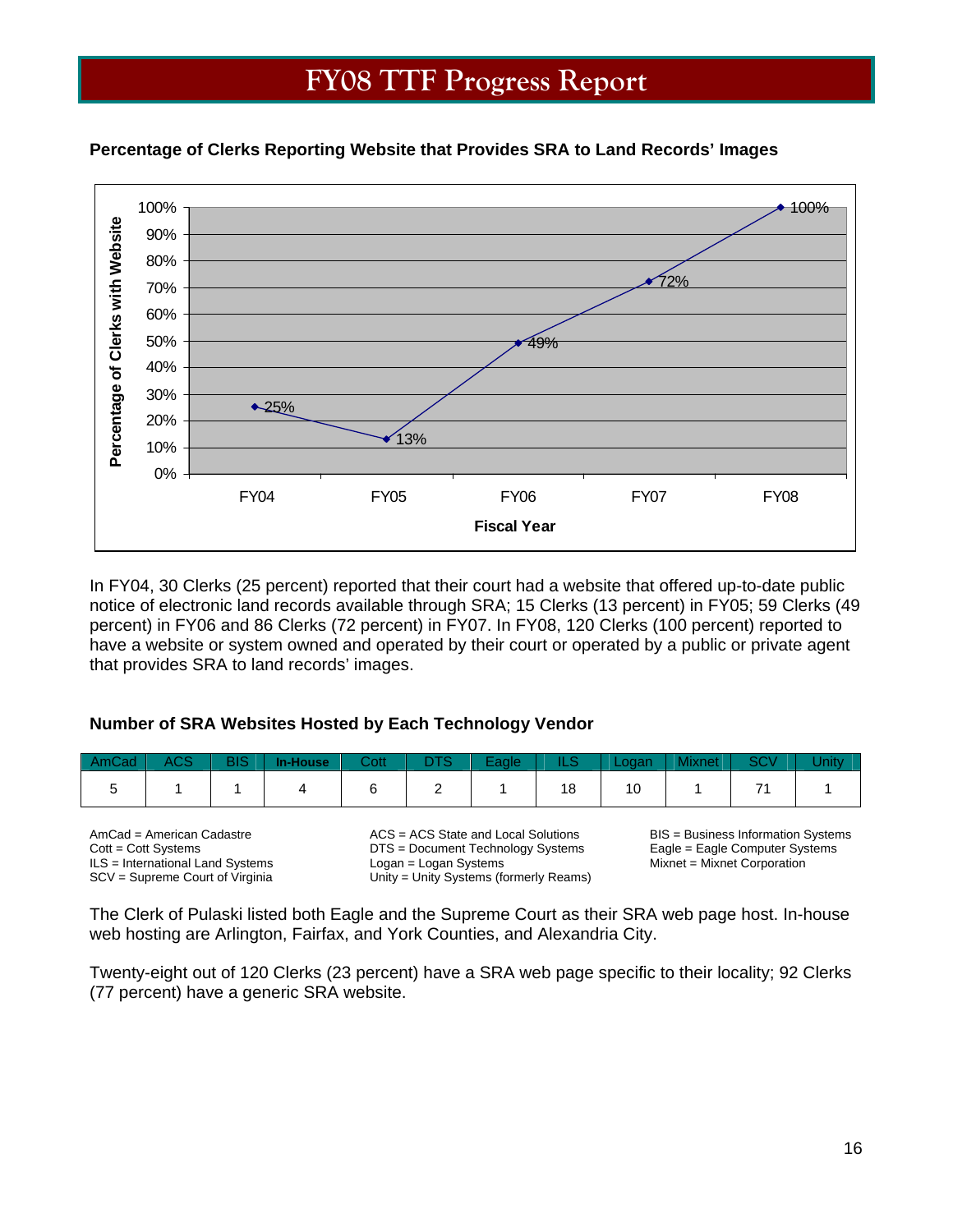#### <span id="page-19-0"></span>**Website Addresses that Provide Secure Remote Access**

| Locality                  | <b>Website Address</b>                                                   | <b>Vendor</b>             | <b>Locality</b>         | <b>Website Address</b>                                                        | Vendor                    |
|---------------------------|--------------------------------------------------------------------------|---------------------------|-------------------------|-------------------------------------------------------------------------------|---------------------------|
| Accomack                  | https://csa.landrecords.com/lronline                                     | ILS                       | <b>Nelson</b>           | https://risweb.courts.state.va.us/                                            | SCV                       |
| Albemarle                 | www.albemarle.org/landrecs                                               | Cott                      | <b>New Kent</b>         | www.newkentvacocc.org                                                         | Logan                     |
| Alleghany                 | https://risweb.courts.state.va.us/                                       | SCV                       | Northampton             | https://risweb.courts.state.va.us/                                            | SCV                       |
| Amelia                    | https://csa.landsystems.com/lronline                                     | <b>ILS</b>                | Northumberland          | https://csa.landsystems.com/lronline                                          | ILS                       |
| Amherst                   | https://landrecords.countyofamherst.com/                                 | Cott                      | Nottoway                | https://csa.landsystems.com/lronline                                          | <b>ILS</b>                |
| <b>Appomattox</b>         | https://csa.landrecords.com/lronline                                     | <b>ILS</b>                | Orange                  | https://risweb.courts.state.va.us/                                            | SCV                       |
| Arlington                 | http://landrec.arlingtonva.us/                                           | County                    | Page                    | https://csa.landsystems.com/lronline                                          | $\overline{\mathsf{L}}$ s |
| Augusta                   | https://risweb.courts.state.va.us/                                       | SCV                       | Patrick                 | https://risweb.courts.state.va.us/                                            | SCV                       |
| <b>Bath</b>               | https://risweb.courts.state.va.us/                                       | SCV                       | Pittsylvania            | https://risweb.courts.state.va.us/                                            | SCV                       |
| <b>Bedford</b>            | https://risweb.courts.state.va.us/                                       | SCV                       | Powhatan                | https://csa.landsystems.com/lronline                                          | <b>ILS</b>                |
| <b>Bland</b>              | https://risweb.courts.state.va.us/                                       | SCV                       | <b>Prince Edward</b>    | https://csa.landsystems.com/lronline                                          | <b>ILS</b>                |
| <b>Botetourt</b>          | https://risweb.courts.state.va.us/                                       | <b>SCV</b>                | <b>Prince George</b>    | https://risweb.courts.state.va.us/                                            | SCV                       |
| <b>Brunswick</b>          | https://risweb.courts.state.va.us/                                       | SCV                       | <b>Prince William</b>   | https://www3.pwcgov.org/panet                                                 | <b>DTS</b>                |
| <b>Buchanan</b>           | https://risweb.courts.state.va.us/                                       | SCV                       | Pulaski                 | http://records.pulaskicircuitcourt.com                                        | Eagle/SCV                 |
| <b>Buckingham</b>         | https://csa.landrecords.com/lronline                                     | ILS                       | Rappahannock            | https://risweb.courts.state.va.us/                                            | SCV                       |
| Campbell                  | https://risweb.courts.state.va.us/                                       | SCV                       | <b>Richmond Co</b>      | https://csa.landsystems.com/lronline                                          | <b>ILS</b>                |
| Caroline                  | www.carolinevacocc.org                                                   | Logan                     | Roanoke Co              | https://risweb.courts.state.va.us/                                            | SCV                       |
| Carroll                   | www.carrollvacocc.org                                                    | Logan                     | Rockbridge              | https://risweb.courts.state.va.us/                                            | SCV                       |
| <b>Charles City</b>       | https://risweb.courts.state.va.us/                                       | <b>SCV</b>                | Rockingham              | www.uslandrecords.com                                                         | <b>ACS</b>                |
| Charlotte                 | https://risweb.courts.state.va.us/                                       | SCV                       | <b>Russell</b>          | https://risweb.courts.state.va.us/                                            | SCV                       |
| Chesterfield              | www.ccclandrecords.org/                                                  | Logan                     | <b>Scott</b>            | www.titlesearcher.com                                                         | <b>BIS</b>                |
| Clarke                    | www.clarkevacocc.org                                                     | Logan                     | Shenandoah              | https://risweb.courts.state.va.us/                                            | SCV                       |
| Craig                     | https://risweb.courts.state.va.us/                                       | SCV                       | Smyth                   | https://risweb.courts.state.va.us/                                            | SCV                       |
| Culpeper                  | https://risweb.courts.state.va.us/                                       | <b>SCV</b>                | Southampton             | https://risweb.courts.state.va.us/                                            | SCV                       |
| Cumberland                | https://risweb.courts.state.va.us/                                       | SCV                       | Spotsylvania            | https://csa.landsystems.com/lronline                                          | <b>ILS</b>                |
| <b>Dickenson</b>          | https://risweb.courts.state.va.us/                                       | <b>SCV</b>                | <b>Stafford</b>         | http://staffordcocc.org/                                                      | Logan                     |
| <b>Dinwiddie</b>          | https://risweb.courts.state.va.us/                                       | SCV                       | <b>Surry</b>            | www.surrvacocc.org                                                            | Logan                     |
| <b>Essex</b>              | https://risweb.courts.state.va.us/                                       | SCV                       | <b>Sussex</b>           | www.sussexvacocc.org                                                          | Logan                     |
| Fairfax                   | http://www.fairfaxcounty.gov/cpan/index.cfm                              | County                    | <b>Tazewell</b>         | https://risweb.courts.state.va.us/                                            | SCV                       |
| Fauquier                  | https://clerk.fauguiercounty.gov                                         | Cott                      | Warren                  | https://risweb.courts.state.va.us/                                            | SCV                       |
| Floyd                     | https://risweb.courts.state.va.us/                                       | SCV                       | Washington              | https://risweb.courts.state.va.us/                                            | SCV                       |
| Fluvanna                  | www://fluvannavacocc.org                                                 | Logan                     | Westmoreland            | http://landrecords.westmoreland-county.org                                    | Cott<br>Mixnet            |
| <b>Franklin Co</b>        | https://risweb.courts.state.va.us/                                       | SCV<br>SCV                | Wise<br>Wythe           | www.courtbar.org                                                              | SCV                       |
| Frederick<br><b>Giles</b> | https://risweb.courts.state.va.us/                                       | ILS                       | York                    | https://risweb.courts.state.va.us/                                            | County                    |
| Gloucester                | https://csa.landrecords.com/lronline                                     | SCV                       | Alexandria              | http://countyofyorkva.net/crmsdotnet                                          | City                      |
| Goochland                 | https://risweb.courts.state.va.us/<br>https://risweb.courts.state.va.us/ | SCV                       | <b>Bristol</b>          | https://cheyenne.alexandriava.gov/ajis/<br>https://risweb.courts.state.va.us/ | SCV                       |
| Grayson                   | https://risweb.courts.state.va.us/                                       | SCV                       | <b>Buena Vista</b>      | https://risweb.courts.state.va.us/                                            | <b>SCV</b>                |
| Greene                    | http://landrecords.gcva.us                                               | Cott                      | Charlottesville         | https://csa.landsystems.com/lronline                                          | <b>ILS</b>                |
| Greensville               | https://risweb.courts.state.va.us/                                       | SCV                       | Chesapeake              | www.chesapeakeccland.org/                                                     | Logan                     |
| <b>Halifax</b>            | https://risweb.courts.state.va.us/                                       | SCV                       | <b>Colonial Heights</b> | http://colonialheights.landrecordsonline.com                                  | AmCad                     |
| Hanover                   | http://hanover.landrecordsonline.com/                                    | AmCad                     | <b>Danville</b>         | https://risweb.courts.state.va.us/                                            | SCV                       |
| Henrico                   | https://csa.landrecords.com/lronline                                     | ILS                       | Fredericksburg          | https://risweb.courts.state.va.us/                                            | SCV                       |
| Henry                     | https://risweb.courts.state.va.us/                                       | SCV                       | Hampton                 | https://risweb.courts.state.va.us/                                            | SCV                       |
| Highland                  | https://risweb.courts.state.va.us/                                       | <b>SCV</b>                | Hopewell                | https://risweb.courts.state.va.us/                                            | <b>SCV</b>                |
| Isle of Wight             | https://risweb.courts.state.va.us/                                       | <b>SCV</b>                | Lynchburg               | https://risweb.courts.state.va.us/                                            | SCV                       |
| <b>James City</b>         | https://risweb.courts.state.va.us/                                       | SCV                       | <b>Martinsville</b>     | http://www.ci.martinsville.va.us/circuitclerk                                 | Untiy                     |
| King & Queen              | https://risweb.courts.state.va.us/                                       | SCV                       | <b>Newport News</b>     | https://risweb.courts.state.va.us/                                            | SCV                       |
| <b>King George</b>        | http://kg.landrecordsonline.com/                                         | AmCad                     | <b>Norfolk</b>          | https://risweb.courts.state.va.us/                                            | SCV                       |
| <b>King William</b>       | https://risweb.courts.state.va.us/                                       | SCV                       | Petersburg              | https://csa.landsystems.com/lronline                                          | <b>ILS</b>                |
| Lancaster                 | https://risweb.courts.state.va.us/                                       | SCV                       | Portsmouth              | https://risweb.courts.state.va.us/                                            | SCV                       |
| Lee                       | https://risweb.courts.state.va.us/                                       | SCV                       | Radford                 | https://csa.landsystems.com/lronline                                          | <b>ILS</b>                |
| Loudoun                   | https://lisweb.loudoun.gov/recpublic/logon                               | <b>DTS</b>                | <b>Richmond City</b>    | https://risweb.courts.state.va.us/                                            | SCV                       |
| Louisa                    | http://landreocrds.countyoflouisa.com/                                   | Cott                      | <b>Roanoke City</b>     | https://risweb.courts.state.va.us/                                            | SCV                       |
| Lunenburg                 | https://risweb.courts.state.va.us/                                       | <b>SCV</b>                | Salem                   | https://risweb.courts.state.va.us/                                            | <b>SCV</b>                |
| Madison                   | https://risweb.courts.state.va.us/                                       | SCV                       | Staunton                | https://risweb.courts.state.va.us/                                            | SCV                       |
| <b>Mathews</b>            | https://risweb.courts.state.va.us/                                       | SCV                       | <b>Suffolk</b>          | http:://suffolk.landrecordsonline.com/                                        | AmCad                     |
| Mecklenburg               | https://risweb.courts.state.va.us/                                       | <b>SCV</b>                | Virginia Beach          | www.vblandrecords.com                                                         | AmCad                     |
| Middlesex                 | https://risweb.courts.state.va.us/                                       | <b>SCV</b>                | Waynesboro              | https://risweb.courts.state.va.us/                                            | <b>SCV</b>                |
| Montgomery                | https://csa.landrecords.com/lronline                                     | $\overline{\mathsf{L}}$ s | Winchester              | https://risweb.courts.state.va.us/                                            | <b>SCV</b>                |

In the FY08 TTF Progress Survey, 120 Clerks reported a website or system address that currently provides SRA to land records' images.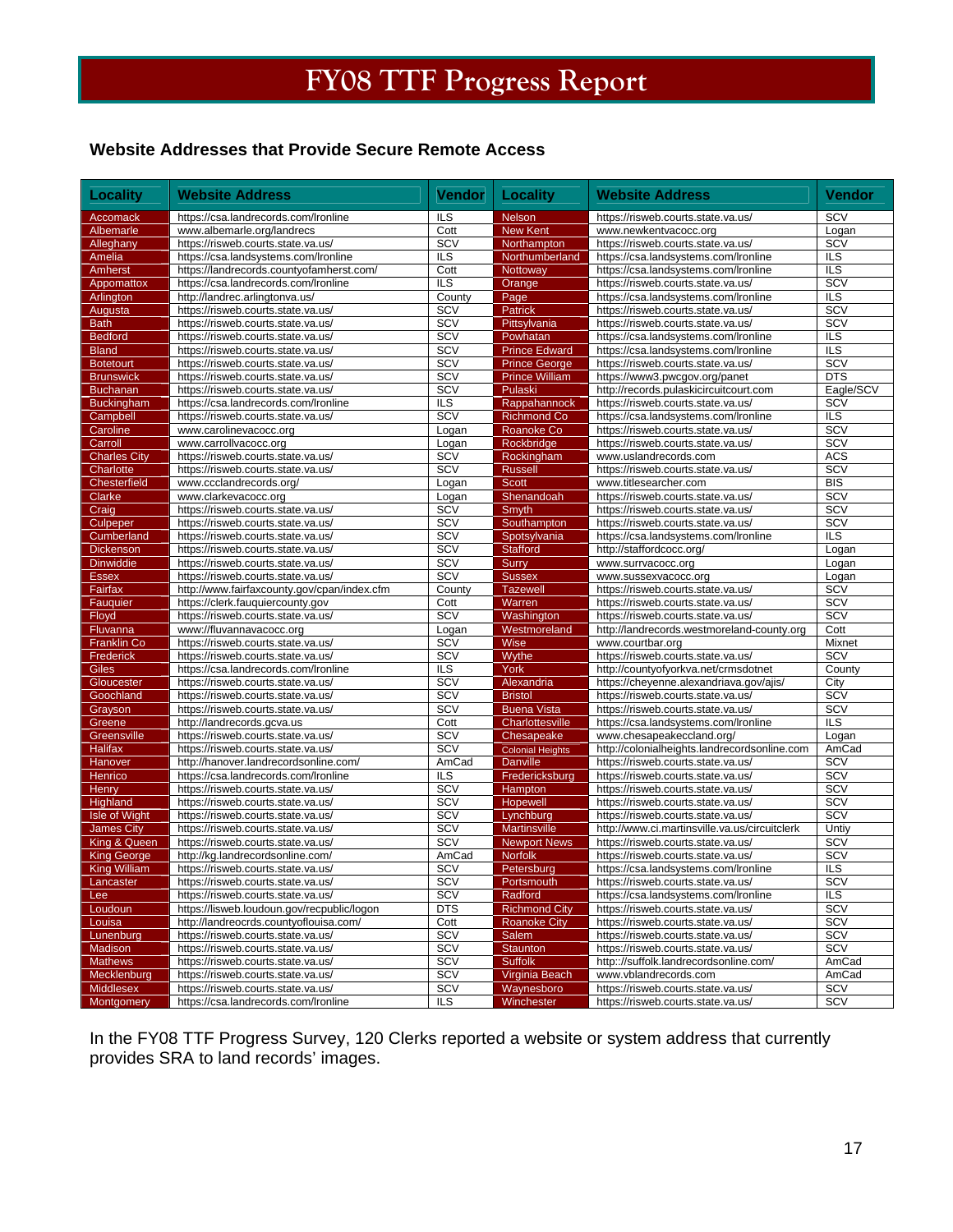#### <span id="page-20-0"></span>**Electronic Indices and Images**

In the FY08 TTF Budget Request and Reimbursement Manual, Clerks were instructed, for the purposes of the progress survey, to consider deeds / deeds of trust, plats / maps, judgments / liens, financing statements, and wills / fiduciary as types of land records. Clerks answered questions regarding the oldest continuous year of electronic indices and images provided by their court. If no index or image of that kind of record existed, the Clerk was to indicate with a 0000. The number of Clerks who reported indices and images is shown below. The average year of indices and images is shown in the following matrix.

|                |                                | <b>FY04</b> |      | <b>FY05</b> |      | <b>FY06</b> |      | <b>FY07</b> |      | <b>FY08</b> |      |
|----------------|--------------------------------|-------------|------|-------------|------|-------------|------|-------------|------|-------------|------|
|                | <b>Electronic Land Records</b> | $\mathbf n$ | $\%$ | $\mathbf n$ | $\%$ | $\mathbf n$ | $\%$ | $\mathbf n$ | %    | $\mathbf n$ | $\%$ |
|                | Deeds / Deeds of Trust         | 99          | 83%  | 111         | 93%  | 114         | 95%  | 120         | 100% | 119         | 99%  |
|                | Plats / Maps                   | 72          | 60%  | 78          | 65%  | 104         | 86%  | 97          | 81%  | 87          | 73%  |
| <b>Indices</b> | Judgments / Liens              | 97          | 81%  | 105         | 88%  | 97          | 81%  | 119         | 99%  | 119         | 99%  |
|                | <b>Financing Statements</b>    | 96          | 80%  | 100         | 83%  | 108         | 90%  | 115         | 96%  | 116         | 97%  |
|                | Wills / Fiduciary              | 91          | 76%  | 102         | 85%  | 106         | 88%  | 110         | 92%  | 112         | 93%  |
|                | Deeds / Deeds of Trust         | 58          | 48%  | 111         | 93%  | 112         | 93%  | 119         | 99%  | 120         | 100% |
|                | Plats / Maps                   | 86          | 72%  | 69          | 58%  | 103         | 86%  | 86          | 72%  | 78          | 65%  |
| Images         | Judgments / Liens              | 75          | 63%  | 100         | 83%  | 89          | 74%  | 114         | 95%  | 115         | 96%  |
|                | <b>Financing Statements</b>    | 82          | 68%  | 80          | 67%  | 102         | 85%  | 96          | 80%  | 104         | 87%  |
|                | Wills / Fiduciary              | 65          | 54%  | 100         | 83%  | 75          | 63%  | 110         | 92%  | 112         | 93%  |

#### **Electronic Indices and Images**

From FY04 to FY08, the number of Clerks that reported to having back scanned continuous years of **deeds / deeds of trust** indices increased from 99 to 119 (20 percent increase). The number of Clerks that reported to having back scanned continuous years of deeds / deeds of trust images increased from 58 to 120 (107 percent increase).

From FY04 to FY08, the number of Clerks that reported to having back scanned continuous years of **plats / maps** indices increased from 72 to 87 (21 percent increase). The number of Clerks that reported to having back scanned continuous years of plats / maps images decreased from 86 to 78 (9 percent decrease).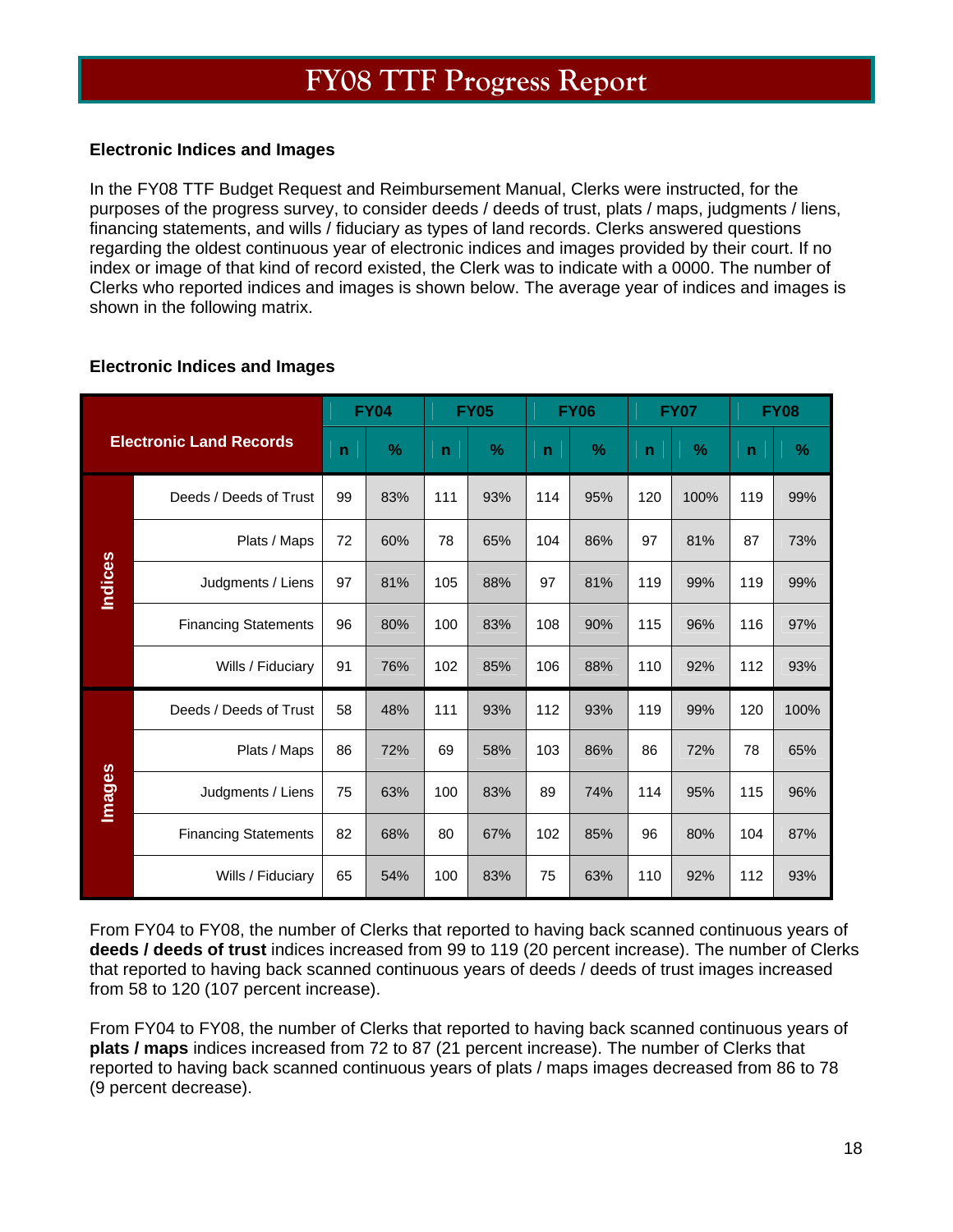<span id="page-21-0"></span>From FY04 to FY08, the number of Clerks that reported to having back scanned continuous years of **judgments / liens** indices increased from 97 to 119 (23 percent increase). The number of Clerks that reported to having back scanned continuous years of judgments / liens images increased from 75 to 115 (53 percent increase).

From FY04 to FY08, the number of Clerks that reported to having back scanned continuous years of **financing statements** indices increased from 96 to 116 (21 percent increase). The number of Clerks that reported to having back scanned continuous years of financing statements images increased from 82 to 104 (27 percent increase).

From FY04 to FY08, the number of Clerks that reported to having back scanned continuous years of **wills / fiduciary** indices increased from 91 to 112 (23 percent increase). The number of Clerks that reported to having back scanned continuous years of wills / fiduciary images increased from 65 to 112 (72 percent increase).

|         |                                      |             |             |             | <b>Average Year</b> |             |             |
|---------|--------------------------------------|-------------|-------------|-------------|---------------------|-------------|-------------|
|         | <b>Electronic Indices and Images</b> | <b>FY03</b> | <b>FY04</b> | <b>FY05</b> | <b>FY06</b>         | <b>FY07</b> | <b>FY08</b> |
|         | Deeds / Deeds of Trust               | 1982        | 1976        | 1977        | 1972                | 1967        | 1953        |
|         | Plats / Maps                         | 1983        | 1977        | 1978        | 1988                | 1974        | 1958        |
| Indices | Judgments / Liens                    | 1989        | 1991        | 1994        | 1988                | 1993        | 1993        |
|         | <b>Financing Statements</b>          | 1994        | 1993        | 1996        | 1993                | 1996        | 1997        |
|         | Wills / Fiduciary                    | 1986        | 1988        | 1990        | 1996                | 1986        | 1977        |
|         | Deeds / Deeds of Trust               | 1990        | 1978        | 1978        | 1976                | 1958        | 1955        |
|         | Plats / Maps                         | 1987        | 1971        | 1963        | 1992                | 1997        | 1946        |
| Images  | Judgments / Liens                    | 1997        | 1998        | 1998        | 1991                | 2000        | 1995        |
|         | <b>Financing Statements</b>          | 1999        | 1999        | 1999        | 1998                | 1985        | 2000        |
|         | Wills / Fiduciary                    | 1997        | 1991        | 1995        | 1999                | 1985        | 1981        |

#### **Average Year of Continuous Years of Electronic Indices and Images**

From FY03 to FY08, the average age of **deeds / deeds of trust indices** reported by Clerks increased from 21 years old to 55 years old; the average age of **plats / maps indices** reported by Clerks increased from 20 years old to 50 years old; the average age of **judgments / liens indices** reported by Clerks increased from 14 years old to 15 years old; the average age of **financing statement indices** reported by Clerks increased from 9 years old to 11 years old; and the average age of **wills / fiduciary indices** reported by Clerks increased from 17 years old to 31 years old.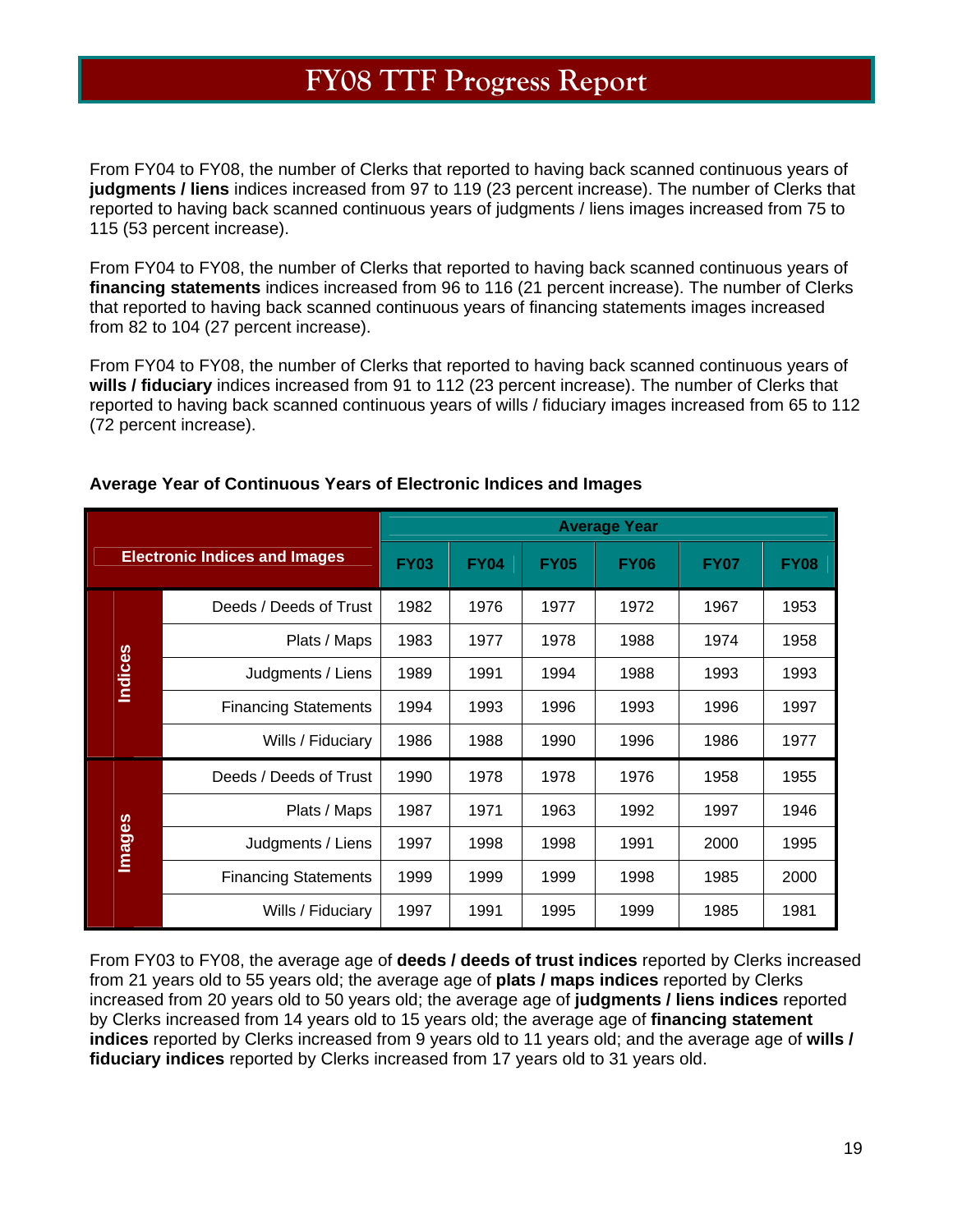<span id="page-22-0"></span>From FY03 to FY08, the average age of **deeds/deeds of trust images** reported by Clerks increased from 13 years old to 53 years old; the average age of **plats/maps images** increased from 16 years old to 62 years old; the average age of **judgments/liens images** increased from six years old to 13 years old; the average age of **financing statement images** increased from four years old to eight years old; and the average age of **wills/fiduciary images** increased from six years old to 27 years old.

|                                      |                             |                       | <b>FY05</b>       |                       | <b>FY06</b>       |                       | FY07              |                       | <b>FY08</b>             |
|--------------------------------------|-----------------------------|-----------------------|-------------------|-----------------------|-------------------|-----------------------|-------------------|-----------------------|-------------------------|
| <b>Electronic Indices and Images</b> |                             | <b>Oldest</b><br>Year | Locality          | <b>Oldest</b><br>Year | Locality          | <b>Oldest</b><br>Year | Locality          | <b>Oldest</b><br>Year | Locality                |
|                                      | Deeds / Deeds of Trust      | 1653                  | Westmore-<br>land | 1653                  | Westmore-<br>land | 1653                  | Westmore-<br>land | 1653                  | Westmore-<br>land       |
|                                      | Plats / Maps                | 1742                  | Fairfax Co        | 1742                  | Fairfax Co        | 1742                  | Fairfax Co        | 1742                  | Fairfax Co              |
| <b>Indices</b>                       | Judgments / Liens           | 1939                  | Chesterfield      | 1939                  | Chesterfield      | 1939                  | Chesterfield      | 1939                  | Chesterfield            |
|                                      | <b>Financing Statements</b> | 1985                  | Alexandria        | 1984                  | Scott             | 1985                  | Alexandria        | 1985                  | Alexandria /<br>Hanover |
|                                      | Wills / Fiduciary           | 1726                  | King George       | 1726                  | King George       | 1749                  | Chesterfield      | 1726                  | King George             |
|                                      | Deeds / Deeds of Trust      | 1721                  | King George       | 1721                  | King George       | 1721                  | King George       | 1721                  | King George             |
|                                      | Plats / Maps                | 1742                  | Fairfax Co        | 1742                  | Fairfax Co        | 1742                  | Fairfax Co        | 1742                  | Fairfax Co              |
| <b>Images</b>                        | Judgments / Liens           | 1980                  | King George       | 1979                  | Russell           | 1979                  | King George       | 1843                  | Chesterfield            |
|                                      | <b>Financing Statements</b> | 1987                  | Tazewell          | 1984                  | King George       | 1987                  | Tazewell          | 1987                  | Tazewell                |
|                                      | Wills / Fiduciary           | 1726                  | King George       | 1726                  | King George       | 1653                  | Westmore-<br>land | 1653                  | Westmore-<br>land       |

#### **Oldest Continuous Year of Electronic Indices and Images Reported by Clerks**

In FY08, the oldest continuous year of indices was 1653, a deed/deed of trust reported in Westmoreland County. The oldest continuous year of images was 1653, a will/fiduciary reported in Westmoreland County.

#### **Access to Electronic Land Records**

Clerks answered questions about providing onsite and remote access for electronic indices and onsite and SRA (SRA) to electronic images.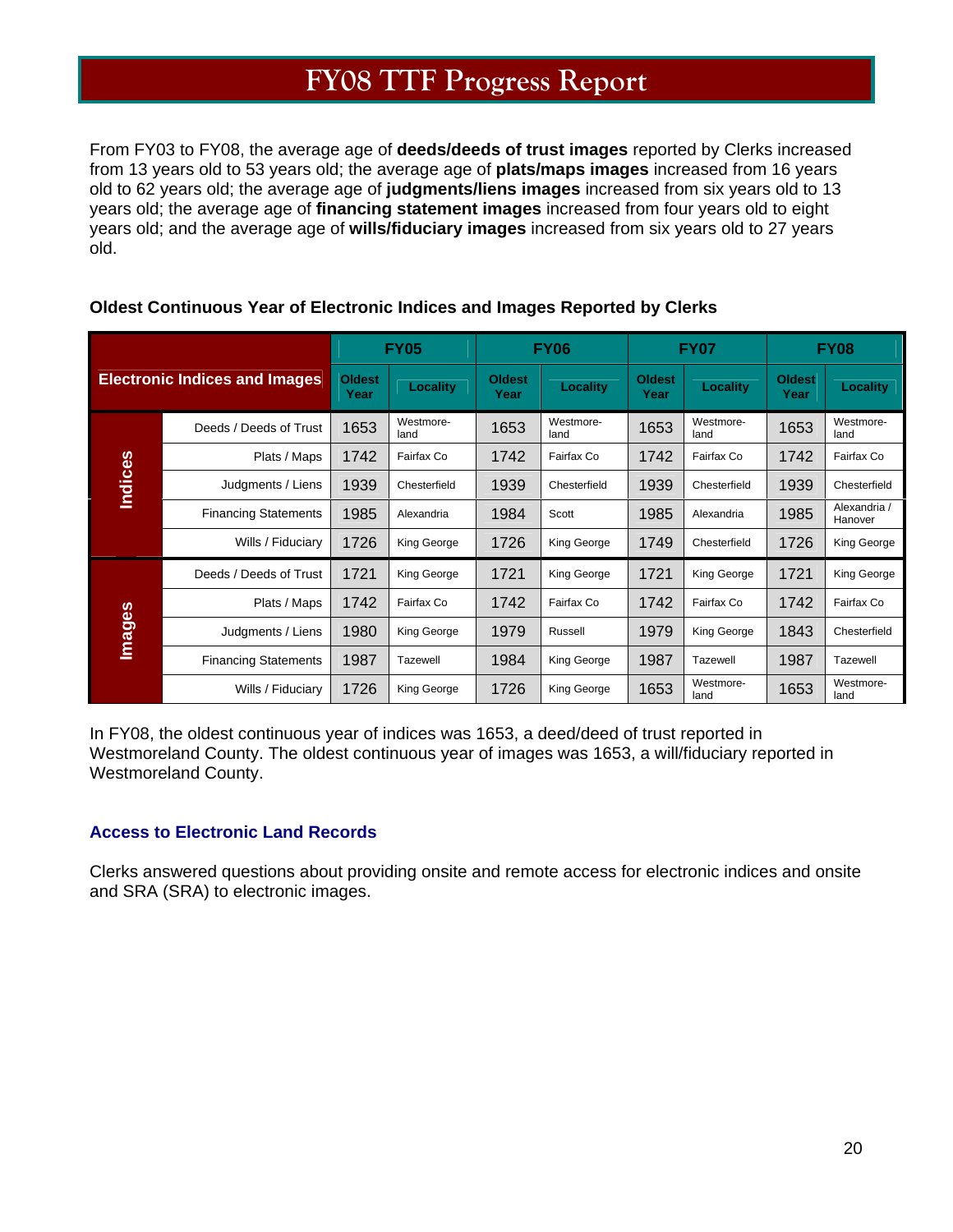|                                           |                          | <b>FY04</b>  |               | <b>FY05</b> |               | <b>FY06</b> |     | <b>FY07</b>  |               | <b>FY08</b> |      |
|-------------------------------------------|--------------------------|--------------|---------------|-------------|---------------|-------------|-----|--------------|---------------|-------------|------|
| <b>Onsite and Remote</b><br><b>Access</b> |                          | $\mathsf{n}$ | $\frac{9}{6}$ | $\mathbf n$ | $\frac{1}{2}$ | $\mathbf n$ | %   | $\mathsf{n}$ | $\frac{1}{2}$ | n           | $\%$ |
|                                           | Onsite Access            | 93           | 78%           | 112         | 93%           | 116         | 97% | 120          | 100%          | 119         | 99%  |
| <b>Electronic</b><br><b>Indices</b>       | <b>Remote Access</b>     | 30           | 25%           | 35          | 29%           | 67          | 56% | 96           | 80%           | 120         | 100% |
|                                           | <b>Onsite Access</b>     | 93           | 78%           | 114         | 95%           | 116         | 97% | 120          | 100%          | 120         | 100% |
|                                           | <b>SRA</b>               | 14           | 12%           | 22          | 18%           | 59          | 49% | 86           | 72%           | 120         | 100% |
| <b>Electronic</b><br><b>Images</b>        | <b>Cover Sheet</b>       | 13           | 11%           | 14          | 12%           | 4           | 3%  | 15           | 13%           | 5           | 4%   |
|                                           | Unique PIN<br>Number     | 75           | 63%           | 74          | 62%           | 14          | 12% | 65           | 54%           | 59          | 49%  |
|                                           | <b>Electronic Filing</b> | 7            | 6%            | 2           | 2%            | 59          | 49% | 7            | 6%            | 7           | 6%   |

#### <span id="page-23-0"></span>**Onsite and Remote Access to Electronic Indices and Images**

In FY08, 119 Clerks (99 percent) reported to having onsite access to electronic indices and 120 Clerks reported to having onsite access to electronic images. King William reported to not providing onsite access to electronic indices. One hundred and twenty Clerks reported to provide remote access to electronic indices and images. From the previous fiscal year, the number of Clerks reporting to provide SRA to land records' images in FY08 increased from 86 to 120 (40 percent increase).

### **Types of Electronic Images E-Filed**

In FY08, seven Clerks (six percent) reported that they accept e-file electronic images; five Clerks listed the types of images that are e-filed to their office.

- Fairfax County 37 types of deeds / deeds of trust; Certificates of Satisfaction
- Montgomery County Certificates of Satisfaction
- Prince William All land records except oversized plats and UCC
- Spotsylvania County Certificates of Satisfaction
- Wise County did not answer
- Suffolk City did not answer
- Virginia Beach all land records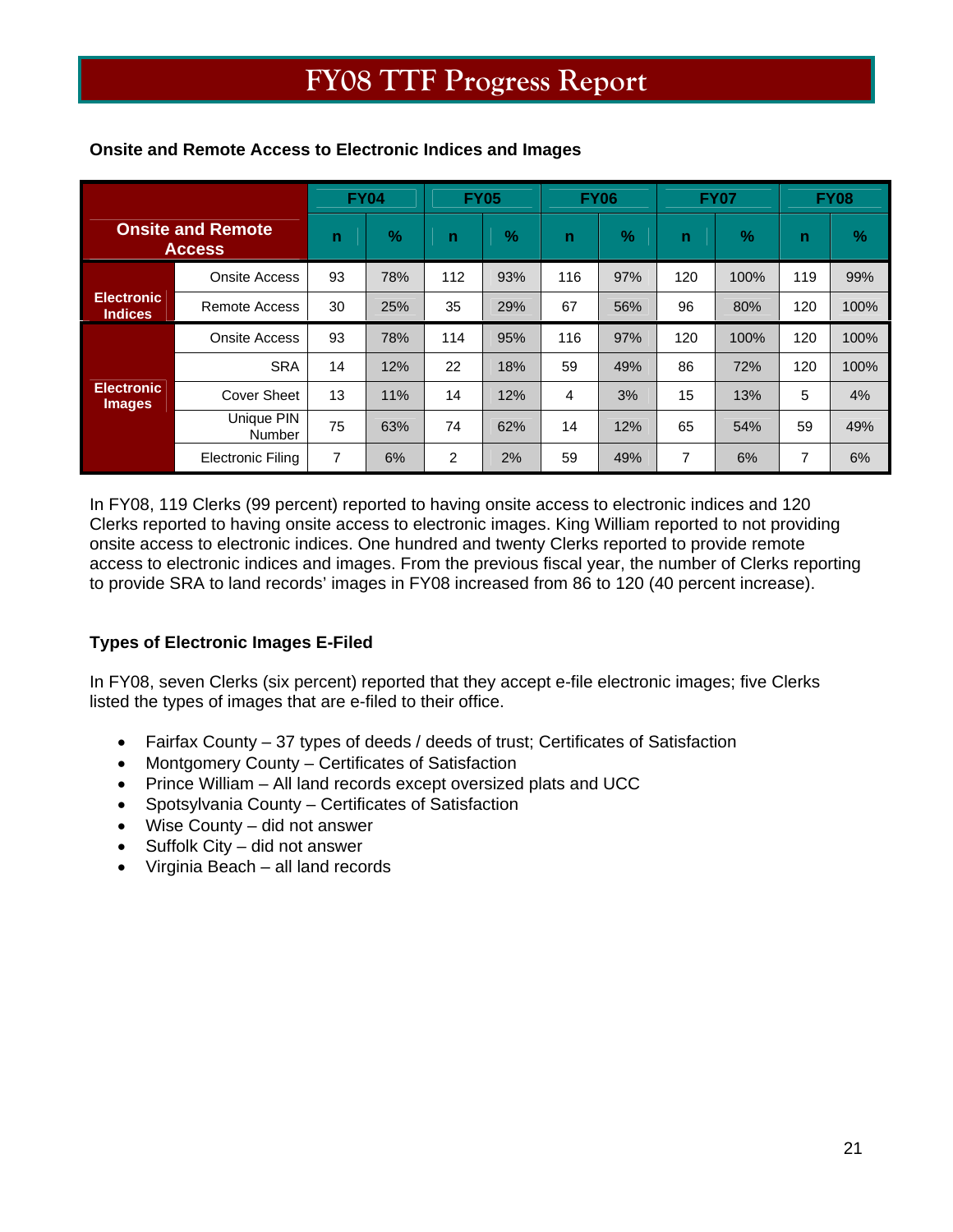

#### <span id="page-24-0"></span>**Percentage of Clerks Reporting to Provide Onsite Access to Electronic Land Records**

In the FY08 Progress Survey, 99 percent of Clerks reported onsite access to electronic land records' indices and 100 percent of Clerks reported onsite access to electronic land records' images.



#### **Percentage of Clerks Reporting to Provide Remote Access to Electronic Land Records**

In FY08, 100 percent of Clerks reported remote access to electronic land records' indices and images.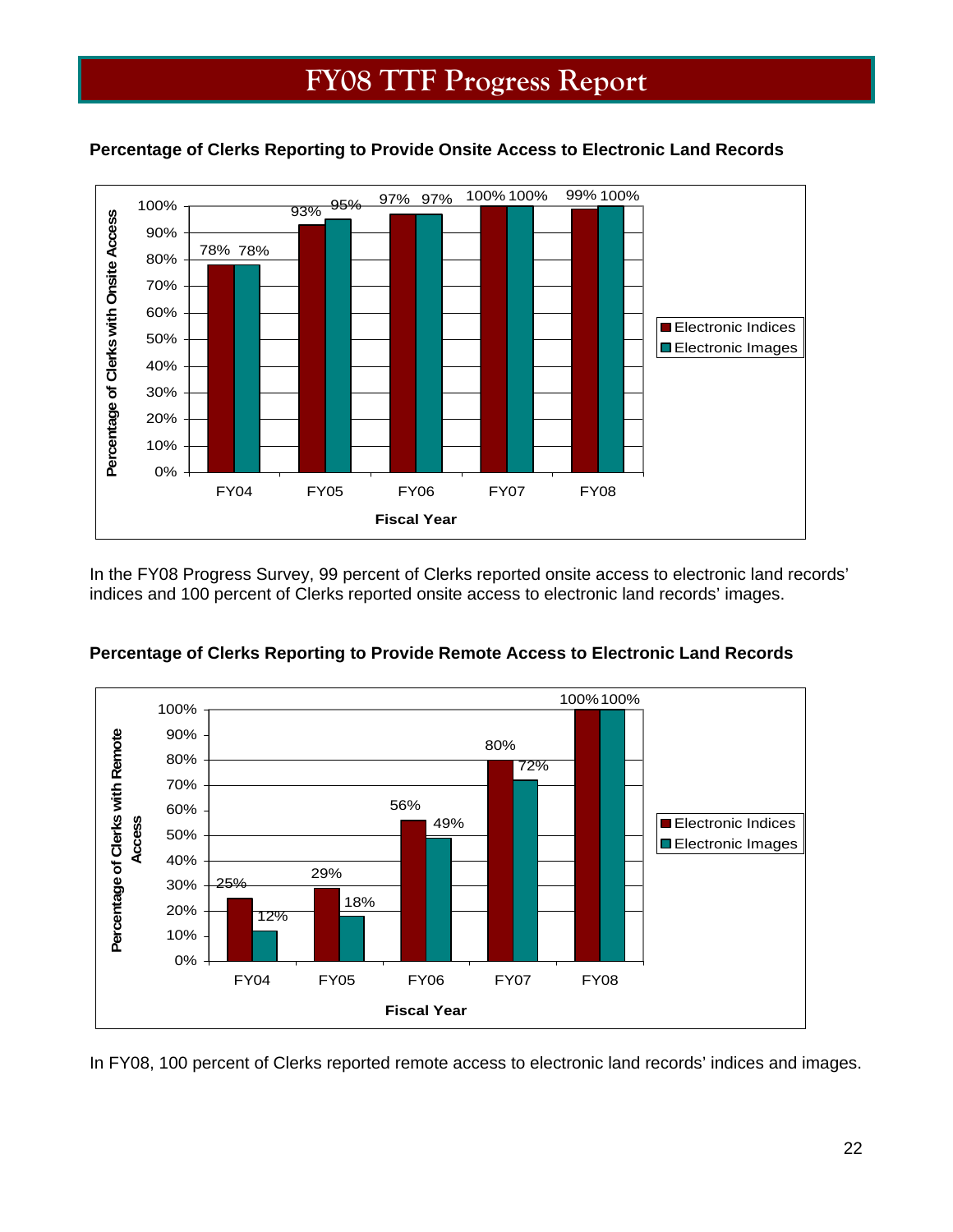#### <span id="page-25-0"></span>**Number of Land Records Images Available Onsite and through SRA**

| Locality                        | <b>Onsite Access</b> | <b>Remote Access</b> | <b>Locality</b>                  | <b>Onsite Access</b> | <b>Remote Access</b> |
|---------------------------------|----------------------|----------------------|----------------------------------|----------------------|----------------------|
| Accomack                        | 722,000              | 695,000              | Nelson                           | 44,866               | 44,866               |
| Albemarle                       | 2.227.016            | 2,227,016            | <b>New Kent</b>                  | 70,000               | 68,000               |
| Alleghany                       | 364,370              | 364,370              | Northampton                      | 491,000              | 491,000              |
| Amelia                          | 247,984              | 231,000              | Northumberland                   | 352,000              | 351,000              |
| Amherst                         | 13,000               | 13,000               | Nottoway                         | 256,000              | 220,000              |
| Appomattox                      | 280,000              | 251,000              | Orange                           | 868,297              | 868,297              |
| Arlington                       | 3,000,000            | 3,000,000            | Page                             | 546,000              | 520,000              |
| Augusta                         | 2,058,423            | 2,058,423            | Patrick                          | 178,021              | 178,021              |
| <b>Bath</b>                     | 53,621               | 53,621               | Pittsylvania                     | 220,000              | 220,000              |
| <b>Bedford</b>                  | 1,920,230            | 1,920,230            | Powhatan                         | 631,000              | 630,000              |
| <b>Bland</b>                    | 54,749               | 54,749               | <b>Prince Edward</b>             | 405,000              | 350,000              |
| <b>Botetourt</b>                | 442,510              | 442,510              | <b>Prince George</b>             | 400,000              | 400,000              |
| <b>Brunswick</b>                | 401,365              | 401,365              | <b>Prince William</b>            | 12,629,474           | 12,629,474           |
| <b>Buchanan</b>                 | 116,910              | 116,910              | Pulaski                          | 539,598              | 539,598              |
| <b>Buckingham</b>               | 264,000              | 243,000              | Rappahannock                     | 201,724              | 201,724              |
| Campbell                        | 1,061,075            | 1,061,075            | <b>Richmond Co</b>               | 265,000              | 257,000              |
| Caroline                        | 1,050,000            | 1,050,000            | Roanoke Co                       | 2,700,000            | 1,031,301            |
| Carroll                         | 770,000              | 770,000              | Rockbridge                       | 473,864              | 473,864              |
| <b>Charles City</b>             | 40,670               | 40,670               | Rockingham                       | 2,704,505            | 2,649,374            |
| Charlotte                       | 7,618                | 7,618                | Russell                          | 669,000              | 631,000              |
| Chesterfield                    | 9,700,000            | 9,700,000            | Scott                            | 958,503              | 958,503              |
| Clarke                          | 463,000              | 463,000              | Shenandoah                       | 663,989              | 663,989              |
| Craig                           | 40,300               | 40.300               | Smyth                            | 265,057              | 265,057              |
| Culpeper                        | 700,359              | 700,359              | Southampton                      | 659,612              | 659,612              |
| Cumberland                      | 149,000              | 131,000              | Spotsylvania                     | 3,930,000            | 3,930,000            |
| <b>Dickenson</b>                | 119,880              | 119,880              | Stafford                         | 573,944              | 573,944              |
| Dinwiddie                       | 629,000              | 575,000              | Surry                            | 150,000              | 150.000              |
| <b>Essex</b>                    | 50,704               | 50,704               | <b>Sussex</b>                    | 150,000              | 150.000              |
| Fairfax                         | 37, 161, 872         | 37,161,872           | <b>Tazewell</b>                  | 717,318              | 713,318              |
| Fauquier                        | 1,862,000            | 1,862,000            | Warren                           | 885,520              | 885,520              |
| Floyd                           | 292,166              | 292,166              | Washington                       | 811,148              | 811,148              |
| Fluvanna                        | 700,000              | 700,000              | Westmoreland                     | 629,294              | 629,294              |
| Franklin Co                     | 470,653              | 350,000              | Wise                             | 352,672              | 352,672              |
| Frederick                       | 2,700,000            | 2,700,000            | Wythe                            | 254,628              | 254,628              |
| <b>Giles</b>                    | 125,000              | 114,000              | York                             | 2,216,108            | 2,005,908            |
| Gloucester                      | 842,000              | 842,000              | Alexandria                       | 3,750,000            | 3,750,000            |
| Goochland                       | 323,306              | 287,376              | <b>Bristol</b>                   | 147,438              | 147,438              |
| Grayson                         | 313,040              | 313,040              | <b>Buena Vista</b>               | 90,269               | 90,269               |
| Greene                          | 4,000                | 4,000                | Charlottesville                  | 877,000              | 13,000               |
| Greensville                     | 10,580               | 4,810                | Chesapeake                       | 6,000,000            | 6,000,000            |
| <b>Halifax</b>                  | 455,714              | 455,714              | <b>Colonial Heights</b>          | 194,872              | 194,872              |
| Hanover                         | 2,600,000            | 2,600,000            | Danville                         | 687,220              | 687,220              |
| Henrico                         | 9,000,000            | 9,000,000            | Fredericksburg                   | 252,680              | 252,680              |
| Henry                           | 423,932              | 423,932              | Hampton                          | 2,541,557            | 2,541,557            |
| Highland                        | 9,800                | 9,800                | Hopewell                         | 444,238              | 444.238              |
| Isle of Wight                   | 793,888              | 793,888              | Lynchburg                        | 1,408,039            | 1.408.039            |
| <b>James City</b>               | 2,334,504            | 2,334,504            | Martinsville                     | 485,000              | 485,000              |
| King & Queen                    | 42,661               | 23,172               | <b>Newport News</b>              | 4,000,000            | 3,030,652            |
| <b>King George</b>              | 1,000,000            | 1,000,000            | Norfolk                          | 5,500,000            | 5,500,000            |
| King William                    | 227,555              | 227,555              | Petersburg                       | 294,000              | 265,000              |
| Lancaster                       | 254,646              | 254,646              | Portsmouth                       | 2,443,055            | 2,443,055            |
| Lee                             | 576,242              | 576,242              | Radford                          | 127,000              | 99.000               |
| Loudoun                         | 6,650,000            | 6,650,000            | <b>Richmond City</b>             | 4,450,000            | 3,200,000            |
| Louisa                          | 858,051              | 858,051              | <b>Roanoke City</b>              | 1,754,716            | 1,754,716            |
| Lunenburg                       | 150,000              | 150,000              | Salem                            | 258,658              | 258,658              |
| Madison                         | 132,000              | 132,000              | Staunton                         | 500,000              | 500,000              |
| <b>Mathews</b>                  | 37,097               | 37,097               | <b>Suffolk</b><br>Virginia Beach | 2,007,605            | 2,007,605            |
| Mecklenburg<br><b>Middlesex</b> | 572,834              | 572,834              | Waynesboro                       | 20,000,000           | 20,000,000           |
| Montgomery                      | 43,539<br>1,735,000  | 43,539<br>1,622,000  | Winchester                       | 378,079<br>600,000   | 387,079<br>600,000   |
|                                 |                      |                      |                                  |                      |                      |

In the FY08 TTF Progress Survey, 120 Clerks reported the total number of electronic land records' images available onsite was 196,704,432. The total number of electronic land records' images reported available through SRA was 190,987,228. Twenty-nine Clerks (highlighted in gray) reported a difference between electronic images available onsite and images available remotely.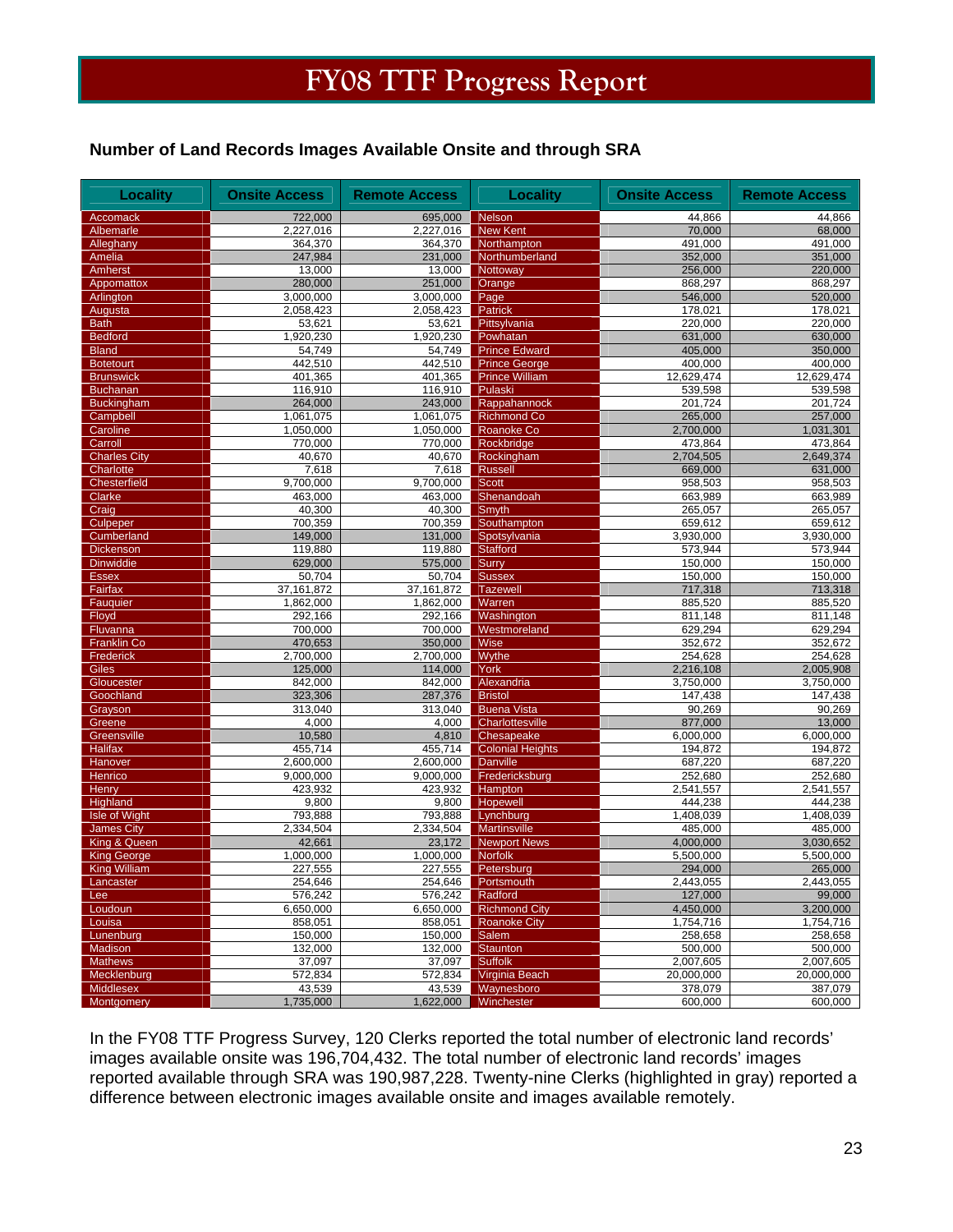#### <span id="page-26-0"></span>**Date Clerks Provided SRA to Land Records' Images**

| <b>Locality</b>            | Date SRA<br><b>Provided</b> | Locality                 | Date SRA<br><b>Provided</b> | <b>Locality</b>         | Date SRA<br><b>Provided</b> |
|----------------------------|-----------------------------|--------------------------|-----------------------------|-------------------------|-----------------------------|
| Accomack                   | September 2008              | <b>Halifax</b>           | <b>July 2008</b>            | Scott                   | <b>July 2006</b>            |
| Albemarle                  | <b>July 2007</b>            | Hanover                  | <b>July 2008</b>            | Shenandoah              | January 2007                |
| Alleghany                  | <b>July 2007</b>            | Henrico                  | <b>July 2008</b>            | Smyth                   | January 2008                |
| Amelia                     | December 2008               | Henry                    | <b>July 2008</b>            | Southampton             | <b>June 2006</b>            |
| Amherst                    | <b>June 2007</b>            | Highland                 | <b>July 2007</b>            | Spotsylvania            | <b>July 2006</b>            |
| Appomattox                 | May 2007                    | <b>Isle of Wight</b>     | <b>July 2006</b>            | <b>Stafford</b>         | May 2005                    |
| Arlington                  | January 2000                | <b>James City County</b> | <b>July 2008</b>            | Surry                   | December 2006               |
| Augusta                    | <b>June 2008</b>            | King & Queen             | <b>July 2008</b>            | <b>Sussex</b>           | <b>July 2006</b>            |
| <b>Bath</b>                | <b>July 2007</b>            | <b>King George</b>       | <b>July 2006</b>            | <b>Tazewell</b>         | <b>June 2008</b>            |
| <b>Bedford</b>             | <b>July 2008</b>            | <b>King William</b>      | <b>July 2008</b>            | Warren                  | May 2004                    |
| <b>Bland</b>               | August 2007                 | Lancaster                | <b>July 2008</b>            | Washington              | August 2008                 |
| <b>Botetourt</b>           | <b>July 2008</b>            | Lee                      | April 2006                  | Westmoreland            | <b>June 2008</b>            |
| <b>Brunswick</b>           | <b>July 2006</b>            | Loudoun                  | February 2004               | Wise                    | November 1998               |
| <b>Buchanan</b>            | August 2005                 | Louisa                   | August 2007                 | Wythe                   | <b>May 2008</b>             |
| <b>Buckingham</b>          | <b>July 2008</b>            | Lunenburg                | <b>July 2008</b>            | York                    | September 2008              |
| Campbell                   | <b>July 2008</b>            | Madison                  | March 2007                  | Alexandria              | <b>July 2008</b>            |
| Caroline                   | <b>July 2006</b>            | <b>Mathews</b>           | August 2008                 | <b>Bristol</b>          | <b>July 2006</b>            |
| Carroll                    | February 2002               | Mecklenburg              | <b>July 2008</b>            | <b>Buena Vista</b>      | <b>July 2007</b>            |
| <b>Charles City County</b> | May 2008                    | Middlesex                | <b>July 2008</b>            | Charlottesville         | May 2008                    |
| Charlotte                  | <b>July 2007</b>            | Montgomery               | May 2007                    | Chesapeake              | <b>June 2007</b>            |
| Chesterfield               | <b>July 2008</b>            | <b>Nelson</b>            | <b>July 2008</b>            | <b>Colonial Heights</b> | February 2007               |
| Clarke                     | December 2005               | <b>New Kent</b>          | <b>July 2006</b>            | <b>Danville</b>         | January 2005                |
| Craig                      | <b>July 2008</b>            | Northampton              | March 2006                  | Fredericksburg          | <b>July 2006</b>            |
| Culpeper                   | September 2006              | Northumberland           | <b>July 2008</b>            | Hampton                 | May 2006                    |
| Cumberland                 | <b>June 2008</b>            | Nottoway                 | <b>July 2006</b>            | Hopewell                | <b>July 2008</b>            |
| <b>Dickenson</b>           | <b>July 2008</b>            | Orange                   | <b>July 2006</b>            | Lynchburg               | <b>July 2008</b>            |
| <b>Dinwiddie</b>           | <b>June 2008</b>            | Page                     | August 2008                 | <b>Martinsville</b>     | February 2000               |
| <b>Essex</b>               | March 2006                  | Patrick                  | <b>July 2008</b>            | <b>Newport News</b>     | <b>July 2000</b>            |
| Fairfax                    | May 1999                    | Pittsylvania             | January 2008                | <b>Norfolk</b>          | <b>July 2004</b>            |
| Fauguier                   | <b>July 2006</b>            | Powhatan                 | <b>July 2006</b>            | Petersburg              | <b>July 2008</b>            |
| Floyd                      | <b>July 2006</b>            | <b>Prince Edward</b>     | <b>June 2008</b>            | Portsmouth              | October 2006                |
| Fluvanna                   | <b>June 2006</b>            | <b>Prince George</b>     | January 2006                | Radford                 | September 2008              |
| <b>Franklin Co</b>         | <b>July 2008</b>            | <b>Prince William</b>    | December 2001               | <b>Richmond City</b>    | <b>July 2008</b>            |
| Frederick                  | <b>July 2006</b>            | Pulaski                  | September 1998              | <b>Roanoke City</b>     | <b>July 2008</b>            |
| <b>Giles</b>               | August 2008                 | Rappahannock             | <b>July 2007</b>            | Salem                   | <b>July 2008</b>            |
| Gloucester                 | <b>July 2006</b>            | <b>Richmond Co</b>       | August 2008                 | <b>Staunton</b>         | <b>July 2008</b>            |
| Goochland                  | <b>July 2006</b>            | Roanoke Co               | <b>July 2008</b>            | <b>Suffolk</b>          | August 2006                 |
| Grayson                    | August 2007                 | Rockbridge               | <b>July 2008</b>            | <b>Virginia Beach</b>   | <b>July 2002</b>            |
| Greene                     | <b>July 2008</b>            | Rockingham               | October 2006                | Waynesboro              | <b>July 2008</b>            |
| Greensville                | January 2008                | Russell                  | <b>July 2007</b>            | Winchester              | <b>July 2006</b>            |

120 Clerks reported the month and year they began providing SRA to land records' images. The Clerk of Pulaski County reported the first to provide SRA in September 1998.

#### **SRA Subscription**

In the FY08 TTF Progress Survey, Clerks were asked to report the subscription fees for SRA to land records' images.

120 Clerks reported that their office approves all applications for subscription to SRA. 120 Clerks reported to be currently accepting public (non-governmental) subscribers to SRA. One hundred and nineteen Clerks (99 percent) reported a fee schedule for SRA subscription. The Clerk of Dickenson County did not report a fee schedule for SRA. The subscription fees ranged from \$50 a quarter to \$50 per month.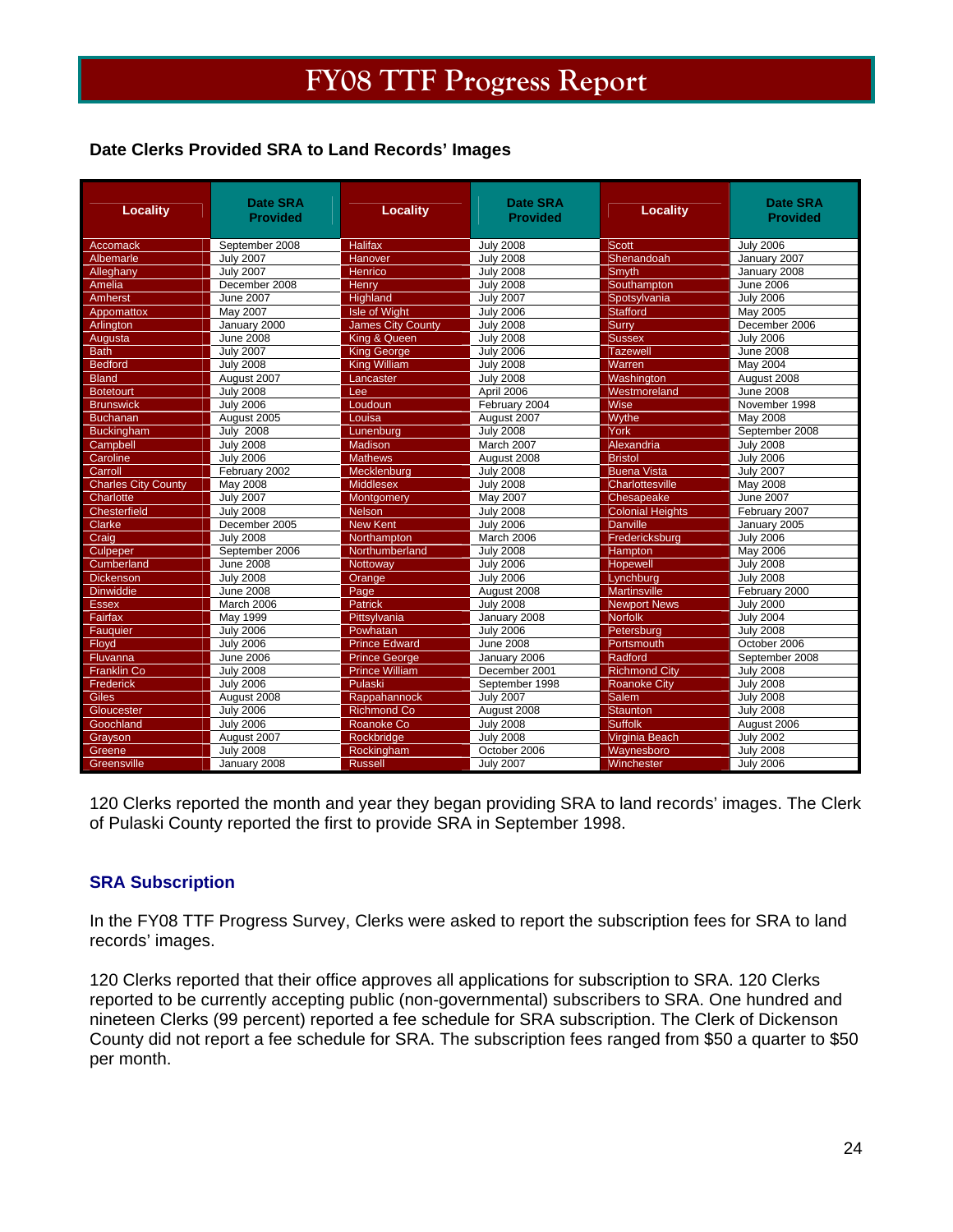### <span id="page-27-0"></span>**Subscription Fees for SRA**

| <b>Clerks</b>           |             | <b>Monthly</b><br><b>Subscription</b> | <b>Monthly / Annual</b> |           | Quarterly /<br><b>Annual</b> |       | Biannual /<br><b>Annual</b> |           |       | <b>Annual Subscription</b> |                      | <b>Additional Users, Fees</b>                                   |
|-------------------------|-------------|---------------------------------------|-------------------------|-----------|------------------------------|-------|-----------------------------|-----------|-------|----------------------------|----------------------|-----------------------------------------------------------------|
|                         | <b>User</b> | $2+$<br><b>Users</b>                  | <b>Month</b>            | 1<br>Year | 3<br><b>Months</b>           | Year  | 6<br><b>Months</b>          | 1<br>Year | Year  | <b>User</b>                | $2+$<br><b>Users</b> | and Discounts                                                   |
| 1                       | \$25        | \$50                                  |                         |           |                              |       |                             |           |       |                            |                      |                                                                 |
| 1                       | \$50        | \$100                                 |                         |           |                              |       |                             |           |       |                            |                      |                                                                 |
| 8                       |             |                                       | \$25                    | \$300     |                              |       |                             |           |       |                            |                      | 1 Clerk - \$50 sign-on fee                                      |
| $\overline{2}$          |             |                                       | \$30                    | \$300     |                              |       |                             |           |       |                            |                      |                                                                 |
| 1                       |             |                                       | \$30                    | \$360     |                              |       |                             |           |       |                            |                      |                                                                 |
| $\overline{2}$          |             |                                       | \$35                    | \$420     |                              |       |                             |           |       |                            |                      |                                                                 |
| 1                       |             |                                       | \$40                    | \$480     |                              |       |                             |           |       |                            |                      |                                                                 |
| 3                       |             |                                       | \$50                    | \$500     |                              |       |                             |           |       |                            |                      |                                                                 |
| $\overline{\mathbf{c}}$ |             |                                       | \$50                    | \$550     |                              |       |                             |           |       |                            |                      |                                                                 |
| 66                      |             |                                       | \$50                    | \$600     |                              |       |                             |           |       |                            |                      | 1 Clerk - 5% discount for 6/12<br>months terms                  |
| 1                       |             |                                       |                         |           | \$50                         | \$200 |                             |           |       |                            |                      |                                                                 |
| $\overline{2}$          |             |                                       |                         |           | \$105                        | \$400 |                             |           |       |                            |                      |                                                                 |
| 5                       |             |                                       |                         |           | \$150                        | \$600 |                             |           |       |                            |                      | 1 Clerk - \$0 for corporate<br>usage                            |
| 1                       |             |                                       |                         |           |                              |       | \$300                       | \$420     |       |                            |                      |                                                                 |
| 3                       |             |                                       |                         |           |                              |       | \$300                       | \$600     |       |                            |                      | 1 Clerk - pre-paid accounts                                     |
| 3                       |             |                                       |                         |           |                              |       |                             |           | \$300 |                            |                      |                                                                 |
| 3                       |             |                                       |                         |           |                              |       |                             | N/A       | \$500 |                            |                      | 2 Clerks - \$500 for 3 users;<br>\$100 for each additional user |
| 11                      |             |                                       |                         |           |                              |       |                             |           | \$600 |                            |                      | 1 Clerk - \$100 for each<br>additional user                     |
| 1                       |             |                                       |                         |           |                              |       |                             |           |       |                            | \$500                | Corporate is 3 users; \$100 for<br>each additional user         |
| 1                       |             |                                       |                         |           |                              |       |                             |           |       | \$300                      | \$600                | Corporate is 2 users                                            |
| 1                       |             |                                       |                         |           |                              |       |                             |           |       | \$600                      | \$1200               | Corporate is 4 users                                            |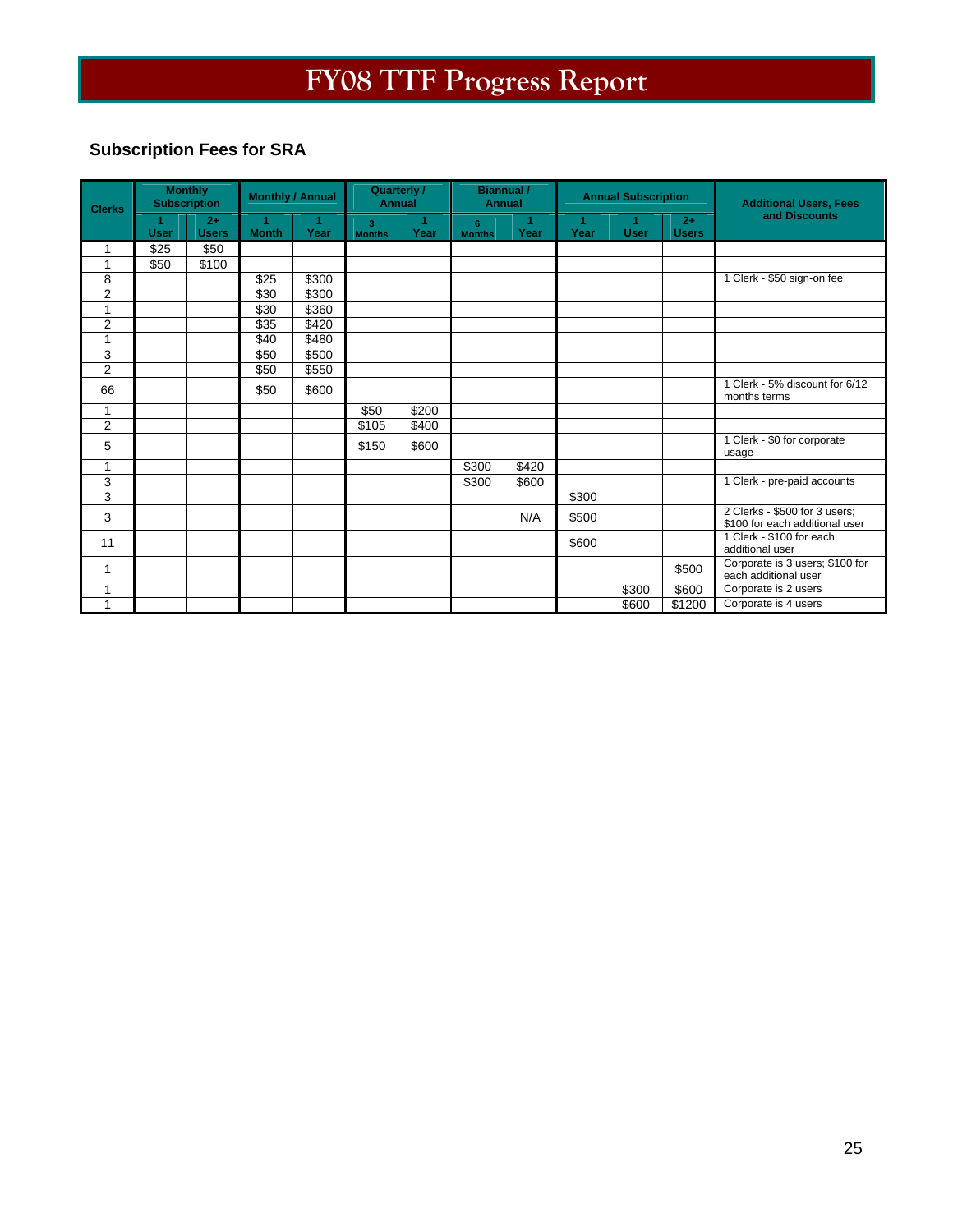### <span id="page-28-0"></span>**Number of Paid Subscribers for SRA to Land Records' Images**

| <b>Locality</b>        | <b>Paid Subscribers</b> |                | Locality              |                | <b>Paid Subscribers</b> | <b>Locality</b>      | <b>Paid Subscribers</b> |                 |
|------------------------|-------------------------|----------------|-----------------------|----------------|-------------------------|----------------------|-------------------------|-----------------|
|                        | <b>FY07</b>             | <b>FY08</b>    |                       | <b>FY07</b>    | <b>FY08</b>             |                      | <b>FY07</b>             | <b>FY08</b>     |
| Accomack               | 8                       | 6              | <b>Halifax</b>        | N/A            | $\overline{4}$          | Scott                | 5                       | 12              |
| Albemarle              | 8                       | 29             | Hanover               | N/A            | 12                      | Shenandoah           | 21                      | 24              |
| Alleghany              | $\overline{2}$          | 5              | Henrico               | N/A            | 9                       | Smyth                | 6                       | 12              |
| Amelia                 | 0                       | $\mathbf 0$    | Henry                 | N/A            | 0                       | Southampton          | 10                      | 22              |
| Amherst                | $\overline{2}$          | 10             | Highland              | 0              | 0                       | Spotsylvania         | 31                      | 54              |
| Appomattox             | 0                       | $\overline{0}$ | Isle of Wight         | 13             | 15                      | <b>Stafford</b>      | 34                      | 54              |
| Arlington              | 300                     | 368            | James City Co         | 0              | $\overline{4}$          | <b>Surry</b>         | 0                       | 1               |
| Augusta                | N/A                     | 13             | King & Queen          | N/A            | $\mathbf 0$             | <b>Sussex</b>        | 0                       | $\mathbf 0$     |
| <b>Bath</b>            | 0                       | $\mathbf 0$    | <b>King George</b>    | 23             | 25                      | <b>Tazewell</b>      | N/A                     | 11              |
| Bedford                | 0                       | 7              | King William          | 0              |                         | Warren               | 38                      | 40              |
| <b>Bland</b>           | 0                       | 0              | Lancaster             | 3              | 3                       | Washington           | 0                       | $6\phantom{1}6$ |
| <b>Botetourt</b>       | N/A                     | 4              | Lee                   | 17             | 17                      | Westmoreland         | N/A                     | $\mathbf 0$     |
| <b>Brunswick</b>       | 1                       | $\overline{2}$ | Loudoun               | 205            | 451                     | Wise                 | 46                      | 44              |
| <b>Buchanan</b>        | 1                       | $\overline{4}$ | Louisa                | $\overline{2}$ | 8                       | Wythe                | 7                       | 14              |
| <b>Buckingham</b>      | N/A                     | 0              | Lunenburg             | N/A            | 3                       | York                 | N/A                     | 30              |
| Campbell               | N/A                     | $\overline{2}$ | Madison               | 0              | $\overline{0}$          | Alexandria           | N/A                     | 21              |
| Caroline               | 10                      | 12             | <b>Mathews</b>        | N/A            | $\mathbf 0$             | <b>Bristol</b>       | 0                       | $\mathbf 0$     |
| Carroll                | 38                      | 38             | Mecklenburg           | N/A            | $\overline{7}$          | <b>Buena Vista</b>   | 0                       | $\overline{2}$  |
| <b>Charles City Co</b> | 0                       | $\mathbf 0$    | <b>Middlesex</b>      | N/A            | 0                       | Charlottesville      | N/A                     | $\mathbf 0$     |
| Charlotte              | 0                       | 1              | Montgomery            | 1              | 23                      | Chesapeake           | 16                      | 55              |
| Chesterfield           | 21                      | 22             | <b>Nelson</b>         | N/A            | 3                       | Colonial<br>Heights  | 0                       | 1               |
| Clarke                 | N/A                     | 41             | <b>New Kent</b>       | 0              | $\overline{2}$          | <b>Danville</b>      | 17                      | 18              |
| Craig                  | N/A                     | $\mathbf 0$    | Northampton           | 80             | 35                      | Fredericksburg       | 4                       | 6               |
| Culpeper               | 9                       | 14             | Northumberland        | N/A            | $\mathbf 0$             | <b>Hampton</b>       | 4                       | 3               |
| Cumberland             | 0                       | 0              | Nottoway              | 0              | 3                       | Hopewell             | N/A                     | $\mathbf 0$     |
| <b>Dickenson</b>       | $\mathbf 0$             | $\mathbf 0$    | Orange                | 15             | 23                      | Lynchburg            | N/A                     | 3               |
| <b>Dinwiddie</b>       | 0                       | 1              | Page                  | 7              | 12                      | <b>Martinsville</b>  | 12                      | 18              |
| <b>Essex</b>           | 0                       | $\mathbf 0$    | <b>Patrick</b>        | N/A            | 0                       | <b>Newport News</b>  | 3                       | 46              |
| <b>Fairfax Co</b>      | 2,194                   | 1,164          | Pittsylvania          | 2              | 13                      | Norfolk              | 340                     | 350             |
| Fauquier               | 22                      | 68             | Powhatan              | 0              | 3                       | Petersburg           | N/A                     | $\mathbf 0$     |
| Floyd                  | 5                       | 8              | <b>Prince Edward</b>  | 0              | 0                       | Portsmouth           | 23                      | 30              |
| Fluvanna               | 0                       | 7              | <b>Prince George</b>  | 0              | 1                       | Radford              | 0                       | $\mathbf 0$     |
| Franklin Co            | $\mathbf 0$             | 8              | <b>Prince William</b> | 810            | 791                     | <b>Richmond City</b> | N/A                     | 15              |
| Frederick Co           | 106                     | 120            | Pulaski               | 10             | 14                      | <b>Roanoke City</b>  | N/A                     | $\overline{2}$  |
| Giles                  | 0                       | 4              | Rappahannock          | 0              | $\sqrt{3}$              | Salem                | N/A                     | 1               |
| Gloucester             | $\mathbf 0$             | $\mathbf 0$    | <b>Richmond Co</b>    | 0              | 3                       | Staunton             | N/A                     | 8               |
| Goochland              | 0                       | $\overline{2}$ | Roanoke Co            | N/A            | $\,6$                   | <b>Suffolk</b>       | 15                      | $\overline{9}$  |
| Grayson                | 0                       | 22             | Rockbridge            | N/A            | $\mathfrak{B}$          | Virginia Beach       | 900                     | 900             |
| Greene                 | N/A                     | $\mathbf 0$    | Rockingham            | 406            | 369                     | Waynesboro           | N/A                     | 1               |
| Greensville            | $\mathbf 0$             | $\mathbf 0$    | <b>Russell</b>        | N/A            | $\overline{2}$          | Winchester           | 60                      | 60              |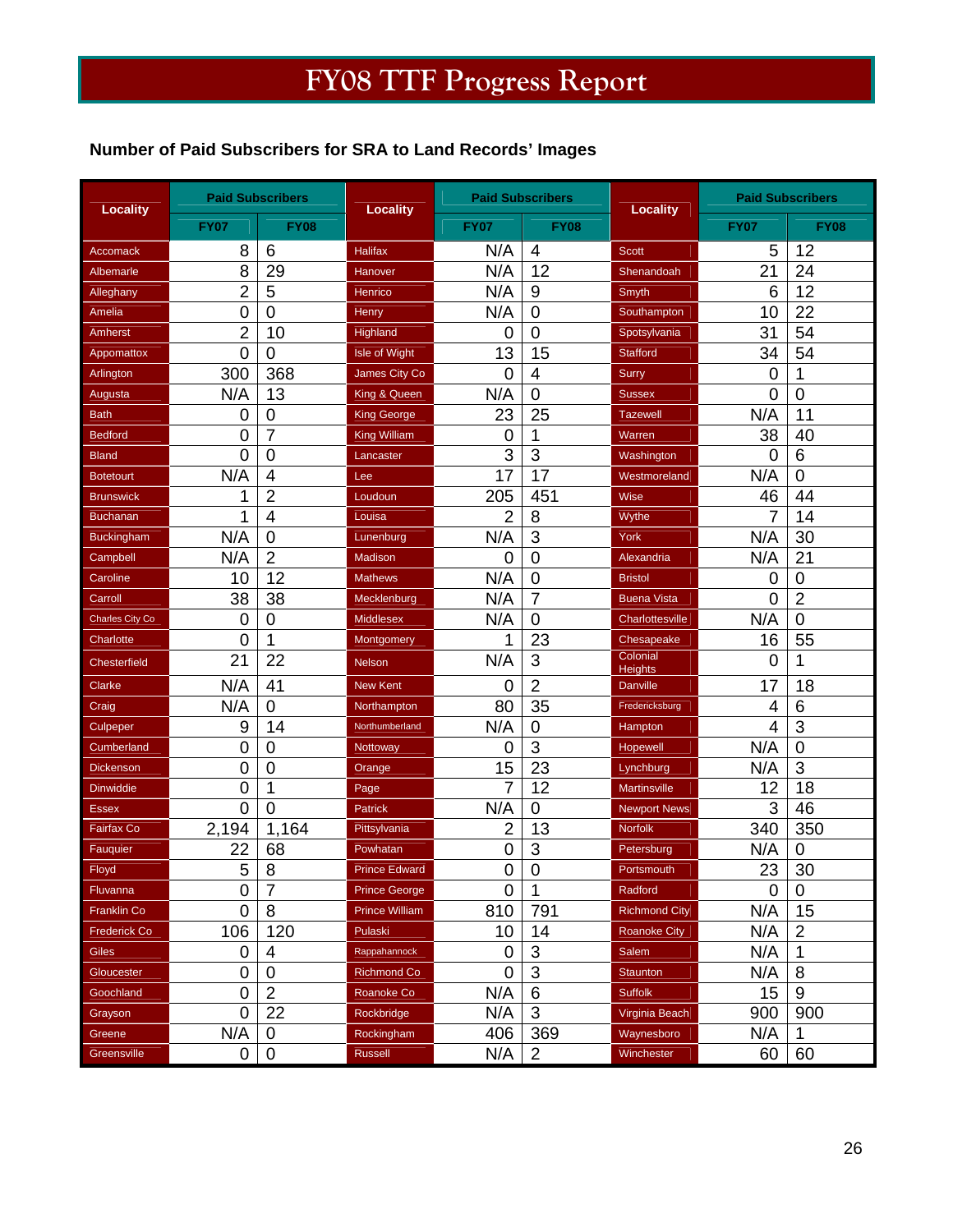<span id="page-29-0"></span>In the FY08 TTF Progress Survey, 120 Clerks reported 5,723 paid subscribers to SRA. In the FY07 survey, 5,910 paid subscribers were reported by 85 Clerks.

#### **SRA Publicity**

In the FY08 TTF Progress Survey, Clerks were asked to report the kinds of publicity they gave SRA to land records' images in their court and to specific groups.

#### **SRA Publicity by Clerks**

|                                        |                                                                                 |     | <b>FY07</b> |     |            | <b>FY08</b> |     |
|----------------------------------------|---------------------------------------------------------------------------------|-----|-------------|-----|------------|-------------|-----|
|                                        | <b>SRA Publicity</b>                                                            | Yes | <b>No</b>   | N/A | <b>Yes</b> | <b>No</b>   | N/A |
| General                                | My office has publicized the<br>availability of SRA to land records'<br>images. | 70  | 16          | 34  | 107        | 13          | 0   |
| <b>Publicity</b>                       | My office has publicized SRA on<br>my court's website.                          | 37  | 32          | 51  | 62         | 45          | 13  |
|                                        | Other publicity                                                                 | 49  | 21          | 50  | 70         | 37          | 13  |
|                                        | <b>Bar Association</b>                                                          | 48  | 22          | 50  | 78         | 29          | 13  |
|                                        | <b>Realtors</b>                                                                 | 56  | 14          | 50  | 88         | 19          | 13  |
| Publicity                              | Surveyors                                                                       | 57  | 13          | 50  | 93         | 14          | 13  |
| to<br><b>Specific</b><br><b>Groups</b> | <b>Title Companies</b>                                                          | 61  | 9           | 50  | 98         | 9           | 13  |
|                                        | <b>Financial Institutions</b>                                                   | 47  | 23          | 50  | 78         | 29          | 13  |
|                                        | <b>General Public</b>                                                           | 51  | 19          | 50  | 95         | 12          | 13  |
|                                        | <b>Other Groups</b>                                                             | 25  | 42          | 53  | 31         | 76          | 13  |

In the FY07 TTF Progress Survey, 70 out of the 86 Clerks (81 percent) who certified to provide SRA reported that they had publicized the availability of SRA to land records' images.

In the FY08 survey, 107 out of 120 Clerks (89 percent) reported that they had publicized the availability of SRA to land records' images.

#### **No SRA Publicity**

| Clerk                | Subscribers |  |  |  |  |  |
|----------------------|-------------|--|--|--|--|--|
| Accomack             | 6           |  |  |  |  |  |
| Charlotte            | 1           |  |  |  |  |  |
| Fluvanna             | 7           |  |  |  |  |  |
| Goochland            | 2           |  |  |  |  |  |
| Greensville          | 0           |  |  |  |  |  |
| Henrico              | 9           |  |  |  |  |  |
| Isle of Wight        | 15          |  |  |  |  |  |
| Northumberland       | 0           |  |  |  |  |  |
| <b>Prince Edward</b> | ი           |  |  |  |  |  |
| Stafford             | 54          |  |  |  |  |  |
| <b>Bristol</b>       | O           |  |  |  |  |  |
| Lynchburg            | 3           |  |  |  |  |  |
| Salem                | 1           |  |  |  |  |  |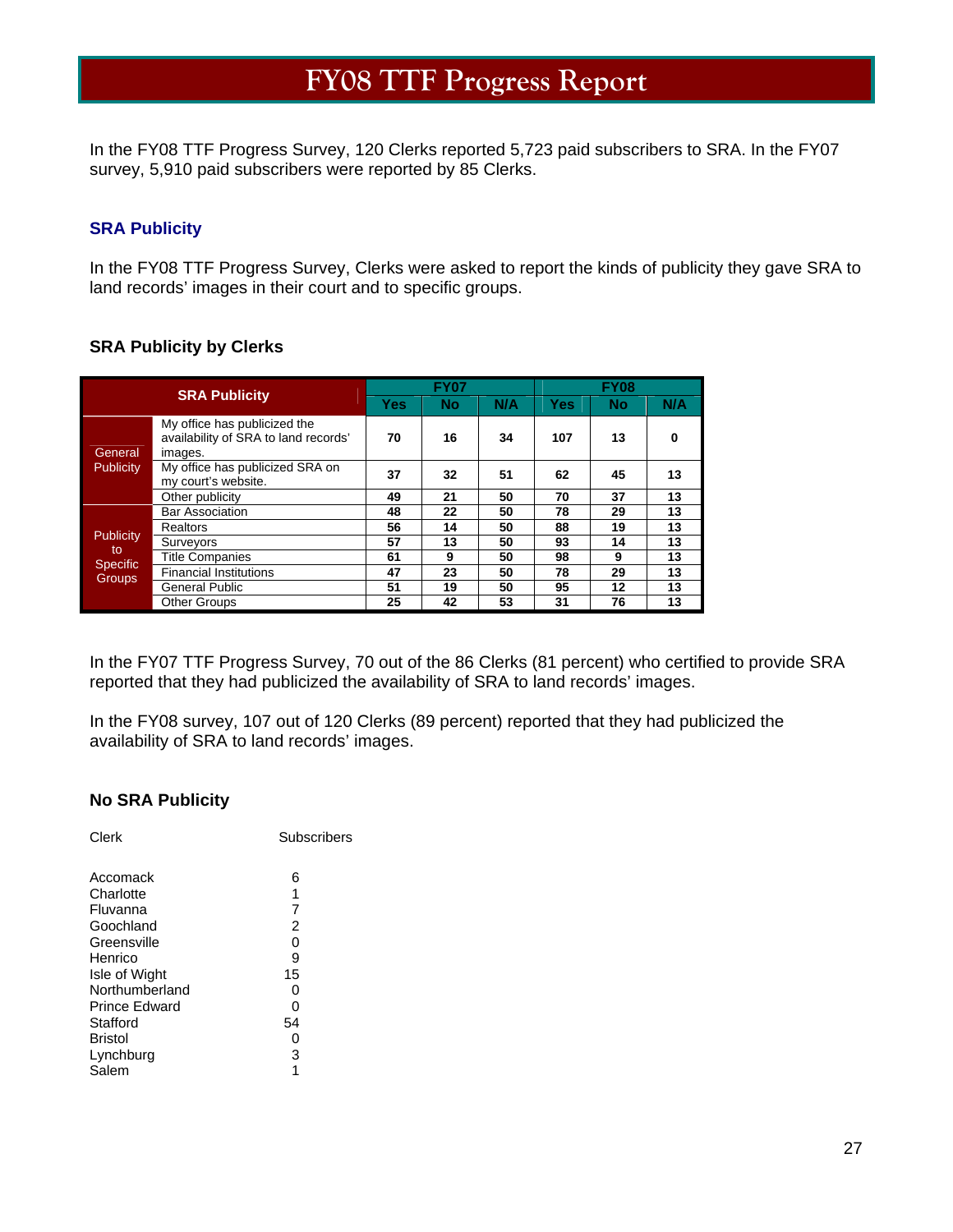In the FY08 survey, 70 Clerks made comments in the space provided for "Other Publicity". The comments may be summarized as follows:

- 30 Posting notice in the main office or records room;
- 24 Letter, memo or flyer to specific groups;
- 16 Word of mouth / networking;
- 15 Article in newspaper or publication;
- 9 Advertised on website (locality, vendor or court);
- 9 Personal contact in-house with the public during office hours;
- 6 Handouts or flyers given to the public or put in mail boxes;
- 2 Advertisements on public television or local channel;
- 2 Announcements or presentations at public meetings;
- 2 Email or fax;
- 1 Law library;
- 1 Political brochure;
- 1 Continuing legal education;
- 1 Documents located in visible place within the Clerk's office; and
- 1 Since SRA is required, publicity should not be necessary.

Thirty-one Clerks made comments in the space provided for "Other Groups". The comments may be summarized as follows:

- 8 Government offices;
- 6 Local attorneys;
- 4 Posted in main office / record room;
- 3 Business people in office / public users;
- 3 Court's website;
- 2 Civic leagues;
- 1 Genealogists;
- 1 Appraisers;
- 1 Hospitals;
- 1 Title searchers;
- 1 Home builders associations;
- 1 Legal secretaries; and
- 1 Verbally.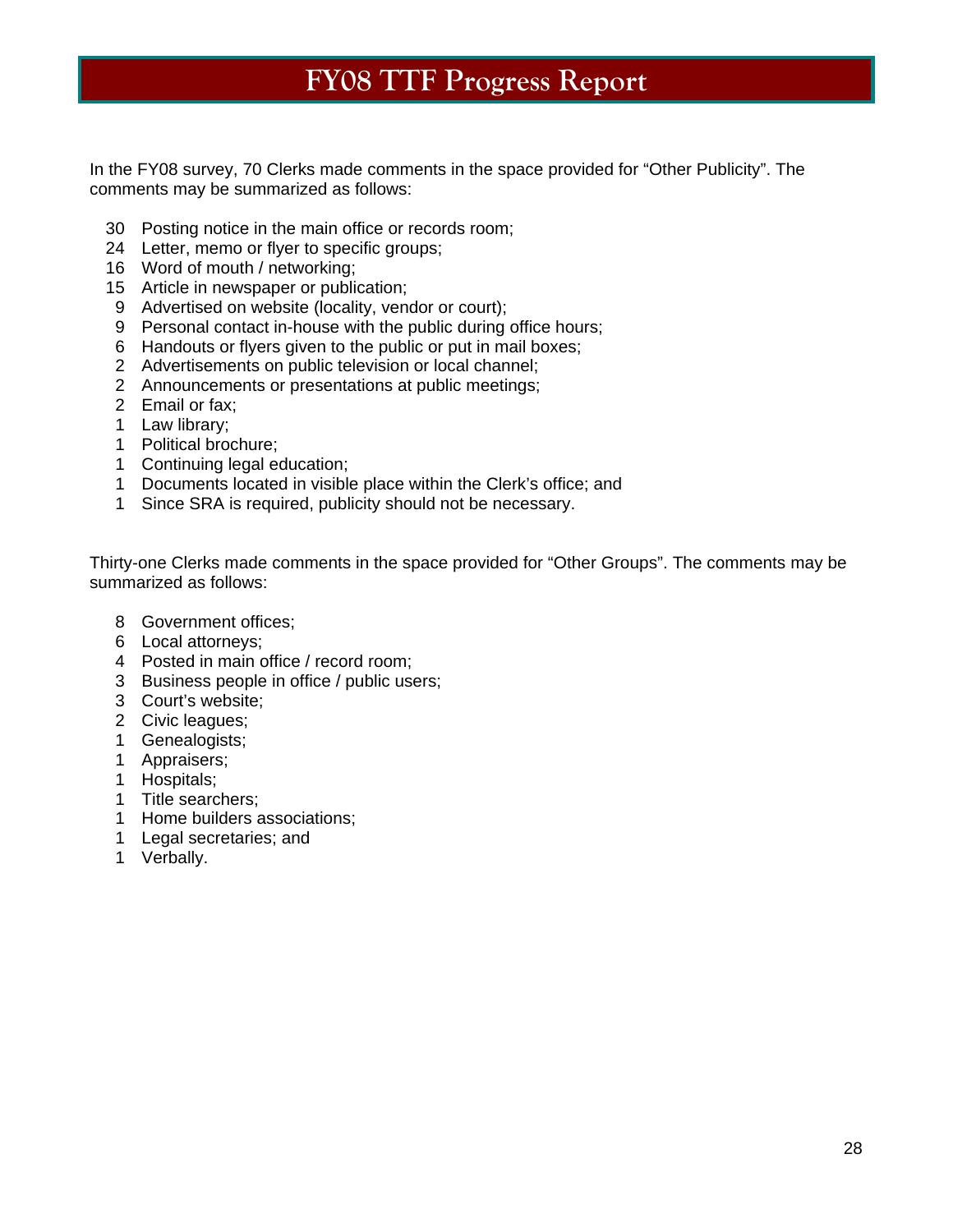#### <span id="page-31-0"></span>**Linkages with Automated Systems**

As in previous years, Clerks answered questions about linkages of their land records system with other automated systems.

### **Automated Systems Linked to Land Records System**

|                                     | <b>FY04</b> |               | <b>FY05</b> |               | <b>FY06</b> |               | <b>FY07</b>    |      | <b>FY08</b>    |               |
|-------------------------------------|-------------|---------------|-------------|---------------|-------------|---------------|----------------|------|----------------|---------------|
| <b>Automated Systems</b>            | n           | $\frac{1}{2}$ | $\mathbf n$ | $\frac{9}{6}$ | $\mathbf n$ | $\frac{9}{6}$ | $\mathbf n$    | $\%$ | $\mathbf n$    | $\frac{9}{6}$ |
| <b>Tax Assessment Records</b>       | 15          | 13%           | 17          | 14%           | 19          | 16%           | 19             | 16%  | 18             | 15%           |
| <b>Title Transfer History</b>       | 2           | 2%            | 16          | 13%           | 18          | 15%           | 20             | 17%  | 22             | 18%           |
| <b>Delinguent Real Estate Taxes</b> | 5           | 4%            | 15          | 13%           | 13          | 12%           | 14             | 12%  | 15             | 13%           |
| <b>Building Permits</b>             | 4           | 3%            | 3           | 3%            | 4           | 3%            | $\overline{4}$ | 3%   | $\overline{4}$ | 3%            |
| Geological Information System (GIS) | 11          | 9%            | 5           | 4%            | 6           | 5%            | 9              | 8%   | 11             | 9%            |
| Case Management System (CMS)        |             |               |             |               |             |               |                |      | 16             | 13%           |

In FY08, 22 Clerks (18 percent) reported to have linked title transfers to land records; 15 Clerks (13 percent) reported to have linked delinquent real estate taxes with land records; 18 Clerks (15 percent) reported to have linked their land records system with tax assessment records. A new question was added to the FY08 survey to include the case management system. Sixteen Clerks (13 percent) reported to have linked their CMS with a land records management system; 11 Clerks (nine percent) reported to have linked their GIS with land records; and four Clerks (three percent) reported to have linked building permits with a land records management system.

### **Technology Vendors**

In the FY08 TTF Progress Survey, Clerks were asked to identify technology vendors for five specific areas: 1) land records management system, 2) SRA internet hosting, 3) equipment, software and maintenance needs, 4) services for the redaction of social security numbers, and 5) back scanning of images / conversion services. Clerks could report more than one vendor per area.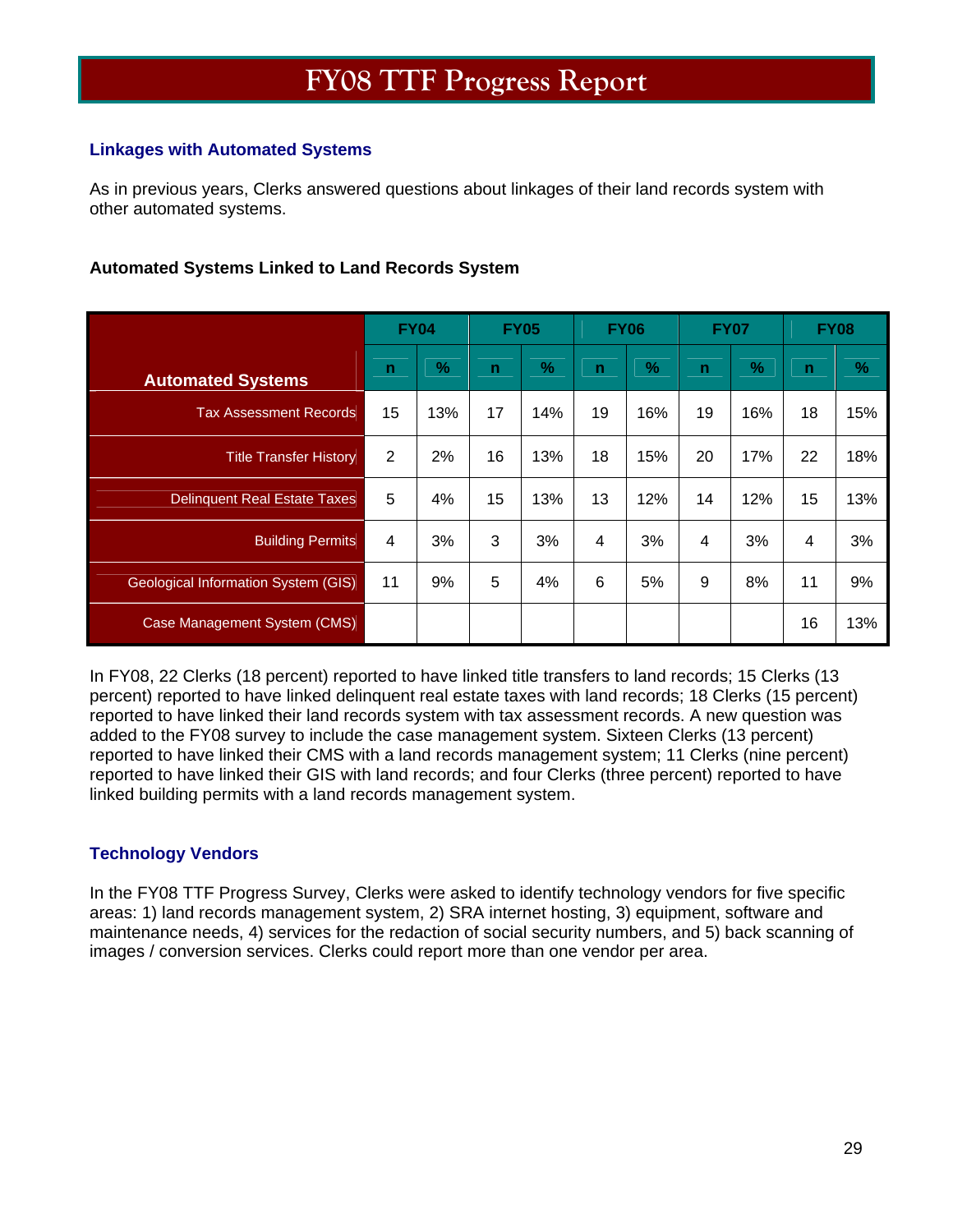<span id="page-32-0"></span>

| <b>Vendor</b>    | <b>Land Records</b><br><b>Management</b><br><b>System</b> | <b>SRA Internet</b><br><b>Hosting</b>   | Hardware,<br>Software, &<br><b>Maintenance</b>                     | <b>Redaction of</b><br><b>Social Security</b><br><b>Numbers</b> | <b>Back Scanning</b><br>and Conversion                  |
|------------------|-----------------------------------------------------------|-----------------------------------------|--------------------------------------------------------------------|-----------------------------------------------------------------|---------------------------------------------------------|
| AmCad            | 5                                                         | 5                                       | 6                                                                  |                                                                 | 6                                                       |
| <b>BIS</b>       |                                                           |                                         |                                                                    |                                                                 | 2                                                       |
| Cott             | 7                                                         |                                         |                                                                    | 6                                                               | 6                                                       |
| <b>CSI</b>       | 0                                                         | O                                       | U                                                                  | $\overline{2}$                                                  | 0                                                       |
| C.W. Warthen     | 0                                                         | 0                                       | 0                                                                  | 0                                                               | 2                                                       |
| <b>Databanks</b> | 0                                                         | 0                                       | 0                                                                  | 0                                                               | 2                                                       |
| <b>DTS</b>       | 2                                                         | 2                                       | 2                                                                  | 2                                                               | 2                                                       |
| Image America    | 0                                                         | 0                                       | 0                                                                  | 0                                                               | 2                                                       |
| In-House         | 2                                                         |                                         | 6                                                                  |                                                                 | 17                                                      |
| ILS.             | 18                                                        | 16                                      | 18                                                                 | 18                                                              | 17                                                      |
| Logan            | 12                                                        | 11                                      | 12                                                                 | 11                                                              | 14                                                      |
| <b>Meadows</b>   | 0                                                         | 0                                       | 0                                                                  | 0                                                               | 2                                                       |
| <b>SCV</b>       | 73                                                        | 73                                      | 73                                                                 | 70                                                              | 28                                                      |
| <b>Sutton</b>    | 0                                                         | 0                                       | 0                                                                  | 0                                                               | 4                                                       |
| Unity            | $\overline{c}$                                            |                                         |                                                                    | 0                                                               | 0                                                       |
| No Vendor        | 0                                                         | 0                                       | $\Omega$                                                           | 6                                                               | 23                                                      |
| Other            | ACS, Eagle,<br>ImageVision,<br><b>Nortel</b>              | ACS, Eagle,<br>Kaballero.com,<br>Mixnet | ACS, Carasoft,<br>Eagle, ESI,<br>Govolution, GTSI,<br>ImageVision, | ACS, Mixnet,<br>W.R. Systems                                    | ACS, A&E<br>Supply, AIS, CSI,<br>DMS, DRS<br>MSTC, W.R. |
|                  |                                                           |                                         | Inego                                                              |                                                                 | Systems                                                 |

GTSI=GTSI Corporation **ILS=International Land Systems ICS**<br>SCV=Supreme Court of Virginia **Incorporational Unity-Unity Systems**, formerly R

ACS=ACS Government Record Services AmCad=American Cadastre AIS=Alternative Images Service BIS=Business Information Systems CSI=Computing Systems Innovations DMS=Document Management Services DTS=Document Technology Systems DRS= The DRS Group ESI=Electronic Solutions for Imaging<br>GTSI=GTSI Corporation ILS=International Land Systems MSTC=MSTC Incorporated Unity=Unity Systems, formerly Reams Corporation

In FY08, 120 Clerks reported they have contracted with a vendor for their land records management system, SRA internet hosting, and hardware, software, and maintenance. One hundred and fourteen Clerks (95 percent) reported they have contracted with a vendor for the redaction of social security numbers and 97 Clerks (81 percent) have reported they have contracted with a vendor for back scanning and conversion services.

If only one Clerk reported a vendor then it was listed in the "Other" category. In-house services were performed either by the locality or internally by the Clerk's staff.

### **Redaction of Social Security Numbers**

Beginning in the FY07 Progress Survey, Clerks were asked to indicate their progress in the redaction of social security numbers (SSN) from their electronic land records' images. In FY07, 64 Clerks (53 percent) reported to have contracted with a vendor for back-file (historical) redaction services; 11 Clerks (nine percent) reported to performing back-file redaction in-house; 21 Clerks (18 percent) indicated that they have begun back-file redaction; and the average span of years for redacted images reported by those 21 Clerks was 1970 to 2007.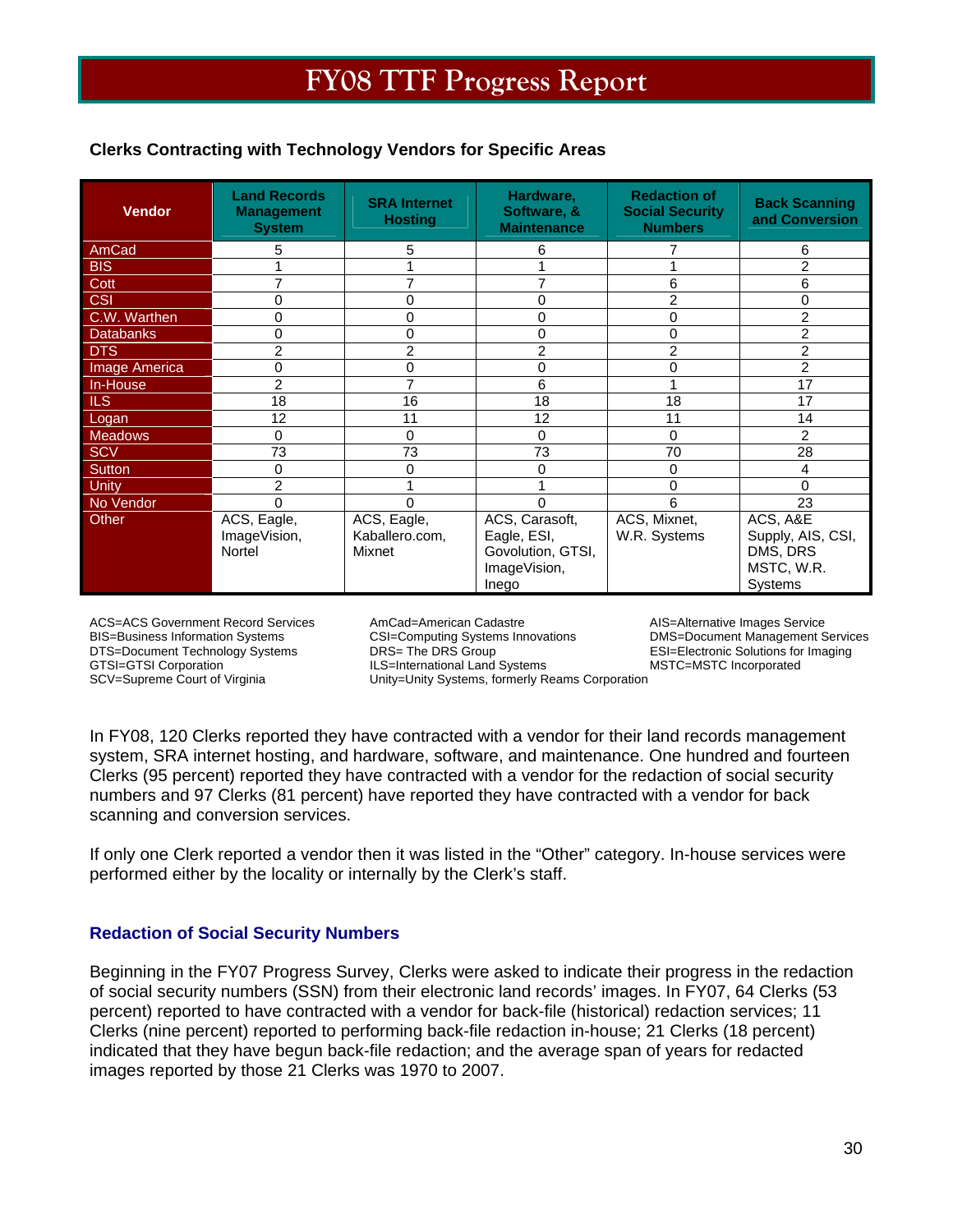#### <span id="page-33-0"></span>**Number of Clerks Contracting with each Technology Vendor**

In the FY08 survey, 105 Clerks (88 percent) reported to have redacted electronic land records' images. These Clerks reported the technology vendors with whom they contracted.

- 
- 
- 
- 6 American Cadastre 1 M&W Printers
- 
- 
- 2 Document Technology Services

Five Clerks listed more than one vendor.

#### **Clerks Redacting Social Security Numbers**

| <b>Clerks</b>                                              | <b>FY08</b> |  |  |
|------------------------------------------------------------|-------------|--|--|
| Number of Clerks who redacted<br>images during fiscal year | 105         |  |  |
| Total number of images redacted                            | 110,996,593 |  |  |
| Total cost for redacted images                             | \$4,120,924 |  |  |

#### **Cost per Image and Method of Redaction**

| <b>Vendors</b>                         | <b>FY08</b>  |               |  |
|----------------------------------------|--------------|---------------|--|
|                                        | Cost         | <b>Method</b> |  |
| <b>Supreme Court of Virginia</b>       | 3.35 cents   | OCR+1         |  |
| <b>International Land Systems</b>      | 3.0 cents    | OCR+1         |  |
| <b>Logan Systems</b>                   | 4.0 cents    | OCR+1         |  |
| <b>American Cadastre</b>               | 4.0 cents    | $OCR+1$       |  |
| <b>Cott Systems</b>                    | various      | OCR+1         |  |
| <b>Document Technology Services</b>    | 3.8 cents    | OCR+2         |  |
| <b>ACS State &amp; Local Solutions</b> | 3.5 cents    | OCR+1         |  |
| <b>Business Information Systems</b>    | $0.95$ cents | OCR+1         |  |
|                                        | 4.0 cents    | Manual        |  |
| <b>Mixnet Corporation</b>              |              | pass only     |  |
| <b>M&amp;W Printers</b>                | 4.0 cents    | OCR only      |  |
| W.R. Systems                           | 1.7 cents    | OCR only      |  |

The Supreme Court of Virginia charged the majority of Clerks 3.35 cents per image. The following are exceptions: Buchanan, 3.4 cents; and Augusta, Charles City County, Charlotte, Essex, Lunenburg, Madison, Pittsylvania, Tazewell and Staunton, 4.0 cents per image.

International Land Systems contracted with the majority of Clerks for 3.0 cents per image. Exceptions include Appomattox, 3.9 cents; Henrico, 3.3 cents; and Powhatan, 2.9 cents.

- 67 Supreme Court of Virginia 1 ACS State and Local Solutions
- 14 International Land Systems 1 Business Information Systems
- 9 Logan Systems 1 Mixnet Corporation
	-
- 4 In-House 1 W.R. Systems
- 3 Cott Systems 15 No redaction in FY08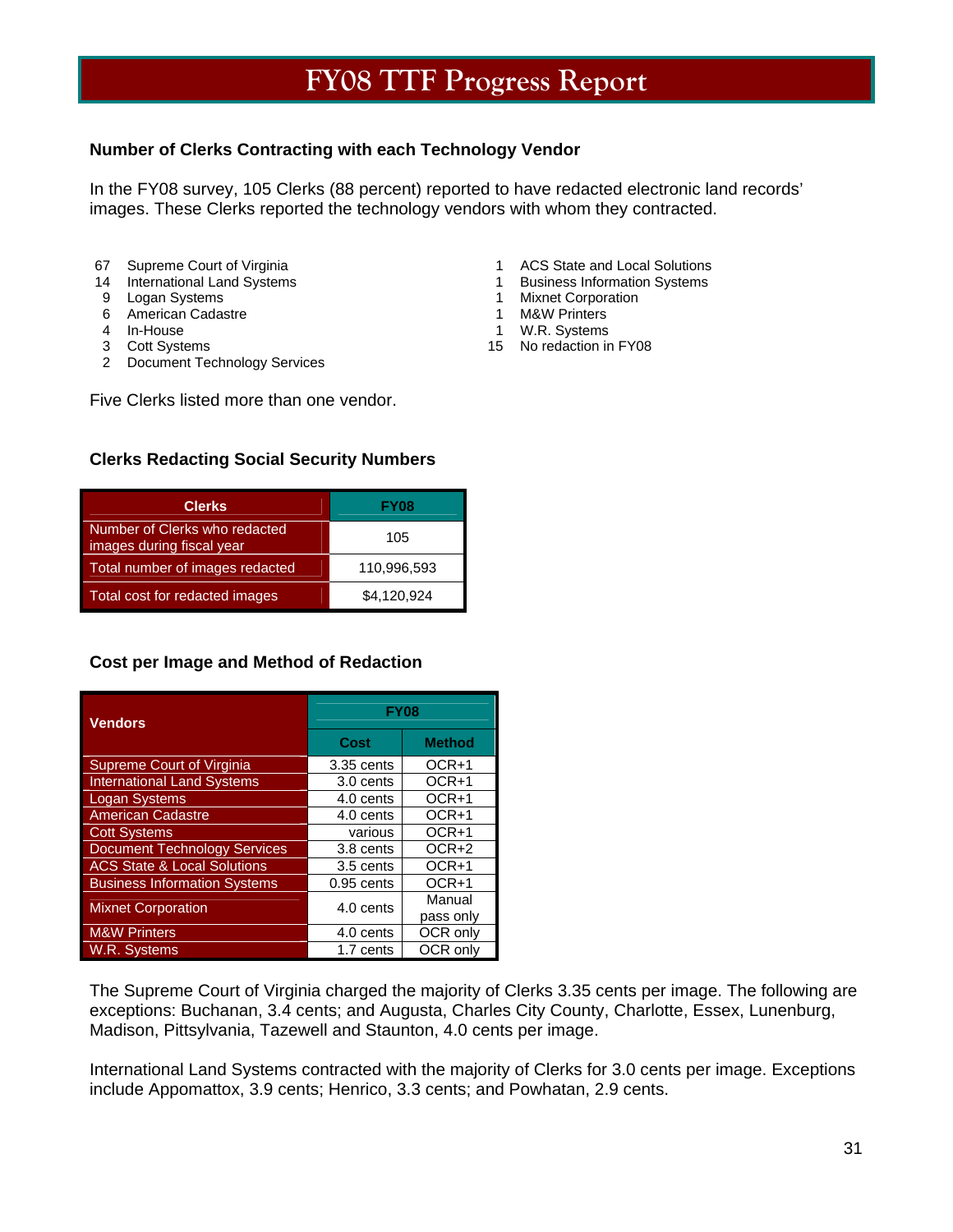<span id="page-34-0"></span>Logan Systems contracted with six out of nine Clerks for 4.0 cents per image. Exceptions are Chesterfield, 3.0 cents; Stafford, 3.8 cents; and Chesapeake, 3.7 cents.

Cott Systems contracted with Fauquier for 2.28 cents per image (OCR+1); Louisa for 3.44 cents per image (OCR software only); and Richmond City for 3.25 cents per image (OCR+1).

#### **In-House Redaction Programs**

| <b>Clerks</b>           | <b>FY08</b> |               |  |
|-------------------------|-------------|---------------|--|
|                         | Cost        | <b>Method</b> |  |
| <b>Accomack</b>         | 3.0 cents   | $OCR + 1$     |  |
| <b>Colonial Heights</b> | \$0 cost    | Manual pass   |  |
| <b>Martinsville</b>     | 2.5 cents   | Manual pass   |  |
| Norfolk                 | 1.7 cents   | $OCR + 1$     |  |

During the budget period in FY08, Accomack requested TTF funding for redaction listing ILS as the vendor (not in-house) at 3 cents per image.

#### **Span of Years for Redaction in FY08**

| <b>Clerks</b>                                                               | Deeds / Deeds of<br><b>Trust</b> | <b>Plats / Maps</b> | Judgments /<br><b>Liens</b> | <b>Financing</b><br><b>Statements</b> | <b>Wills / Fiduciary</b> |
|-----------------------------------------------------------------------------|----------------------------------|---------------------|-----------------------------|---------------------------------------|--------------------------|
| Loudoun                                                                     | 1935 to 2008                     | 1935 to 2008        | 1935 to 2008                | 1935 to 2008                          | 1935 to 2008             |
| Augusta<br>Caroline<br><b>Chesterfield</b>                                  | 1935 to 2008                     | 1935 to 2008        |                             |                                       | 1935 to 2008             |
| Spotsylvania                                                                | 1935 to 2008                     | 1935 to 2008        |                             |                                       |                          |
| <b>Fluvanna</b><br>King George<br>Westmoreland                              | 1935 to 2008                     |                     |                             |                                       | 1935 to 2008             |
| Clarke<br>Henrico<br><b>Richmond County</b><br><b>Russell</b><br>Chesapeake | 1935 to 2008                     |                     |                             |                                       |                          |
| No Redaction                                                                | 0                                | 60                  | 11                          | 21                                    | 12                       |
| N/A                                                                         | 15                               | 15                  | 15                          | 15                                    | 15                       |

The 13 Clerks who have redacted SSN from their land records from 1935 to 2008 are listed above. The Clerk of Loudoun has performed full redaction of SSN for every type of land record. Every Clerk has redacted deeds / deeds of trust; 60 Clerks (50 percent) have redacted plats / maps; 109 Clerks have redacted judgments / liens; 99 Clerks have redacted financing statements; and 108 Clerks have redacted wills / fiduciary. Fifteen Clerks reported that they performed no SSN redaction in FY08.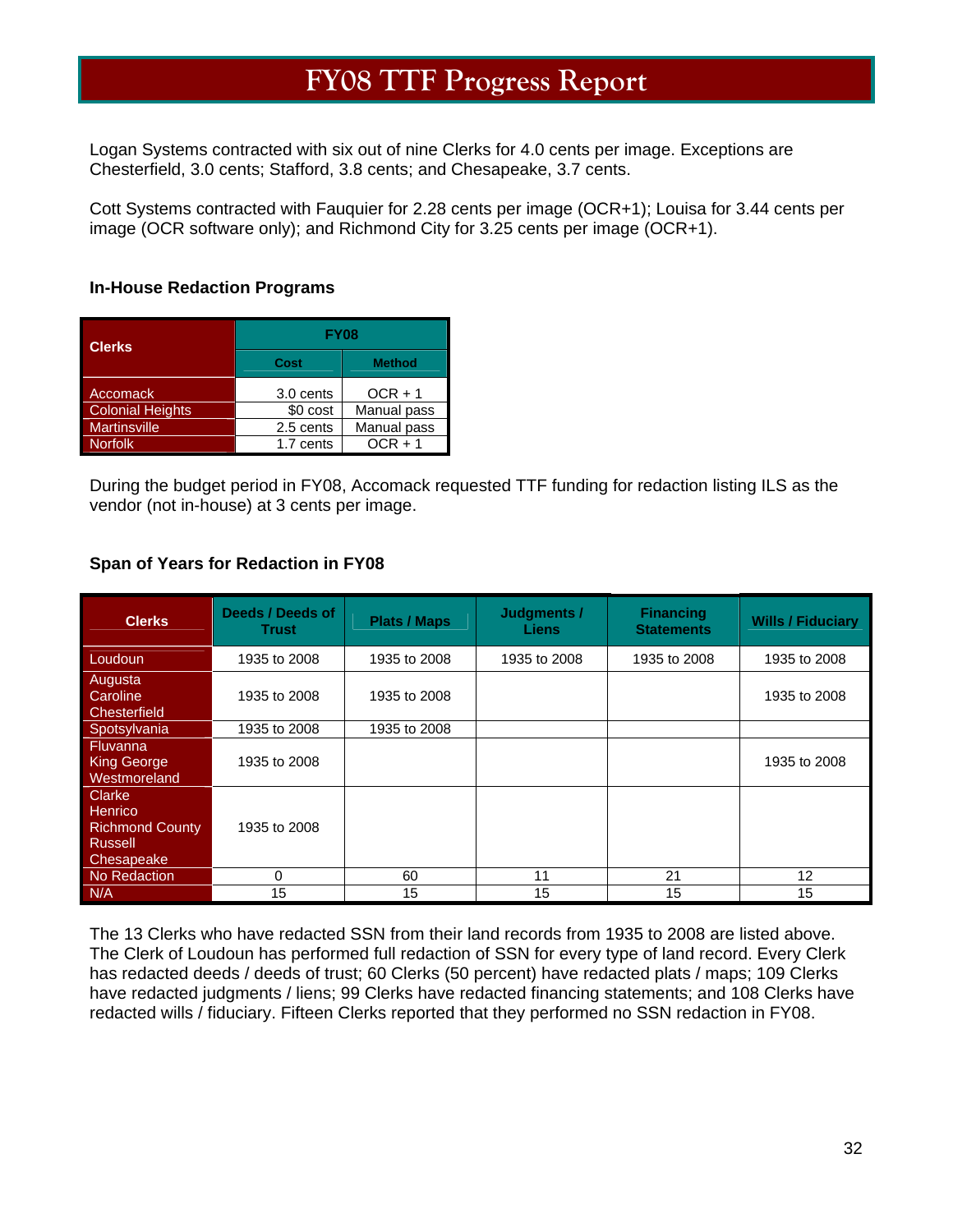# <span id="page-35-0"></span>FY09 Secure Remote Access Certification

The Code of Virginia, § 17.1-279 B, requires Clerks to submit to the Compensation Board a written certification that the Clerk's proposed technology improvements of his land records will provide secure remote access (SRA) to land records on or before July 1, 2008. During the FY09 TTF Budget Request process, the Compensation Board required Clerks to certify their current status regarding providing SRA to land records' images on a website or system owned and operated by their court or operated by a public or private agent. One hundred and twenty Clerks (100 percent) certified to currently providing SRA to land records' images.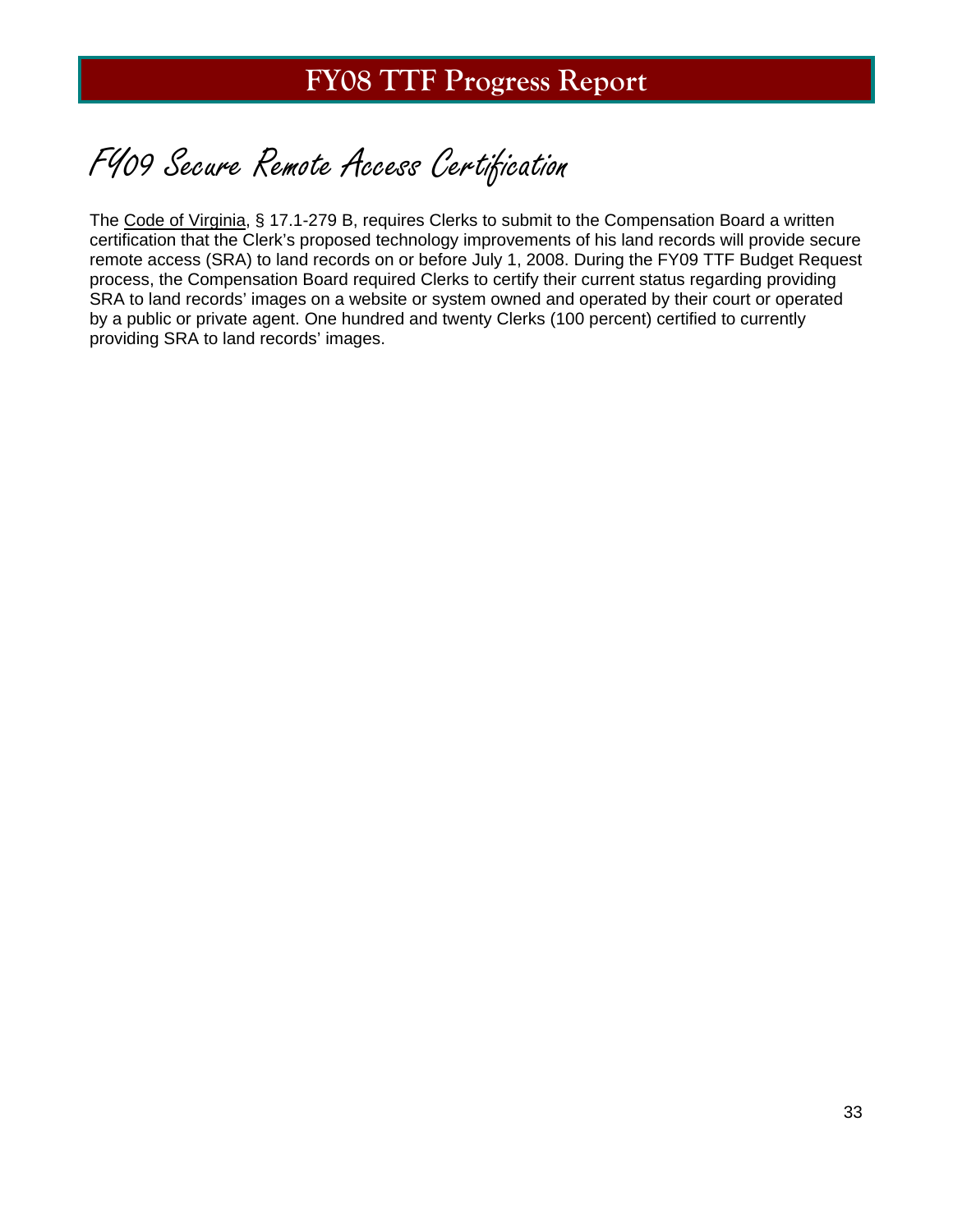# FY09 VITA SRA Standards Certification

The Code of Virginia, § 17.1-279 D, requires Clerks to certify compliance with SRA standards established by the Virginia Information Technologies Agency (VITA).

In the FY09 TTF Budget Request process, 120 Clerks (100 percent) that certified to currently providing SRA to land records further certified their compliance with the VITA document, "Security Standards for Remote Access to Court Documents on Court-Controlled Websites" (ITRM Standard SEC503-02), effective March 28, 2005, and any subsequent revisions. They also certified that:

### *"My website or remote access system is in compliance and any proposed technology improvement to land records will accommodate SRA."*

See the Appendix for the FY09 TTF Budget Request certification screens in COIN.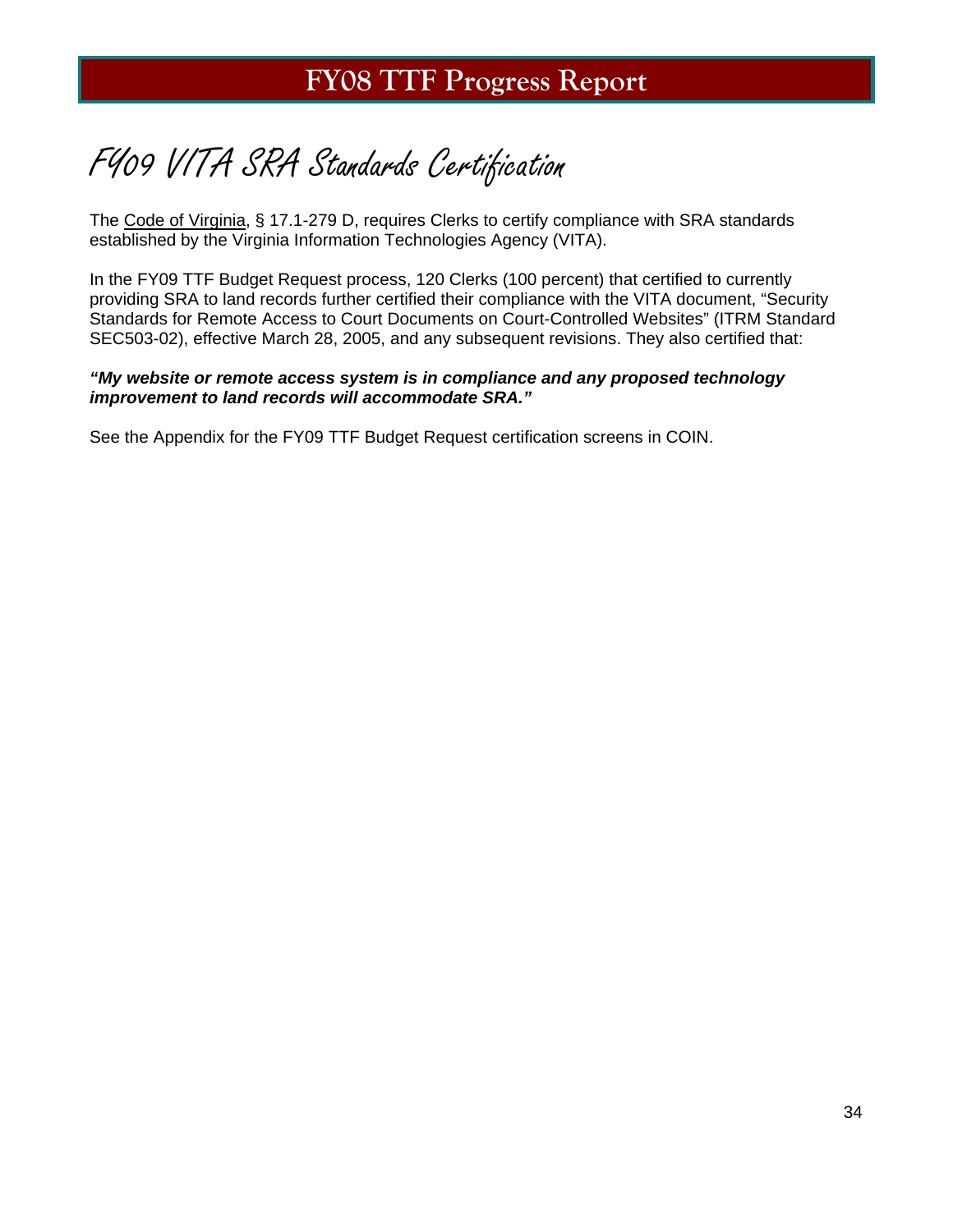# \$4 Approvals for Areas of the Court Not Related to Land Records

In accordance with § 17.1-279 F, Code of Virginia, if a Clerk provides SRA to land records on or before July 1, 2008, then that clerk may apply to the Compensation Board for an allocation from the Technology Trust Fund for automation and technology improvements in areas of his/her court not related to land records. Such requests cannot exceed the deposits into the trust fund credited to the locality (\$4 funds).

### **FY07 \$4 Approvals for the Civil and Criminal Divisions**

| Locality              | <b>Equipment / Services Description</b>              | Amount      |
|-----------------------|------------------------------------------------------|-------------|
| Fauguier              | Jury Management System                               | \$15,000    |
| <b>Frederick</b>      | Personal Computers (PCs)                             | \$1,600     |
| Giles                 | <b>Back-file Conversion of Criminal Cases</b>        | \$360       |
| Gloucester            | Automate Civil and Criminal System, PCs and Printers | \$6,500     |
| Loudoun               | Case Management System (CMS) and Jury Management     | \$625,000   |
| Orange                | PCs, Monitors, and Software                          | \$6,703     |
| <b>Prince William</b> | CMS                                                  | \$125,000   |
| Spotsylvania          | Web Solution - Jury Management                       | \$40,100    |
| Surry                 | <b>Back Scanning Civil and Criminal Cases</b>        | \$19,433    |
| Warren                | PC.                                                  | \$500       |
| <b>Wise</b>           | Civil and Criminal Improvement                       | \$36,871    |
| <b>Hampton</b>        | <b>Printers</b>                                      | \$11,590    |
| <b>Newport News</b>   | Copier                                               | \$9,571     |
| <b>Norfolk</b>        | Scanners, Server, and Redaction / e-File             | \$207,210   |
| Virginia Beach        | <b>CMS</b>                                           | \$500,000   |
| <b>15 Clerks</b>      |                                                      | \$1,605,438 |

In FY07, 15 out of 39 Clerks (38 percent) who certified to currently providing SRA to land records' images were approved \$4 requests for areas of the court not related to land records totaling \$1,605,438.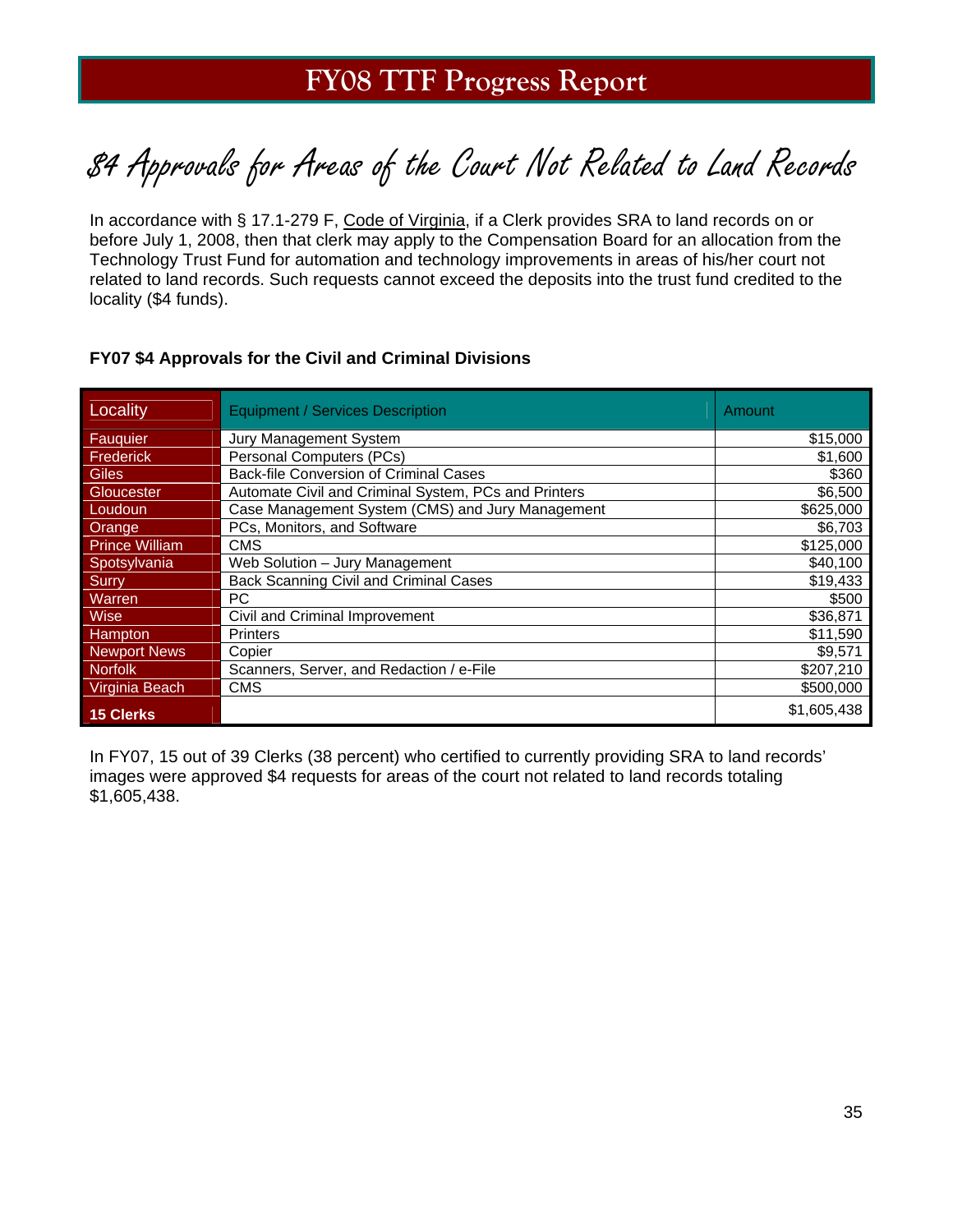## **FY08 \$4 Approvals for Areas of the Court Not Related to Land Records**

| <b>Locality</b>        | <b>Equipment / Services Description</b>                                                                                  | <b>Vendor</b>                                | <b>Amount</b> |
|------------------------|--------------------------------------------------------------------------------------------------------------------------|----------------------------------------------|---------------|
| Albemarle              | Services - Case Imaging System (CIS)                                                                                     | SCV                                          | \$44,600      |
| <b>Bedford</b>         | Services - CIS software                                                                                                  | <b>SCV</b>                                   | \$5,000       |
| Culpeper               | Services - CIS                                                                                                           | <b>SCV</b>                                   | \$24,965      |
| <b>Fairfax County</b>  | Services - Case Management System (CMS)<br>Interface                                                                     | Nortel                                       | \$75,000      |
| Fauquier               | Services - CIS                                                                                                           | <b>SCV</b>                                   | \$68,565      |
| <b>Franklin County</b> | Services - CIS                                                                                                           | <b>SCV</b>                                   | \$18,621      |
| Gloucester             | Services - CIS                                                                                                           | <b>SCV</b>                                   | \$16,596      |
| Isle of Wight          | Equipment - Laptop; Services - Scan Civil<br>Indexes, Scanners, Monitors, Maintenance                                    | SCV; ACS                                     | \$27,757      |
| Loudoun                | Services - CMS, Warrant, License, Software,<br>System Register, Internet Access, Legal<br><b>Periodical Subscription</b> | AmCad; DTS;<br>ScanSoft; Westlaw;<br>ComCast | \$1,200,850   |
| Orange                 | Services - CIS, Monitors, Printers                                                                                       | SCV                                          | \$19,030      |
| <b>Prince George</b>   | Services - CIS, Scanners                                                                                                 | <b>SCV</b>                                   | \$10,700      |
| <b>Prince William</b>  | Services - CMS Integration                                                                                               | Praetorian; Prince William<br>County IT      | \$523,124     |
| <b>Rockingham</b>      | Services - CIS, Monitors, Scanners, Server,<br><b>Computers for Case Management</b>                                      | SCV                                          | \$61,623      |
| Southampton            | Services - CIS                                                                                                           | <b>SCV</b>                                   | \$14,750      |
| Spotsylvania           | Services - Docket System; Training for Jury<br>System                                                                    | Infax, Inc.; Jury Systems,<br>Inc.           | \$34,110      |
| <b>Surry</b>           | Equipment - Personal Computer                                                                                            | None listed                                  | \$1,500       |
| Warren                 | Services - PCs and Printers                                                                                              | SCV                                          | \$8,360       |
| Washington             | Services - CIS Interface                                                                                                 | SCV                                          | \$5,000       |
| Wise                   | Services - Civil Document Conversion                                                                                     | SCV; Data Ensure                             | \$22,245      |
| Wythe                  | Equipment - PC; Services - Monitor                                                                                       | SCV                                          | \$2,500       |
| Fredericksburg         | Services - CIS                                                                                                           | <b>SCV</b>                                   | \$13,909      |
| Hampton                | Services - CMS, Maintenance, Scanners                                                                                    | <b>SCV</b>                                   | \$39,400      |
| <b>Newport News</b>    | Services - CIS                                                                                                           | <b>SCV</b>                                   | \$10,100      |
| Virginia Beach         | Services - AICMS Software / Services                                                                                     | AmCad                                        | \$280,805     |
| 24 Clerks              |                                                                                                                          |                                              | \$2,529,110   |

In FY08, 24 out of 86 Clerks (28 percent) who certified to currently providing SRA to land records' images were approved \$4 requests for areas of the court not related to land records totaling \$2,529,110.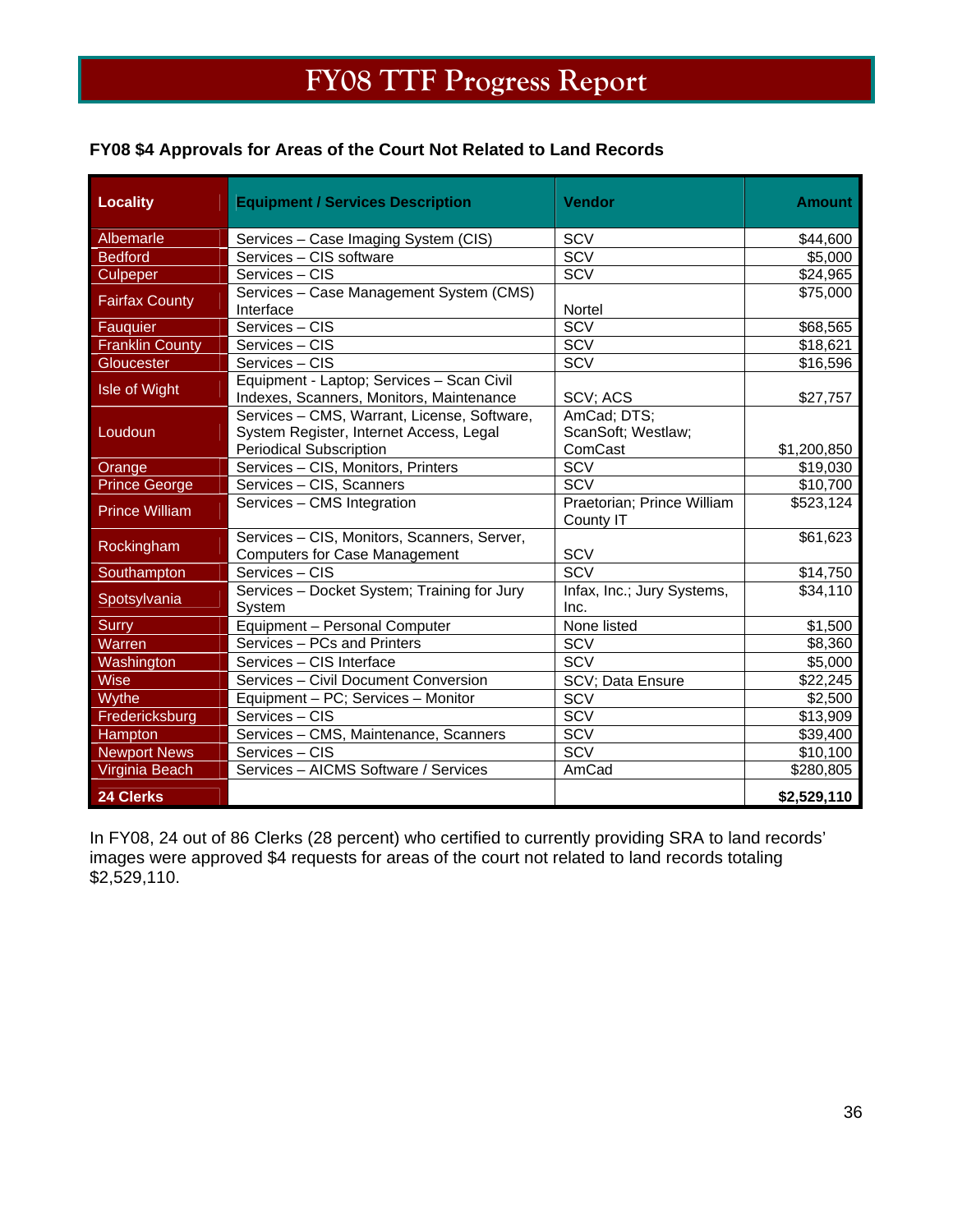## **FY09 \$4 Approvals for Areas of the Court Not Related to Land Records**

| <b>Locality</b>        | <b>Equipment / Services Description</b>                                                                                                                                                                   | <b>Vendor</b>                         | <b>Amount</b> |
|------------------------|-----------------------------------------------------------------------------------------------------------------------------------------------------------------------------------------------------------|---------------------------------------|---------------|
| Albemarle              | Services - Case Imaging System (CIS)                                                                                                                                                                      | SCV                                   | \$47,896      |
| Augusta                | Services - CIS, Jury Management System,<br>Courtroom Laptop, Public Terminal for Case<br>Management                                                                                                       | SCV                                   | \$36,507      |
| <b>Bedford</b>         | Services - Jury Management Software &<br>Maintenance, Scheduling Software                                                                                                                                 | SCV; Telexis                          | \$1,703       |
| <b>Fairfax County</b>  | Services - Automated Marriage System                                                                                                                                                                      | <b>Nortel Government</b><br>Solutions | \$125,000     |
| Fauquier               | Services - CIS                                                                                                                                                                                            | SCV                                   | \$18,703      |
| <b>Franklin County</b> | Services - CIS, Laptop                                                                                                                                                                                    | SCV                                   | \$14,765      |
| Hanover                | Equipment - FMS Receipt Printer, Calendar<br>Software                                                                                                                                                     | N/A                                   | \$900         |
| Loudoun                | Equipment - Server, Laptop Computers,<br>Telephone Headsets, Cellular Phones<br>Services - Social Security Number (SSN)<br>Redaction, Auto Index, Scanning Software,<br>Systems License, Cellular Service | AmCad; DTS; Citrix;<br>Sprint         | \$320,172     |
| Louisa                 | Services - CIS, Maintenance Fee                                                                                                                                                                           | <b>SCV</b>                            | \$51,914      |
| Mecklenburg            | Services - CIS Desktop Scanner                                                                                                                                                                            | <b>SCV</b>                            | \$2,550       |
| <b>Prince William</b>  | Services - Seat Management Non Land<br>Records for FY08                                                                                                                                                   | Prince William County IT              | \$183,893     |
| Rockingham             | Equipment - 3 Large Monitors, Court Reporter<br>Upgrade, Credit Card Setup<br>Services - Casework Printers, LPTP<br>Print/Scan/Access                                                                     | SCV                                   | \$15,809      |
| Spotsylvania           | Services - Replacement Computer; Training<br>for Jury System; Elect Docket Maintenance                                                                                                                    | SCV; Jury +; InFax                    | \$14,100      |
| Warren                 | Services - 3 PCs and 5 Printers                                                                                                                                                                           | SCV                                   | \$4,000       |
| Alexandria             | Services - Automated Orders                                                                                                                                                                               | <b>SDSC</b>                           | \$25,718      |
| Hampton                | Services - CMS/RMS System & Maintenance,<br>8 CMS/RMS Scanners & Monitors                                                                                                                                 | SCV                                   | \$39,400      |
| <b>Richmond City</b>   | Services - CIS, PCs acquire & replace                                                                                                                                                                     | <b>SCV</b>                            | \$101,507     |
| <b>Roanoke City</b>    | Services - CIS Startup                                                                                                                                                                                    | <b>SCV</b>                            | \$8,000       |
| Virginia Beach         | Equipment - Computer Workstation<br>Services - AICMS Software & Maintenance                                                                                                                               | AmCad                                 | \$287,440     |
| <b>19 Clerks</b>       |                                                                                                                                                                                                           |                                       | \$1,299,977   |

In FY09, as of November 1, 2008, 19 out of 120 Clerks (16 percent) made a request(s) using Purpose Code F from their \$4 available balance. Requests for areas of the court not related to land records totaled \$1,299,977. Requests using Purpose Code F from \$4 money prohibits the Clerk from making a request from the \$1 Fund.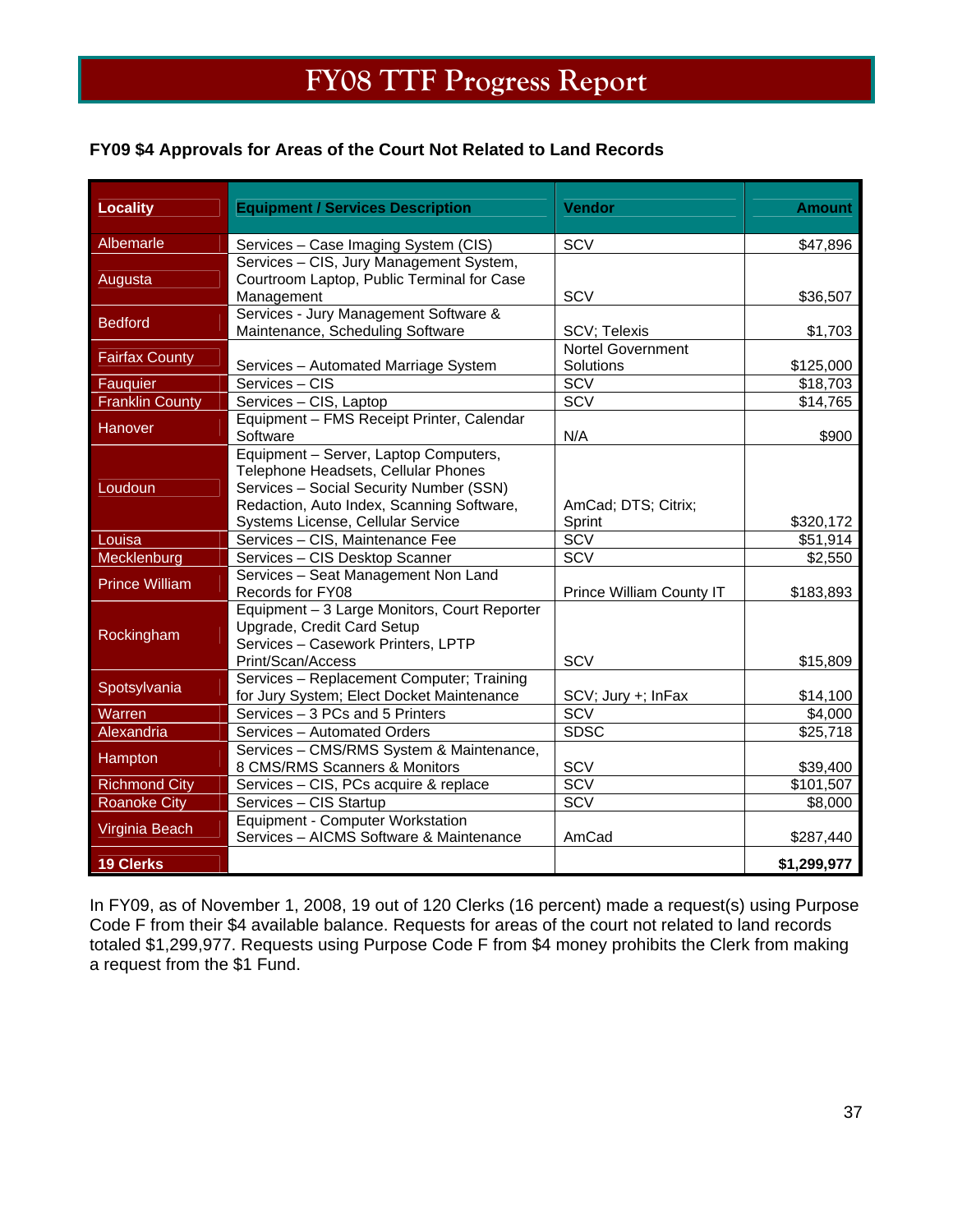## **Purpose Code F Approvals From FY07 to FY09**



In FY07, 15 Clerks were approved \$1.61M for civil and criminal divisions of their court. In FY08, 24 Clerks were approved \$2.53M (57.5 percent increase from FY07) for areas of the court not related to land records. As of December 1, 2008, 19 Clerks were approved \$1.30M (48.6 percent decrease from FY08) for areas of the court not related to land records.

### **Total Purpose Code F Approvals**

| <b>Fiscal Year</b> | <b>Total Amount</b> |
|--------------------|---------------------|
| FY07               | \$1,605,438         |
| <b>FY08</b>        | \$2,529,110         |
| <b>FY09</b>        | \$1,299,977         |
| <b>TOTAL</b>       | \$5,434,525         |

Over the three-year period, total requests from \$4 money for Purpose Code F requests are \$5,434,525.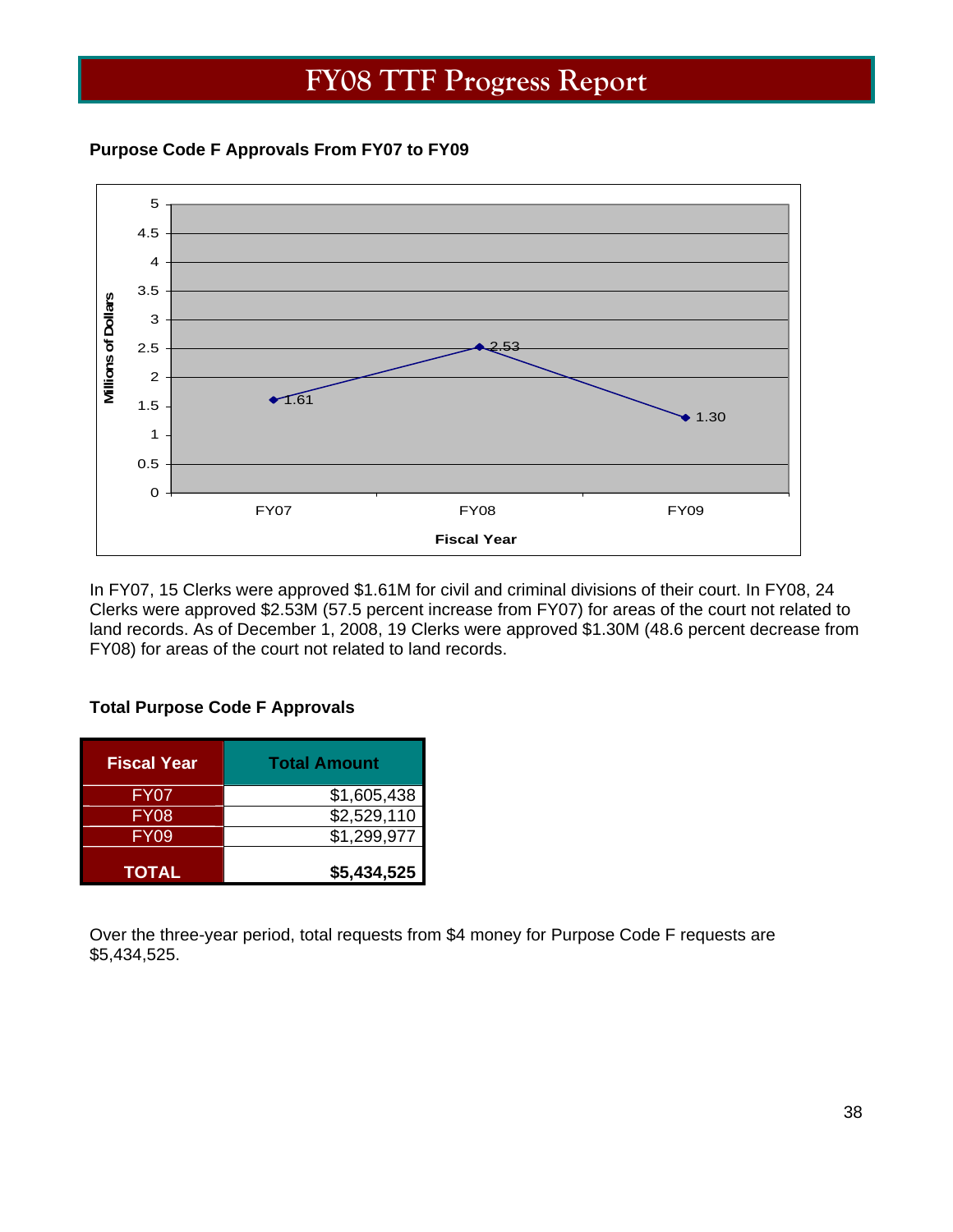\$4 Approvals for Equipment and Services

**\$4 Available Balance and Clerks' Total Approvals and Expenditures** 

| \$4                             | <b>FY04</b> | <b>FY05</b> | <b>FY06</b>  | <b>FY07</b>  | <b>FY08</b>  | $FY09*$      |
|---------------------------------|-------------|-------------|--------------|--------------|--------------|--------------|
| \$4 Available<br><b>Balance</b> | \$5,674,725 | \$9,923,541 | \$10,230,355 | \$13,437,799 | \$14,501,993 | \$12,640,136 |
| \$4 Equipment<br><b>Budgets</b> | \$1,160,091 | \$1,500,884 | \$893,571    | \$192,843    | \$105,034    | \$1,058,322  |
| \$4 Services<br><b>Budgets</b>  | \$3,722,214 | \$3,565,234 | \$9,107,464  | \$11,613,105 | \$12,826,853 | \$9,877,877  |
| Total \$4<br>Approved           | \$4,882,305 | \$5,066,118 | \$10,001,035 | \$11,805,948 | \$12,931,887 | \$10,936,199 |
| Year-End<br><b>Expenditures</b> | \$3,384,769 | \$4,385,883 | \$6,755,772  | \$8,630,100  | \$8,026,952  |              |

\*As of November 1, 2008.

Equipment purchased through a vendor is budgeted in the Services budgets. Only equipment bought directly by the locality is budgeted in the Equipment budgets.

In the six-year period from FY04 to FY09, **\$4 Equipment approvals** have decreased from \$1.2K to \$1.1K or a nine percent decrease (\$101,769). In the same time period, **\$4 Services approvals** have increased from \$3.7M to \$9.9M or a 165 percent increase (\$6,155,663). In the six-year period, **total \$4 approved amounts** have increased from \$4.9M to \$10.9M or a 124 percent increase (\$6,053,894). In the five-year period from FY04 to FY08, **\$4 expenditures** have increased from \$3.4M to \$8.0M or a 137 percent increase (\$4,642,183).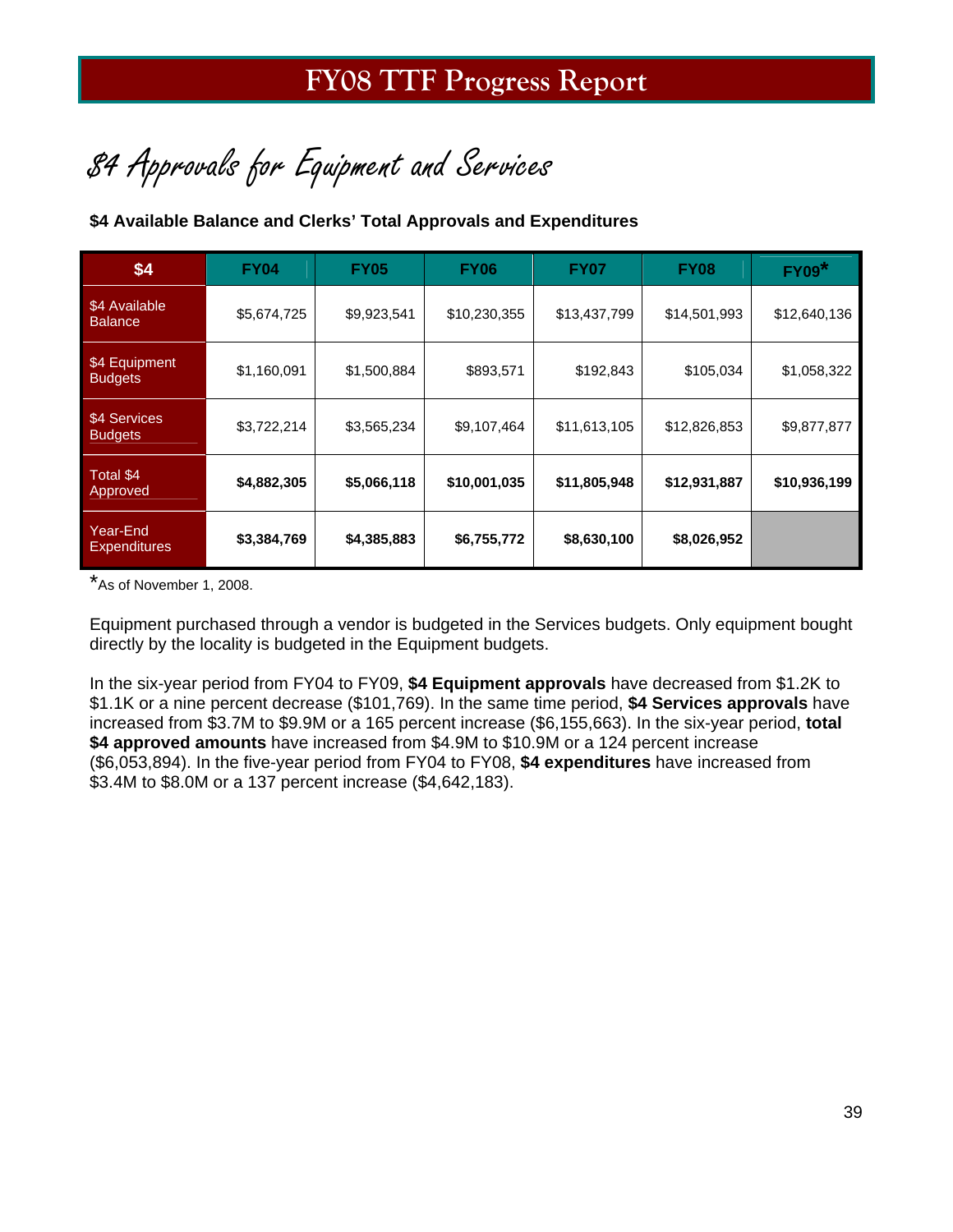

## **Approvals for \$4 Equipment and Services Requests from FY04 to FY09**

In FY04, Clerks were approved \$4.9M out of the total \$4 available balance of \$5.7M (86 percent). In FY05, Clerks were approved \$5.1M out of the total \$4 available balance of \$9.9M (51 percent). In FY06, Clerks were approved \$10.0M out of the total \$4 available balance of \$10.2M (98 percent). In FY07, Clerks were approved \$11.8M out of the total \$4 available balance of \$13.4M (88 percent). In FY08, Clerks were approved \$12.9M out of the total \$4 available balance of \$14.5M (89 percent). In FY09, Clerks were approved \$10.9M out of the total \$4 available balance of \$12.6M (86 percent). In the six-year period from FY04 to FY09, the average amount approved was \$9.3M, or 84 percent of the average \$4 available balance of \$11.1M.

### **Number of Clerks with Approved \$4 Budgets from FY04 to FY09**

| <b>Approved \$4 Budgets</b>                       | <b>FY04</b> | <b>FY05</b> | <b>FY06</b> | <b>FY07</b> | <b>FY08</b> | <b>FY09</b> |
|---------------------------------------------------|-------------|-------------|-------------|-------------|-------------|-------------|
| <b>TTF Budgets</b>                                | 72          | 89          | 116         | 118         | 118         | 120         |
| \$4 Equipment Budgets                             | 30          | 40          | 20          | 12          | 8           |             |
| \$4 Services Budgets                              | 68          | 75          | 114         | 118         | 118         | 120         |
| <b>Carryover Request or</b><br>No Budget Provided | 48          | 31          | 4           | 2           | 2           | 0           |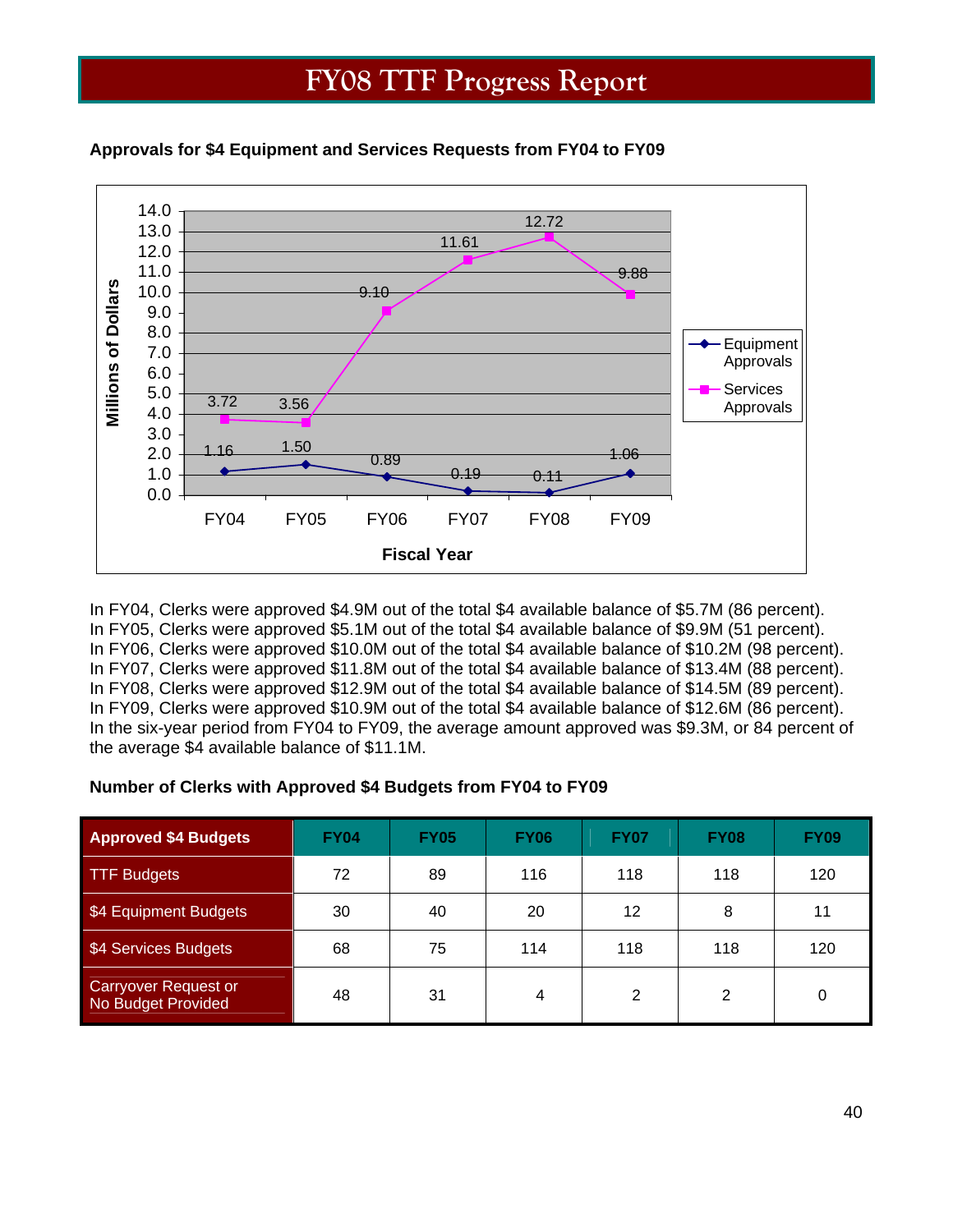In FY09, 120 Clerks (100 percent) completed the TTF Budget Request Process. Eleven Clerks were approved \$4 equipment budgets and 120 Clerks were approved \$4 services budgets. No Clerk chose to carry over their \$4 available balance to a future fiscal year.

**Clerks with \$4 Approved Budgets** 



From FY04 to FY09, total approved budgets from Clerks have increased from 72 to 120 (67 percent increase). Equipment budgets from Clerks have decreased from 30 to 11 (63 percent decrease). Services budgets from Clerks increased from 68 to 120 (76 percent increase). Carry over requests from Clerks or not providing a budget decreased from 48 to 0 (100 percent decrease).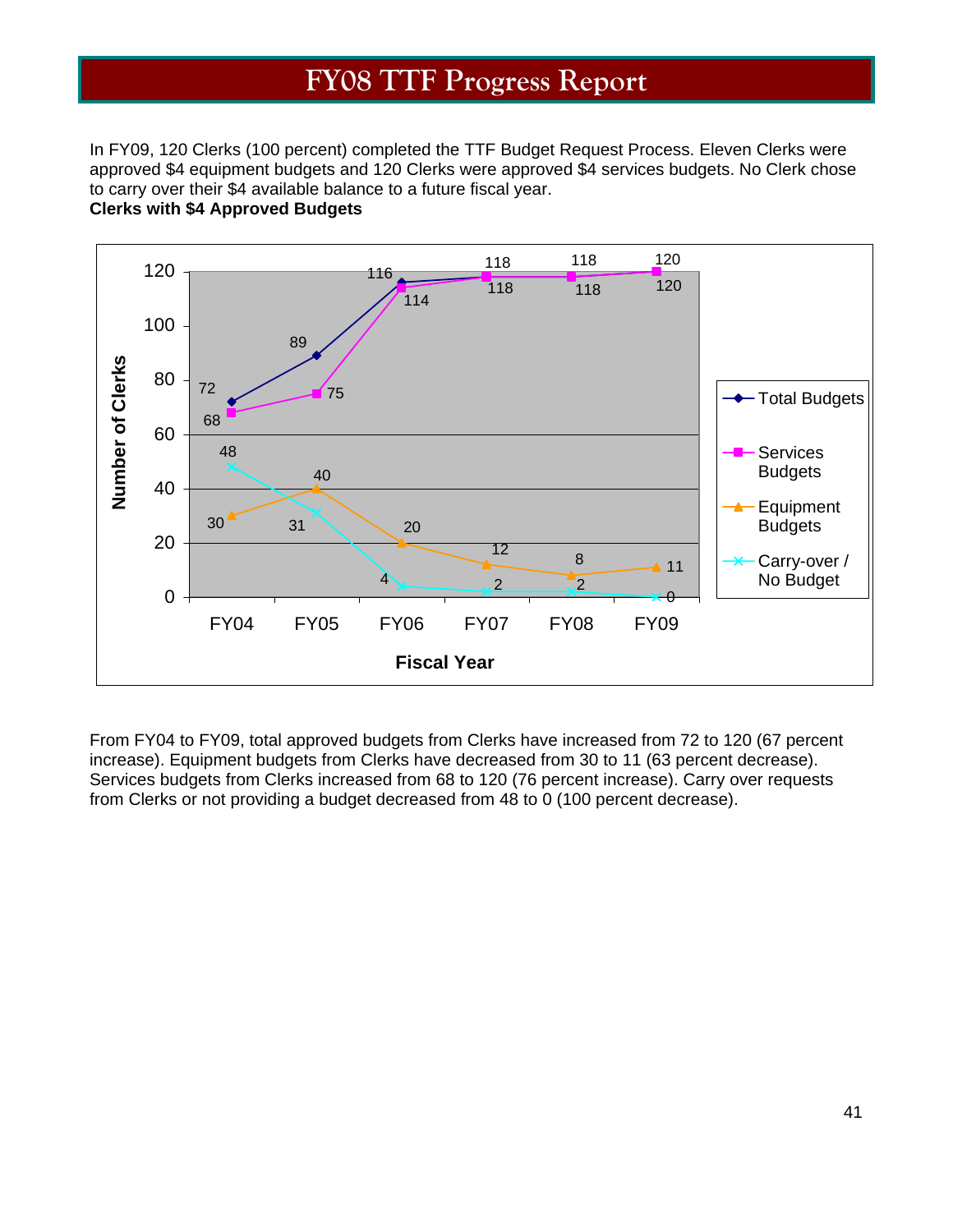### **\$4 Expenditures from FY04 to FY08**



In FY04, Clerks **expended** \$3.4M out of the total approved amount of \$4.9M (69 percent). In FY05, Clerks expended \$4.4M out of the total approved amount of \$5.1M (87 percent). In FY06, Clerks expended \$6.8M out of the total approved amount of \$10.0M (68 percent). In FY07, Clerks expended \$8.6M out of the total approved amount of \$11.8M (73 percent). In FY08, Clerks expended \$8.0M out of the total approved amount of \$12.9M (62 percent). In the five-year period from FY04 to FY08, the average amount expended was \$6.2M, or 70 percent of the average approved amount of \$8.9M.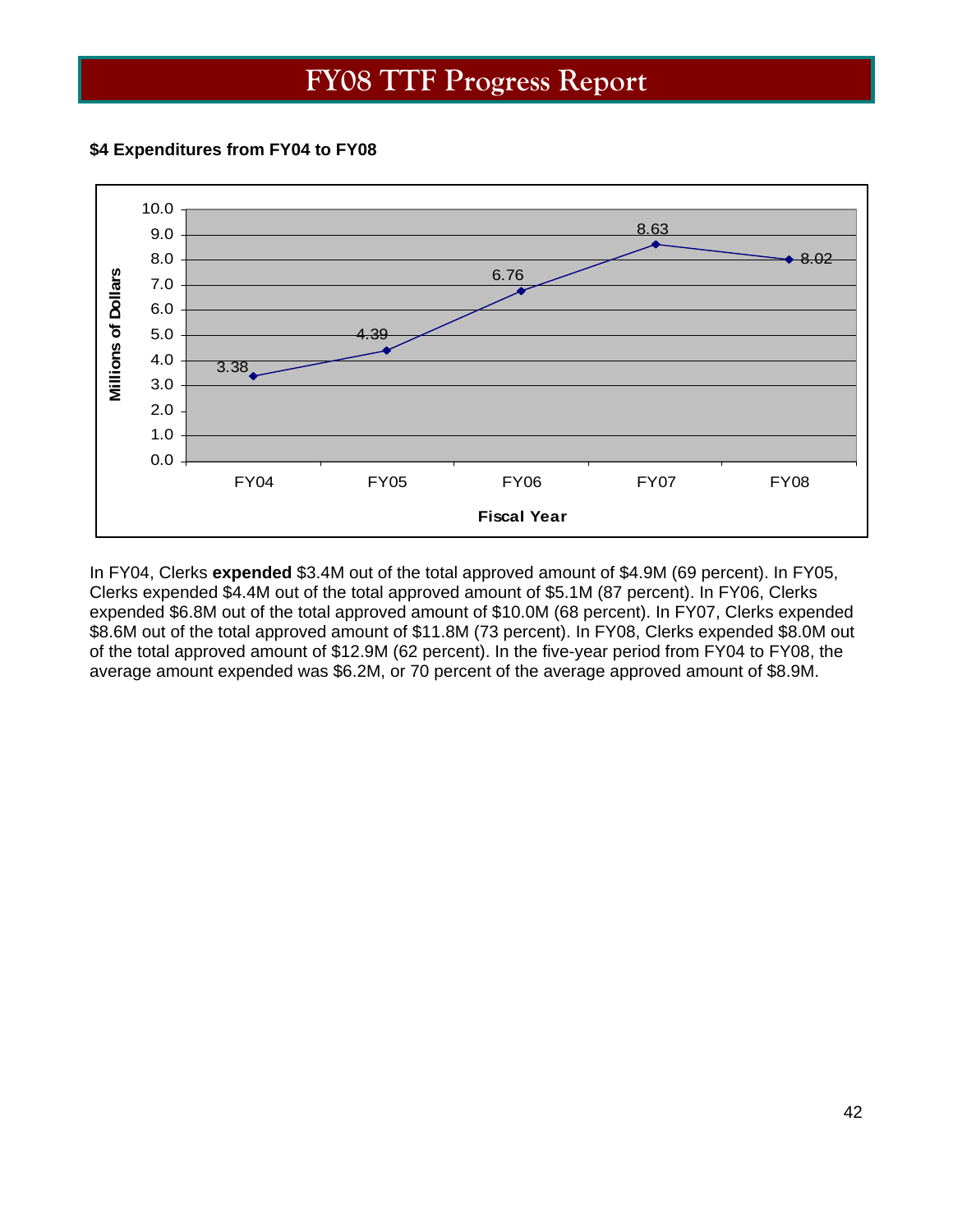**\$4 Expenditure Rate from FY04 to FY08** 



Over the five-year period, from FY04 to FY08, the \$4 expenditure rate (actual expenditures compared to approved budgets) decreased from 69 to 62 percent with a high of 87 percent in FY05.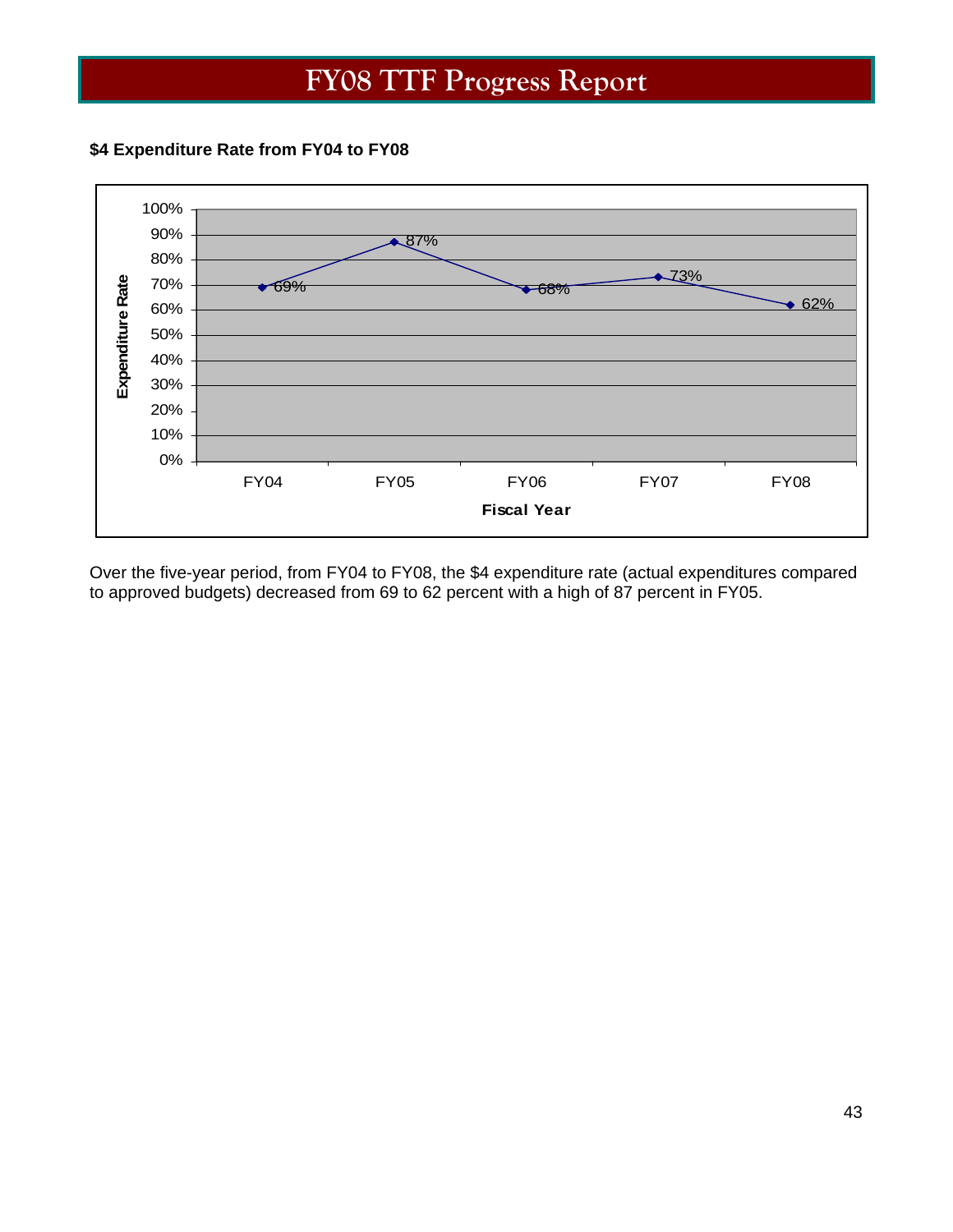\$1 Fund Approvals for Equipment and Services

**\$1 Fund Requests for Equipment and Services from FY06 to FY09** 

| \$1 FUND                  | <b>FY06</b> | <b>FY07</b> | <b>FY08</b> | <b>FY09*</b> |
|---------------------------|-------------|-------------|-------------|--------------|
| <b>Available Balance</b>  | \$1,961,821 | \$3,164,943 | \$2,543,602 | \$2,034,481  |
| <b>Equipment Requests</b> | \$95,058    | \$7,394     | \$29,118    | \$42,046     |
| <b>Services Requests</b>  | \$1,388,207 | \$2,842,259 | \$2,259,769 | \$1,599,799  |
| <b>Total Approved</b>     | \$1,483,265 | \$2,849,653 | \$2,288,887 | \$1,641,845  |
| <b>Expenditures</b>       | \$816,002   | \$2,080,638 | \$1,896,101 |              |
| <b>Total Unspent</b>      | \$667,263   | \$769,014   | \$392,786   |              |

\*As of November 1, 2008.

In FY06, the total available in the \$1 Fund was \$1.9M. During the annual budget period in August, eligibility to request from the \$1 Fund was confined to the 105 Clerks who certified to not currently providing SRA to land records. Clerks making a \$1 request were asked to certify a shortfall of technology funds needed to achieve the goal set by the General Assembly of providing SRA to land records on or before July 1, 2006. Including one mid-year docket request made in November 2005, 66 out of the 105 Clerks (63 percent) requested a total of \$1.48M from the \$1 Fund. Twelve out of the 66 Clerks (18 percent) made an equipment request and 64 out of the 66 Clerks (97 percent) made a services request. Forty-four Clerks expended \$816,002 (55 percent) in FY06 and 31 Clerks had \$667,263 in unspent \$1 Fund monies.

In FY07, the total available in the \$1 Fund was \$3.16M. During the annual budget period in August, eligibility to request from the \$1 Fund was confined to the 61 Clerks who certified to not currently providing SRA to land records, but mid-year in FY07 the \$1 Fund was open to all Clerks. A total of 60 Clerks (50 percent) requested \$2.85M from the \$1 Fund in FY07. One Clerk made an equipment request for \$7,394. All 60 Clerks (100 percent) made a services request, totaling \$2.84M. Forty-seven Clerks expended \$2.1M in FY07 and 32 Clerks had \$769,014 in unspent \$1 Fund monies.

In FY08, the total available in the \$1 Fund was \$2.5M. During the annual budget period in August, eligibility to request from the \$1 Fund was open to all 120 Clerks, regardless of whether they certified to currently providing SRA to land records' images. In August 2007, 69 out of 120 Clerks (58 percent) requested a total of \$2.3M from the \$1 Fund. Six Clerks (5 percent) made an equipment request from the \$1 Fund, totaling \$29K. Sixty-nine Clerks (58 percent) made a services request from the \$1 Fund, totaling \$2.3M. In FY08, 28 Clerks expended 100 percent; 31 expended some of their \$1 Fund approved monies; and 10 Clerks expended none. The 59 Clerks who expended some or 100 percent of their \$1 Fund approved monies, totaled \$1,896,101. Forty-one Clerks had \$392,786 in unspent \$1 Fund monies and 39 Clerks (those who submitted an SRA Certification in July 2008) had a \$1 Fund carryover to FY09, totaling \$377,415. Two Clerks (who did not respond to the July 2008 SRA certification process) had a \$1 Fund reversion (non-carryover) of \$15,370.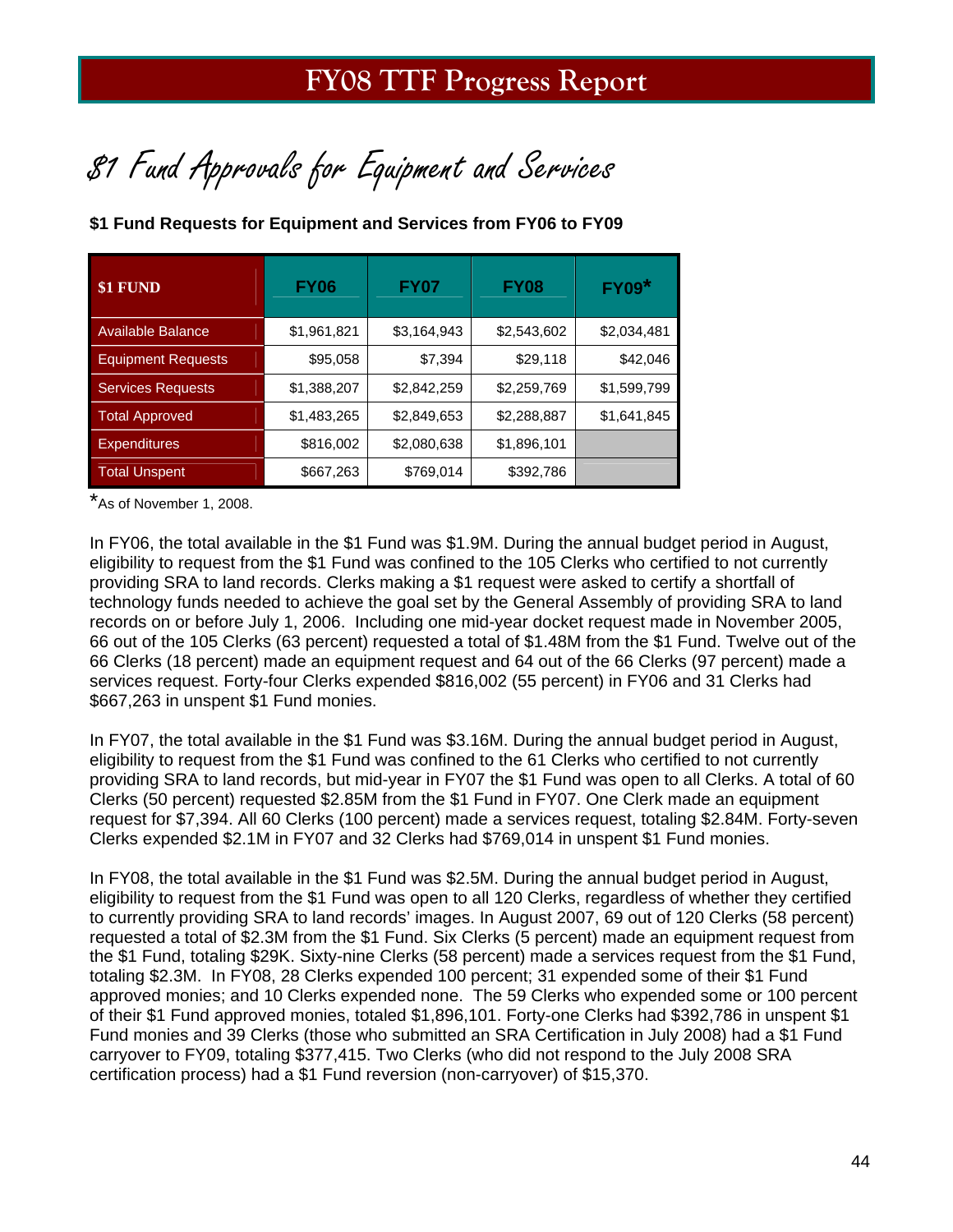In FY09, the total available in the \$1 Fund was \$2.0M. During the annual budget period in August 2008, eligibility to request from the \$1 Fund was open to all 120 Clerks. Sixty Clerks (50 percent) out of a total of 81 eligible Clerks (a Clerk making a Purpose Code F request from \$4 money or not fully budgeting their \$4 available balance prohibited a Clerk from making a request from the \$1 Fund) requested a total of \$1.64M from the \$1 Fund. Five Clerks (4 percent) made an equipment request from the \$1 Fund, totaling \$42K and 59 Clerks (49 percent) made a services request from the \$1 Fund, totaling \$1.60M.



## **\$1 Fund Available Balance and Clerks' Approvals and Expenditures from FY06 to FY09**

In FY06, approvals from the \$1 Fund totaled 76 percent of the \$1 Fund Available Balance and \$1 Fund expenditures were 55 percent of \$1 Fund approvals.

In FY07, approvals from the \$1 Fund totaled 90 percent of the \$1 Fund Available Balance and \$1 Fund expenditures were 73 percent of \$1 Fund approvals.

In FY08, approvals from the \$1 Fund totaled 90 percent of the \$1 Fund Available Balance and \$1 Fund expenditures were 83 percent of \$1 Fund approvals.

During the FY09 TTF Budget Request Process in August 2008, approvals from the \$1 Fund totaled 81 percent of the \$1 Fund Available Balance.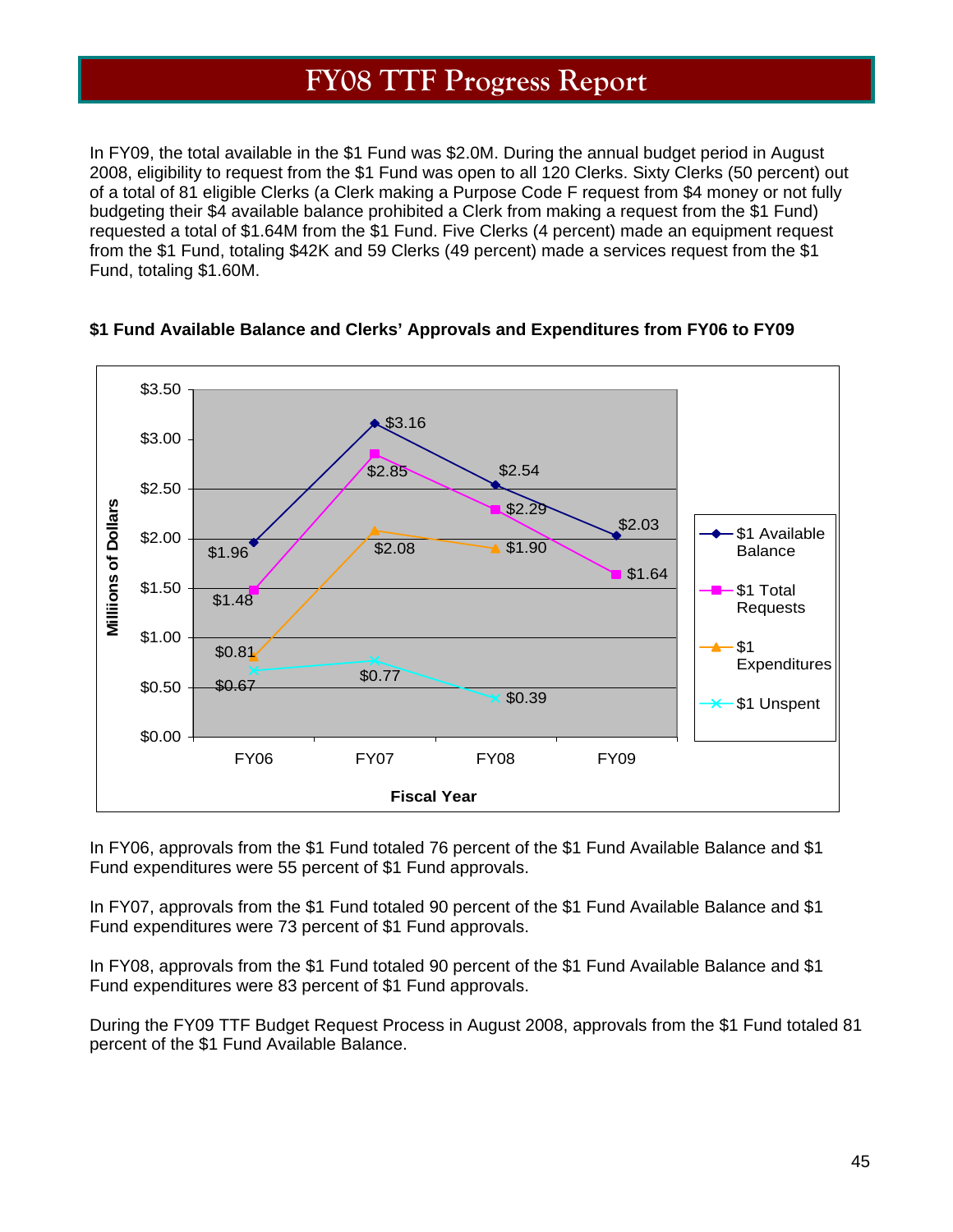# TTF for Redaction of Social Security Numbers

In October 2006, the Virginia Information Technologies Agency (VITA) Redaction Workgroup published the *Methods for the Redaction of Social Security Numbers from Electronic Land Record Documents Report*. The Redaction Workgroup was made up of representatives from the Virginia Court Clerks' Association, Virginia Information Technologies Agency, Virginia Bar Association, real estate brokers, mortgage lenders, bankers, technology vendors, and the Compensation Board. In FY07, the Compensation Board began approving requests for funding the redaction of social security numbers (SSN) using the recommendations of this report, which included:

- The use of software (Optical Character Recognition-OCR) plus one manual review for quality control and assurance is a reliable method of redaction.
- Redaction is limited to SSN and performed on a back-file (historical) basis from 1935 to the present as one project and day-forward redaction, at least annually, as a separate project.
- Plan for an estimated average redaction cost of 4 cents per image for back-file redaction and a similar cost for day-forward redaction. This estimate average cost is based on information VITA received from three vendors (AmCad, ILS, and Logan) regarding their pricing structure for the software redaction system and employee responsibilities attendant to running the software redaction system.
- Redaction should never result in permanent removal of text from an original document, only copies, and is achieved by removing the text containing the SSN and overlaying the space with a graphical element such as a black rectangle.
- At least a 95 percent level of accuracy can be expected with the OCR plus one manual pass method.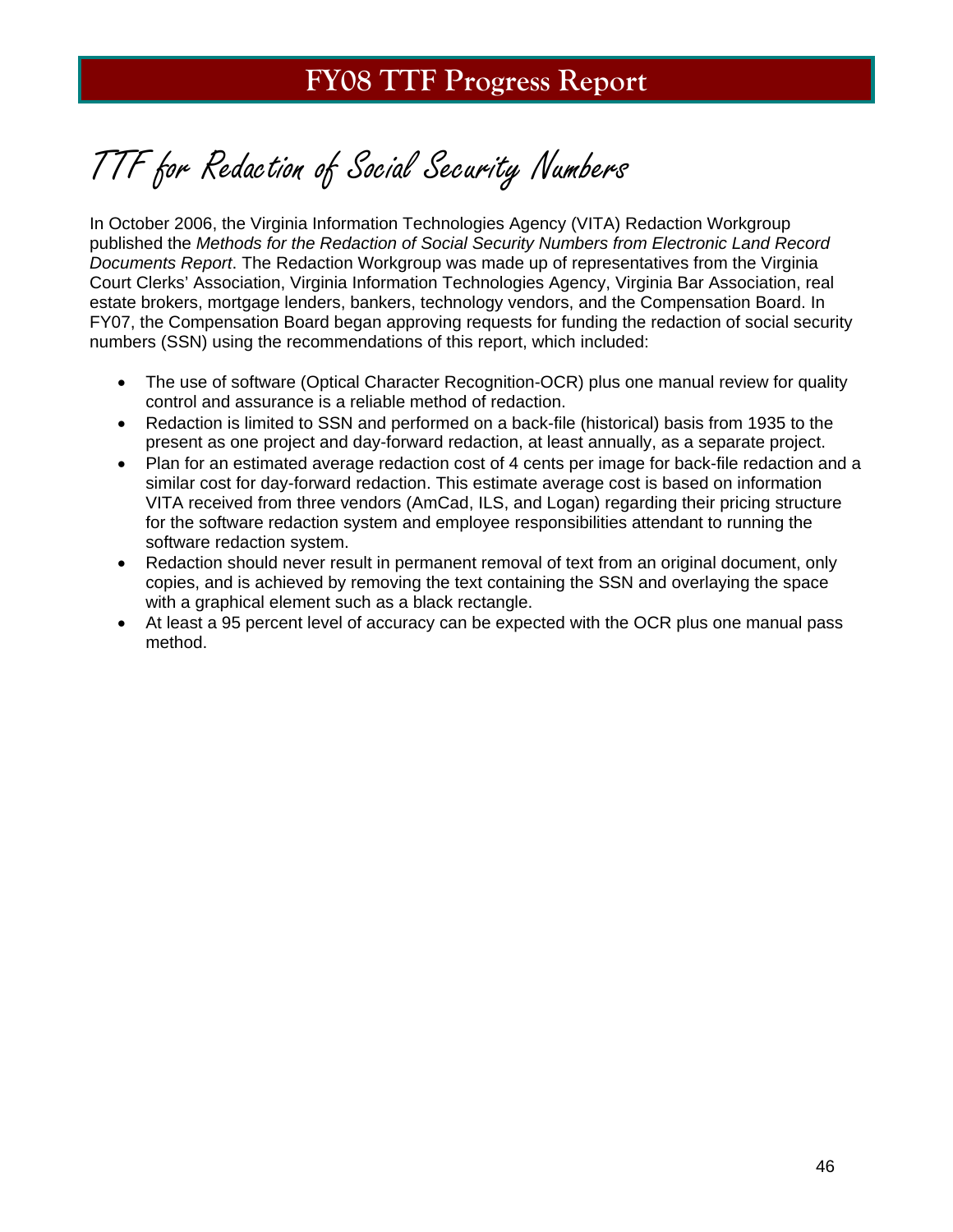## **Approved Funding for SSN Redaction Services**

|             |                                    | <b>Fiscal</b>              | <b>Budget</b>        |               | <b>Historical</b>            | <b>DEEDS</b>           | Accuracy         | Number of         | <b>Cents</b>                     |            | <b>Total Cost</b> |
|-------------|------------------------------------|----------------------------|----------------------|---------------|------------------------------|------------------------|------------------|-------------------|----------------------------------|------------|-------------------|
| <b>FIPS</b> | Locality                           | Year                       | / Mid-<br>Year       | <b>Vendor</b> | (Back file) /<br>Day-Forward | Span of<br>Years       | Rate             | Images            | per<br>Image                     | \$4        | \$1 Fund          |
| 001         | <b>ACCOMACK</b>                    | <b>FY08</b>                | <b>Budget</b>        | <b>ILS</b>    | backfile                     | 1984-2007              | 99%              | 638,050           | 3                                | \$19,142   | \$0               |
| 003         | <b>ALBEMARLE</b>                   | <b>FY08</b>                | Mid                  | Cott          | backfile                     | 1959-2002              | 95-99%           | 1,193,255         | 4                                | \$47,730   | \$0               |
| 003         | <b>ALBEMARLE</b>                   | <b>FY08</b>                | Mid                  | Cott          | dayforward                   | ????                   | 95-99%           | 187,000           | $\overline{4}$                   | \$7,480    | \$0               |
| 003         | <b>ALBEMARLE</b>                   | <b>FY09</b>                | <b>Budget</b>        | Cott          | backfile                     | 1959-2002              | 95-99%           | 1,193,255         | 3.25                             | \$38,781   | \$0               |
| 003         | <b>ALBEMARLE</b>                   | <b>FY09</b>                | <b>Budget</b>        | Cott          | dayforward                   | 2008-2009              | 95-99%           | 187,000           | 3.25                             | \$6,078    | \$0               |
| 005         | <b>ALLEGHANY</b>                   | <b>FY08</b>                | <b>Budget</b>        | SCV           | backfile                     | 1980-2007              | 95+%             | 322,163           | $\overline{4}$                   | \$0        | \$12,887          |
| 005         | <b>ALLEGHANY</b>                   | <b>FY09</b>                | <b>Budget</b>        | SCV           | backfile                     | 1967-2008              | 98%              | 29,079            | $\overline{4}$                   | \$1,163    | \$0               |
| 005         | <b>ALLEGHANY</b>                   | <b>FY09</b>                | <b>Budget</b>        | SCV           | dayforward                   | <b>FY09</b>            | 98%              | 44,742            | $\overline{4}$                   | \$1,790    | \$0               |
| 007         | <b>AMELIA</b>                      | <b>FY09</b>                | <b>Budget</b>        | <b>ILS</b>    | backfile                     | 1978-2008              | 99%              | 232,561           | 3                                | \$6,977    | \$0               |
| 009         | <b>AMHERST</b>                     |                            |                      |               |                              |                        |                  |                   |                                  |            |                   |
| 011         | <b>APPOMATTOX</b>                  | <b>FY07</b>                | Mid                  | <b>ILS</b>    | backfile                     | 1973-2006              | ??               | 229,307           | 3                                | \$6,879    | \$0               |
| 011         | <b>APPOMATTOX</b>                  | <b>FY08</b>                | <b>Budget</b>        | <b>ILS</b>    | dayforward                   | 2007                   | 99%              | 17,850            | 3                                | \$0        | \$536             |
| 013         | <b>ARLINGTON</b>                   |                            |                      |               |                              |                        |                  |                   |                                  |            |                   |
| 015         | <b>AUGUSTA</b>                     | <b>FY08</b>                | <b>Budget</b>        | SCV           | backfile                     | 1992-2007              | $95 + \%$        | 1,179,022         | 4                                | \$47,161   | \$0               |
| 015         | <b>AUGUSTA</b>                     | <b>FY08</b>                | <b>Budget</b>        | Logan         | backfile                     | 1935-1991              | 99%              | 599,400           | $\overline{4}$                   | \$0        | \$23,976          |
| 015         | <b>AUGUSTA</b>                     | <b>FY09</b>                | <b>Budget</b>        | SCV           | backfile                     | 1992-2008              | 98%              | 44,893            | 4                                | \$1,796    | \$0               |
| 015         | <b>AUGUSTA</b>                     | <b>FY09</b>                | <b>Budget</b>        | SCV           | dayforward                   | <b>FY09</b>            | 98%              | 90,921            | $\overline{4}$                   | \$3,637    | \$0               |
| 017         | <b>BATH</b>                        | <b>FY09</b>                | <b>Budget</b>        | SCV           | backfile                     | 2000-2008              | 98%              | 51,418            | 3.35                             | \$1,723    | \$0               |
| 017         | <b>BATH</b>                        | <b>FY09</b>                | <b>Budget</b>        | SCV           | backfile                     | 2000-2008              | 98%              | 3,329             | 4                                | \$134      | \$0               |
| 017         | <b>BATH</b>                        | <b>FY09</b>                | <b>Budget</b>        | SCV           | dayforward                   | <b>FY09</b>            | 98%              | 7,402             | $\overline{4}$                   | \$296      | \$0               |
| 019         | <b>BEDFORD</b>                     | <b>FY08</b>                | <b>Budget</b>        | SCV           | backfile                     | 1993-2007              | $95 + \%$        | 1,515,659         | $\overline{4}$                   | \$60,626   | \$0               |
| 019         | <b>BEDFORD</b>                     | <b>FY09</b>                | <b>Budget</b>        | SCV           | backfile                     | 1993-2007              | $95 + \%$        | 273,225           | $\overline{4}$                   | \$10,929   | \$0               |
| 019         | <b>BEDFORD</b>                     | <b>FY09</b>                | <b>Budget</b>        | SCV           | backfile                     | 1993-2008              | 98%              | 62,495            | $\overline{4}$                   | \$2,500    | \$0               |
| 019         | <b>BEDFORD</b>                     | <b>FY09</b>                | <b>Budget</b>        | SCV           | dayforward                   | <b>FY09</b>            | 98%              | 126,338           | $\overline{4}$                   | \$5,053    | \$0               |
| 021         | <b>BLAND</b>                       | <b>FY08</b>                | <b>Budget</b>        | SCV           | backfile                     | 2000-2007              | $95 + \%$        | 47,482            | $\overline{4}$                   | \$0        | \$1,900           |
| 021         | <b>BLAND</b>                       | <b>FY09</b>                | <b>Budget</b>        | SCV           | backfile                     | 1984-2008              | 98%              | 3,802             | $\overline{4}$                   | \$0        | \$152             |
| 021         | <b>BLAND</b>                       | <b>FY09</b>                | <b>Budget</b>        | SCV           | dayforward                   | <b>FY09</b>            | 98%              | 8,379             | $\overline{4}$                   | \$0        | \$335             |
| 023         | <b>BOTETOURT</b>                   | <b>FY08</b>                | <b>Budget</b>        | SCV           | backfile                     | 2000-2007              | $95 + \%$        | 409,520           | 4                                | \$16,381   | \$0               |
| 023         | <b>BOTETOURT</b>                   | <b>FY09</b>                | <b>Budget</b>        | SCV           | backfile                     | 1991-2008              | 98%              | 34,837            | 4                                | \$1,394    | \$0               |
| 023         | <b>BOTETOURT</b>                   | <b>FY09</b>                | <b>Budget</b>        | SCV           | dayforward                   | <b>FY09</b>            | 98%              | 66,473            | $\overline{4}$                   | \$2,659    | \$0               |
| 025         | <b>BRUNSWICK</b>                   | <b>FY08</b>                | <b>Budget</b>        | SCV           | backfile                     | 1945-2007              | $95 + \%$        | 363,627           | $\overline{4}$                   | \$14,545   | \$0               |
| 025         | <b>BRUNSWICK</b>                   | <b>FY09</b>                | <b>Budget</b>        | SCV           | backfile                     | 1945-2008              | 98%              | 401,365           | $\overline{4}$                   | \$0        | \$16,055          |
| 025         | <b>BRUNSWICK</b>                   | <b>FY09</b>                | <b>Budget</b>        | SCV           | dayforward                   | 2009                   | 98%              | 18,808            | $\overline{4}$<br>$\overline{4}$ | \$0        | \$752             |
| 027<br>027  | <b>BUCHANAN</b><br><b>BUCHANAN</b> | <b>FY08</b><br><b>FY09</b> | Mid<br><b>Budget</b> | SCV<br>SCV    | backfile<br>backfile         | 1976-2008<br>1976-2008 | $95 + \%$<br>98% | 366,714           | $\overline{4}$                   | \$0<br>\$0 | \$14,669<br>\$741 |
| 027         | <b>BUCHANAN</b>                    | <b>FY09</b>                |                      | SCV           |                              | <b>FY09</b>            |                  | 18,525            | $\overline{4}$                   | \$0        |                   |
| 029         | <b>BUCKINGHAM</b>                  | <b>FY07</b>                | <b>Budget</b><br>Mid | <b>ILS</b>    | dayforward<br>backfile       | 1973-2007              | 98%<br>99%       | 50,790<br>218,000 | 3                                | \$6,540    | \$2,032<br>\$0    |
| 031         | <b>CAMPBELL</b>                    | <b>FY08</b>                | <b>Budget</b>        | SCV           | backfile                     | 1994-2007              | $95 + \%$        | 713,024           | 4                                | \$28,521   | \$0               |
| 031         | <b>CAMPBELL</b>                    | <b>FY09</b>                | <b>Budget</b>        | SCV           | backfile                     | 1994-2008              | 98%              | 704,078           | 3.35                             | \$23,587   | \$0               |
| 031         | <b>CAMPBELL</b>                    | <b>FY09</b>                | <b>Budget</b>        | SCV           | backfile                     | 1994-2008              | 98%              | 356,997           | 4                                | \$14.280   | \$0               |
| 031         | <b>CAMPBELL</b>                    | <b>FY09</b>                | <b>Budget</b>        | SCV           | dayforward                   | <b>FY09</b>            | 98%              | 63,515            | 4                                | \$2,541    | \$0               |
| 033         | <b>CAROLINE</b>                    | <b>FY07</b>                | Mid                  | Logan         | backfile                     | 1967-2007              | 22               | 668,000           | 4                                | \$0        | \$26.720          |
| 033         | <b>CAROLINE</b>                    | <b>FY08</b>                | <b>Budget</b>        | Logan         | backfile                     | 1987-2007              | 99%              | 28,500            | 4                                | \$1,140    | \$0               |
| 033         | <b>CAROLINE</b>                    | <b>FY08</b>                | <b>Budget</b>        | Logan         | dayforward                   | <b>FY08</b>            | 99%              | 74,000            | $\overline{4}$                   | \$2,960    | \$0               |
| 033         | <b>CAROLINE</b>                    | <b>FY09</b>                | <b>Budget</b>        | Logan         | dayforward                   | <b>FY09</b>            | 99%              | 73,000            | $\overline{4}$                   | \$0        | \$2,920           |
| 035         | <b>CARROLL</b>                     | <b>FY07</b>                | Mid                  | Logan         | backfile                     | 1967-2007              | ??               | 585,000           | $\overline{\mathbf{4}}$          | \$0        | \$23,400          |
| 035         | <b>CARROLL</b>                     | <b>FY08</b>                | <b>Budget</b>        | Logan         | backfile                     | 1935-1965              | 99%              | 126,500           | 4                                | \$0        | \$5,059           |
| 035         | <b>CARROLL</b>                     | FY08                       | <b>Budget</b>        | Logan         | dayforward                   | <b>FY08</b>            | 99%              | 43,000            | $\overline{4}$                   | \$0        | \$1,720           |
|             |                                    |                            |                      |               |                              | 1988-2008              |                  |                   |                                  |            |                   |
| 035         | <b>CARROLL</b>                     | <b>FY09</b>                | <b>Budget</b>        | Logan         | backfile                     | (Jdgmts only)          | 99%              | 18,400            | 4                                | \$0        | \$736             |
| 035         | <b>CARROLL</b>                     | <b>FY09</b>                | <b>Budget</b>        | Logan         | dayforward                   | <b>FY09</b>            | 99%              | 36,000            | $\overline{4}$                   | \$0        | \$1,440           |
| 036         | CHARLES CITY CO                    | <b>FY08</b>                | <b>Budget</b>        | SCV           | backfile                     | 2000-2007              | $95 + \%$        | 35,113            | 4                                | \$0        | \$1,405           |
| 036         | <b>CHARLES CITY CO</b>             | <b>FY09</b>                | <b>Budget</b>        | SCV           | backfile                     | 2000-2008              | 98%              | 31,339            | $\overline{4}$                   | \$1,254    | \$0               |
| 036         | CHARLES CITY CO                    | <b>FY09</b>                | <b>Budget</b>        | SCV           | dayforward                   | <b>FY09</b>            | 98%              | 9,331             | 4                                | \$373      | \$0               |
| 037         | <b>CHARLOTTE</b>                   | <b>FY08</b>                | <b>Budget</b>        | SCV           | backfile                     | 2004-2007              | $95 + \%$        | 38,615            | 4                                | \$1,545    | \$0               |
| 037         | <b>CHARLOTTE</b>                   | <b>FY09</b>                | <b>Budget</b>        | SCV           | backfile                     | 2004-2008              | 98%              | 6,624             | $\overline{4}$                   | \$59       | \$0               |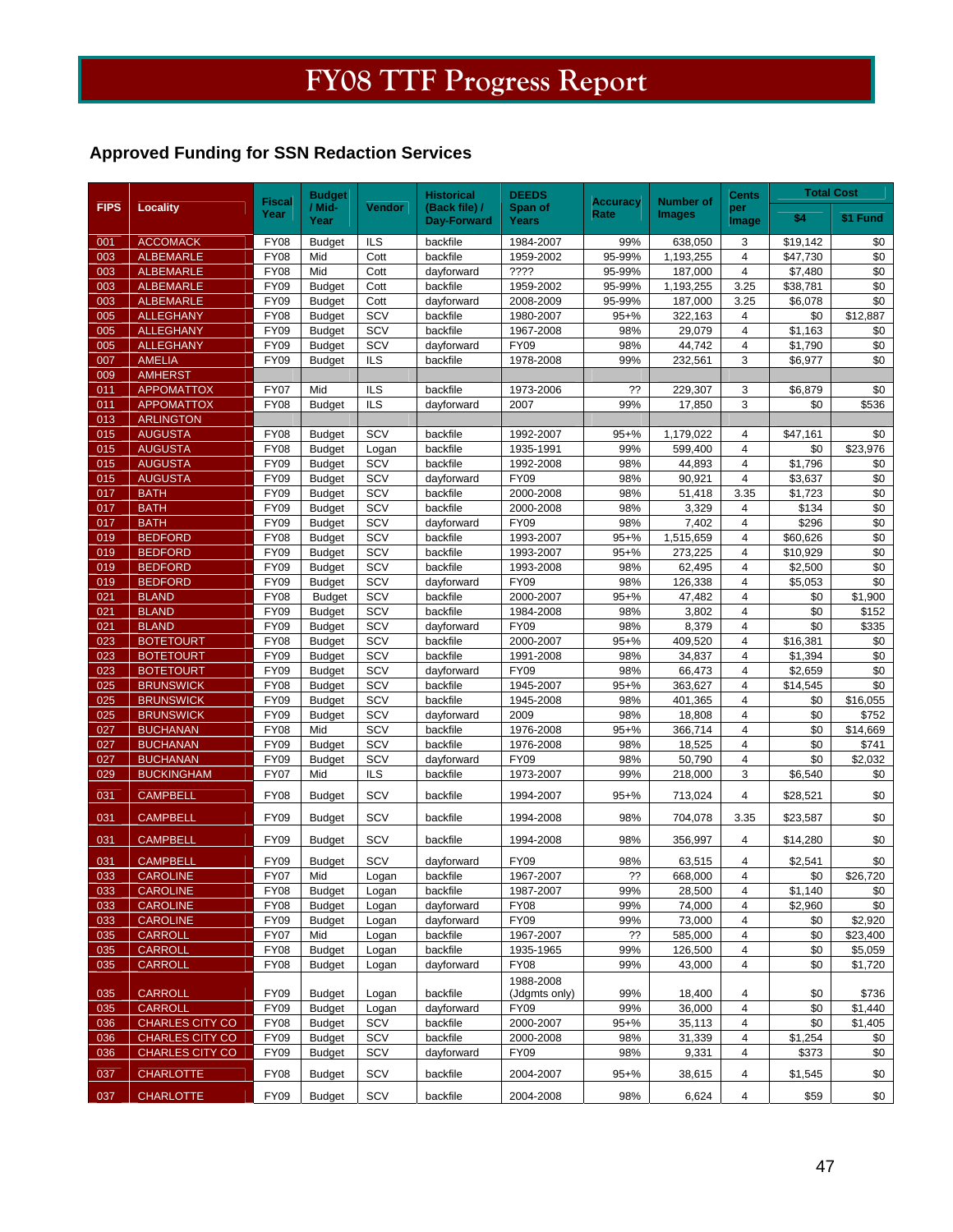| Fiscal<br><b>Number of</b><br><b>Accuracy</b><br><b>FIPS</b><br>/ Mid-<br><b>Vendor</b><br>(Back file) /<br><b>Locality</b><br>Span of<br>per<br>Year<br>Rate<br><b>Images</b><br>\$4<br>Year<br>Day-Forward<br>Years<br>Image<br>SCV<br><b>FY09</b><br><b>CHARLOTTE</b><br><b>FY09</b><br><b>Budget</b><br>98%<br>\$0<br>037<br>dayforward<br>16,756<br>4<br><b>FY08</b><br><b>FY08</b><br>99%<br>317.000<br>\$7,608<br>041<br><b>CHESTERFIELD</b><br>dayforward<br>2.4<br><b>Budget</b><br>Logan<br>041<br><b>CHESTERFIELD</b><br><b>FY08</b><br>backfile<br>1935-2007<br>99%<br>8,936,050<br>$\overline{4}$<br>\$346,538<br><b>Budget</b><br>Logan<br>041<br><b>CHESTERFIELD</b><br><b>FY09</b><br><b>FY09</b><br>99%<br>563,000<br>3.5<br>dayforward<br>\$19,705<br><b>Budget</b><br>Logan<br>043<br><b>CLARKE</b><br><b>FY08</b><br>1935-2008<br>99%<br>391,000<br><b>Budget</b><br>backfile<br>4<br>\$0<br>Logan<br>045<br><b>CRAIG</b><br><b>FY08</b><br>SCV<br>backfile<br>$\overline{4}$<br>\$0<br>Mid<br>2005-2008<br>$95 + \%$<br>49,636<br><b>FY09</b><br>SCV<br>$\overline{4}$<br>045<br><b>CRAIG</b><br>backfile<br>98%<br>73,572<br>\$2,943<br><b>Budget</b><br>1984-2008<br><b>CRAIG</b><br><b>FY09</b><br>SCV<br>\$536<br>045<br><b>Budget</b><br>dayforward<br><b>FY09</b><br>98%<br>13.401<br>4<br>045<br><b>CRAIG</b><br><b>FY09</b><br>SCV<br>backfile<br>1984-2008<br>98%<br>98,664<br>3.35<br>\$3.305<br><b>Budget</b><br>SCV<br>047<br><b>CULPEPER</b><br><b>FY08</b><br>backfile<br>$95 + \%$<br>628,864<br>$\overline{4}$<br>\$25,155<br><b>Budget</b><br>1996-2007<br><b>CULPEPER</b><br><b>FY09</b><br>SCV<br>98%<br>047<br><b>Budget</b><br>backfile<br>1996-2008<br>35,461<br>4<br>\$1,419<br>SCV<br>047<br><b>CULPEPER</b><br><b>FY09</b><br><b>FY09</b><br>98%<br>75,848<br>$\overline{4}$<br>\$3,034<br><b>Budget</b><br>dayforward<br>049<br><b>CUMBERLAND</b><br><b>FY07</b><br><b>ILS</b><br>99%<br>116,920<br>3<br>\$0<br>Mid<br>backfile<br>1993-2006<br><b>ILS</b><br><b>CUMBERLAND</b><br>2007<br>99%<br>13,900<br>3<br>\$0<br>049<br><b>FY08</b><br><b>Budget</b><br>dayforward<br>051<br><b>FY08</b><br>SCV<br>backfile<br>2000-2007<br>$95 + \%$<br>102,615<br>$\overline{4}$<br>\$320<br><b>DICKENSON</b><br><b>Budget</b><br>SCV<br>\$0<br>051<br><b>DICKENSON</b><br><b>FY09</b><br>backfile<br>98%<br>8,134<br>$\overline{4}$<br>2000-2008<br><b>Budget</b><br><b>DICKENSON</b><br><b>FY09</b><br>SCV<br><b>FY09</b><br>98%<br>17,934<br>$\overline{4}$<br>\$0<br>051<br><b>Budget</b><br>dayforward<br><b>FY08</b><br>SCV<br>backfile<br>24,963<br>$\overline{4}$<br>\$999<br>053<br><b>DINWIDDIE</b><br>2006-2007<br>$95 + \%$<br><b>Budget</b><br><b>FY08</b><br>SCV<br>$\overline{4}$<br>\$19,437<br><b>DINWIDDIE</b><br>Mid<br>backfile<br>$95 + \%$<br>485,959<br>053<br>1975-2006<br><b>FY09</b><br>SCV<br>backfile<br>054<br><b>DINWIDDIE</b><br><b>Budget</b><br>1989-2008<br>98%<br>625,000<br>4<br>\$0<br>053<br><b>DINWIDDIE</b><br><b>FY09</b><br>SCV<br><b>FY09</b><br>98%<br>39,800<br>$\overline{4}$<br>\$0<br><b>Budget</b><br>dayforward<br><b>FY08</b><br>SCV<br>057<br><b>ESSEX</b><br>backfile<br>$95 + \%$<br>32,574<br>$\overline{4}$<br>\$1,303<br><b>Budget</b><br>2006-2007<br><b>ESSEX</b><br><b>FY09</b><br>SCV<br>98%<br>\$388<br>057<br>backfile<br>2006-2008<br>9,706<br>4<br><b>Budget</b><br>SCV<br><b>ESSEX</b><br><b>FY09</b><br><b>FY09</b><br>98%<br>27,547<br>4<br>\$1.102<br>057<br><b>Budget</b><br>dayforward<br>059<br><b>FAIRFAX COUNTY</b><br><b>FY08</b><br>Mid<br>Cott<br>backfile<br>95-99%<br>3.25<br>\$15,033<br>061<br><b>FAUQUIER</b><br>1976-2007<br>1,771,737<br>????<br><b>FAUQUIER</b><br><b>FY08</b><br>Mid<br>Cott<br>95-99%<br>155,000<br>3.25<br>\$0<br>061<br>dayforward<br><b>FUAQUIER</b><br><b>FY09</b><br>Cott<br>backfile<br>1976-2007<br>563,256<br>3.25<br>\$10,306<br>061<br>95-99%<br><b>Budget</b><br><b>FLOYD</b><br><b>FY08</b><br>SCV<br>279,592<br>063<br><b>Budget</b><br>backfile<br>1983-2007<br>$95 + \%$<br>4<br>\$11,184<br><b>FLOYD</b><br><b>FY09</b><br>SCV<br>backfile<br>98%<br>$\overline{4}$<br>\$0<br>063<br><b>Budget</b><br>1980-2008<br>16,729<br><b>FLOYD</b><br><b>FY09</b><br>SCV<br>$\overline{4}$<br><b>FY09</b><br>98%<br>34,838<br>\$0<br>063<br><b>Budget</b><br>dayforward<br><b>FLUVANNA</b><br><b>FY07</b><br>backfile<br>\$0<br>065<br>Mid<br>1967-2007<br>99%<br>605,000<br>4<br>Logan<br><b>FY08</b><br>backfile<br>1935-1966<br>99%<br>43,750<br>$\overline{4}$<br>\$0<br>065<br><b>FLUVANNA</b><br><b>Budget</b><br>Logan<br>065<br><b>FLUVANNA</b><br><b>FY08</b><br><b>FY08</b><br>59,000<br>$\overline{4}$<br>\$0<br><b>Budget</b><br>dayforward<br>99%<br>Logan<br><b>FY09</b><br><b>FY09</b><br>99%<br>46,000<br>\$0<br>065<br><b>FLUVANNA</b><br>dayforward<br>4<br><b>Budget</b><br>Logan<br><b>FRANKLIN COUNTY</b><br><b>FY08</b><br>SCV<br>backfile<br>1993-2007<br>$95 + \%$<br>382,167<br>$\overline{4}$<br>\$15,287<br>067<br><b>Budget</b><br><b>FRANKLIN COUNTY</b><br><b>FY09</b><br>SCV<br>98%<br>$\overline{4}$<br>\$1,768<br>067<br>backfile<br>1993-2008<br>44,198<br><b>Budget</b><br><b>FY09</b><br>SCV<br><b>FY09</b><br>98%<br>\$3,905<br>067<br><b>FRANKLIN COUNTY</b><br>dayforward<br>97,613<br>4<br><b>Budget</b><br><b>FREDERICK</b><br><b>FY08</b><br>SCV<br>backfile<br>1983-2007<br>$95 + \%$<br>2,236,775<br>4<br>069<br><b>Budget</b><br>\$89,471<br>SCV<br>069<br><b>FREDERICK</b><br><b>FY09</b><br>backfile<br>98%<br>126,987<br>$\overline{4}$<br>1983-2008<br>\$5,079<br><b>Budget</b><br>069<br><b>FREDERICK</b><br><b>FY09</b><br>SCV<br><b>FY09</b><br>98%<br>$\overline{4}$<br><b>Budget</b><br>dayforward<br>165,787<br>\$6,632<br><b>FY07</b><br><b>ILS</b><br>backfile<br>99%<br>3<br>\$0<br>071<br><b>GILES</b><br>Mid<br>1977-2006<br>253.194<br><b>GLOUCESTER</b><br><b>FY08</b><br>SCV<br>$\overline{4}$<br>$95 + \%$<br>\$27,879<br>073<br><b>Budget</b><br>backfile<br>1994-2007<br>696,964<br>075<br><b>GOOCHLAND</b><br>FY08<br><b>Budget</b><br>SCV<br>backfile<br>2001-2007<br>$95 + \%$<br>267,557<br>4<br>\$10,702<br><b>GOOCHLAND</b><br><b>FY09</b><br>SCV<br>backfile<br>1994-2008<br>98%<br>17,591<br>$\overline{4}$<br>\$704<br>075<br><b>Budget</b><br>075<br><b>GOOCHLAND</b><br><b>FY09</b><br>SCV<br><b>FY09</b><br>98%<br>38,157<br>4<br>\$1,526<br><b>Budget</b><br>dayforward<br><b>GRAYSON</b><br>SCV<br>1984-2007<br>287,439<br>\$0<br>077<br><b>FY08</b><br><b>Budget</b><br>backfile<br>$95 + \%$<br>4 | <b>Total Cost</b>   |
|-------------------------------------------------------------------------------------------------------------------------------------------------------------------------------------------------------------------------------------------------------------------------------------------------------------------------------------------------------------------------------------------------------------------------------------------------------------------------------------------------------------------------------------------------------------------------------------------------------------------------------------------------------------------------------------------------------------------------------------------------------------------------------------------------------------------------------------------------------------------------------------------------------------------------------------------------------------------------------------------------------------------------------------------------------------------------------------------------------------------------------------------------------------------------------------------------------------------------------------------------------------------------------------------------------------------------------------------------------------------------------------------------------------------------------------------------------------------------------------------------------------------------------------------------------------------------------------------------------------------------------------------------------------------------------------------------------------------------------------------------------------------------------------------------------------------------------------------------------------------------------------------------------------------------------------------------------------------------------------------------------------------------------------------------------------------------------------------------------------------------------------------------------------------------------------------------------------------------------------------------------------------------------------------------------------------------------------------------------------------------------------------------------------------------------------------------------------------------------------------------------------------------------------------------------------------------------------------------------------------------------------------------------------------------------------------------------------------------------------------------------------------------------------------------------------------------------------------------------------------------------------------------------------------------------------------------------------------------------------------------------------------------------------------------------------------------------------------------------------------------------------------------------------------------------------------------------------------------------------------------------------------------------------------------------------------------------------------------------------------------------------------------------------------------------------------------------------------------------------------------------------------------------------------------------------------------------------------------------------------------------------------------------------------------------------------------------------------------------------------------------------------------------------------------------------------------------------------------------------------------------------------------------------------------------------------------------------------------------------------------------------------------------------------------------------------------------------------------------------------------------------------------------------------------------------------------------------------------------------------------------------------------------------------------------------------------------------------------------------------------------------------------------------------------------------------------------------------------------------------------------------------------------------------------------------------------------------------------------------------------------------------------------------------------------------------------------------------------------------------------------------------------------------------------------------------------------------------------------------------------------------------------------------------------------------------------------------------------------------------------------------------------------------------------------------------------------------------------------------------------------------------------------------------------------------------------------------------------------------------------------------------------------------------------------------------------------------------------------------------------------------------------------------------------------------------------------------------------------------------------------------------------------------------------------------------------------------------------------------------------------------------------------------------------------------------------------------------------------------------------------------------------------------------------------------------------------------------------------------------------------------------------------------------------------------------------------------------------------------------------------------------------------------------------------------------------------------------------------------------------------------------------------------------------------------------------------------------------------------------------------------------------------------------------------------------------------------------------------------------------------------------------------------------------------------------------------------------------------------------------------------------------------------------|---------------------|
|                                                                                                                                                                                                                                                                                                                                                                                                                                                                                                                                                                                                                                                                                                                                                                                                                                                                                                                                                                                                                                                                                                                                                                                                                                                                                                                                                                                                                                                                                                                                                                                                                                                                                                                                                                                                                                                                                                                                                                                                                                                                                                                                                                                                                                                                                                                                                                                                                                                                                                                                                                                                                                                                                                                                                                                                                                                                                                                                                                                                                                                                                                                                                                                                                                                                                                                                                                                                                                                                                                                                                                                                                                                                                                                                                                                                                                                                                                                                                                                                                                                                                                                                                                                                                                                                                                                                                                                                                                                                                                                                                                                                                                                                                                                                                                                                                                                                                                                                                                                                                                                                                                                                                                                                                                                                                                                                                                                                                                                                                                                                                                                                                                                                                                                                                                                                                                                                                                                                                                                                                                                                                                                                                                                                                                                                                                                                                                                                                                                                                                                                           | \$1 Fund            |
|                                                                                                                                                                                                                                                                                                                                                                                                                                                                                                                                                                                                                                                                                                                                                                                                                                                                                                                                                                                                                                                                                                                                                                                                                                                                                                                                                                                                                                                                                                                                                                                                                                                                                                                                                                                                                                                                                                                                                                                                                                                                                                                                                                                                                                                                                                                                                                                                                                                                                                                                                                                                                                                                                                                                                                                                                                                                                                                                                                                                                                                                                                                                                                                                                                                                                                                                                                                                                                                                                                                                                                                                                                                                                                                                                                                                                                                                                                                                                                                                                                                                                                                                                                                                                                                                                                                                                                                                                                                                                                                                                                                                                                                                                                                                                                                                                                                                                                                                                                                                                                                                                                                                                                                                                                                                                                                                                                                                                                                                                                                                                                                                                                                                                                                                                                                                                                                                                                                                                                                                                                                                                                                                                                                                                                                                                                                                                                                                                                                                                                                                           |                     |
|                                                                                                                                                                                                                                                                                                                                                                                                                                                                                                                                                                                                                                                                                                                                                                                                                                                                                                                                                                                                                                                                                                                                                                                                                                                                                                                                                                                                                                                                                                                                                                                                                                                                                                                                                                                                                                                                                                                                                                                                                                                                                                                                                                                                                                                                                                                                                                                                                                                                                                                                                                                                                                                                                                                                                                                                                                                                                                                                                                                                                                                                                                                                                                                                                                                                                                                                                                                                                                                                                                                                                                                                                                                                                                                                                                                                                                                                                                                                                                                                                                                                                                                                                                                                                                                                                                                                                                                                                                                                                                                                                                                                                                                                                                                                                                                                                                                                                                                                                                                                                                                                                                                                                                                                                                                                                                                                                                                                                                                                                                                                                                                                                                                                                                                                                                                                                                                                                                                                                                                                                                                                                                                                                                                                                                                                                                                                                                                                                                                                                                                                           | \$0                 |
|                                                                                                                                                                                                                                                                                                                                                                                                                                                                                                                                                                                                                                                                                                                                                                                                                                                                                                                                                                                                                                                                                                                                                                                                                                                                                                                                                                                                                                                                                                                                                                                                                                                                                                                                                                                                                                                                                                                                                                                                                                                                                                                                                                                                                                                                                                                                                                                                                                                                                                                                                                                                                                                                                                                                                                                                                                                                                                                                                                                                                                                                                                                                                                                                                                                                                                                                                                                                                                                                                                                                                                                                                                                                                                                                                                                                                                                                                                                                                                                                                                                                                                                                                                                                                                                                                                                                                                                                                                                                                                                                                                                                                                                                                                                                                                                                                                                                                                                                                                                                                                                                                                                                                                                                                                                                                                                                                                                                                                                                                                                                                                                                                                                                                                                                                                                                                                                                                                                                                                                                                                                                                                                                                                                                                                                                                                                                                                                                                                                                                                                                           | \$0                 |
|                                                                                                                                                                                                                                                                                                                                                                                                                                                                                                                                                                                                                                                                                                                                                                                                                                                                                                                                                                                                                                                                                                                                                                                                                                                                                                                                                                                                                                                                                                                                                                                                                                                                                                                                                                                                                                                                                                                                                                                                                                                                                                                                                                                                                                                                                                                                                                                                                                                                                                                                                                                                                                                                                                                                                                                                                                                                                                                                                                                                                                                                                                                                                                                                                                                                                                                                                                                                                                                                                                                                                                                                                                                                                                                                                                                                                                                                                                                                                                                                                                                                                                                                                                                                                                                                                                                                                                                                                                                                                                                                                                                                                                                                                                                                                                                                                                                                                                                                                                                                                                                                                                                                                                                                                                                                                                                                                                                                                                                                                                                                                                                                                                                                                                                                                                                                                                                                                                                                                                                                                                                                                                                                                                                                                                                                                                                                                                                                                                                                                                                                           | \$0                 |
|                                                                                                                                                                                                                                                                                                                                                                                                                                                                                                                                                                                                                                                                                                                                                                                                                                                                                                                                                                                                                                                                                                                                                                                                                                                                                                                                                                                                                                                                                                                                                                                                                                                                                                                                                                                                                                                                                                                                                                                                                                                                                                                                                                                                                                                                                                                                                                                                                                                                                                                                                                                                                                                                                                                                                                                                                                                                                                                                                                                                                                                                                                                                                                                                                                                                                                                                                                                                                                                                                                                                                                                                                                                                                                                                                                                                                                                                                                                                                                                                                                                                                                                                                                                                                                                                                                                                                                                                                                                                                                                                                                                                                                                                                                                                                                                                                                                                                                                                                                                                                                                                                                                                                                                                                                                                                                                                                                                                                                                                                                                                                                                                                                                                                                                                                                                                                                                                                                                                                                                                                                                                                                                                                                                                                                                                                                                                                                                                                                                                                                                                           | \$0                 |
|                                                                                                                                                                                                                                                                                                                                                                                                                                                                                                                                                                                                                                                                                                                                                                                                                                                                                                                                                                                                                                                                                                                                                                                                                                                                                                                                                                                                                                                                                                                                                                                                                                                                                                                                                                                                                                                                                                                                                                                                                                                                                                                                                                                                                                                                                                                                                                                                                                                                                                                                                                                                                                                                                                                                                                                                                                                                                                                                                                                                                                                                                                                                                                                                                                                                                                                                                                                                                                                                                                                                                                                                                                                                                                                                                                                                                                                                                                                                                                                                                                                                                                                                                                                                                                                                                                                                                                                                                                                                                                                                                                                                                                                                                                                                                                                                                                                                                                                                                                                                                                                                                                                                                                                                                                                                                                                                                                                                                                                                                                                                                                                                                                                                                                                                                                                                                                                                                                                                                                                                                                                                                                                                                                                                                                                                                                                                                                                                                                                                                                                                           | \$15,640            |
|                                                                                                                                                                                                                                                                                                                                                                                                                                                                                                                                                                                                                                                                                                                                                                                                                                                                                                                                                                                                                                                                                                                                                                                                                                                                                                                                                                                                                                                                                                                                                                                                                                                                                                                                                                                                                                                                                                                                                                                                                                                                                                                                                                                                                                                                                                                                                                                                                                                                                                                                                                                                                                                                                                                                                                                                                                                                                                                                                                                                                                                                                                                                                                                                                                                                                                                                                                                                                                                                                                                                                                                                                                                                                                                                                                                                                                                                                                                                                                                                                                                                                                                                                                                                                                                                                                                                                                                                                                                                                                                                                                                                                                                                                                                                                                                                                                                                                                                                                                                                                                                                                                                                                                                                                                                                                                                                                                                                                                                                                                                                                                                                                                                                                                                                                                                                                                                                                                                                                                                                                                                                                                                                                                                                                                                                                                                                                                                                                                                                                                                                           | \$1,985             |
|                                                                                                                                                                                                                                                                                                                                                                                                                                                                                                                                                                                                                                                                                                                                                                                                                                                                                                                                                                                                                                                                                                                                                                                                                                                                                                                                                                                                                                                                                                                                                                                                                                                                                                                                                                                                                                                                                                                                                                                                                                                                                                                                                                                                                                                                                                                                                                                                                                                                                                                                                                                                                                                                                                                                                                                                                                                                                                                                                                                                                                                                                                                                                                                                                                                                                                                                                                                                                                                                                                                                                                                                                                                                                                                                                                                                                                                                                                                                                                                                                                                                                                                                                                                                                                                                                                                                                                                                                                                                                                                                                                                                                                                                                                                                                                                                                                                                                                                                                                                                                                                                                                                                                                                                                                                                                                                                                                                                                                                                                                                                                                                                                                                                                                                                                                                                                                                                                                                                                                                                                                                                                                                                                                                                                                                                                                                                                                                                                                                                                                                                           | \$0                 |
|                                                                                                                                                                                                                                                                                                                                                                                                                                                                                                                                                                                                                                                                                                                                                                                                                                                                                                                                                                                                                                                                                                                                                                                                                                                                                                                                                                                                                                                                                                                                                                                                                                                                                                                                                                                                                                                                                                                                                                                                                                                                                                                                                                                                                                                                                                                                                                                                                                                                                                                                                                                                                                                                                                                                                                                                                                                                                                                                                                                                                                                                                                                                                                                                                                                                                                                                                                                                                                                                                                                                                                                                                                                                                                                                                                                                                                                                                                                                                                                                                                                                                                                                                                                                                                                                                                                                                                                                                                                                                                                                                                                                                                                                                                                                                                                                                                                                                                                                                                                                                                                                                                                                                                                                                                                                                                                                                                                                                                                                                                                                                                                                                                                                                                                                                                                                                                                                                                                                                                                                                                                                                                                                                                                                                                                                                                                                                                                                                                                                                                                                           | \$0                 |
|                                                                                                                                                                                                                                                                                                                                                                                                                                                                                                                                                                                                                                                                                                                                                                                                                                                                                                                                                                                                                                                                                                                                                                                                                                                                                                                                                                                                                                                                                                                                                                                                                                                                                                                                                                                                                                                                                                                                                                                                                                                                                                                                                                                                                                                                                                                                                                                                                                                                                                                                                                                                                                                                                                                                                                                                                                                                                                                                                                                                                                                                                                                                                                                                                                                                                                                                                                                                                                                                                                                                                                                                                                                                                                                                                                                                                                                                                                                                                                                                                                                                                                                                                                                                                                                                                                                                                                                                                                                                                                                                                                                                                                                                                                                                                                                                                                                                                                                                                                                                                                                                                                                                                                                                                                                                                                                                                                                                                                                                                                                                                                                                                                                                                                                                                                                                                                                                                                                                                                                                                                                                                                                                                                                                                                                                                                                                                                                                                                                                                                                                           | \$0                 |
|                                                                                                                                                                                                                                                                                                                                                                                                                                                                                                                                                                                                                                                                                                                                                                                                                                                                                                                                                                                                                                                                                                                                                                                                                                                                                                                                                                                                                                                                                                                                                                                                                                                                                                                                                                                                                                                                                                                                                                                                                                                                                                                                                                                                                                                                                                                                                                                                                                                                                                                                                                                                                                                                                                                                                                                                                                                                                                                                                                                                                                                                                                                                                                                                                                                                                                                                                                                                                                                                                                                                                                                                                                                                                                                                                                                                                                                                                                                                                                                                                                                                                                                                                                                                                                                                                                                                                                                                                                                                                                                                                                                                                                                                                                                                                                                                                                                                                                                                                                                                                                                                                                                                                                                                                                                                                                                                                                                                                                                                                                                                                                                                                                                                                                                                                                                                                                                                                                                                                                                                                                                                                                                                                                                                                                                                                                                                                                                                                                                                                                                                           | \$0                 |
|                                                                                                                                                                                                                                                                                                                                                                                                                                                                                                                                                                                                                                                                                                                                                                                                                                                                                                                                                                                                                                                                                                                                                                                                                                                                                                                                                                                                                                                                                                                                                                                                                                                                                                                                                                                                                                                                                                                                                                                                                                                                                                                                                                                                                                                                                                                                                                                                                                                                                                                                                                                                                                                                                                                                                                                                                                                                                                                                                                                                                                                                                                                                                                                                                                                                                                                                                                                                                                                                                                                                                                                                                                                                                                                                                                                                                                                                                                                                                                                                                                                                                                                                                                                                                                                                                                                                                                                                                                                                                                                                                                                                                                                                                                                                                                                                                                                                                                                                                                                                                                                                                                                                                                                                                                                                                                                                                                                                                                                                                                                                                                                                                                                                                                                                                                                                                                                                                                                                                                                                                                                                                                                                                                                                                                                                                                                                                                                                                                                                                                                                           | \$0                 |
|                                                                                                                                                                                                                                                                                                                                                                                                                                                                                                                                                                                                                                                                                                                                                                                                                                                                                                                                                                                                                                                                                                                                                                                                                                                                                                                                                                                                                                                                                                                                                                                                                                                                                                                                                                                                                                                                                                                                                                                                                                                                                                                                                                                                                                                                                                                                                                                                                                                                                                                                                                                                                                                                                                                                                                                                                                                                                                                                                                                                                                                                                                                                                                                                                                                                                                                                                                                                                                                                                                                                                                                                                                                                                                                                                                                                                                                                                                                                                                                                                                                                                                                                                                                                                                                                                                                                                                                                                                                                                                                                                                                                                                                                                                                                                                                                                                                                                                                                                                                                                                                                                                                                                                                                                                                                                                                                                                                                                                                                                                                                                                                                                                                                                                                                                                                                                                                                                                                                                                                                                                                                                                                                                                                                                                                                                                                                                                                                                                                                                                                                           |                     |
|                                                                                                                                                                                                                                                                                                                                                                                                                                                                                                                                                                                                                                                                                                                                                                                                                                                                                                                                                                                                                                                                                                                                                                                                                                                                                                                                                                                                                                                                                                                                                                                                                                                                                                                                                                                                                                                                                                                                                                                                                                                                                                                                                                                                                                                                                                                                                                                                                                                                                                                                                                                                                                                                                                                                                                                                                                                                                                                                                                                                                                                                                                                                                                                                                                                                                                                                                                                                                                                                                                                                                                                                                                                                                                                                                                                                                                                                                                                                                                                                                                                                                                                                                                                                                                                                                                                                                                                                                                                                                                                                                                                                                                                                                                                                                                                                                                                                                                                                                                                                                                                                                                                                                                                                                                                                                                                                                                                                                                                                                                                                                                                                                                                                                                                                                                                                                                                                                                                                                                                                                                                                                                                                                                                                                                                                                                                                                                                                                                                                                                                                           | \$3,508             |
|                                                                                                                                                                                                                                                                                                                                                                                                                                                                                                                                                                                                                                                                                                                                                                                                                                                                                                                                                                                                                                                                                                                                                                                                                                                                                                                                                                                                                                                                                                                                                                                                                                                                                                                                                                                                                                                                                                                                                                                                                                                                                                                                                                                                                                                                                                                                                                                                                                                                                                                                                                                                                                                                                                                                                                                                                                                                                                                                                                                                                                                                                                                                                                                                                                                                                                                                                                                                                                                                                                                                                                                                                                                                                                                                                                                                                                                                                                                                                                                                                                                                                                                                                                                                                                                                                                                                                                                                                                                                                                                                                                                                                                                                                                                                                                                                                                                                                                                                                                                                                                                                                                                                                                                                                                                                                                                                                                                                                                                                                                                                                                                                                                                                                                                                                                                                                                                                                                                                                                                                                                                                                                                                                                                                                                                                                                                                                                                                                                                                                                                                           | \$417<br>\$3,785    |
|                                                                                                                                                                                                                                                                                                                                                                                                                                                                                                                                                                                                                                                                                                                                                                                                                                                                                                                                                                                                                                                                                                                                                                                                                                                                                                                                                                                                                                                                                                                                                                                                                                                                                                                                                                                                                                                                                                                                                                                                                                                                                                                                                                                                                                                                                                                                                                                                                                                                                                                                                                                                                                                                                                                                                                                                                                                                                                                                                                                                                                                                                                                                                                                                                                                                                                                                                                                                                                                                                                                                                                                                                                                                                                                                                                                                                                                                                                                                                                                                                                                                                                                                                                                                                                                                                                                                                                                                                                                                                                                                                                                                                                                                                                                                                                                                                                                                                                                                                                                                                                                                                                                                                                                                                                                                                                                                                                                                                                                                                                                                                                                                                                                                                                                                                                                                                                                                                                                                                                                                                                                                                                                                                                                                                                                                                                                                                                                                                                                                                                                                           | \$325               |
|                                                                                                                                                                                                                                                                                                                                                                                                                                                                                                                                                                                                                                                                                                                                                                                                                                                                                                                                                                                                                                                                                                                                                                                                                                                                                                                                                                                                                                                                                                                                                                                                                                                                                                                                                                                                                                                                                                                                                                                                                                                                                                                                                                                                                                                                                                                                                                                                                                                                                                                                                                                                                                                                                                                                                                                                                                                                                                                                                                                                                                                                                                                                                                                                                                                                                                                                                                                                                                                                                                                                                                                                                                                                                                                                                                                                                                                                                                                                                                                                                                                                                                                                                                                                                                                                                                                                                                                                                                                                                                                                                                                                                                                                                                                                                                                                                                                                                                                                                                                                                                                                                                                                                                                                                                                                                                                                                                                                                                                                                                                                                                                                                                                                                                                                                                                                                                                                                                                                                                                                                                                                                                                                                                                                                                                                                                                                                                                                                                                                                                                                           | \$717               |
|                                                                                                                                                                                                                                                                                                                                                                                                                                                                                                                                                                                                                                                                                                                                                                                                                                                                                                                                                                                                                                                                                                                                                                                                                                                                                                                                                                                                                                                                                                                                                                                                                                                                                                                                                                                                                                                                                                                                                                                                                                                                                                                                                                                                                                                                                                                                                                                                                                                                                                                                                                                                                                                                                                                                                                                                                                                                                                                                                                                                                                                                                                                                                                                                                                                                                                                                                                                                                                                                                                                                                                                                                                                                                                                                                                                                                                                                                                                                                                                                                                                                                                                                                                                                                                                                                                                                                                                                                                                                                                                                                                                                                                                                                                                                                                                                                                                                                                                                                                                                                                                                                                                                                                                                                                                                                                                                                                                                                                                                                                                                                                                                                                                                                                                                                                                                                                                                                                                                                                                                                                                                                                                                                                                                                                                                                                                                                                                                                                                                                                                                           | \$0                 |
|                                                                                                                                                                                                                                                                                                                                                                                                                                                                                                                                                                                                                                                                                                                                                                                                                                                                                                                                                                                                                                                                                                                                                                                                                                                                                                                                                                                                                                                                                                                                                                                                                                                                                                                                                                                                                                                                                                                                                                                                                                                                                                                                                                                                                                                                                                                                                                                                                                                                                                                                                                                                                                                                                                                                                                                                                                                                                                                                                                                                                                                                                                                                                                                                                                                                                                                                                                                                                                                                                                                                                                                                                                                                                                                                                                                                                                                                                                                                                                                                                                                                                                                                                                                                                                                                                                                                                                                                                                                                                                                                                                                                                                                                                                                                                                                                                                                                                                                                                                                                                                                                                                                                                                                                                                                                                                                                                                                                                                                                                                                                                                                                                                                                                                                                                                                                                                                                                                                                                                                                                                                                                                                                                                                                                                                                                                                                                                                                                                                                                                                                           | \$0                 |
|                                                                                                                                                                                                                                                                                                                                                                                                                                                                                                                                                                                                                                                                                                                                                                                                                                                                                                                                                                                                                                                                                                                                                                                                                                                                                                                                                                                                                                                                                                                                                                                                                                                                                                                                                                                                                                                                                                                                                                                                                                                                                                                                                                                                                                                                                                                                                                                                                                                                                                                                                                                                                                                                                                                                                                                                                                                                                                                                                                                                                                                                                                                                                                                                                                                                                                                                                                                                                                                                                                                                                                                                                                                                                                                                                                                                                                                                                                                                                                                                                                                                                                                                                                                                                                                                                                                                                                                                                                                                                                                                                                                                                                                                                                                                                                                                                                                                                                                                                                                                                                                                                                                                                                                                                                                                                                                                                                                                                                                                                                                                                                                                                                                                                                                                                                                                                                                                                                                                                                                                                                                                                                                                                                                                                                                                                                                                                                                                                                                                                                                                           | \$25,000            |
|                                                                                                                                                                                                                                                                                                                                                                                                                                                                                                                                                                                                                                                                                                                                                                                                                                                                                                                                                                                                                                                                                                                                                                                                                                                                                                                                                                                                                                                                                                                                                                                                                                                                                                                                                                                                                                                                                                                                                                                                                                                                                                                                                                                                                                                                                                                                                                                                                                                                                                                                                                                                                                                                                                                                                                                                                                                                                                                                                                                                                                                                                                                                                                                                                                                                                                                                                                                                                                                                                                                                                                                                                                                                                                                                                                                                                                                                                                                                                                                                                                                                                                                                                                                                                                                                                                                                                                                                                                                                                                                                                                                                                                                                                                                                                                                                                                                                                                                                                                                                                                                                                                                                                                                                                                                                                                                                                                                                                                                                                                                                                                                                                                                                                                                                                                                                                                                                                                                                                                                                                                                                                                                                                                                                                                                                                                                                                                                                                                                                                                                                           | \$1.592             |
|                                                                                                                                                                                                                                                                                                                                                                                                                                                                                                                                                                                                                                                                                                                                                                                                                                                                                                                                                                                                                                                                                                                                                                                                                                                                                                                                                                                                                                                                                                                                                                                                                                                                                                                                                                                                                                                                                                                                                                                                                                                                                                                                                                                                                                                                                                                                                                                                                                                                                                                                                                                                                                                                                                                                                                                                                                                                                                                                                                                                                                                                                                                                                                                                                                                                                                                                                                                                                                                                                                                                                                                                                                                                                                                                                                                                                                                                                                                                                                                                                                                                                                                                                                                                                                                                                                                                                                                                                                                                                                                                                                                                                                                                                                                                                                                                                                                                                                                                                                                                                                                                                                                                                                                                                                                                                                                                                                                                                                                                                                                                                                                                                                                                                                                                                                                                                                                                                                                                                                                                                                                                                                                                                                                                                                                                                                                                                                                                                                                                                                                                           | \$0                 |
|                                                                                                                                                                                                                                                                                                                                                                                                                                                                                                                                                                                                                                                                                                                                                                                                                                                                                                                                                                                                                                                                                                                                                                                                                                                                                                                                                                                                                                                                                                                                                                                                                                                                                                                                                                                                                                                                                                                                                                                                                                                                                                                                                                                                                                                                                                                                                                                                                                                                                                                                                                                                                                                                                                                                                                                                                                                                                                                                                                                                                                                                                                                                                                                                                                                                                                                                                                                                                                                                                                                                                                                                                                                                                                                                                                                                                                                                                                                                                                                                                                                                                                                                                                                                                                                                                                                                                                                                                                                                                                                                                                                                                                                                                                                                                                                                                                                                                                                                                                                                                                                                                                                                                                                                                                                                                                                                                                                                                                                                                                                                                                                                                                                                                                                                                                                                                                                                                                                                                                                                                                                                                                                                                                                                                                                                                                                                                                                                                                                                                                                                           | \$0                 |
|                                                                                                                                                                                                                                                                                                                                                                                                                                                                                                                                                                                                                                                                                                                                                                                                                                                                                                                                                                                                                                                                                                                                                                                                                                                                                                                                                                                                                                                                                                                                                                                                                                                                                                                                                                                                                                                                                                                                                                                                                                                                                                                                                                                                                                                                                                                                                                                                                                                                                                                                                                                                                                                                                                                                                                                                                                                                                                                                                                                                                                                                                                                                                                                                                                                                                                                                                                                                                                                                                                                                                                                                                                                                                                                                                                                                                                                                                                                                                                                                                                                                                                                                                                                                                                                                                                                                                                                                                                                                                                                                                                                                                                                                                                                                                                                                                                                                                                                                                                                                                                                                                                                                                                                                                                                                                                                                                                                                                                                                                                                                                                                                                                                                                                                                                                                                                                                                                                                                                                                                                                                                                                                                                                                                                                                                                                                                                                                                                                                                                                                                           | \$0                 |
|                                                                                                                                                                                                                                                                                                                                                                                                                                                                                                                                                                                                                                                                                                                                                                                                                                                                                                                                                                                                                                                                                                                                                                                                                                                                                                                                                                                                                                                                                                                                                                                                                                                                                                                                                                                                                                                                                                                                                                                                                                                                                                                                                                                                                                                                                                                                                                                                                                                                                                                                                                                                                                                                                                                                                                                                                                                                                                                                                                                                                                                                                                                                                                                                                                                                                                                                                                                                                                                                                                                                                                                                                                                                                                                                                                                                                                                                                                                                                                                                                                                                                                                                                                                                                                                                                                                                                                                                                                                                                                                                                                                                                                                                                                                                                                                                                                                                                                                                                                                                                                                                                                                                                                                                                                                                                                                                                                                                                                                                                                                                                                                                                                                                                                                                                                                                                                                                                                                                                                                                                                                                                                                                                                                                                                                                                                                                                                                                                                                                                                                                           |                     |
|                                                                                                                                                                                                                                                                                                                                                                                                                                                                                                                                                                                                                                                                                                                                                                                                                                                                                                                                                                                                                                                                                                                                                                                                                                                                                                                                                                                                                                                                                                                                                                                                                                                                                                                                                                                                                                                                                                                                                                                                                                                                                                                                                                                                                                                                                                                                                                                                                                                                                                                                                                                                                                                                                                                                                                                                                                                                                                                                                                                                                                                                                                                                                                                                                                                                                                                                                                                                                                                                                                                                                                                                                                                                                                                                                                                                                                                                                                                                                                                                                                                                                                                                                                                                                                                                                                                                                                                                                                                                                                                                                                                                                                                                                                                                                                                                                                                                                                                                                                                                                                                                                                                                                                                                                                                                                                                                                                                                                                                                                                                                                                                                                                                                                                                                                                                                                                                                                                                                                                                                                                                                                                                                                                                                                                                                                                                                                                                                                                                                                                                                           | \$42,548            |
|                                                                                                                                                                                                                                                                                                                                                                                                                                                                                                                                                                                                                                                                                                                                                                                                                                                                                                                                                                                                                                                                                                                                                                                                                                                                                                                                                                                                                                                                                                                                                                                                                                                                                                                                                                                                                                                                                                                                                                                                                                                                                                                                                                                                                                                                                                                                                                                                                                                                                                                                                                                                                                                                                                                                                                                                                                                                                                                                                                                                                                                                                                                                                                                                                                                                                                                                                                                                                                                                                                                                                                                                                                                                                                                                                                                                                                                                                                                                                                                                                                                                                                                                                                                                                                                                                                                                                                                                                                                                                                                                                                                                                                                                                                                                                                                                                                                                                                                                                                                                                                                                                                                                                                                                                                                                                                                                                                                                                                                                                                                                                                                                                                                                                                                                                                                                                                                                                                                                                                                                                                                                                                                                                                                                                                                                                                                                                                                                                                                                                                                                           | \$5,038             |
|                                                                                                                                                                                                                                                                                                                                                                                                                                                                                                                                                                                                                                                                                                                                                                                                                                                                                                                                                                                                                                                                                                                                                                                                                                                                                                                                                                                                                                                                                                                                                                                                                                                                                                                                                                                                                                                                                                                                                                                                                                                                                                                                                                                                                                                                                                                                                                                                                                                                                                                                                                                                                                                                                                                                                                                                                                                                                                                                                                                                                                                                                                                                                                                                                                                                                                                                                                                                                                                                                                                                                                                                                                                                                                                                                                                                                                                                                                                                                                                                                                                                                                                                                                                                                                                                                                                                                                                                                                                                                                                                                                                                                                                                                                                                                                                                                                                                                                                                                                                                                                                                                                                                                                                                                                                                                                                                                                                                                                                                                                                                                                                                                                                                                                                                                                                                                                                                                                                                                                                                                                                                                                                                                                                                                                                                                                                                                                                                                                                                                                                                           | \$0                 |
|                                                                                                                                                                                                                                                                                                                                                                                                                                                                                                                                                                                                                                                                                                                                                                                                                                                                                                                                                                                                                                                                                                                                                                                                                                                                                                                                                                                                                                                                                                                                                                                                                                                                                                                                                                                                                                                                                                                                                                                                                                                                                                                                                                                                                                                                                                                                                                                                                                                                                                                                                                                                                                                                                                                                                                                                                                                                                                                                                                                                                                                                                                                                                                                                                                                                                                                                                                                                                                                                                                                                                                                                                                                                                                                                                                                                                                                                                                                                                                                                                                                                                                                                                                                                                                                                                                                                                                                                                                                                                                                                                                                                                                                                                                                                                                                                                                                                                                                                                                                                                                                                                                                                                                                                                                                                                                                                                                                                                                                                                                                                                                                                                                                                                                                                                                                                                                                                                                                                                                                                                                                                                                                                                                                                                                                                                                                                                                                                                                                                                                                                           | \$0                 |
|                                                                                                                                                                                                                                                                                                                                                                                                                                                                                                                                                                                                                                                                                                                                                                                                                                                                                                                                                                                                                                                                                                                                                                                                                                                                                                                                                                                                                                                                                                                                                                                                                                                                                                                                                                                                                                                                                                                                                                                                                                                                                                                                                                                                                                                                                                                                                                                                                                                                                                                                                                                                                                                                                                                                                                                                                                                                                                                                                                                                                                                                                                                                                                                                                                                                                                                                                                                                                                                                                                                                                                                                                                                                                                                                                                                                                                                                                                                                                                                                                                                                                                                                                                                                                                                                                                                                                                                                                                                                                                                                                                                                                                                                                                                                                                                                                                                                                                                                                                                                                                                                                                                                                                                                                                                                                                                                                                                                                                                                                                                                                                                                                                                                                                                                                                                                                                                                                                                                                                                                                                                                                                                                                                                                                                                                                                                                                                                                                                                                                                                                           | \$669               |
|                                                                                                                                                                                                                                                                                                                                                                                                                                                                                                                                                                                                                                                                                                                                                                                                                                                                                                                                                                                                                                                                                                                                                                                                                                                                                                                                                                                                                                                                                                                                                                                                                                                                                                                                                                                                                                                                                                                                                                                                                                                                                                                                                                                                                                                                                                                                                                                                                                                                                                                                                                                                                                                                                                                                                                                                                                                                                                                                                                                                                                                                                                                                                                                                                                                                                                                                                                                                                                                                                                                                                                                                                                                                                                                                                                                                                                                                                                                                                                                                                                                                                                                                                                                                                                                                                                                                                                                                                                                                                                                                                                                                                                                                                                                                                                                                                                                                                                                                                                                                                                                                                                                                                                                                                                                                                                                                                                                                                                                                                                                                                                                                                                                                                                                                                                                                                                                                                                                                                                                                                                                                                                                                                                                                                                                                                                                                                                                                                                                                                                                                           | \$1,394             |
|                                                                                                                                                                                                                                                                                                                                                                                                                                                                                                                                                                                                                                                                                                                                                                                                                                                                                                                                                                                                                                                                                                                                                                                                                                                                                                                                                                                                                                                                                                                                                                                                                                                                                                                                                                                                                                                                                                                                                                                                                                                                                                                                                                                                                                                                                                                                                                                                                                                                                                                                                                                                                                                                                                                                                                                                                                                                                                                                                                                                                                                                                                                                                                                                                                                                                                                                                                                                                                                                                                                                                                                                                                                                                                                                                                                                                                                                                                                                                                                                                                                                                                                                                                                                                                                                                                                                                                                                                                                                                                                                                                                                                                                                                                                                                                                                                                                                                                                                                                                                                                                                                                                                                                                                                                                                                                                                                                                                                                                                                                                                                                                                                                                                                                                                                                                                                                                                                                                                                                                                                                                                                                                                                                                                                                                                                                                                                                                                                                                                                                                                           | \$24,200<br>\$1,750 |
|                                                                                                                                                                                                                                                                                                                                                                                                                                                                                                                                                                                                                                                                                                                                                                                                                                                                                                                                                                                                                                                                                                                                                                                                                                                                                                                                                                                                                                                                                                                                                                                                                                                                                                                                                                                                                                                                                                                                                                                                                                                                                                                                                                                                                                                                                                                                                                                                                                                                                                                                                                                                                                                                                                                                                                                                                                                                                                                                                                                                                                                                                                                                                                                                                                                                                                                                                                                                                                                                                                                                                                                                                                                                                                                                                                                                                                                                                                                                                                                                                                                                                                                                                                                                                                                                                                                                                                                                                                                                                                                                                                                                                                                                                                                                                                                                                                                                                                                                                                                                                                                                                                                                                                                                                                                                                                                                                                                                                                                                                                                                                                                                                                                                                                                                                                                                                                                                                                                                                                                                                                                                                                                                                                                                                                                                                                                                                                                                                                                                                                                                           | \$2,360             |
|                                                                                                                                                                                                                                                                                                                                                                                                                                                                                                                                                                                                                                                                                                                                                                                                                                                                                                                                                                                                                                                                                                                                                                                                                                                                                                                                                                                                                                                                                                                                                                                                                                                                                                                                                                                                                                                                                                                                                                                                                                                                                                                                                                                                                                                                                                                                                                                                                                                                                                                                                                                                                                                                                                                                                                                                                                                                                                                                                                                                                                                                                                                                                                                                                                                                                                                                                                                                                                                                                                                                                                                                                                                                                                                                                                                                                                                                                                                                                                                                                                                                                                                                                                                                                                                                                                                                                                                                                                                                                                                                                                                                                                                                                                                                                                                                                                                                                                                                                                                                                                                                                                                                                                                                                                                                                                                                                                                                                                                                                                                                                                                                                                                                                                                                                                                                                                                                                                                                                                                                                                                                                                                                                                                                                                                                                                                                                                                                                                                                                                                                           | \$1,840             |
|                                                                                                                                                                                                                                                                                                                                                                                                                                                                                                                                                                                                                                                                                                                                                                                                                                                                                                                                                                                                                                                                                                                                                                                                                                                                                                                                                                                                                                                                                                                                                                                                                                                                                                                                                                                                                                                                                                                                                                                                                                                                                                                                                                                                                                                                                                                                                                                                                                                                                                                                                                                                                                                                                                                                                                                                                                                                                                                                                                                                                                                                                                                                                                                                                                                                                                                                                                                                                                                                                                                                                                                                                                                                                                                                                                                                                                                                                                                                                                                                                                                                                                                                                                                                                                                                                                                                                                                                                                                                                                                                                                                                                                                                                                                                                                                                                                                                                                                                                                                                                                                                                                                                                                                                                                                                                                                                                                                                                                                                                                                                                                                                                                                                                                                                                                                                                                                                                                                                                                                                                                                                                                                                                                                                                                                                                                                                                                                                                                                                                                                                           | \$0                 |
|                                                                                                                                                                                                                                                                                                                                                                                                                                                                                                                                                                                                                                                                                                                                                                                                                                                                                                                                                                                                                                                                                                                                                                                                                                                                                                                                                                                                                                                                                                                                                                                                                                                                                                                                                                                                                                                                                                                                                                                                                                                                                                                                                                                                                                                                                                                                                                                                                                                                                                                                                                                                                                                                                                                                                                                                                                                                                                                                                                                                                                                                                                                                                                                                                                                                                                                                                                                                                                                                                                                                                                                                                                                                                                                                                                                                                                                                                                                                                                                                                                                                                                                                                                                                                                                                                                                                                                                                                                                                                                                                                                                                                                                                                                                                                                                                                                                                                                                                                                                                                                                                                                                                                                                                                                                                                                                                                                                                                                                                                                                                                                                                                                                                                                                                                                                                                                                                                                                                                                                                                                                                                                                                                                                                                                                                                                                                                                                                                                                                                                                                           | \$0                 |
|                                                                                                                                                                                                                                                                                                                                                                                                                                                                                                                                                                                                                                                                                                                                                                                                                                                                                                                                                                                                                                                                                                                                                                                                                                                                                                                                                                                                                                                                                                                                                                                                                                                                                                                                                                                                                                                                                                                                                                                                                                                                                                                                                                                                                                                                                                                                                                                                                                                                                                                                                                                                                                                                                                                                                                                                                                                                                                                                                                                                                                                                                                                                                                                                                                                                                                                                                                                                                                                                                                                                                                                                                                                                                                                                                                                                                                                                                                                                                                                                                                                                                                                                                                                                                                                                                                                                                                                                                                                                                                                                                                                                                                                                                                                                                                                                                                                                                                                                                                                                                                                                                                                                                                                                                                                                                                                                                                                                                                                                                                                                                                                                                                                                                                                                                                                                                                                                                                                                                                                                                                                                                                                                                                                                                                                                                                                                                                                                                                                                                                                                           | \$0                 |
|                                                                                                                                                                                                                                                                                                                                                                                                                                                                                                                                                                                                                                                                                                                                                                                                                                                                                                                                                                                                                                                                                                                                                                                                                                                                                                                                                                                                                                                                                                                                                                                                                                                                                                                                                                                                                                                                                                                                                                                                                                                                                                                                                                                                                                                                                                                                                                                                                                                                                                                                                                                                                                                                                                                                                                                                                                                                                                                                                                                                                                                                                                                                                                                                                                                                                                                                                                                                                                                                                                                                                                                                                                                                                                                                                                                                                                                                                                                                                                                                                                                                                                                                                                                                                                                                                                                                                                                                                                                                                                                                                                                                                                                                                                                                                                                                                                                                                                                                                                                                                                                                                                                                                                                                                                                                                                                                                                                                                                                                                                                                                                                                                                                                                                                                                                                                                                                                                                                                                                                                                                                                                                                                                                                                                                                                                                                                                                                                                                                                                                                                           | \$0                 |
|                                                                                                                                                                                                                                                                                                                                                                                                                                                                                                                                                                                                                                                                                                                                                                                                                                                                                                                                                                                                                                                                                                                                                                                                                                                                                                                                                                                                                                                                                                                                                                                                                                                                                                                                                                                                                                                                                                                                                                                                                                                                                                                                                                                                                                                                                                                                                                                                                                                                                                                                                                                                                                                                                                                                                                                                                                                                                                                                                                                                                                                                                                                                                                                                                                                                                                                                                                                                                                                                                                                                                                                                                                                                                                                                                                                                                                                                                                                                                                                                                                                                                                                                                                                                                                                                                                                                                                                                                                                                                                                                                                                                                                                                                                                                                                                                                                                                                                                                                                                                                                                                                                                                                                                                                                                                                                                                                                                                                                                                                                                                                                                                                                                                                                                                                                                                                                                                                                                                                                                                                                                                                                                                                                                                                                                                                                                                                                                                                                                                                                                                           | \$0                 |
|                                                                                                                                                                                                                                                                                                                                                                                                                                                                                                                                                                                                                                                                                                                                                                                                                                                                                                                                                                                                                                                                                                                                                                                                                                                                                                                                                                                                                                                                                                                                                                                                                                                                                                                                                                                                                                                                                                                                                                                                                                                                                                                                                                                                                                                                                                                                                                                                                                                                                                                                                                                                                                                                                                                                                                                                                                                                                                                                                                                                                                                                                                                                                                                                                                                                                                                                                                                                                                                                                                                                                                                                                                                                                                                                                                                                                                                                                                                                                                                                                                                                                                                                                                                                                                                                                                                                                                                                                                                                                                                                                                                                                                                                                                                                                                                                                                                                                                                                                                                                                                                                                                                                                                                                                                                                                                                                                                                                                                                                                                                                                                                                                                                                                                                                                                                                                                                                                                                                                                                                                                                                                                                                                                                                                                                                                                                                                                                                                                                                                                                                           | \$0                 |
|                                                                                                                                                                                                                                                                                                                                                                                                                                                                                                                                                                                                                                                                                                                                                                                                                                                                                                                                                                                                                                                                                                                                                                                                                                                                                                                                                                                                                                                                                                                                                                                                                                                                                                                                                                                                                                                                                                                                                                                                                                                                                                                                                                                                                                                                                                                                                                                                                                                                                                                                                                                                                                                                                                                                                                                                                                                                                                                                                                                                                                                                                                                                                                                                                                                                                                                                                                                                                                                                                                                                                                                                                                                                                                                                                                                                                                                                                                                                                                                                                                                                                                                                                                                                                                                                                                                                                                                                                                                                                                                                                                                                                                                                                                                                                                                                                                                                                                                                                                                                                                                                                                                                                                                                                                                                                                                                                                                                                                                                                                                                                                                                                                                                                                                                                                                                                                                                                                                                                                                                                                                                                                                                                                                                                                                                                                                                                                                                                                                                                                                                           | \$7,596             |
|                                                                                                                                                                                                                                                                                                                                                                                                                                                                                                                                                                                                                                                                                                                                                                                                                                                                                                                                                                                                                                                                                                                                                                                                                                                                                                                                                                                                                                                                                                                                                                                                                                                                                                                                                                                                                                                                                                                                                                                                                                                                                                                                                                                                                                                                                                                                                                                                                                                                                                                                                                                                                                                                                                                                                                                                                                                                                                                                                                                                                                                                                                                                                                                                                                                                                                                                                                                                                                                                                                                                                                                                                                                                                                                                                                                                                                                                                                                                                                                                                                                                                                                                                                                                                                                                                                                                                                                                                                                                                                                                                                                                                                                                                                                                                                                                                                                                                                                                                                                                                                                                                                                                                                                                                                                                                                                                                                                                                                                                                                                                                                                                                                                                                                                                                                                                                                                                                                                                                                                                                                                                                                                                                                                                                                                                                                                                                                                                                                                                                                                                           | \$0                 |
|                                                                                                                                                                                                                                                                                                                                                                                                                                                                                                                                                                                                                                                                                                                                                                                                                                                                                                                                                                                                                                                                                                                                                                                                                                                                                                                                                                                                                                                                                                                                                                                                                                                                                                                                                                                                                                                                                                                                                                                                                                                                                                                                                                                                                                                                                                                                                                                                                                                                                                                                                                                                                                                                                                                                                                                                                                                                                                                                                                                                                                                                                                                                                                                                                                                                                                                                                                                                                                                                                                                                                                                                                                                                                                                                                                                                                                                                                                                                                                                                                                                                                                                                                                                                                                                                                                                                                                                                                                                                                                                                                                                                                                                                                                                                                                                                                                                                                                                                                                                                                                                                                                                                                                                                                                                                                                                                                                                                                                                                                                                                                                                                                                                                                                                                                                                                                                                                                                                                                                                                                                                                                                                                                                                                                                                                                                                                                                                                                                                                                                                                           | \$0                 |
|                                                                                                                                                                                                                                                                                                                                                                                                                                                                                                                                                                                                                                                                                                                                                                                                                                                                                                                                                                                                                                                                                                                                                                                                                                                                                                                                                                                                                                                                                                                                                                                                                                                                                                                                                                                                                                                                                                                                                                                                                                                                                                                                                                                                                                                                                                                                                                                                                                                                                                                                                                                                                                                                                                                                                                                                                                                                                                                                                                                                                                                                                                                                                                                                                                                                                                                                                                                                                                                                                                                                                                                                                                                                                                                                                                                                                                                                                                                                                                                                                                                                                                                                                                                                                                                                                                                                                                                                                                                                                                                                                                                                                                                                                                                                                                                                                                                                                                                                                                                                                                                                                                                                                                                                                                                                                                                                                                                                                                                                                                                                                                                                                                                                                                                                                                                                                                                                                                                                                                                                                                                                                                                                                                                                                                                                                                                                                                                                                                                                                                                                           | \$0                 |
|                                                                                                                                                                                                                                                                                                                                                                                                                                                                                                                                                                                                                                                                                                                                                                                                                                                                                                                                                                                                                                                                                                                                                                                                                                                                                                                                                                                                                                                                                                                                                                                                                                                                                                                                                                                                                                                                                                                                                                                                                                                                                                                                                                                                                                                                                                                                                                                                                                                                                                                                                                                                                                                                                                                                                                                                                                                                                                                                                                                                                                                                                                                                                                                                                                                                                                                                                                                                                                                                                                                                                                                                                                                                                                                                                                                                                                                                                                                                                                                                                                                                                                                                                                                                                                                                                                                                                                                                                                                                                                                                                                                                                                                                                                                                                                                                                                                                                                                                                                                                                                                                                                                                                                                                                                                                                                                                                                                                                                                                                                                                                                                                                                                                                                                                                                                                                                                                                                                                                                                                                                                                                                                                                                                                                                                                                                                                                                                                                                                                                                                                           | \$0                 |
|                                                                                                                                                                                                                                                                                                                                                                                                                                                                                                                                                                                                                                                                                                                                                                                                                                                                                                                                                                                                                                                                                                                                                                                                                                                                                                                                                                                                                                                                                                                                                                                                                                                                                                                                                                                                                                                                                                                                                                                                                                                                                                                                                                                                                                                                                                                                                                                                                                                                                                                                                                                                                                                                                                                                                                                                                                                                                                                                                                                                                                                                                                                                                                                                                                                                                                                                                                                                                                                                                                                                                                                                                                                                                                                                                                                                                                                                                                                                                                                                                                                                                                                                                                                                                                                                                                                                                                                                                                                                                                                                                                                                                                                                                                                                                                                                                                                                                                                                                                                                                                                                                                                                                                                                                                                                                                                                                                                                                                                                                                                                                                                                                                                                                                                                                                                                                                                                                                                                                                                                                                                                                                                                                                                                                                                                                                                                                                                                                                                                                                                                           | \$11,497            |
| <b>FY09</b><br><b>Budget</b><br>SCV<br>backfile<br>1984-2008<br>98%<br>12,974<br>4<br>\$519<br><b>GRAYSON</b><br>077                                                                                                                                                                                                                                                                                                                                                                                                                                                                                                                                                                                                                                                                                                                                                                                                                                                                                                                                                                                                                                                                                                                                                                                                                                                                                                                                                                                                                                                                                                                                                                                                                                                                                                                                                                                                                                                                                                                                                                                                                                                                                                                                                                                                                                                                                                                                                                                                                                                                                                                                                                                                                                                                                                                                                                                                                                                                                                                                                                                                                                                                                                                                                                                                                                                                                                                                                                                                                                                                                                                                                                                                                                                                                                                                                                                                                                                                                                                                                                                                                                                                                                                                                                                                                                                                                                                                                                                                                                                                                                                                                                                                                                                                                                                                                                                                                                                                                                                                                                                                                                                                                                                                                                                                                                                                                                                                                                                                                                                                                                                                                                                                                                                                                                                                                                                                                                                                                                                                                                                                                                                                                                                                                                                                                                                                                                                                                                                                                      | \$0                 |
| <b>GRAYSON</b><br><b>FY09</b><br>SCV<br>4<br>077<br><b>Budget</b><br>dayforward<br>2008-2009<br>98%<br>25,465<br>\$1,019                                                                                                                                                                                                                                                                                                                                                                                                                                                                                                                                                                                                                                                                                                                                                                                                                                                                                                                                                                                                                                                                                                                                                                                                                                                                                                                                                                                                                                                                                                                                                                                                                                                                                                                                                                                                                                                                                                                                                                                                                                                                                                                                                                                                                                                                                                                                                                                                                                                                                                                                                                                                                                                                                                                                                                                                                                                                                                                                                                                                                                                                                                                                                                                                                                                                                                                                                                                                                                                                                                                                                                                                                                                                                                                                                                                                                                                                                                                                                                                                                                                                                                                                                                                                                                                                                                                                                                                                                                                                                                                                                                                                                                                                                                                                                                                                                                                                                                                                                                                                                                                                                                                                                                                                                                                                                                                                                                                                                                                                                                                                                                                                                                                                                                                                                                                                                                                                                                                                                                                                                                                                                                                                                                                                                                                                                                                                                                                                                  | \$0                 |
| <b>GREENE</b><br>079                                                                                                                                                                                                                                                                                                                                                                                                                                                                                                                                                                                                                                                                                                                                                                                                                                                                                                                                                                                                                                                                                                                                                                                                                                                                                                                                                                                                                                                                                                                                                                                                                                                                                                                                                                                                                                                                                                                                                                                                                                                                                                                                                                                                                                                                                                                                                                                                                                                                                                                                                                                                                                                                                                                                                                                                                                                                                                                                                                                                                                                                                                                                                                                                                                                                                                                                                                                                                                                                                                                                                                                                                                                                                                                                                                                                                                                                                                                                                                                                                                                                                                                                                                                                                                                                                                                                                                                                                                                                                                                                                                                                                                                                                                                                                                                                                                                                                                                                                                                                                                                                                                                                                                                                                                                                                                                                                                                                                                                                                                                                                                                                                                                                                                                                                                                                                                                                                                                                                                                                                                                                                                                                                                                                                                                                                                                                                                                                                                                                                                                      |                     |
| <b>GREENSVILLE</b><br><b>FY08</b><br>SCV<br>backfile<br>1975-2007<br>$95 + \%$<br>121,428<br>081<br><b>Budget</b><br>4<br>\$4,857                                                                                                                                                                                                                                                                                                                                                                                                                                                                                                                                                                                                                                                                                                                                                                                                                                                                                                                                                                                                                                                                                                                                                                                                                                                                                                                                                                                                                                                                                                                                                                                                                                                                                                                                                                                                                                                                                                                                                                                                                                                                                                                                                                                                                                                                                                                                                                                                                                                                                                                                                                                                                                                                                                                                                                                                                                                                                                                                                                                                                                                                                                                                                                                                                                                                                                                                                                                                                                                                                                                                                                                                                                                                                                                                                                                                                                                                                                                                                                                                                                                                                                                                                                                                                                                                                                                                                                                                                                                                                                                                                                                                                                                                                                                                                                                                                                                                                                                                                                                                                                                                                                                                                                                                                                                                                                                                                                                                                                                                                                                                                                                                                                                                                                                                                                                                                                                                                                                                                                                                                                                                                                                                                                                                                                                                                                                                                                                                         | \$0                 |
| <b>GREENSVILLE</b><br>SCV<br><b>FY09</b><br>backfile<br>1975-2008<br>98%<br>10,580<br>4<br>\$423<br>081<br><b>Budget</b>                                                                                                                                                                                                                                                                                                                                                                                                                                                                                                                                                                                                                                                                                                                                                                                                                                                                                                                                                                                                                                                                                                                                                                                                                                                                                                                                                                                                                                                                                                                                                                                                                                                                                                                                                                                                                                                                                                                                                                                                                                                                                                                                                                                                                                                                                                                                                                                                                                                                                                                                                                                                                                                                                                                                                                                                                                                                                                                                                                                                                                                                                                                                                                                                                                                                                                                                                                                                                                                                                                                                                                                                                                                                                                                                                                                                                                                                                                                                                                                                                                                                                                                                                                                                                                                                                                                                                                                                                                                                                                                                                                                                                                                                                                                                                                                                                                                                                                                                                                                                                                                                                                                                                                                                                                                                                                                                                                                                                                                                                                                                                                                                                                                                                                                                                                                                                                                                                                                                                                                                                                                                                                                                                                                                                                                                                                                                                                                                                  | \$0                 |
| <b>GREENSVILLE</b><br><b>FY09</b><br>SCV<br><b>FY09</b><br>98%<br>4<br>081<br><b>Budget</b><br>dayforward<br>17,831<br>\$713<br><b>GREENSVILLE</b><br><b>FY09</b><br>SCV<br>backfile<br>98%<br>132,112<br>4<br>1975-2008                                                                                                                                                                                                                                                                                                                                                                                                                                                                                                                                                                                                                                                                                                                                                                                                                                                                                                                                                                                                                                                                                                                                                                                                                                                                                                                                                                                                                                                                                                                                                                                                                                                                                                                                                                                                                                                                                                                                                                                                                                                                                                                                                                                                                                                                                                                                                                                                                                                                                                                                                                                                                                                                                                                                                                                                                                                                                                                                                                                                                                                                                                                                                                                                                                                                                                                                                                                                                                                                                                                                                                                                                                                                                                                                                                                                                                                                                                                                                                                                                                                                                                                                                                                                                                                                                                                                                                                                                                                                                                                                                                                                                                                                                                                                                                                                                                                                                                                                                                                                                                                                                                                                                                                                                                                                                                                                                                                                                                                                                                                                                                                                                                                                                                                                                                                                                                                                                                                                                                                                                                                                                                                                                                                                                                                                                                                  | \$0                 |
| <b>Budget</b><br>\$4,426<br>081<br><b>HALIFAX</b><br><b>FY08</b><br>Bud/Mid<br>SCV<br>backfile<br>$95 + \%$<br>366,485<br>4<br>\$14,659<br>1985-2007<br>083                                                                                                                                                                                                                                                                                                                                                                                                                                                                                                                                                                                                                                                                                                                                                                                                                                                                                                                                                                                                                                                                                                                                                                                                                                                                                                                                                                                                                                                                                                                                                                                                                                                                                                                                                                                                                                                                                                                                                                                                                                                                                                                                                                                                                                                                                                                                                                                                                                                                                                                                                                                                                                                                                                                                                                                                                                                                                                                                                                                                                                                                                                                                                                                                                                                                                                                                                                                                                                                                                                                                                                                                                                                                                                                                                                                                                                                                                                                                                                                                                                                                                                                                                                                                                                                                                                                                                                                                                                                                                                                                                                                                                                                                                                                                                                                                                                                                                                                                                                                                                                                                                                                                                                                                                                                                                                                                                                                                                                                                                                                                                                                                                                                                                                                                                                                                                                                                                                                                                                                                                                                                                                                                                                                                                                                                                                                                                                               | \$0<br>\$0          |
| <b>HALIFAX</b><br>backfile<br>083<br><b>FY09</b><br><b>Budget</b><br>SCV<br>1996-2008<br>98%<br>29,651<br>4<br>\$1,186                                                                                                                                                                                                                                                                                                                                                                                                                                                                                                                                                                                                                                                                                                                                                                                                                                                                                                                                                                                                                                                                                                                                                                                                                                                                                                                                                                                                                                                                                                                                                                                                                                                                                                                                                                                                                                                                                                                                                                                                                                                                                                                                                                                                                                                                                                                                                                                                                                                                                                                                                                                                                                                                                                                                                                                                                                                                                                                                                                                                                                                                                                                                                                                                                                                                                                                                                                                                                                                                                                                                                                                                                                                                                                                                                                                                                                                                                                                                                                                                                                                                                                                                                                                                                                                                                                                                                                                                                                                                                                                                                                                                                                                                                                                                                                                                                                                                                                                                                                                                                                                                                                                                                                                                                                                                                                                                                                                                                                                                                                                                                                                                                                                                                                                                                                                                                                                                                                                                                                                                                                                                                                                                                                                                                                                                                                                                                                                                                    | \$0                 |
| <b>HALIFAX</b><br><b>FY09</b><br>SCV<br><b>FY09</b><br>98%<br>62,179<br>083<br><b>Budget</b><br>dayforward<br>4<br>\$2,487                                                                                                                                                                                                                                                                                                                                                                                                                                                                                                                                                                                                                                                                                                                                                                                                                                                                                                                                                                                                                                                                                                                                                                                                                                                                                                                                                                                                                                                                                                                                                                                                                                                                                                                                                                                                                                                                                                                                                                                                                                                                                                                                                                                                                                                                                                                                                                                                                                                                                                                                                                                                                                                                                                                                                                                                                                                                                                                                                                                                                                                                                                                                                                                                                                                                                                                                                                                                                                                                                                                                                                                                                                                                                                                                                                                                                                                                                                                                                                                                                                                                                                                                                                                                                                                                                                                                                                                                                                                                                                                                                                                                                                                                                                                                                                                                                                                                                                                                                                                                                                                                                                                                                                                                                                                                                                                                                                                                                                                                                                                                                                                                                                                                                                                                                                                                                                                                                                                                                                                                                                                                                                                                                                                                                                                                                                                                                                                                                | \$0                 |
| <b>HALIFAX</b><br><b>FY09</b><br>backfile<br>1971-1995<br>251,500<br>4<br>\$0<br>083<br><b>Budget</b><br>99%<br>Logan                                                                                                                                                                                                                                                                                                                                                                                                                                                                                                                                                                                                                                                                                                                                                                                                                                                                                                                                                                                                                                                                                                                                                                                                                                                                                                                                                                                                                                                                                                                                                                                                                                                                                                                                                                                                                                                                                                                                                                                                                                                                                                                                                                                                                                                                                                                                                                                                                                                                                                                                                                                                                                                                                                                                                                                                                                                                                                                                                                                                                                                                                                                                                                                                                                                                                                                                                                                                                                                                                                                                                                                                                                                                                                                                                                                                                                                                                                                                                                                                                                                                                                                                                                                                                                                                                                                                                                                                                                                                                                                                                                                                                                                                                                                                                                                                                                                                                                                                                                                                                                                                                                                                                                                                                                                                                                                                                                                                                                                                                                                                                                                                                                                                                                                                                                                                                                                                                                                                                                                                                                                                                                                                                                                                                                                                                                                                                                                                                     | \$10,060            |
| 085<br><b>HANOVER</b><br>\$100,000<br><b>FY08</b><br><b>Budget</b><br>AmCad<br>backfile<br>1935-2007<br>95%<br>2,500,000<br>4                                                                                                                                                                                                                                                                                                                                                                                                                                                                                                                                                                                                                                                                                                                                                                                                                                                                                                                                                                                                                                                                                                                                                                                                                                                                                                                                                                                                                                                                                                                                                                                                                                                                                                                                                                                                                                                                                                                                                                                                                                                                                                                                                                                                                                                                                                                                                                                                                                                                                                                                                                                                                                                                                                                                                                                                                                                                                                                                                                                                                                                                                                                                                                                                                                                                                                                                                                                                                                                                                                                                                                                                                                                                                                                                                                                                                                                                                                                                                                                                                                                                                                                                                                                                                                                                                                                                                                                                                                                                                                                                                                                                                                                                                                                                                                                                                                                                                                                                                                                                                                                                                                                                                                                                                                                                                                                                                                                                                                                                                                                                                                                                                                                                                                                                                                                                                                                                                                                                                                                                                                                                                                                                                                                                                                                                                                                                                                                                             | \$0                 |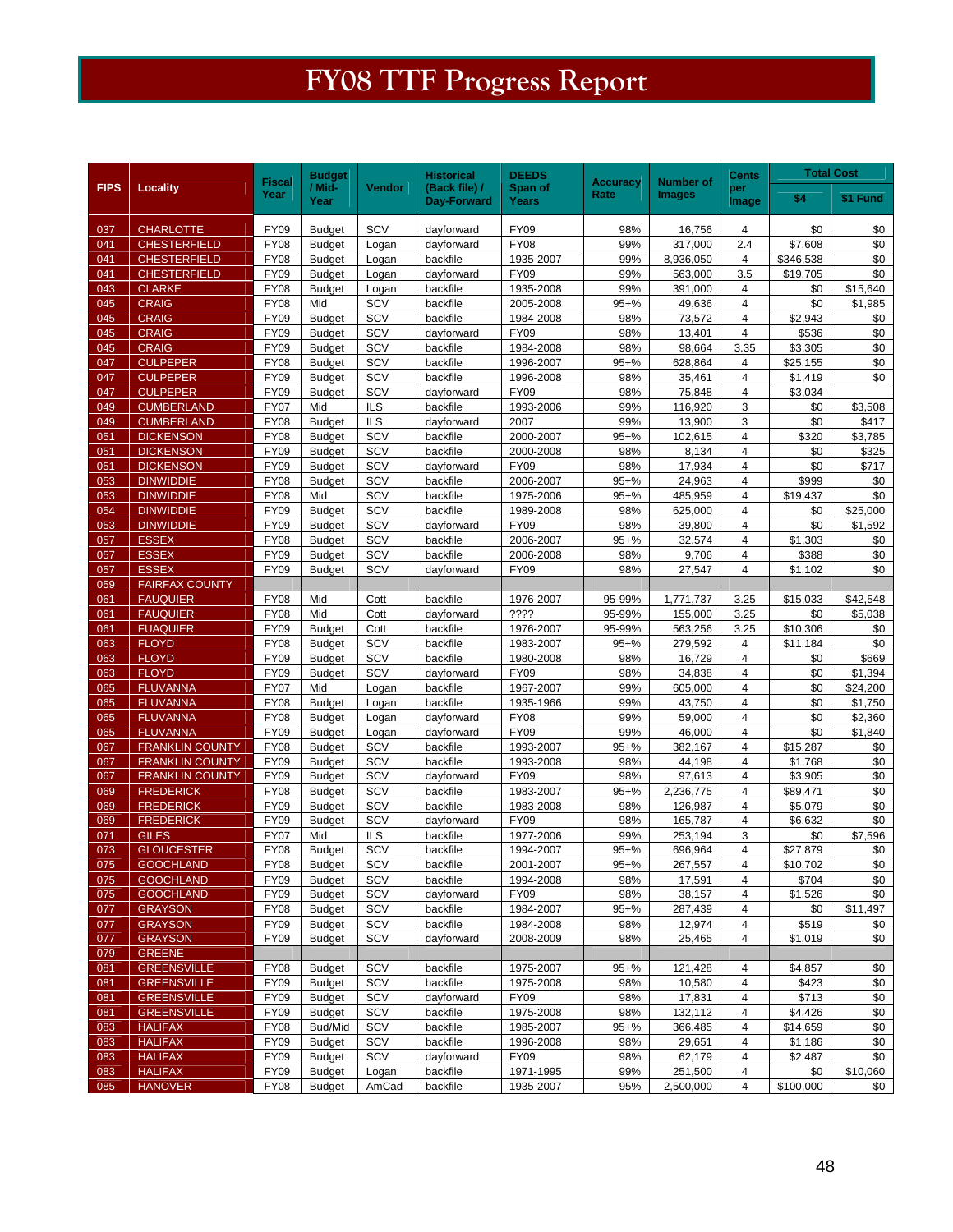|             |                                           |                            | <b>Budget</b>                  |                | <b>Historical</b>      | <b>DEEDS</b>             |                   |                                   | Cents                            |                      | <b>Total Cost</b> |
|-------------|-------------------------------------------|----------------------------|--------------------------------|----------------|------------------------|--------------------------|-------------------|-----------------------------------|----------------------------------|----------------------|-------------------|
| <b>FIPS</b> | <b>Locality</b>                           | Fiscal<br>Year             | / Mid-                         | <b>Vendor</b>  | (Back file) /          | Span of                  | Accuracy<br>Rate  | <b>Number of</b><br><b>Images</b> | per                              | \$4                  | \$1 Fund          |
|             |                                           |                            | Year                           |                | Day-Forward            | Years                    |                   |                                   | Image                            |                      |                   |
|             |                                           |                            |                                |                |                        | 10 years                 |                   |                                   |                                  |                      |                   |
| 085<br>085  | <b>HANOVER</b><br><b>HANOVER</b>          | <b>FY08</b><br><b>FY09</b> | Mid<br><b>Budget</b>           | AmCad<br>AmCad | dayforward<br>backfile | forward<br>1935-2008     | 95%<br>99%        | 1,893,988<br>2,576,978            | 1.69<br>3.7                      | \$12,000<br>\$95.348 | \$0<br>\$0        |
|             |                                           |                            |                                |                |                        | Apr-Aug                  |                   |                                   |                                  |                      |                   |
| 085         | <b>HANOVER</b>                            | <b>FY09</b>                | <b>Budget</b>                  | AmCad          | backfile               | 2008                     | 99%               | 42,230                            | 3.7                              | \$1,563              | \$0               |
| 085         | <b>HANOVER</b>                            | <b>FY09</b>                | <b>Budget</b>                  | AmCad          | dayforward             | Aug08-<br>May09          | 95.5%             | 105,735                           | 3.7                              | \$3,912              | \$0               |
| 087         | <b>HENRICO</b>                            | <b>FY08</b>                | <b>Budget</b>                  | <b>ILS</b>     | backfile               | 1935-2007                | 99%               | 8,123,613                         | 3                                | \$184,713            | \$0               |
| 087         | <b>HENRICO</b>                            | <b>FY09</b>                | <b>Budget</b>                  | ILS            | backfile               | 1970-2008                | 99%               | 7,623,804                         | 3.3                              | \$201,268            | \$0               |
| 089         | <b>HENRY</b>                              | <b>FY08</b>                | <b>Budget</b>                  | SCV            | backfile               | 2001-2007                | $95 + \%$         | 390,629                           | $\overline{4}$                   | \$15,626             | \$0               |
| 089         | <b>HENRY</b>                              | <b>FY09</b>                | <b>Budget</b>                  | SCV            | backfile               | 1997-2008                | 98%               | 33,304                            | 4                                | \$1,332              | \$0               |
| 089         | <b>HENRY</b>                              | <b>FY09</b>                | <b>Budget</b>                  | SCV            | dayforward             | <b>FY09</b>              | 98%               | 67,587                            | $\overline{4}$                   | \$2,704              | \$0               |
| 091         | <b>HIGHLAND</b>                           | <b>FY08</b>                | <b>Budget</b>                  | SCV            | backfile               | 1993-2007                | $95 + \%$         | 39,249                            | $\overline{4}$                   | \$1,570              | \$0               |
| 091         | <b>HIGHLAND</b>                           | <b>FY09</b><br><b>FY09</b> | <b>Budget</b>                  | SCV            | backfile               | 1993-2008<br><b>FY09</b> | 98%<br>98%        | 1,560                             | $\overline{4}$<br>$\overline{4}$ | \$62                 | \$0               |
| 091<br>093  | <b>HIGHLAND</b><br><b>ISLE OF WIGHT</b>   | <b>FY08</b>                | <b>Budget</b><br><b>Budget</b> | SCV<br>SCV     | dayforward<br>backfile | 1970-2007                | $95 + \%$         | 4,076<br>770,676                  | $\overline{4}$                   | \$163<br>\$30,828    | \$0<br>\$0        |
| 093         | <b>ISLE OF WIGHT</b>                      | <b>FY09</b>                | <b>Budget</b>                  | SCV            | backfile               | 1970-2008                | 98%               | 26,194                            | $\overline{4}$                   | \$1,048              | \$0               |
| 093         | <b>IISLE OF WIGHT</b>                     | <b>FY09</b>                | <b>Budget</b>                  | SCV            | dayforward             | <b>FY09</b>              | 98%               | 51,603                            | $\overline{4}$                   | \$2,064              | \$0               |
| 095         | <b>JAMES CITY CO</b>                      | <b>FY09</b>                | <b>Budget</b>                  | SCV            | backfile               | 1980-2008                | 98%               | 2,334,504                         | 3.35                             | \$78,206             | \$0               |
| 095         | <b>JAMES CITY CO</b>                      | <b>FY09</b>                | <b>Budget</b>                  | SCV            | backfile               | 1980-2008                | 98%               | 90.044                            | 4                                | \$3,602              | \$0               |
| 095         | <b>JAMES CITY CO</b>                      | <b>FY09</b>                | <b>Budget</b>                  | SCV            | dayforward             | <b>FY09</b>              | 98%               | 179,598                           | 4                                | \$7,184              | \$0               |
| 097         | <b>KING AND QUEEN</b>                     | <b>FY08</b>                | <b>Budget</b>                  | SCV            | backfile               | 2005-2007                | $95 + \%$         | 25,964                            | $\overline{4}$                   | \$1,039              | \$0               |
|             |                                           |                            |                                |                |                        | Apr-Aug                  |                   |                                   |                                  |                      |                   |
| 097         | <b>KING AND QUEEN</b>                     | <b>FY09</b>                | <b>Budget</b>                  | SCV            | backfile               | 2008                     | 98%               | 11,144                            | 4                                | \$446                | \$0               |
| 097         | <b>KING AND QUEEN</b>                     | <b>FY09</b>                | <b>Budget</b>                  | SCV            | dayforward             | Aug08-Jul-09             | 98%               | 27,434                            | $\overline{4}$                   | \$1.097              | \$0               |
| 099         | <b>KING GEORGE</b>                        | <b>FY07</b>                | Mid                            | AmCad          | backfile               | 1930-2006<br>1930-2006   | 96%               | 427,417                           | $\overline{4}$<br>$\overline{4}$ | \$0                  | \$17,097          |
| 099         | <b>KING GEORGE</b><br><b>KING WILLIAM</b> | <b>FY08</b><br><b>FY08</b> | <b>Budget</b>                  | AmCad<br>SCV   | backfile<br>backfile   |                          | 100%<br>$95 + \%$ | 247,700<br>26,212                 | $\overline{4}$                   | \$0<br>\$1,048       | \$9,908<br>\$0    |
| 101<br>101  | <b>KING WILLIAM</b>                       | <b>FY09</b>                | <b>Budget</b><br><b>Budget</b> | SCV            | backfile               | 1999-2007<br>1999-2008   | 98%               | 14,286                            | $\overline{4}$                   | \$571                | \$0               |
| 101         | <b>KING WILLIAM</b>                       | <b>FY09</b>                | <b>Budget</b>                  | SCV            | dayforward             | <b>FY09</b>              | 98%               | 27,063                            | $\overline{4}$                   | \$1,083              | \$0               |
| 101         | <b>KING WILLIAM</b>                       | <b>FY09</b>                | <b>Budget</b>                  | SCV            | backfile               | 1999-2008                | 98%               | 154,775                           | $\overline{4}$                   | \$0                  | \$6,191           |
| 103         | <b>LANCASTER</b>                          | <b>FY08</b>                | <b>Budget</b>                  | SCV            | backfile               | 1989-2007                | $95 + \%$         | 244,019                           | $\overline{4}$                   | \$0                  | \$9,761           |
| 103         | <b>LANCASTER</b>                          | <b>FY09</b>                | <b>Budget</b>                  | SCV            | backfile               | 1994-2008                | 98%               | 11,061                            | $\overline{4}$                   | \$442                | \$0               |
| 103         | <b>LANCASTER</b>                          | <b>FY09</b>                | <b>Budget</b>                  | SCV            | dayforward             | <b>FY09</b>              | 98%               | 22,837                            | $\overline{4}$                   | \$914                | \$0               |
| 105         | LEE                                       | <b>FY08</b>                | <b>Budget</b>                  | SCV            | backfile               | 1969-2007                | $95 + \%$         | 484,590                           | $\overline{4}$                   | \$19,384             | \$0               |
| 105         | LEE                                       | <b>FY08</b>                | Mid                            | SCV            | backfile               | 1966-2008                | $95 + \%$         | 37,964                            | $\overline{4}$                   | \$0                  | \$1,519           |
| 105         | LEE                                       | <b>FY09</b>                | <b>Budget</b>                  | SCV            | backfile               | 1954-2008                | 98%               | 49,717                            | $\overline{4}$                   | \$0                  | \$1,989           |
| 105         | LEE                                       | <b>FY09</b>                | <b>Budget</b>                  | SCV            | dayforward             | <b>FY09</b>              | 98%               | 97,066                            | $\overline{4}$                   | \$0                  | \$3,883           |
|             |                                           |                            |                                |                |                        | 1966-1986<br>Jan-June    |                   |                                   |                                  |                      |                   |
| 107         | <b>LOUDOUN</b>                            | <b>FY07</b>                | Mid                            | <b>DTS</b>     | backfile               | 2003                     | 99%               | 2,800,000                         | 4                                | \$0                  | \$112,000         |
| 107         | <b>LOUDOUN</b>                            | <b>FY09</b>                | <b>Budget</b>                  | <b>DTS</b>     | dayforward             | 2006-2007                | 99%               | 1,210,000                         | $\overline{4}$                   | \$48,400             | \$0               |
|             |                                           |                            |                                |                |                        | 1985-2000                |                   |                                   |                                  |                      |                   |
|             |                                           |                            |                                |                |                        | Court Case               |                   |                                   |                                  |                      |                   |
| 107         | <b>LOUDOUN</b>                            | FY09                       | <b>Budget</b>                  | AmCad          | backfile               | Files (F)                | 95%               | 1,641,791                         | 4                                | \$65,672             | \$0               |
| 109         | <b>LOUISA</b>                             | <b>FY08</b>                | Mid                            | Cott           | backfile               | 1984-2007                | 95-99%            | 815,939                           | 3.25                             | \$26,518             | \$0               |
| 111         | <b>LUNENBURG</b>                          | FY09                       | <b>Budget</b>                  | SCV            | backfile               | 1976-2008                | 98%               | 82,703                            | 4<br>$\overline{4}$              | \$3,308              | \$0               |
| 111<br>113  | <b>LUNENBURG</b><br><b>MADISON</b>        | <b>FY09</b><br><b>FY08</b> | <b>Budget</b><br><b>Budget</b> | SCV<br>SCV     | dayforward<br>backfile | <b>FY09</b><br>1993-2007 | 98%<br>$95 + \%$  | 22,433<br>168,640                 | 4                                | \$897<br>\$1,483     | \$0<br>\$5,263    |
| 113         | <b>MADISON</b>                            | <b>FY09</b>                | <b>Budget</b>                  | SCV            | backfile               | 1991-2008                | 98%               | 20,610                            | 4                                | \$824                | \$0               |
| $113$       | <b>MADISON</b>                            | <b>FY09</b>                | <b>Budget</b>                  | SCV            | dayforward             | <b>FY09</b>              | 98%               | 43,440                            | $\overline{4}$                   | \$1,738              | \$0               |
| 115         | <b>MATHEWS</b>                            |                            |                                |                |                        |                          |                   |                                   |                                  |                      |                   |
| 117         | <b>MECKLENBURG</b>                        | <b>FY08</b>                | <b>Budget</b>                  | SCV            | backfile               | 1993-2007                | $95 + \%$         | 524,148                           | 4                                | \$20,966             | \$0               |
| $117$       | <b>MECKLENBURG</b>                        | <b>FY09</b>                | <b>Budget</b>                  | SCV            | backfile               | 1993-2008                | 98%               | 23,933                            | 4                                | \$958                | \$0               |
| 117         | <b>MECKLENBURG</b>                        | FY09                       | <b>Budget</b>                  | SCV            | dayforward             | 2008-2009                | 98%               | 48,600                            | 4                                | \$1,944              | \$0               |
| 119         | <b>MIDDLESEX</b>                          | <b>FY08</b>                | <b>Budget</b>                  | SCV            | backfile               | 2006-2007                | $95 + \%$         | 40,226                            | 4                                | \$1,609              | \$0               |
| 119         | <b>MIDDLESEX</b>                          | <b>FY09</b>                | <b>Budget</b>                  | SCV            | backfile               | 2005-2008                | 98%               | 24,647                            | 4                                | \$986                | \$0               |
| 117         | <b>MIDDLESEX</b>                          | <b>FY09</b>                | <b>Budget</b>                  | SCV            | dayforward             | <b>FY09</b>              | 98%               | 62,139                            | 4                                | \$2,485              | \$0               |
| $121$       | <b>MONTGOMERY</b>                         | <b>FY07</b>                | Mid                            | ILS            | backfile               | 1976-2006                | 99%               | 1,388,857                         | 3                                | \$32,082             | \$0               |
| $121$       | <b>MONTGOMERY</b>                         | <b>FY08</b>                | <b>Budget</b>                  | <b>ILS</b>     | backfile               | 1976-2007                | 99%               | 1,622,500                         | 3                                | \$48,675             | \$0               |
| 125         | <b>NELSON</b>                             | <b>FY08</b>                | <b>Budget</b>                  | SCV            | backfile               | 1992-2007                | $95 + \%$         | 386,509                           | 4                                | \$15,460             | \$0               |
| 125         | <b>NELSON</b>                             | <b>FY09</b>                | <b>Budget</b>                  | SCV            | backfile               | 1990-2008                | 98%               | 26,777                            | 4<br>$\overline{4}$              | \$1,980              | \$0               |
| 125         | <b>NELSON</b>                             | <b>FY09</b>                | <b>Budget</b>                  | SCV            | dayforward             | <b>FY09</b>              | 98%               | 57,945                            |                                  | \$0                  | \$1,409           |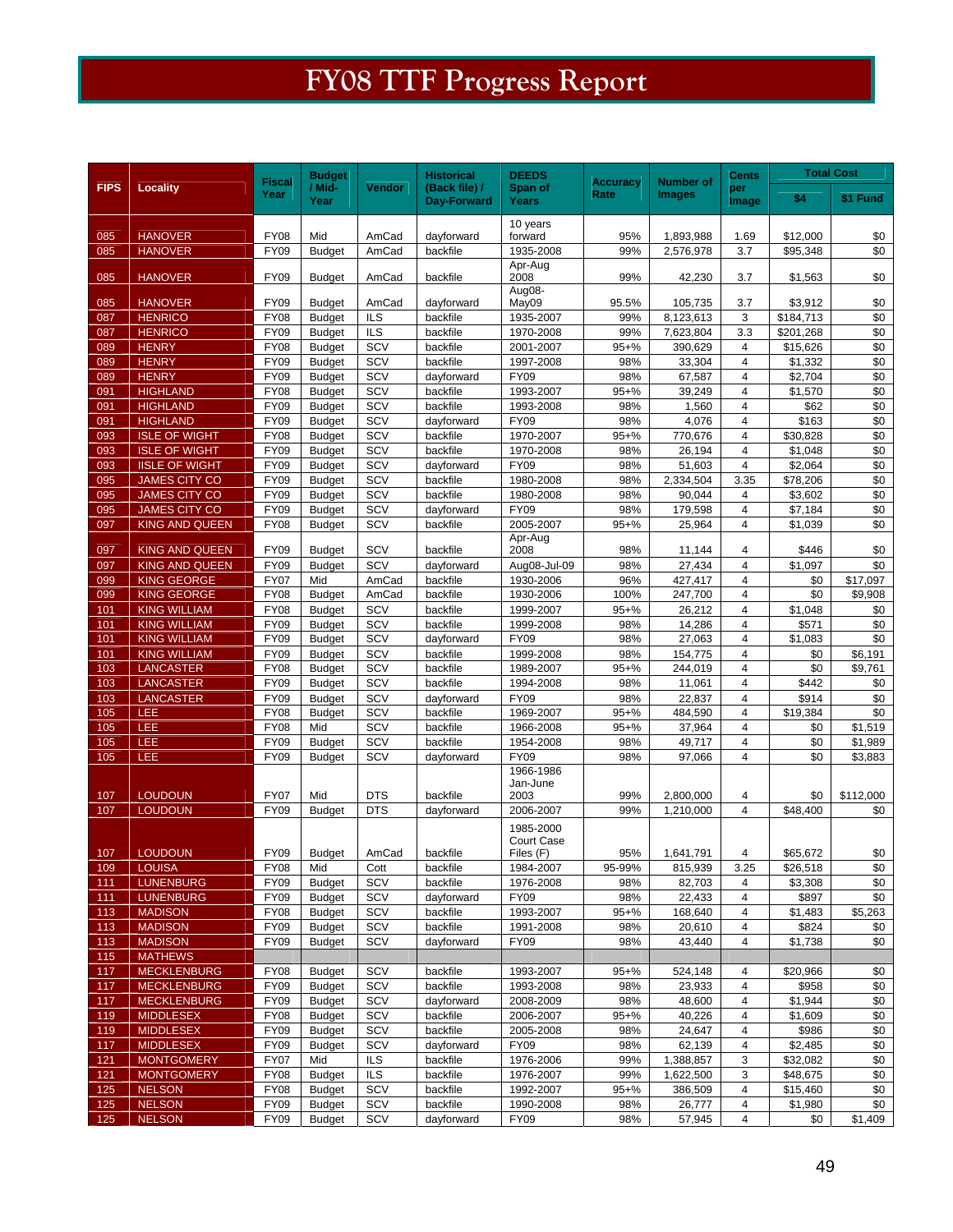|             |                                              | Fiscal                     | <b>Budget</b>                  |                          | <b>Historical</b>            | <b>DEEDS</b>           | <b>Accuracy</b> | Number of          | Cents          |                      | <b>Total Cost</b> |
|-------------|----------------------------------------------|----------------------------|--------------------------------|--------------------------|------------------------------|------------------------|-----------------|--------------------|----------------|----------------------|-------------------|
| <b>FIPS</b> | Locality                                     | Year                       | / Mid-<br>Year                 | Vendor                   | (Back file) /<br>Day-Forward | Span of<br>Years       | Rate            | <b>Images</b>      | per<br>Image   | \$4                  | \$1 Fund          |
| 127         | <b>NEW KENT</b>                              | <b>FY07</b>                | Mid                            | Logan                    | backfile                     | 1967-2007              | ??              | 436,000            | 4              | \$0                  | \$17,440          |
| 127         | <b>NEW KENT</b>                              | <b>FY08</b>                | <b>Budget</b>                  | Logan                    | backfile                     | 1935-1966              | 99%             | 48,000             | 4              | \$0                  | \$1,920           |
| 127         | <b>NEW KENT</b>                              | <b>FY08</b>                | <b>Budget</b>                  | Logan                    | dayforward                   | <b>FY08</b>            | 99%             | 46,000             | $\overline{4}$ | \$0                  | \$1,840           |
| 127         | <b>NEW KENT</b>                              | <b>FY09</b>                | <b>Budget</b>                  | Logan                    | dayforward                   | <b>FY09</b>            | 99%             | 30,400             | 4              | \$0                  | \$1,216           |
| 131         | <b>NORTHAMPTON</b>                           | <b>FY07</b>                | Mid                            | AmCad                    | backfile                     | 1997-2008              | 95%             | 490,909            | $\overline{4}$ | \$0                  | \$19,636          |
| 131         | <b>NORTHAMPTON</b>                           | <b>FY08</b>                | <b>Budget</b>                  | AmCad                    | backfile                     | 1997-2008              | 95%             | 490,909            | 4              | \$19,636             | \$0               |
| 131         | <b>NORTHAMPTON</b>                           | <b>FY09</b>                | <b>Budget</b>                  | SCV                      | backfile                     | 2007-2008              | 98%             | 11,920             | 4              | \$477                | \$0               |
| 131         | <b>NORTHAMPTON</b>                           | <b>FY09</b>                | <b>Budget</b>                  | SCV                      | dayforward                   | 2008                   | 98%             | 26,623             | $\overline{4}$ | \$1,065              | \$0               |
| 133         | NORTHUMBERLAND                               | <b>FY08</b><br><b>FY09</b> | <b>Budget</b>                  | <b>ILS</b><br><b>ILS</b> | backfile<br>backfile         | 1987-2007              | 99%<br>99%      | 337,460<br>350,322 | 3<br>3         | \$10,124<br>\$10,509 | \$0<br>\$0        |
| 133<br>135  | NORTHUMBERLAND<br><b>NOTTOWAY</b>            | <b>FY08</b>                | <b>Budget</b><br><b>Budget</b> | <b>ILS</b>               | backfile                     | 1987-2008<br>1975-2007 | 99%             | 208,700            | 3              | \$0                  | \$6.261           |
| 135         | <b>NOTTOWAY</b>                              | <b>FY09</b>                | <b>Budget</b>                  | <b>ILS</b>               | backfile                     | 1975-2008              | 98%             | 253,313            | 3              | \$7,600              | \$0               |
| 137         | <b>ORANGE</b>                                | <b>FY08</b>                | <b>Budget</b>                  | SCV                      | backfile                     | 1961-2007              | $95 + \%$       | 943,496            | 4              | \$0                  | \$37,740          |
| 137         | <b>ORANGE</b>                                | <b>FY09</b>                | <b>Budget</b>                  | SCV                      | backfile                     | 1983-2008              | 98%             | 215,858            | $\overline{4}$ | \$0                  | \$8,956           |
| 137         | <b>ORANGE</b>                                | <b>FY09</b>                | <b>Budget</b>                  | SCV                      | dayforward                   | <b>FY09</b>            | 98%             | 60,608             | $\overline{4}$ | \$2,103              | \$0               |
| 139         | <b>PAGE</b>                                  | <b>FY07</b>                | Mid                            | ILS                      | backfile                     | 1977-2006              | 99%             | 459,039            | 3              | \$0                  | \$12,271          |
| 141         | <b>PATRICK</b>                               | <b>FY08</b>                | <b>Budget</b>                  | SCV                      | backfile                     | 1999-2007              | $95 + \%$       | 163,278            | 4              | \$6,531              | \$0               |
| 141         | <b>PATRICK</b>                               | <b>FY09</b>                | <b>Budget</b>                  | SCV                      | backfile                     | 1968-2008              | 98%             | 11,800             | 4              | \$0                  | \$472             |
| 141         | <b>PATRICK</b>                               | <b>FY09</b>                | <b>Budget</b>                  | SCV                      | dayforward                   | <b>FY09</b>            | 98%             | 24,590             | 4              | \$0                  | \$984             |
| 143         | <b>PITTSYLVANIA</b>                          | <b>FY08</b>                | <b>Budget</b>                  | SCV                      | backfile                     | 2004-2007              | $95 + \%$       | 156,314            | $\overline{4}$ | \$0                  | \$6.253           |
| 143         | PITTSYLVANIA                                 | <b>FY09</b>                | <b>Budget</b>                  | SCV                      | backfile                     | 1995-2008              | 98%             | 54,512             | $\overline{4}$ | \$2,180              | \$0               |
| 143         | PITTSYLVANIA                                 | <b>FY09</b>                | <b>Budget</b>                  | SCV                      | dayforward                   | <b>FY09</b>            | 98%             | 165,359            | 4              | \$6,614              | \$0               |
| 145         | <b>POWHATAN</b>                              | <b>FY07</b>                | Mid                            | <b>ILS</b>               | backfile                     | 1976-2006              | 99%             | 553,631            | 3              | \$0                  | \$16,609          |
| 145         | <b>POWHATAN</b>                              | <b>FY08</b>                | <b>Budget</b>                  | <b>ILS</b><br><b>ILS</b> | backfile<br>backfile         | 1976-2007              | 99%             | 605,000            | 3              | \$18,150             | \$0               |
| 145         | <b>POWHATAN</b>                              | <b>FY09</b><br><b>FY07</b> | <b>Budget</b><br>Mid           | <b>ILS</b>               | backfile                     | 1976-2008              | 99%<br>99%      | 627,243<br>324,452 | 3<br>3         | \$18,818<br>\$0      | \$0<br>\$9,734    |
| 147<br>147  | <b>PRINCE EDWARD</b><br><b>PRINCE EDWARD</b> | <b>FY08</b>                | <b>Budget</b>                  | <b>ILS</b>               | dayforward                   | 1941-2006<br>2007      | 99%             | 23,700             | 3              | \$0                  | \$711             |
| 149         | <b>PRINCE GEORGE</b>                         | <b>FY08</b>                | <b>Budget</b>                  | SCV                      | backfile                     | 1996-2007              | $95 + \%$       | 395,299            | 4              | \$15,812             | \$0               |
| 149         | <b>PRINCE GEORGE</b>                         | <b>FY09</b>                | <b>Budget</b>                  | SCV                      | backfile                     | 1977-1995              | 98%             | 25,003             | 4              | \$1,000              | \$0               |
| 149         | <b>PRINCE GEORGE</b>                         | <b>FY09</b>                | <b>Budget</b>                  | SCV                      | dayforward                   | 2008-2009              | 98%             | 49,367             | 4              | \$1,975              | \$0               |
| 153         | <b>PRINCE WILLIAM</b>                        |                            |                                |                          |                              |                        |                 |                    |                |                      |                   |
| 155         | <b>PULASKI</b>                               | <b>FY09</b>                | <b>Budget</b>                  | SCV                      | backfile                     | 2007-2008              | 98%             | 15,852             | 4              | \$0                  | \$634             |
| 155         | <b>PULASKI</b>                               | <b>FY09</b>                | <b>Budget</b>                  | SCV                      | dayforward                   | <b>FY09</b>            | 98%             | 59,960             | $\overline{4}$ | \$0                  | \$2,399           |
| 157         | <b>RAPPAHANNOCK</b>                          | <b>FY08</b>                | <b>Budget</b>                  | SCV                      | backfile                     | 1987-2007              | $95 + \%$       | 201,724            | 4              | \$8,069              | \$0               |
| 157         | <b>RAPPAHANNOCK</b>                          | <b>FY09</b>                | <b>Budget</b>                  | SCV                      | backfile                     | 1935-1986              | 98%             | 143,058            | 4              | \$4,527              | \$0               |
| 157         | <b>RAPPAHANNOCK</b>                          | <b>FY09</b>                | <b>Budget</b>                  | SCV                      | dayforward                   | 2008-2009              | 98%             | 14,215             | 4              | \$0                  | \$1,764           |
| 159         | <b>RICHMOND</b><br><b>COUNTY</b>             | <b>FY07</b>                | Mid                            | <b>ILS</b>               | backfile                     | 1935-2006              | 99%             | 192,823            | 3              | \$0                  | \$5,785           |
| 161         | <b>ROANOKE COUNTY</b>                        | <b>FY08</b>                | <b>Budget</b>                  | SCV                      | backfile                     | 2001-2007              | $95 + \%$       | 1.019.239          | 4              | \$40,769             | \$0               |
| 161         | <b>ROANOKE COUNTY</b>                        | <b>FY09</b>                | <b>Budget</b>                  | SCV                      | backfile                     | ???                    | 98%             | 78,703             | $\overline{4}$ | \$3.148              | \$0               |
| 161         | <b>ROANOKE COUNTY</b>                        | <b>FY09</b>                | <b>Budget</b>                  | SCV                      | dayforward                   | <b>FY09</b>            | 98%             | 171,931            | 4              | \$6,877              | \$0               |
| 163         | <b>ROCKBRIDGE</b>                            | <b>FY08</b>                | <b>Budget</b>                  | SCV                      | backfile                     | 1992-2007              | $95 + \%$       | 436,773            | 4              | \$17,471             | \$0               |
| 163         | <b>ROCKBRIDGE</b>                            | <b>FY09</b>                | <b>Budget</b>                  | SCV                      | backfile                     | 1992-2008              | 98%             | 19,236             | 4              | \$770                | \$0               |
| 163         | <b>ROCK</b>                                  | <b>FY09</b>                | <b>Budget</b>                  | SCV                      | dayforward                   | <b>FY09</b>            | 98%             | 40,241             | $\overline{4}$ | \$1,610              | \$0               |
| 165         | <b>ROCKINGHAM</b>                            | <b>FY08</b>                | Mid                            | <b>ACS</b>               | backfile                     | 1944-2008              | 99%             | 2,649,374          | 3.53           | \$93,403             | \$0               |
| 167         | <b>RUSSELL</b>                               | <b>FY07</b>                | Mid                            | <b>ILS</b>               | backfile                     | ????                   | 99%             | 516,134            | 3              | \$0                  | \$15,484          |
| 167         | <b>RUSSELL</b>                               | FY09                       | <b>Budget</b>                  | SCV                      | dayforward                   | FY09                   | 98%             | 33,000             | 4              | \$1,320              | \$0               |
| 169         | <b>SCOTT</b>                                 | <b>FY08</b>                | <b>Budget</b>                  | <b>BIS</b>               | backfile                     | 1985-2007              | high<br>90s%    | 527,815            | 3              | \$7,535              | \$8,300           |
| 171         | <b>SHENANDOAH</b>                            | <b>FY08</b>                | <b>Budget</b>                  | SCV                      | backfile                     | 1999-2007              | $95 + \%$       | 579,338            | 4              | \$23,174             | \$0               |
| 171         | SHENANDOAH                                   | <b>FY09</b>                | <b>Budget</b>                  | SCV                      | backfile                     | 1975-2008              | 98%             | 52,870             | 4              | \$2,115              | \$0               |
| 171         | <b>SHENANDOAH</b>                            | <b>FY09</b>                | <b>Budget</b>                  | SCV                      | dayforward                   | <b>FY09</b>            | 98%             | 97,020             | 4              | \$3,881              | \$0               |
| 173         | <b>SMYTH</b>                                 | <b>FY08</b>                | <b>Budget</b>                  | SCV                      | backfile                     | 1990-2007              | $95 + \%$       | 153,369            | 4              | \$0                  | \$6,135           |
| 173         | <b>SMYTH</b>                                 | <b>FY09</b>                | <b>Budget</b>                  | SCV                      | backfile                     | 1990-2008              | 98%             | 82,838             | 4              | \$0                  | \$3,314           |
| 173         | <b>SMYTH</b>                                 | FY09                       | <b>Budget</b>                  | SCV                      | dayforward                   | <b>FY09</b>            | 98%             | 154,733            | 4              | \$6,189              | \$0               |
| 175         | <b>SOUTHAMPTON</b>                           | <b>FY08</b>                | Mid                            | SCV                      | backfile                     | 1953-2007              | $95 + \%$       | 631,236            | 4              | \$0                  | \$25,249          |
| 175         | <b>SOUTHAMPTON</b>                           | <b>FY09</b>                | <b>Budget</b>                  | SCV                      | backfile                     | 1953-2008              | 98%             | 20,038             | $\overline{4}$ | \$34                 | \$0               |
| 175         | <b>SOUTHAMPTON</b>                           | FY09                       | <b>Budget</b>                  | SCV                      | dayforward                   | <b>FY09</b>            | 98%             | 40,866             | 4              | \$0                  | \$2,402           |
| 177         | <b>SPOTSYLVANIA</b>                          |                            |                                |                          |                              |                        |                 |                    |                |                      |                   |
| 179         | <b>STAFFORD</b>                              | <b>FY07</b>                | Mid                            | Logan                    | backfile                     | 1996-2007              | 99%             | 3,418,000          | 4              | \$0                  | \$134,093         |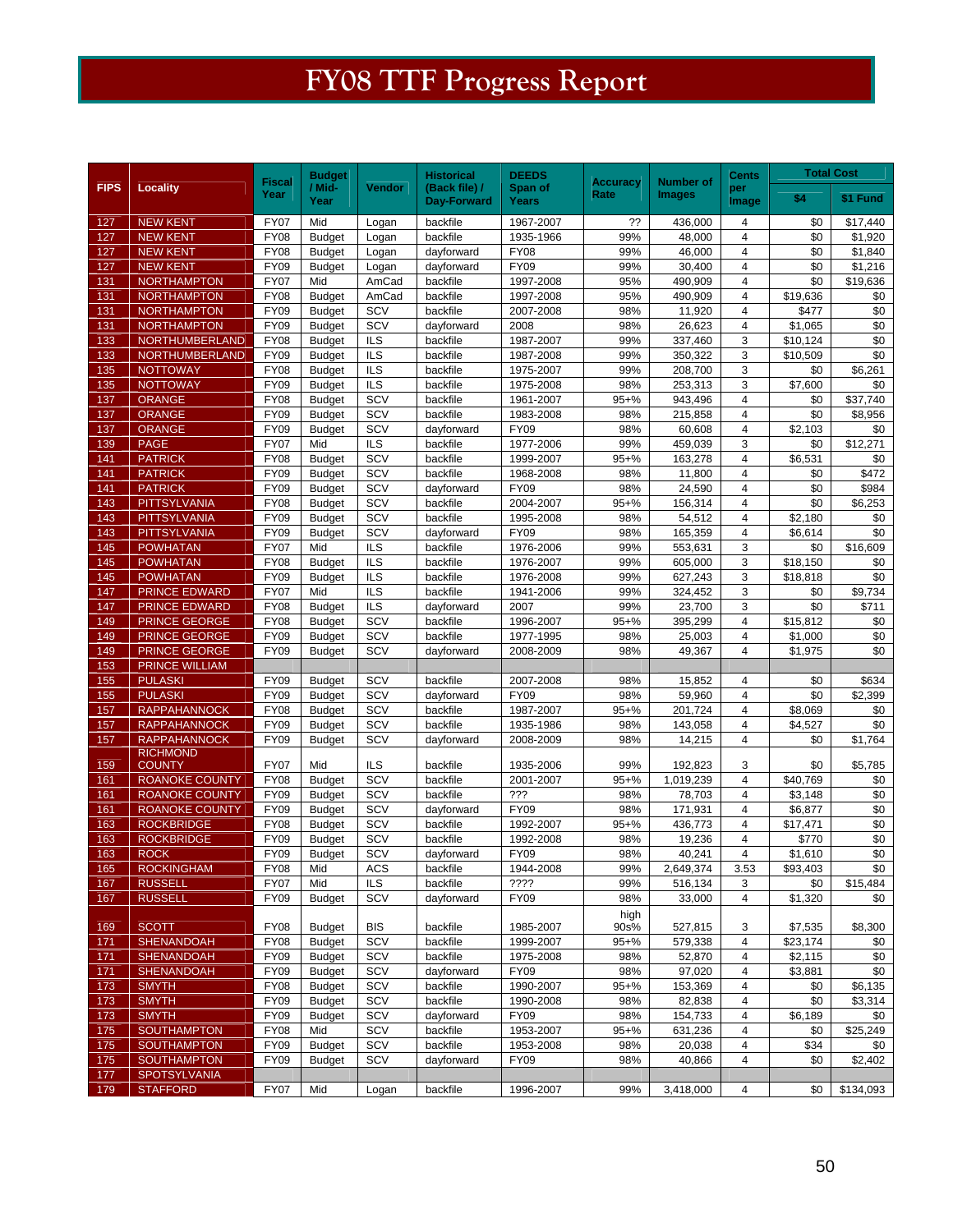|             |                                            | Fiscal                     | <b>Budget</b>                  |                    | <b>Historical</b>            | <b>DEEDS</b>             |                         | Number of          | Cents                 |                     | <b>Total Cost</b>   |
|-------------|--------------------------------------------|----------------------------|--------------------------------|--------------------|------------------------------|--------------------------|-------------------------|--------------------|-----------------------|---------------------|---------------------|
| <b>FIPS</b> | Locality                                   | Year                       | / Mid-<br>Year                 | Vendor             | (Back file) /<br>Day-Forward | Span of<br>Years         | <b>Accuracy</b><br>Rate | <b>Images</b>      | per<br>Image          | \$4                 | \$1 Fund            |
| 179         | <b>STAFFORD</b>                            | <b>FY09</b>                | <b>Budget</b>                  | Logan              | backfile                     | <b>FY08</b>              | 99%                     | 164,600            | 3.8                   | \$6,255             | \$0                 |
| 179         | <b>STAFFORD</b>                            | <b>FY09</b>                | <b>Budget</b>                  | Logan              | dayforward                   | <b>FY09</b>              | 99%                     | 187,700            | 3.8                   | \$7,132             | \$0                 |
| 181         | <b>SURRY</b>                               | <b>FY07</b>                | Mid                            | Logan              | backfile                     | 1967-2007                | 99%                     | 189,000            | $\overline{4}$        | \$0                 | \$7.560             |
| 183         | <b>SUSSEX</b>                              |                            |                                |                    |                              |                          |                         |                    |                       |                     |                     |
| 185         | <b>TAZEWELL</b>                            | <b>FY08</b>                | <b>Budget</b>                  | SCV                | backfile                     | 1984-2007                | $95 + \%$               | 808,892            | 4                     | \$0                 | \$32,355            |
| 185         | <b>TAZEWELL</b>                            | <b>FY09</b>                | <b>Budget</b>                  | SCV                | backfile                     | 1984-2008                | 98%                     | 37,077             | 4                     | \$1,483             | \$0                 |
| 185         | <b>TAZEWELL</b>                            | <b>FY09</b>                | <b>Budget</b>                  | SCV                | dayforward                   | <b>FY09</b>              | 98%                     | 73,051             | 4                     | \$2,922             | \$0                 |
| 187         | <b>WARREN</b>                              | <b>FY08</b>                | <b>Budget</b>                  | SCV                | backfile                     | 1994-2007                | $95 + \%$               | 812,655            | $\overline{4}$        | \$32,507            | \$0                 |
| 187         | <b>WARREN</b>                              | <b>FY09</b>                | <b>Budget</b>                  | SCV                | backfile                     | 1994-2008                | 98%                     | 37,805             | $\overline{4}$        | \$1,512             | \$0                 |
| 187         | <b>WARREN</b>                              | <b>FY09</b>                | <b>Budget</b>                  | SCV                | dayforward                   | <b>FY09</b>              | 98%                     | 79,397             | $\overline{4}$        | \$3,176             | \$0                 |
| 191         | <b>WASHINGTON</b>                          | <b>FY08</b>                | Bud/Mid                        | SCV                | backfile                     | 1984-2007                | $95 + \%$               | 679,325            | 4                     | \$27,173            | \$0                 |
| 191         | <b>WASHINGTON</b>                          | <b>FY09</b>                | <b>Budget</b>                  | SCV                | backfile                     | 1968-1983                | 98%                     | 376,717            | $\overline{4}$        | \$15,069            | \$0                 |
| 191         | <b>WASHINGTON</b>                          | <b>FY09</b>                | <b>Budget</b>                  | SCV                | dayforward                   | 2008-2009                | 98%                     | 427,546            | $\overline{4}$        | \$17,102            | \$0                 |
| 193         | <b>WESTMORELAND</b>                        | <b>FY08</b>                | <b>Budget</b>                  | M&W                | backfile                     | 1970-2007                | 98%                     | 390,000            | $\overline{4}$        | \$15,600            | \$0                 |
| 193         | <b>WESTMORELAND</b>                        | <b>FY09</b><br><b>FY09</b> | <b>Budget</b>                  | Cott<br><b>TBD</b> | backfile                     | 2002-2005<br><b>FY09</b> | 95-99%                  | 245,246            | 3.25<br>4             | \$0                 | \$7,970             |
| 193<br>195  | <b>WESTMORELAND</b><br><b>WISE</b>         | <b>FY07</b>                | <b>Budget</b><br>Mid           | Mixnet             | dayforward<br>backfile       | 1945-2007                | 95-99%<br>98%           | 140,144            | $\overline{4}$        | \$0<br>\$0          | \$5,606<br>\$34,180 |
| 197         | <b>WYTHE</b>                               | <b>FY09</b>                | <b>Budget</b>                  | SCV                | backfile                     | 1997-2007                | 98%                     | 854,501<br>418,422 | 4                     | \$0                 | \$16,737            |
| 197         | <b>WYTHE</b>                               | <b>FY09</b>                | <b>Budget</b>                  | SCV                | dayforward                   | 2008-2009                | 98%                     | 48,681             | 4                     | \$0                 | \$1,948             |
| 199         | <b>YORK</b>                                | <b>FY08</b>                | <b>Budget</b>                  | Logan              | backfile                     | 1935-2007                | 99%                     | 2,230,000          | $\overline{4}$        | \$87,970            | \$0                 |
| 199         | <b>YORK</b>                                | <b>FY08</b>                | <b>Budget</b>                  | Logan              | dayforward                   | <b>FY08</b>              | 99%                     | 280,000            | 2.5                   | \$7,000             | \$0                 |
| 199         | <b>YORK</b>                                | <b>FY09</b>                | <b>Budget</b>                  | County             | backfile                     | 1935-2008                | $95 + \%$               | 2,387,000          | 4                     | \$95,480            | \$0                 |
| 199         | <b>YORK</b>                                | <b>FY09</b>                | <b>Budget</b>                  | County             | dayforward                   | <b>FY09</b>              | $95 + \%$               | 147,750            | $\overline{4}$        | \$5,910             | \$0                 |
| 510         | <b>ALEXANDRIA</b>                          | <b>FY08</b>                | Mid                            | SCV                | backfile                     | 2003-2007                | $95 + \%$               | 4,400,687          | 4                     | \$176,028           | \$0                 |
|             |                                            |                            |                                |                    |                              | 1970-2008                |                         |                    |                       |                     |                     |
| 510         | <b>ALEXANDRIA</b>                          | <b>FY09</b>                | <b>Budget</b>                  | SCV                | backfile                     | (Wills Only)             | 98%                     | 3,617,690          | 3.35                  | \$121,193           | \$0                 |
| 510         | <b>ALEXANDRIA</b>                          | <b>FY09</b>                | <b>Budget</b>                  | SCV                | dayforward                   | FY09 (Not<br>Wills)      | 98%                     | 219,539            | 4                     | \$8,782             | \$0                 |
| 510         | <b>ALEXANDRIA</b>                          | <b>FY09</b>                | <b>Budget</b>                  | CSI                | backfile                     | 2003-2008<br>(Not Wills) | 99%                     | 2,000,000          | 3.55                  | \$71,000            | \$0                 |
| 510         | <b>ALEXANDRIA</b>                          | <b>FY09</b>                | <b>Budget</b>                  | CSI                | dayforward                   | FY09 (Not<br>Wills)      | 99%                     | 250,000            | 3.55                  | \$43,605            | \$0                 |
| 520         | <b>BRISTOL</b>                             | <b>FY08</b>                | <b>Budget</b>                  | SCV                | backfile                     | 1974-2007                | $95 + \%$               | 146,198            | $\overline{4}$        | \$5,848             | \$0                 |
| 520         | <b>BRISTOL</b>                             | <b>FY09</b>                | <b>Budget</b>                  | SCV                | backfile                     | 1974-2008                | 98%                     | 12,082             | 4                     | \$483               | \$0                 |
| 520         | <b>BRISTOL</b>                             | <b>FY09</b>                | <b>Budget</b>                  | SCV                | dayforward                   | <b>FY09</b>              | 98%                     | 24,658             | 4                     | \$987               | \$0                 |
| 530         | <b>BUENA VISTA</b>                         | <b>FY08</b>                | <b>Budget</b>                  | SCV                | backfile                     | 2001-2007                | $95 + \%$               | 55,226             | $\overline{4}$        | \$0                 | \$2,209             |
| 530         | <b>BUENA VISTA</b>                         | <b>FY09</b>                | <b>Budget</b>                  | SCV                | backfile                     | 1995-2008                | 98%                     | 8,057              | $\overline{4}$        | \$543               | \$0                 |
| 530         | <b>BUENA VISTA</b>                         | <b>FY09</b>                | <b>Budget</b>                  | SCV                | dayforward                   | <b>FY09</b>              | 98%                     | 21,191             | 4                     | \$0                 | \$627               |
| 540         | <b>CHARLOTTESVILLE</b>                     | <b>FY09</b>                | <b>Budget</b>                  | <b>ILS</b>         | backfile                     | 1965-2008                | 99%                     | 876.500            | 3                     | \$26,295            | \$0                 |
| 550         | <b>CHESAPEAKE</b>                          | <b>FY07</b>                | Mid                            | Logan              | backfile                     | 1935-2007                | 99%                     | 5,817,000          | $\overline{4}$        | \$0                 | \$226,425           |
| 550         | <b>CHESAPEAKE</b>                          | <b>FY08</b>                | <b>Budget</b>                  | Logan              | backfile                     | 1935-2007                | 99%                     | 5,817,000          | 4                     | \$226,425           | \$0                 |
| 550         | <b>CHESAPEAKE</b>                          | <b>FY08</b>                | <b>Budget</b>                  | Logan              | dayforward                   | <b>FY08</b>              | 99%                     | 540,000            | 1.5                   | \$8,100             | \$0                 |
| 550         | <b>CHESAPEAKE</b>                          | <b>FY09</b><br><b>FY07</b> | <b>Budget</b>                  | Logan              | dayforward                   | <b>FY09</b>              | 99%<br>96%              | 453,000            | 3.5<br>$\overline{4}$ | \$7,315<br>\$0      | \$0                 |
| 570         | <b>COLONIAL HEIGHTS</b><br><b>DANVILLE</b> | <b>FY08</b>                | Mid                            | AmCad<br>SCV       | backfile<br>backfile         | 1948-2007<br>1981-2007   |                         | 400,000<br>731,788 |                       |                     | \$16,000            |
| 590<br>590  | <b>DANVILLE</b>                            | <b>FY09</b>                | <b>Budget</b><br><b>Budget</b> | SCV                | backfile                     | 1993-2008                | $95 + \%$<br>98%        | 170,340            | 4<br>4                | \$29,271<br>\$6,814 | \$0<br>\$0          |
| 590         | <b>DANVILLE</b>                            | FY09                       | <b>Budget</b>                  | SCV                | dayforward                   | <b>FY09</b>              | 98%                     | 59,706             | 4                     | \$2,388             | \$0                 |
| 630         | <b>FREDERICKSBURG</b>                      | <b>FY09</b>                | <b>Budget</b>                  | SCV                | backfile                     | 1993-2008                | 98%                     | 12,805             | $\overline{4}$        | \$0                 | \$512               |
| 630         | <b>FREDERICKSBURG</b>                      | <b>FY09</b>                | <b>Budget</b>                  | SCV                | backfile                     | 1993-2008                | 98%                     | 250,291            | 3.35                  | \$0                 | \$8,385             |
| 630         | <b>FREDERICKSBURG</b>                      | FY09                       | <b>Budget</b>                  | SCV                | dayforward                   | FY09                     | 98%                     | 29,187             | 4                     | \$0                 | \$1,168             |
| 650         | <b>HAMPTON</b>                             | <b>FY08</b>                | <b>Budget</b>                  | SCV                | backfile                     | 1983-2007                | $95 + \%$               | 2,301,775          | 4                     | \$92,071            | \$0                 |
| 650         | <b>HAMPTON</b>                             | <b>FY09</b>                | <b>Budget</b>                  | SCV                | backfile                     | 1983-2008                | 98%                     | 125,377            | 4                     | \$5,015             | \$0                 |
| 650         | <b>HAMPTON</b>                             | <b>FY09</b>                | <b>Budget</b>                  | SCV                | dayforward                   | FY09                     | 98%                     | 240,145            | 4                     | \$9,606             | \$0                 |
| 670         | <b>HOPEWELL</b>                            | <b>FY08</b>                | <b>Budget</b>                  | SCV                | backfile                     | 1984-2007                | $95 + \%$               | 416,366            | 4                     | \$16,655            | \$0                 |
| 670         | <b>HOPEWELL</b>                            | <b>FY09</b>                | <b>Budget</b>                  | SCV                | backfile                     | 1984-2008                | 98%                     | 14,328             | 4                     | \$573               | \$0                 |
| 670         | <b>HOPEWELL</b>                            | FY09                       | <b>Budget</b>                  | SCV                | dayforward                   | <b>FY09</b>              | 98%                     | 29,738             | 4                     | \$1,190             | \$0                 |
| 680         | <b>LYNCHBURG</b>                           | <b>FY08</b>                | <b>Budget</b>                  | SCV                | backfile                     | 1985-2007                | $95 + \%$               | 1,288,718          | 4                     | \$41,280            | \$10,269            |
| 680         | <b>LYNCHBURG</b>                           | <b>FY09</b>                | <b>Budget</b>                  | SCV                | backfile                     | 1978-2008                | 98%                     | 52,564             | 4                     | \$2,103             | \$0                 |
| 680         | <b>LYNCHBURG</b>                           | <b>FY09</b>                | <b>Budget</b>                  | SCV                | dayforward                   | FY09                     | 98%                     | 117,862            | 4                     | \$4,714             | \$0                 |
| 690         | <b>MARTINSVILLE</b>                        | <b>FY08</b>                | <b>Budget</b>                  | City               | backfile                     | 1942-2007                | 99%                     | 757,331            | $\overline{4}$        | \$0                 | \$30,293            |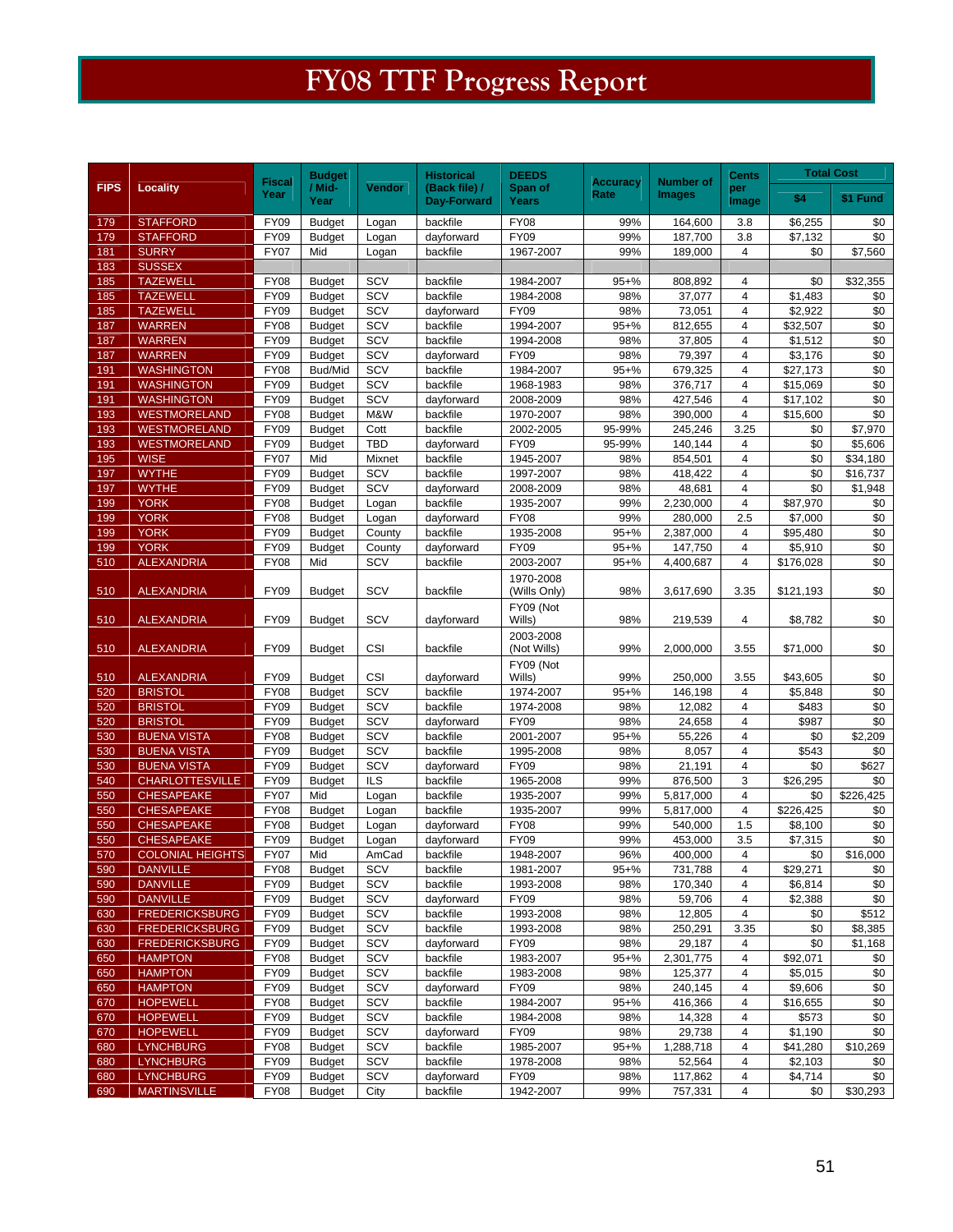|             |                       | <b>Fiscal</b> | <b>Budget</b>  |               | <b>DEEDS</b><br><b>Historical</b> | <b>Accura</b><br><b>Number of</b>  | <b>Cents</b> | <b>Total Cost</b> |                         |             |             |
|-------------|-----------------------|---------------|----------------|---------------|-----------------------------------|------------------------------------|--------------|-------------------|-------------------------|-------------|-------------|
| <b>FIPS</b> | Locality              | Year          | / Mid-<br>Year | <b>Vendor</b> | (Back file) /<br>Day-Forward      | Span of<br>Years                   | cy<br>Rate   | <b>Images</b>     | per<br>Image            | \$4         | \$1 Fund    |
| 700         | <b>NEWPORT NEWS</b>   | <b>FY08</b>   | <b>Budget</b>  | SCV           | backfile                          | 1985-2007                          | $95 + \%$    | 550,000           | $\overline{4}$          | \$22,000    | \$0         |
| 700         | <b>NEWPORT NEWS</b>   | <b>FY08</b>   | Mid            | SCV           | backfile                          | 1982-2007                          | $95 + \%$    | 2,926,080         | $\overline{2}$          | \$36,814    | \$0         |
| 700         | <b>NEWPORT NEWS</b>   | <b>FY09</b>   | <b>Budget</b>  | SCV           | backfile                          | 1982-2008                          | 98%          | 62,857            | 2.03                    | \$1,276     | \$0         |
| 710         | <b>NORFOLK</b>        |               |                |               |                                   |                                    |              |                   |                         |             |             |
| 730         | <b>PETERSBURG</b>     | <b>FY08</b>   | <b>Budget</b>  | <b>ILS</b>    | backfile                          | 1970-2007                          | 99%          | 551,440           | 3                       | \$15,895    | \$648       |
| 730         | <b>PETERSBURG</b>     | <b>FY09</b>   | <b>Budget</b>  | <b>ILS</b>    | backfile                          | 1970-2008                          | 99%          | 564,370           | 3                       | \$16,931    | \$0         |
| 740         | <b>PORTSMOUTH</b>     | <b>FY08</b>   | Mid            | SCV           | backfile                          | 1984-2007                          | $95 + \%$    | 2,067,766         | $\overline{4}$          | \$0         | \$82,711    |
| 740         | <b>PORTSMOUTH</b>     | <b>FY09</b>   | <b>Budget</b>  | SCV           | backfile                          | 1970-2008                          | 98%          | 198,005           | $\overline{4}$          | \$7,921     | \$0         |
| 740         | <b>PORTSMOUTH</b>     | <b>FY09</b>   | <b>Budget</b>  | SCV           | Dayforward                        | <b>FY09</b>                        | 98%          | 380,422           | $\overline{4}$          | \$15,217    | \$0         |
| 750         | <b>RADFORD</b>        | <b>FY07</b>   | Mid            | <b>ILS</b>    | backfile                          | 1985-2006                          | 99%          | 159,219           | 3                       | \$0         | \$4,777     |
| 760         | <b>RICHMOND CITY</b>  | <b>FY08</b>   | <b>Budget</b>  | SCV           | backfile                          | 1993-2007                          | $95 + \%$    | 3,580,688         | $\overline{4}$          | \$143,228   | \$0         |
| 760         | <b>RICHMOND CITY</b>  | <b>FY08</b>   | <b>Budget</b>  | Cott          | backfile                          | 1935-1993                          | 95-99%       | 2,214,555         | 3.25                    | \$71,973    | \$0         |
| 760         | <b>RICHMOND CITY</b>  | <b>FY09</b>   | <b>Budget</b>  | SCV           | backfile                          | 1993-2008                          | 98%          | 3,793,156         | 3.35                    | \$127,071   | \$0         |
| 760         | <b>RICHMOND CITY</b>  | <b>FY09</b>   | <b>Budget</b>  | Cott          | backfile                          | 1935-1993                          | 98%          | 2,214,555         | 3.36                    | \$74,473    | \$0         |
| 760         | <b>RICHMOND CITY</b>  | <b>FY09</b>   | <b>Budget</b>  | SCV           | dayforward                        | <b>FY09</b>                        | 98%          | 494,808           | 4                       | \$19,792    | \$0         |
| 770         | <b>ROANOKE CITY</b>   | <b>FY09</b>   | <b>Budget</b>  | SCV           | backfile                          | 1997-2008                          | 98%          | 1,685,008         | 3.35                    | \$56,448    | \$0         |
| 770         | <b>ROANOKE CITY</b>   | <b>FY09</b>   | <b>Budget</b>  | SCV           | backfile                          | Apr-08                             | 98%          | 96,317            | 4                       | \$3,853     | \$0         |
| 770         | <b>ROANOKE CITY</b>   | <b>FY09</b>   | <b>Budget</b>  | SCV           | dayforward                        | Apr <sub>08</sub> -<br><b>FY09</b> | 98%          | 190,953           | 4                       | \$7,638     | \$0         |
| 775         | <b>SALEM</b>          | <b>FY08</b>   | <b>Budget</b>  | SCV           | backfile                          | 2002-2007                          | $95 + \%$    | 223,481           | 4                       | \$8,940     | \$0         |
| 775         | <b>SALEM</b>          | <b>FY09</b>   | <b>Budget</b>  | SCV           | backfile                          | 1992-2008                          | 98%          | 18.417            | $\overline{4}$          | \$737       | \$0         |
| 775         | <b>SALEM</b>          | <b>FY09</b>   | <b>Budget</b>  | SCV           | davforward                        | <b>FY09</b>                        | 98%          | 37,602            | $\overline{4}$          | \$1.504     | \$0         |
| 790         | <b>STAUNTON</b>       | <b>FY08</b>   | <b>Budget</b>  | SCV           | backfile                          | 1954-2007                          | $95 + \%$    | 577,318           | $\overline{4}$          | \$0         | \$23,093    |
| 790         | <b>STAUNTON</b>       | <b>FY08</b>   | Mid            | SCV           | backfile                          | 50 years                           | $95 + \%$    | 111,213           | $\overline{4}$          | \$0         | \$4,449     |
| 790         | <b>STAUNTON</b>       | <b>FY09</b>   | <b>Budget</b>  | SCV           | backfile                          | 1986-2008                          | 98%          | 181,443           | $\overline{4}$          | \$0         | \$7,258     |
| 790         | <b>STAUNTON</b>       | <b>FY09</b>   | <b>Budget</b>  | SCV           | dayforward                        | <b>FY09</b>                        | 98%          | 83,072            | $\overline{4}$          | \$0         | \$3,323     |
| 800         | <b>SUFFOLK</b>        | <b>FY07</b>   | Mid            | AmCad         | backfile                          | 1974-2007                          | 96%          | 2,189,820         | $\overline{4}$          | \$0         | \$87,593    |
| 800         | <b>SUFFOLK</b>        | <b>FY08</b>   | Mid            | AmCad         | dayforward                        | <b>FY08</b>                        | 95%          | 300,000           | $\overline{4}$          | \$0         | \$12,000    |
| 810         | <b>VIRGINIA BEACH</b> | <b>FY07</b>   | Mid            | AmCad         | backfile                          | 1981-2007                          | 95%          | 11,381,468        | $\overline{4}$          | \$0         | \$455,259   |
| 820         | <b>WAYNESBORO</b>     | <b>FY08</b>   | <b>Budget</b>  | SCV           | backfile                          | 1977-2007                          | $95 + \%$    | 311.882           | $\overline{4}$          | \$12,475    | \$0         |
| 820         | <b>WAYNESBORO</b>     | <b>FY09</b>   | <b>Budget</b>  | SCV           | dayforward                        | <b>FY09</b>                        | 98%          | 80,055            | $\overline{4}$          | \$3,203     | \$0         |
| 840         | <b>WINCHESTER</b>     | <b>FY08</b>   | <b>Budget</b>  | SCV           | backfile                          | 1983-2007                          | $95 + \%$    | 447,355           | $\overline{4}$          | \$0         | \$17,8974   |
| 840         | <b>WINCHESTER</b>     | <b>FY09</b>   | <b>Budget</b>  | SCV           | <b>Backfile</b>                   | 1983-2008                          | 98%          | 19,999            | 4                       | \$800       | \$0         |
| 840         | <b>WINCHESTER</b>     | <b>FY09</b>   | <b>Budget</b>  | SCV           | dayforward                        | <b>FY09</b>                        | 98%          | 41,622            | $\overline{\mathbf{4}}$ | \$1,664     | \$0         |
|             |                       |               |                |               |                                   |                                    |              |                   |                         |             |             |
|             | <b>TOTAL</b>          |               |                |               |                                   |                                    |              | 176.586.022       |                         | \$4,419,229 | \$1,917,228 |

SCV – Supreme Court of Virginia

AmCad – American Cadastre **BIS – Busniness Information Systems** Cott – Cott Systems<br>CSI – Computing Systems Innovations DTS – Document Technology Systems ILS – International Land Systems<br>Logan – Logan Systems Mixnet – Mixn CSI – Computing Systems Innovations DTS – Document Technology Systems<br>
Logan – Logan Systems Mixnet – Mixnet Corporation Mixnet – Mixnet Corporation

## **Approvals for Redaction FY07 to FY09**

| <b>Number of Clerks</b><br><b>Fiscal Year</b> |     | <b>Number of Images</b> | <b>Approved Funds</b> |
|-----------------------------------------------|-----|-------------------------|-----------------------|
| FY07                                          | 25  | 34,673,691              | \$1,322,868           |
| FY <sub>08</sub>                              | 90  | 89,026,278              | \$3,140,462           |
| <b>FY09</b>                                   | 88  | 52,886,053              | \$1,873,127           |
| <b>All Years</b>                              | 111 | 176,586,022             | \$6,336,457           |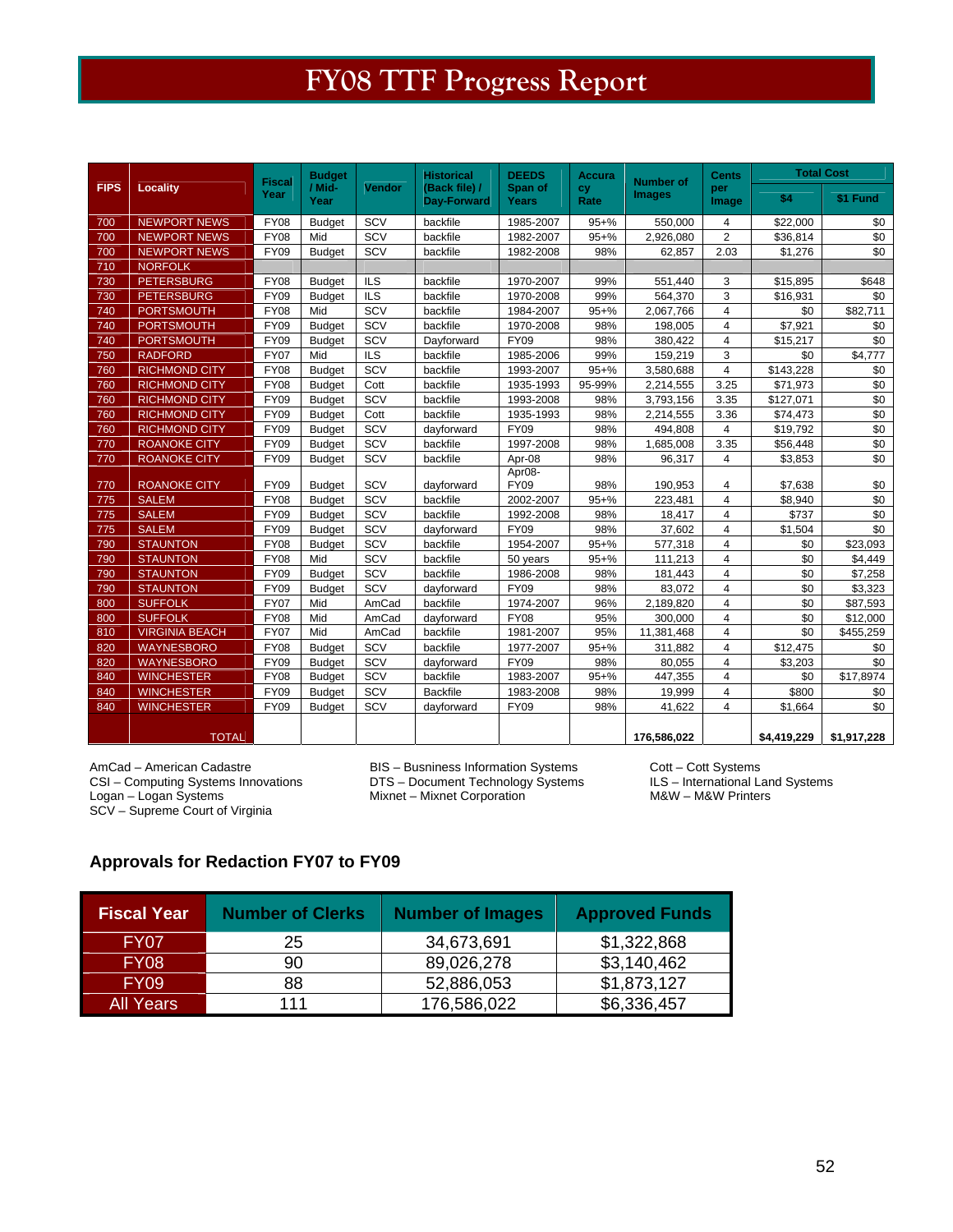In FY07, 25 requests for back-file redaction were approved for 25 Clerks who certified to currently providing SRA to land records. All approvals were for the method of OCR plus one manual pass (OCR+1X) with one exception. The total number of images approved for redaction was 34,673,691. Approvals for redaction in FY07 totaled \$1,322,868 (\$45,501 in \$4 money and \$1,277,367 from the \$1 Fund).

In FY08, 106 requests for redaction (back file and day forward) were approved for 90 Clerks. All approvals were for the method of OCR plus one manual pass with one exception. The total number of images approved for redaction in FY08 was 89,026,278. Approvals for redaction services in FY08 totaled \$3,140,462 (\$2,656,509 in \$4 money and \$483,953 from the \$1 Fund).

In FY09, as of November 1, 2008, 172 requests for SSN redaction (back file and day forward) were approved for 88 Clerks. All approvals were for the method of OCR plus one manual pass. The Compensation Board approved redaction in which the vendor will run the images through the OCR software and then perform the manual review. The Board also approved redaction in which the Clerk will purchase the OCR software only and perform the manual review in-house. To the date of this report, the total number of images funded for redaction in FY09 is 52,886,053. Approvals for redaction services in FY09 totaled \$1,873,127 (\$1,717,219 in \$4 money and \$155,908 from the \$1 Fund).

## **Total Approvals for SSN Redaction**

| $FY07 - FY09$                | Number of<br><b>Images</b> | \$4 Money   | \$1 Fund    | <b>TOTAL</b> |
|------------------------------|----------------------------|-------------|-------------|--------------|
| 303 Approvals for 111 Clerks | 176,586,022                | \$4,419,229 | \$1,917,228 | \$6,336,457  |

Note: Nine Clerks have not made a redaction request from TTF \$4 money or the \$1 Fund (highlighted in gray). Data presented is for redaction approvals by the Compensation Board and not for redaction money expended by Clerks. Therefore, the number of images and approved funding amounts listed could be duplicative (i.e., a Clerk may not expend funds in one fiscal year; those funds would carry over and the Clerk may re-request the same funds for the same images).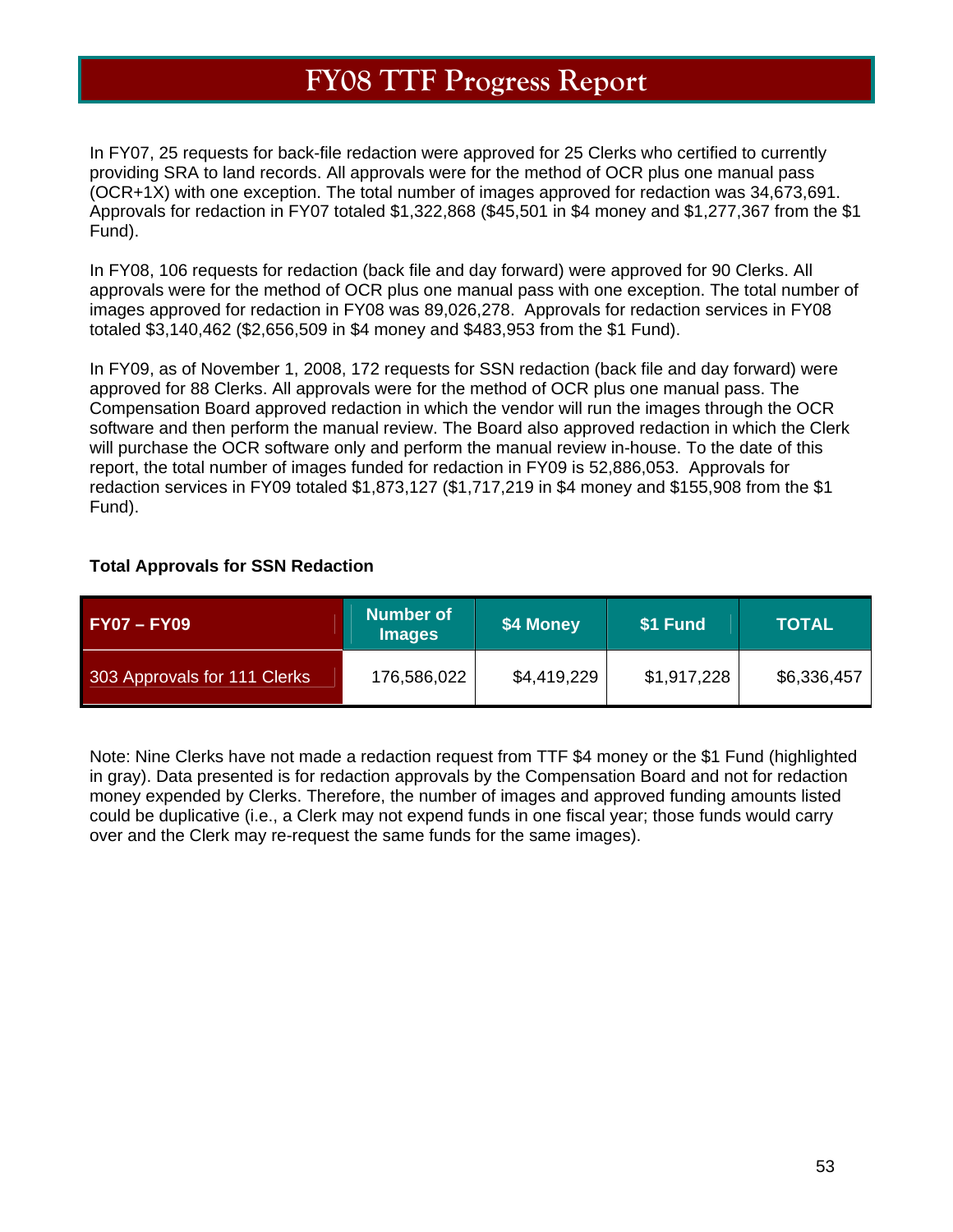FY08 TTF Report Highlights and Commentary

| F408 TTF Financial Statement                 |                                                      |
|----------------------------------------------|------------------------------------------------------|
| <b>Report Highlights:</b>                    | Commentary:                                          |
| • TTF annual collections by Clerks decreased | • In the first quarter of FY09, TTF collections have |
| from \$12.8M in FY06 to \$9.1M in FY08 (29   | decreased 15.5 percent from the same period in       |
| percent decrease).                           | FY08.                                                |
| • TTF expenditures by Clerks increased from  | • FY09 TTF Budget requests, as of November 1,        |
| \$6.8M in FY06 to \$9.9M in FY08 (46 percent | 2008, total \$10.8M in \$4 money and \$1.6M from     |
| increase).                                   | the \$1 Fund.                                        |

## SRA Certification for \$1 Fund Carryover

## **Report Highlights: Commentary:**

- 39 out of 41 Clerks (95 percent) with unexpended \$1 Fund monies totaling \$377K certified to providing SRA to land records' images to public subscribers.
- During the FY09 TTF Budget Request process, 120 Clerks (100 percent) certified to currently providing SRA to land records' images to public subscribers.

FY08 TTF Progress Survey

### **Report Highlights: Commentary:**

• In FY08, 120 Clerks reported to be providing SRA to land records' images to public (nongovernmental) subscribers. In FY07, 86 Clerks reported to be currently providing SRA to land records' images. This represents a 40 percent increase in SRA from FY07 to FY08.

• The Code of Virginia, § 17.1-279, requires that all Clerks submit a written certification to the Compensation Board that the Clerk's proposed technology improvements of his land records will provide SRA to those land records on or before July 1, 2008.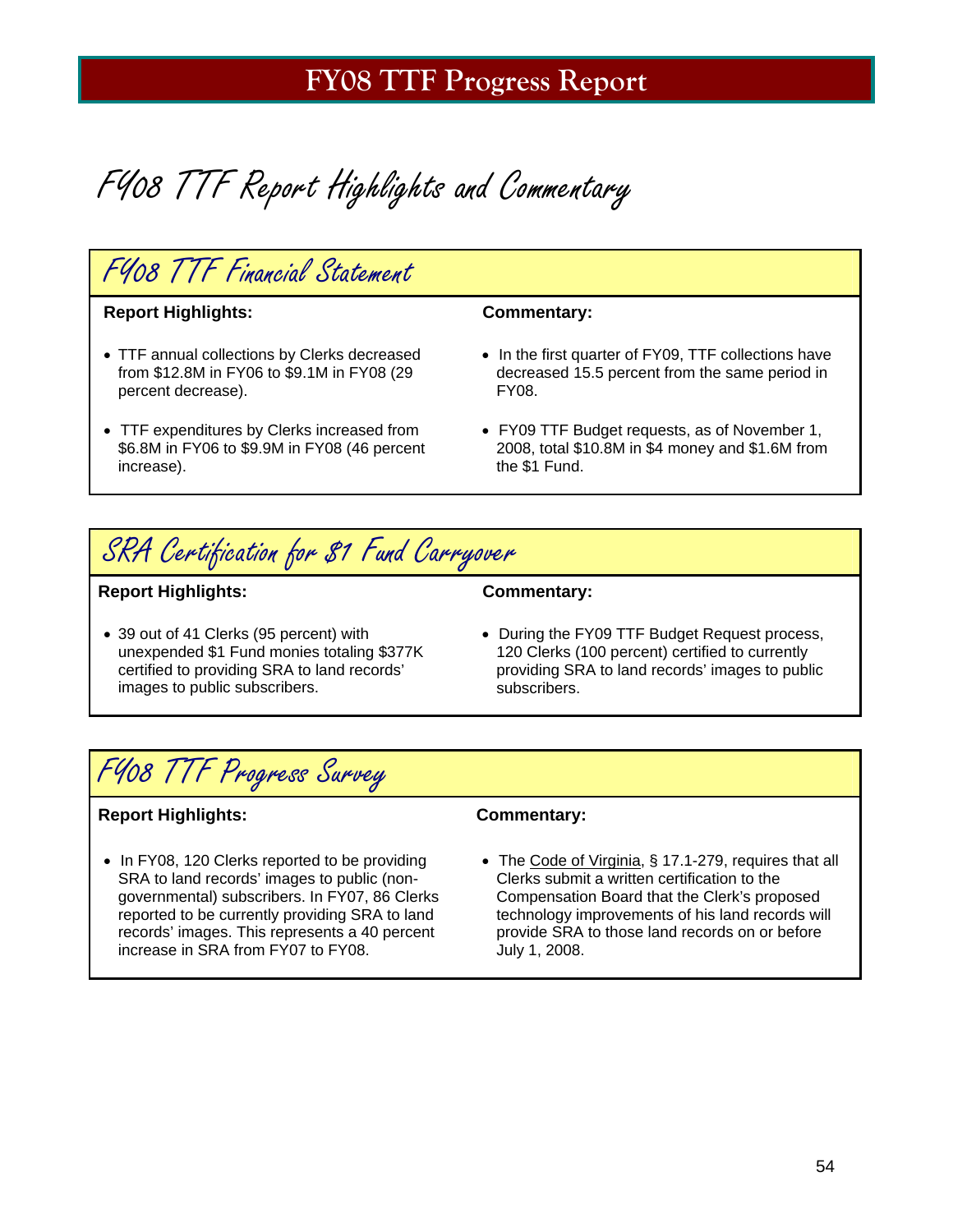# FY08 TTF Progress Survey, continued

### **Report Highlights: Commentary:**

- In FY08, 120 Clerks reported a website address. 28 (23 percent) have a web page specific to their locality; 92 (77 percent) have a generic web page.
- In FY08, 120 Clerks reported to having back scanned continuous years of deeds/deeds of trust images.
- From FY03 to FY08, the average year of continuous years of electronic deeds/deeds of trust images increased from 13 years to 53 years old.
- In FY08, 100 percent of Clerks reported to be providing SRA to electronic images. In FY07, 72 percent reported to be providing SRA.
- In FY08, 120 Clerks reported the total number of electronic land records' images available through SRA was 191M.
- In FY06, 31 Clerks (26 percent) reported 3,767 public (non-governmental) subscribers to SRA. In FY08, 120 Clerks (100 percent) reported 5,723 public subscribers. This represents a 1,956 increase in subscribers (52 percent) from FY06 to FY08. 107 Clerks report to have publicized the availability of SRA.
- In FY08, 120 Clerks reported to have contracted with a vendor for land records management services, SRA internet hosting, and hardware/software and maintenance.
- In FY08, 105 Clerks (88 percent) reported to have redacted land records' images using 12 vendors. Clerks reported the total number of images redacted in FY08 was 111M at a cost of \$4.1M.

- All 120 SRA web pages require a subscriber user name and password to access land records' images.
- In FY08, 97 Clerks (81 percent) reported to have contracted with a vendor for back scanning / conversion services.
- In FY08, 97 Clerks (81 percent) reported to have contracted with a vendor for back scanning / conversion services.
- The Code of Virginia, 17.1-279 C, requires all Circuit Court Clerks to provide SRA to land records on or before July 1, 2008.
- The number of electronic land records' images is expected to increase in FY09.
- The number of public subscribers to SRA is anticipated to increase in FY09.
- It is expected that all 120 Clerks will maintain a contract with a vendor for these services.
- During the FY09 budget period, 88 Clerks were approved redaction funding of \$1.77M for 50.3M images.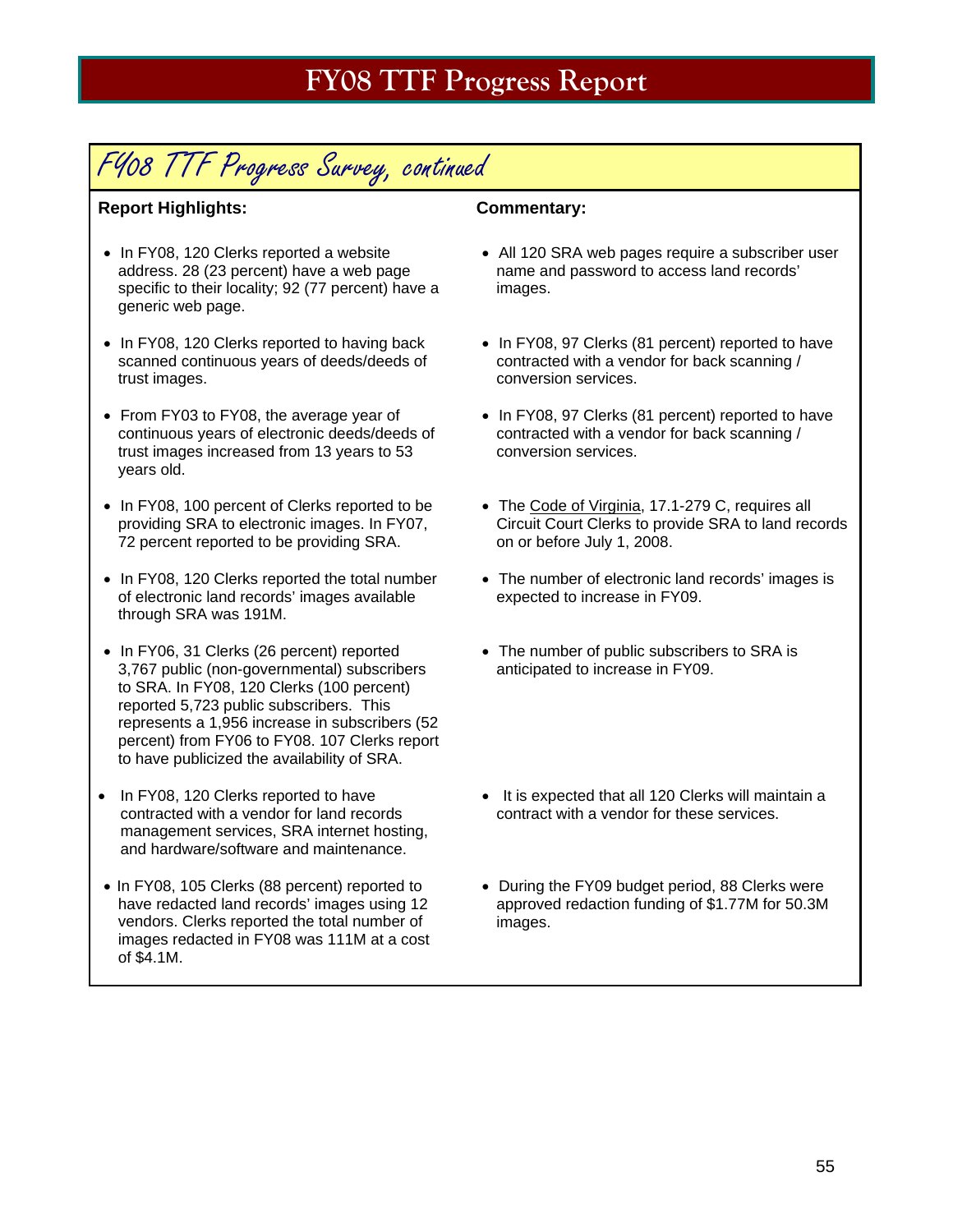## FY09 SRA Certification & VITA Standards

### **Report Highlight: Commentary:**

• 120 Clerks certified YES to currently providing to public subscribers SRA to land records' images on a website or system owned and operated by the their court or operated by a public or private agent. 120 Clerks certified compliance with VITA's SRA standards.

• The Code of Virginia, § 17.1-279, requires that all Clerks submit a written certification to the Compensation Board that the Clerk's proposed technology improvements of his land records will provide SRA to those land records on or before July 1, 2008.

\$4 Approvals for Areas of the Court Not Related to Land Records

### **Report Highlight: Commentary:**

• In FY07, 15 Clerks were approved a \$4 request for Purpose Code F requests totaling \$1.61M. In FY08, 24 Clerks were approved a Purpose Code F request totaling \$2.53M. In FY09, 18 Clerks were approved \$0.99M.

• As more Clerks provide SRA to land records' images, they have the opportunity to take advantage of the provision in § 17.1-279 F., Code of Virginia, that allows a Clerk to use TTF \$4 for "areas of the court not related to land records".

# \$4 Approvals for Equipment and Services

### **Report Highlight: Commentary:**

- From FY04 to FY09, the average amount approved was 84 percent of the total \$4 available balance.
- From FY04 to FY08, the average amount expended was \$6.2M or 70 percent of the average amount approved, \$8.9M.

- During the FY09 TTF budget period, \$10.9M was approved out of a total \$4 available balance of \$12.6M (86 percent).
- From FY04 to FY08, the expenditure rate was a high of 87 percent in FY05 and a low of 62 percent in FY08.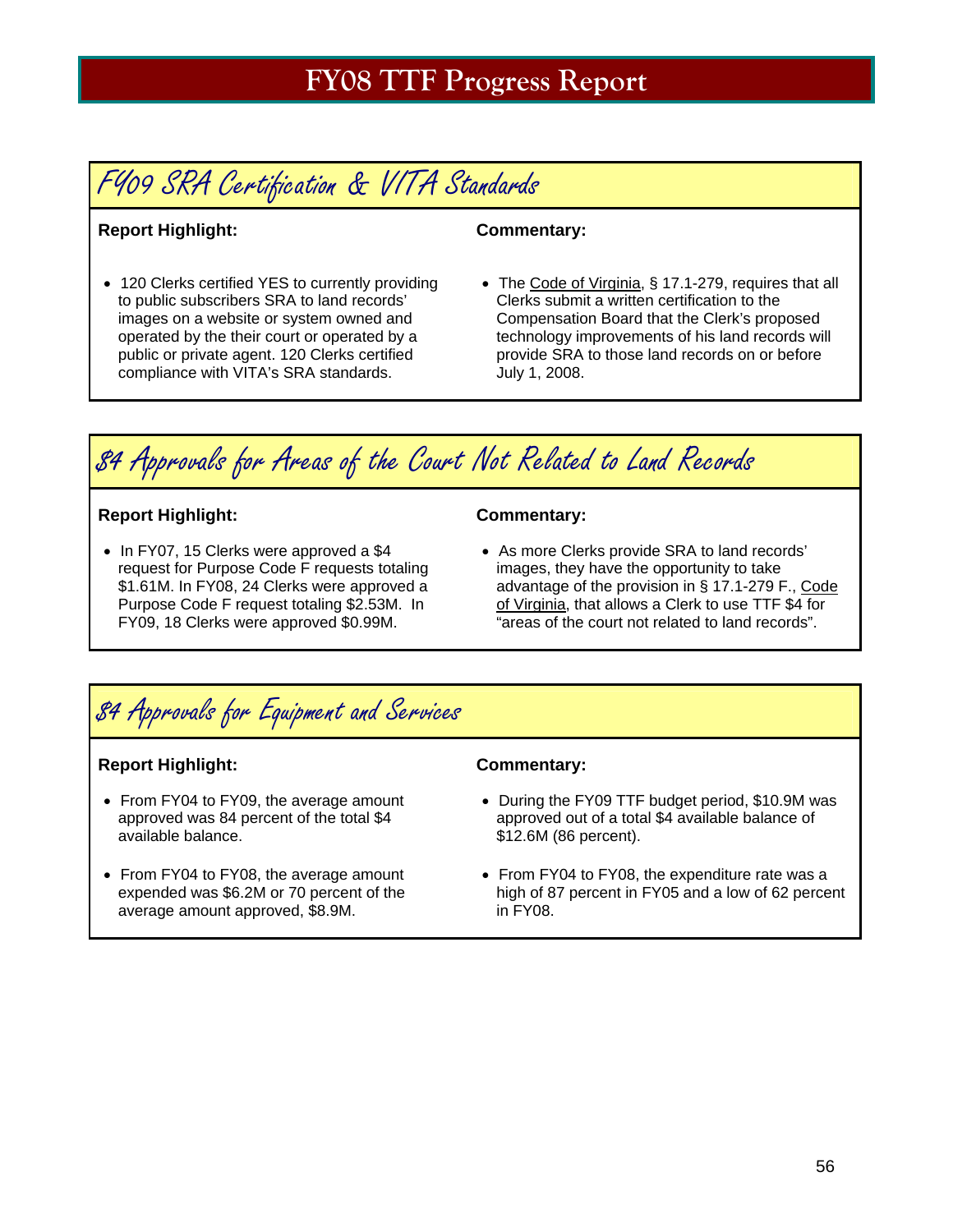\$1 Fund Approvals for Equipment and Services

### **Report Highlight: Commentary:**

• In FY06, 66 Clerks were approved \$1.48M from the \$1 Fund with an expenditure rate of 55 percent. In FY07, 60 Clerks were approved \$2.85M with an expenditure rate of 73 percent. In FY08, 69 Clerks were approved \$2.29M with an expenditure rate of 83 percent.

- The expenditure rate of the \$1 Fund from FY06 to FY08 has increased 28 percentage points.
- For FY09, as of November 1, 2008, \$1.64M was approved out of \$2.03M (81 percent of available funds).



### Report Highlight: **Commentary: Commentary:**

• In FY07, 25 Clerks were approved \$1.32M for 34.67M images. In FY08, 90 Clerks were approved \$3.14M for 89.02M images. In FY09, 88 Clerks were approved \$1.77M for 50.29M images.

• In FY09, the Compensation Board will seek to determine the number of images and TTF funding actually expended (not approved) from FY07 through FY09 by Clerks for redaction services.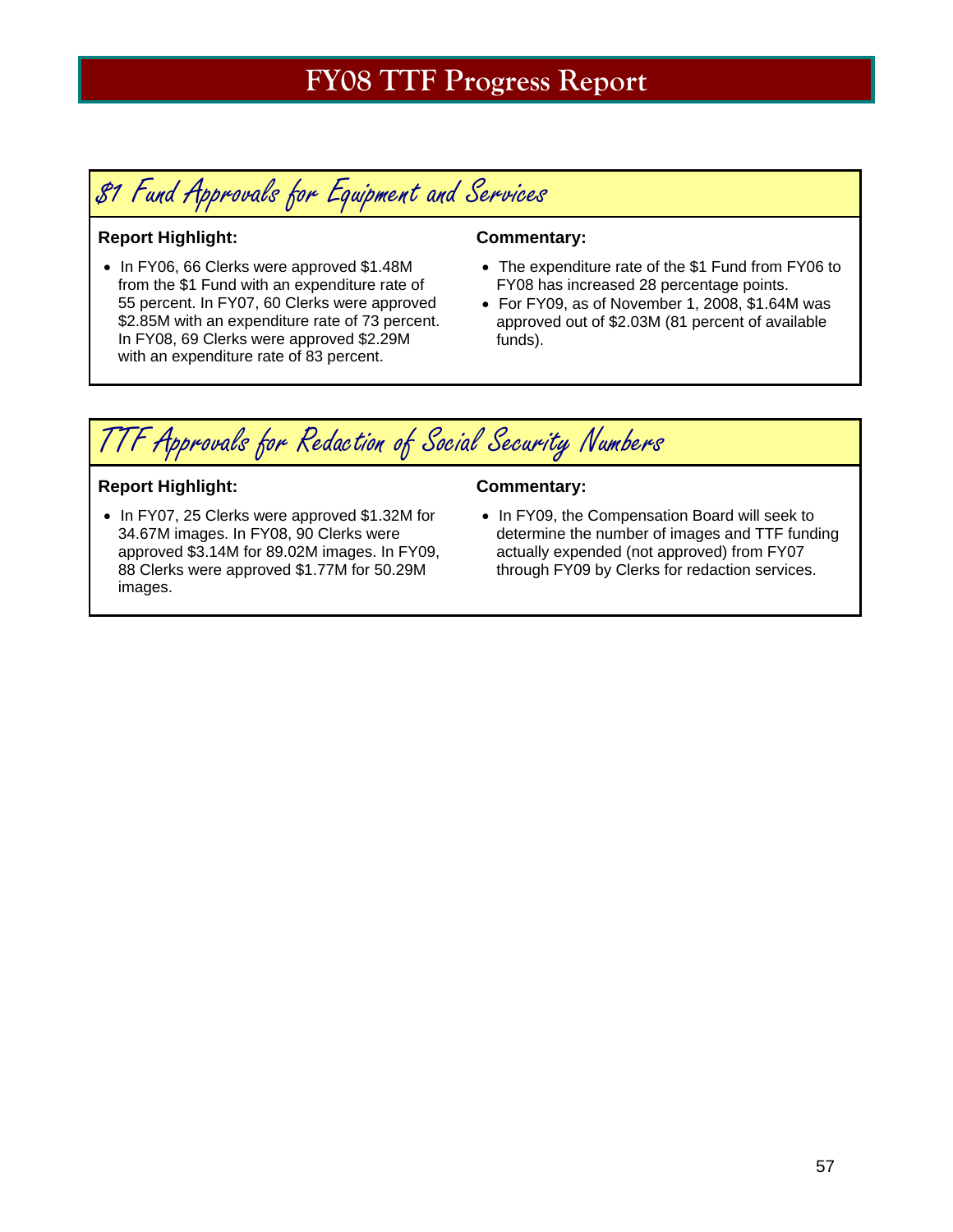Appendix

Appendix 2 – Total FY08 TTF Expenditures by Locality

Appendix 3 – FY08 TTF Progress Survey Questions

Appendix 4 – FY09 SRA, VITA, and Budget Certification Screens

Appendix 5 - F409 TTF 84 and 81 Fund Approvals for Equipment and Services

Appendix 6 - Code of Virginia: TTF Related Sections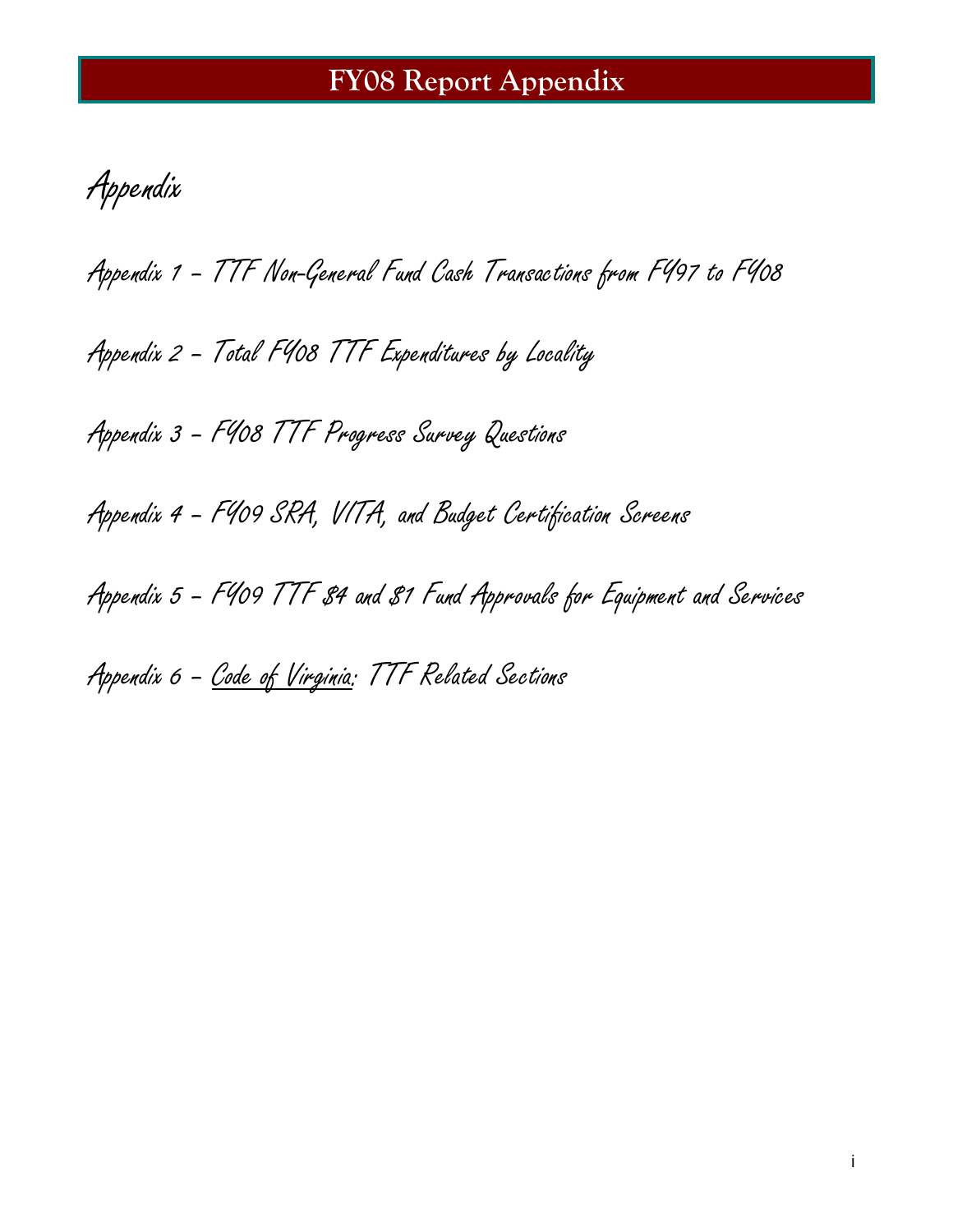|                                               | <b>Total Cash</b><br>$$3$ (\$5 in<br>FY05+) | <b>Clerks</b><br>\$2 (\$4 in)<br>FY05+) portion | <b>Admin</b><br>\$1 portion of<br>fee |
|-----------------------------------------------|---------------------------------------------|-------------------------------------------------|---------------------------------------|
| <b>FY97 Cash Collections</b>                  | 4,243,367.42                                | 2,828,911.61                                    | 1,414,455.81                          |
| FY97 Expenditure Transfers - DIT Technology   | (252, 388.00)                               |                                                 | (\$252,388.00)                        |
| <b>FY97 Year-End Available Cash</b>           | 3,990,979.42                                | 2,828,911.61                                    | 1,162,067.81                          |
| FY98 Expend - Clerk Reimbursements            | (886, 404.38)                               | (886, 404.38)                                   |                                       |
| FY98 Allocation of FY97 \$1 portion to Clerks |                                             | 1,162,066.00                                    | (1, 162, 066.00)                      |
| <b>FY98 Cash Collections</b>                  | 4,822,885.65                                | 3,215,257.10                                    | 1,607,628.55                          |
| FY98 Expend - Administrative Costs            | (18,082.58)                                 |                                                 | (18,082.58)                           |
| <b>FY98 Year-End Available Cash</b>           | 7,909,378.11                                | 6,319,830.33                                    | 1,589,547.78                          |
| FY99 Expend - Clerk Reimbursements            | (2,214,766.32)                              | (2,214,766.32)                                  |                                       |
| FY99 Allocation of FY98 \$1 portion to Clerks |                                             | 1,009,530.00                                    | (1,009,530.00)                        |
| <b>FY99 Cash Collections</b>                  | 5,768,994.81                                | 3,845,996.54                                    | 1,922,998.27                          |
| FY99 Expend - Administrative Costs            | (354, 296.85)                               |                                                 | (354, 296.85)                         |
| <b>FY99 Year-End Available Cash</b>           | 11,109,309.75                               | 8,960,590.55                                    | 2,148,719.20                          |
| FY00 Expend - Clerk Reimbursements            | (2,526,303.63)                              | (2,526,303.63)                                  |                                       |
| FY00 Allocation of FY99 \$1 portion to Clerks |                                             | 2,000.00                                        | (2,000.00)                            |
| <b>FY00 Cash Collections</b>                  | 5,051,605.90                                | 3,367,737.27                                    | 1,683,868.63                          |
| FY00 Expend - Administrative Costs            | (40, 571.58)                                |                                                 | (40, 571.58)                          |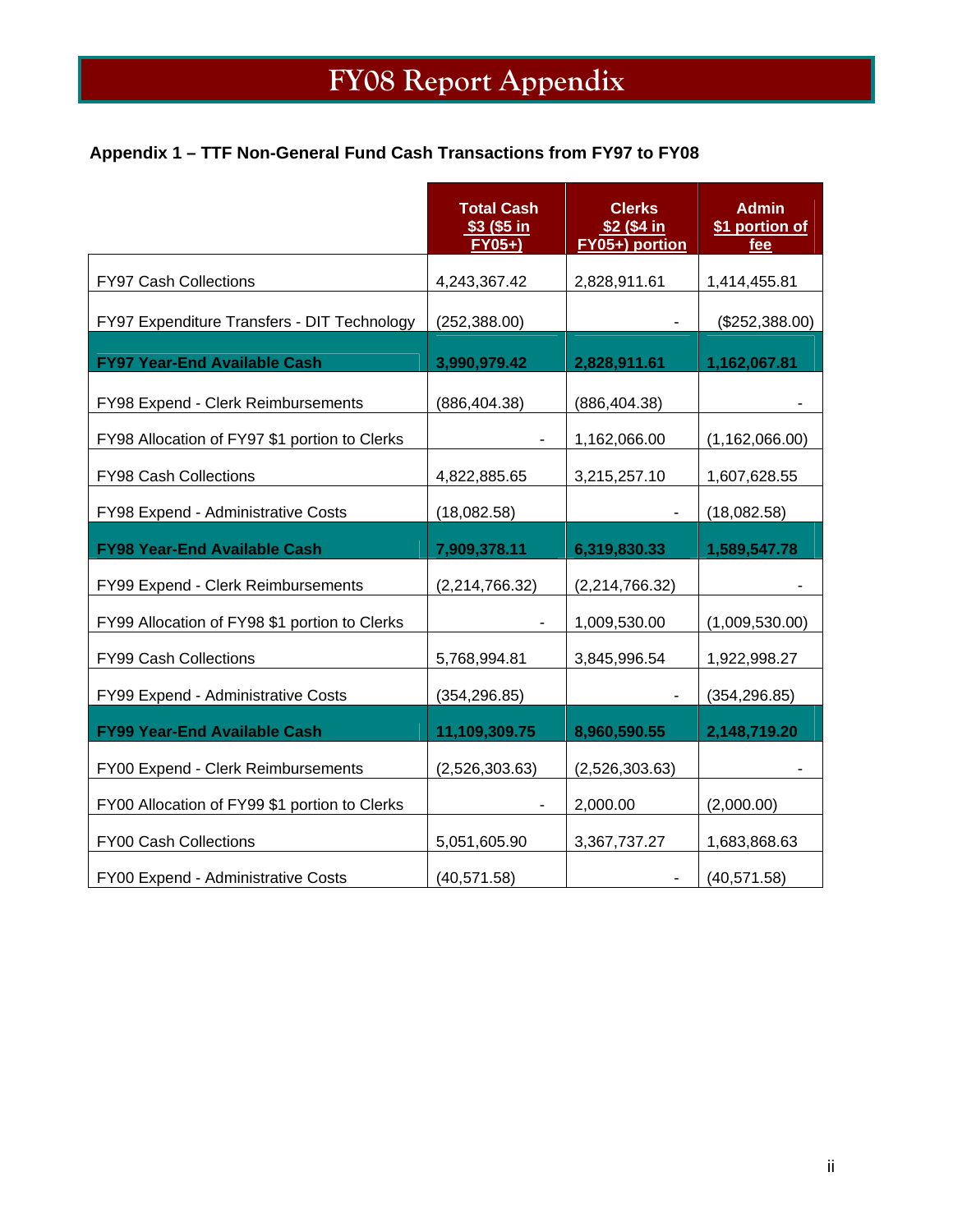|                                          | <b>Total Cash</b><br>\$3 (\$5 in<br>$FY05+)$ | <b>Clerks</b><br>\$2 (\$4 in<br>FY05+) portion | <b>Admin</b><br>\$1 portion of<br>fee |
|------------------------------------------|----------------------------------------------|------------------------------------------------|---------------------------------------|
| <b>FY00 Year-End Available Cash</b>      | 13,594,040.44                                | 9,804,024.19                                   | 3,790,016.25                          |
| FY01 Expend - Clerk Reimbursements       | (4,757,461.69)                               | (4,757,461.69)                                 | ۰                                     |
| FY01 Allocation of FY00 \$1 portion/RIF1 |                                              | 2,035,121.00                                   | (2,035,121.00)                        |
| FY01 Allocation of FY00 \$1 portion/RIF2 | -                                            | 749,799.69                                     | (749, 799.69)                         |
| FY01 Cash Collections                    | 5,122,196.96                                 | 3,414,797.97                                   | 1,707,398.99                          |
| FY01 Expend - Administrative Costs       | (124, 640.50)                                | $\blacksquare$                                 | (124, 640.50)                         |
| FY01 Year-End Available Cash             | 13,834,135.21                                | 11,246,281.16                                  | 2,587,854.05                          |
| FY02 Expend - Clerk Reimbursements       | (5, 141, 600.61)                             | (5, 141, 600.61)                               |                                       |
| <b>FY02 Cash Collections</b>             | 6,586,856.51                                 | 4,391,237.67                                   | 2,195,618.84                          |
| FY02 Expend - Administrative Costs       | (69, 184.15)                                 |                                                | (69, 184.15)                          |
| <b>FY02 Year-End Available Cash</b>      | 15,210,206.96                                | 10,495,918.22                                  | 4,714,288.74                          |
| FY02 Cash Reversion to GF                | (3,732,050.00)                               | (3,732,050.00)                                 |                                       |
| FY03 Transfer to Clerks' GF Operating    | (4,449,998.84)                               |                                                | (4,449,998.84)                        |
| FY03 Budget Reduction                    | (550,000.00)                                 | $\blacksquare$                                 | (550,000.00)                          |
| FY03 10/15/02 Budget Reduction           | (462, 640.00)                                |                                                | (462, 640.00)                         |
| FY03 Expend - Clerk Reimbursements       | (4,802,609.45)                               | (4,802,609.45)                                 |                                       |
| FY03 Allocation of FY03 \$1 portion      |                                              | 133,861.00                                     | (133, 861.00)                         |
| FY03 Cash Collections                    | 7,921,175.89                                 | 5,280,783.93                                   | 2,640,391.96                          |
| FY03 Expend - Administrative Costs       | (45, 200.23)                                 |                                                | (45, 200.23)                          |
| FY03 Expend - COIN Costs                 | (25, 175.50)                                 | $\overline{\phantom{a}}$                       | (25, 175.50)                          |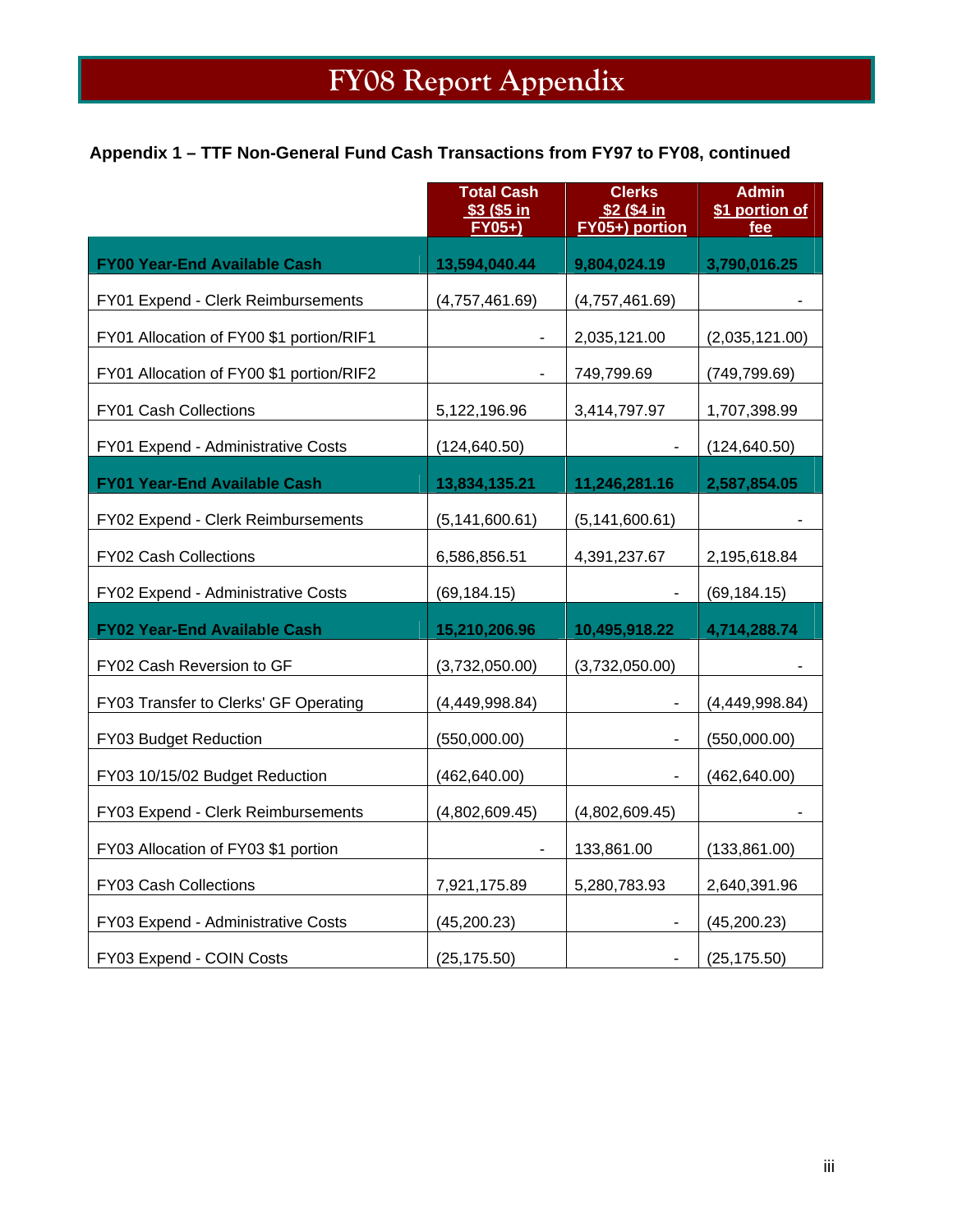|                                                        | <b>Total Cash</b><br>$$3$ (\$5 in<br>$FY05+)$ | <b>Clerks</b><br>\$2 (\$4 in)<br>FY05+) portion | <b>Admin</b><br>\$1 portion of<br>fee |
|--------------------------------------------------------|-----------------------------------------------|-------------------------------------------------|---------------------------------------|
| <b>FY03 Year-End Available Cash</b>                    | 9,063,708.83                                  | 7,375,903.70                                    | 1,687,805.13                          |
| FY03 Cash Reversion to GF                              | (3,500,000.00)                                |                                                 | (3,500,000.00)                        |
| FY04 10/15/02 Budget Reduction                         | (462, 787.00)                                 |                                                 | (462, 787.00)                         |
| FY04 Transfer to Clerks' GF Operating                  | (1,489,212.73)                                | (1,487,142.46)                                  | (2,070.27)                            |
| FY04 Expend - Clerk Reimbursements                     | (3,384,769.22)                                | (3,384,769.22)                                  |                                       |
| <b>FY04 Cash Collections</b>                           | 8,512,088.24                                  | 5,674,725.49                                    | 2,837,362.75                          |
| FY04 Expend - COIN Costs                               | (130, 901.00)                                 | $\blacksquare$                                  | (130, 901.00)                         |
| FY04 Expend - Administrative Costs                     | (23, 504.69)                                  |                                                 | (23, 504.69)                          |
| Adj to CARS cash bal - DPB Appropr Xfers               | (74.97)                                       |                                                 | (74.97)                               |
| Adj to CARS cash bal - DPB Appropr Xfers               | (83.00)                                       | $\overline{\phantom{a}}$                        | (83.00)                               |
| Adj to CARS cash bal - DPB Appropr Xfers               | (2,082.00)                                    |                                                 | (2,082.00)                            |
| Adj to CARS cash bal - DPB Appropr Xfers               | (669.00)                                      |                                                 | (669.00)                              |
| <b>FY04 Year-End Available Cash</b>                    | 8,584,622.43                                  | 8,178,717.51                                    | 405,904.92                            |
| FY05 Bud Red/Transfer to GF                            | (231, 393.00)                                 |                                                 | (231, 393.00)                         |
| FY05 Transfer to Clerks' GF Operating                  | (1,489,213.00)                                | (1,487,142.73)                                  | (2,070.27)                            |
| FY05 Offset of Transfer to GF w/GF<br>Reappropriation  | 543,385.00                                    | 543,385.00                                      |                                       |
| FY05 Expend - Clerk Reimbursements (incl.<br>Reapprop) | (4,385,882.67)                                | (4,385,882.67)                                  |                                       |
| FY05 Cash Collections                                  | 12,404,426.50                                 | 9,923,541.20                                    | 2,480,885.30                          |
| FY05 Expend - COIN                                     | (427, 254.47)                                 |                                                 | (427, 254.47)                         |
| FY05 Expend - Administrative Costs                     | (31, 846.09)                                  | $\blacksquare$                                  | (31, 846.09)                          |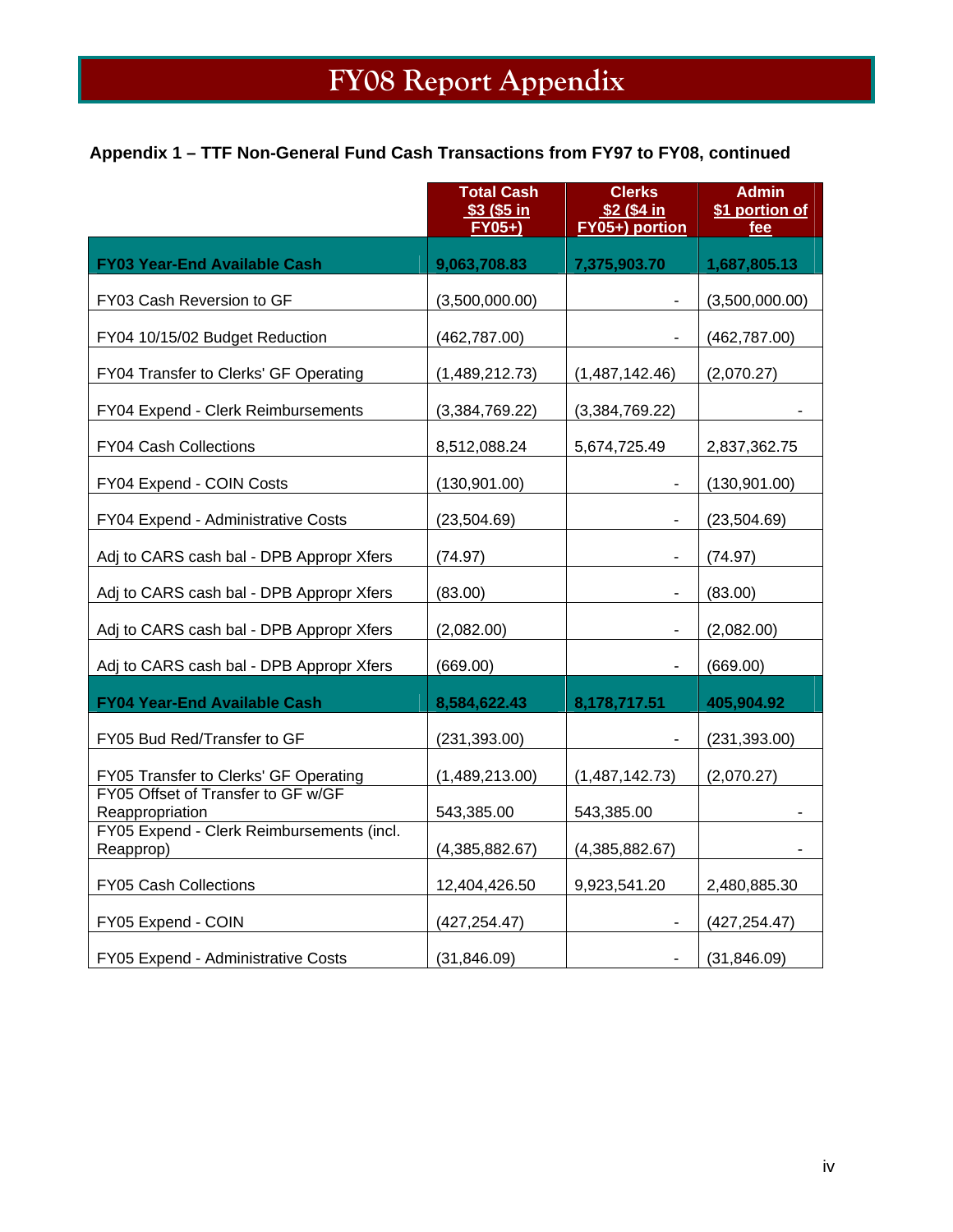|                                       | <b>Total Cash</b><br>$$3$ (\$5 in<br>$FY05+)$ | <b>Clerks</b><br>\$2 (\$4 in<br>FY05+) portion | <b>Admin</b><br>\$1 portion of<br><u>fee</u> |
|---------------------------------------|-----------------------------------------------|------------------------------------------------|----------------------------------------------|
| <b>FY05 Year-End Available Cash</b>   | 14,966,844.70                                 | 12,772,618.31                                  | 2,194,226.39                                 |
| FY06 Transfer to Clerks' GF Operating | (1,489,213.00)                                | (1,487,142.73)                                 | (2,070.27)                                   |
| FY06 Bud Red/Transfer to GF           | (115,696.00)                                  |                                                | (115,696.00)                                 |
| FY06 Expend - Clerk Reimbursements    | (6,755,771.76)                                | (6,755,771.76)                                 |                                              |
| FY06 Allocation of \$1 Fee            |                                               | 1,233,845.83                                   | (1,233,845.83)                               |
| FY06 Cash Collections                 | 12,787,943.26                                 | 10,230,354.61                                  | 2,557,588.65                                 |
| FY06 Expend - COIN                    | (80, 669.47)                                  |                                                | (80, 669.47)                                 |
| FY06 Expend - Administrative Costs    | (34, 399.23)                                  |                                                | (34, 399.23)                                 |
| <b>FY06 Year-End Available Cash</b>   | 19,279,038.50                                 | 15,993,904.26                                  | 3,285,134.24                                 |
| FY07 Transfer to Clerks' GF Operating | (1,489,212.98)                                | (1,487,142.71)                                 | (2,070.27)                                   |
| FY07 Bud Red/Transfer to GF           | (57, 848.00)                                  |                                                | (57, 848.00)                                 |
| FY07 Expend - Clerk Reimbursements    | (8,630,099.87)                                | (8,630,099.87)                                 |                                              |
| FY07 Allocation of \$1 Fee            |                                               | 2,762,488.70                                   | (2,762,488.70)                               |
| <b>FY07 Cash Collections</b>          | 10,949,662.12                                 | 8,759,729.70                                   | 2,189,932.42                                 |
| FY07 Expend - COIN/VITA Studies       | (75,989.25)                                   | (41, 533.25)                                   | (34, 456.00)                                 |
| FY07 Expend - Administrative Costs    | (32, 143.24)                                  | $\blacksquare$                                 | (32, 143.24)                                 |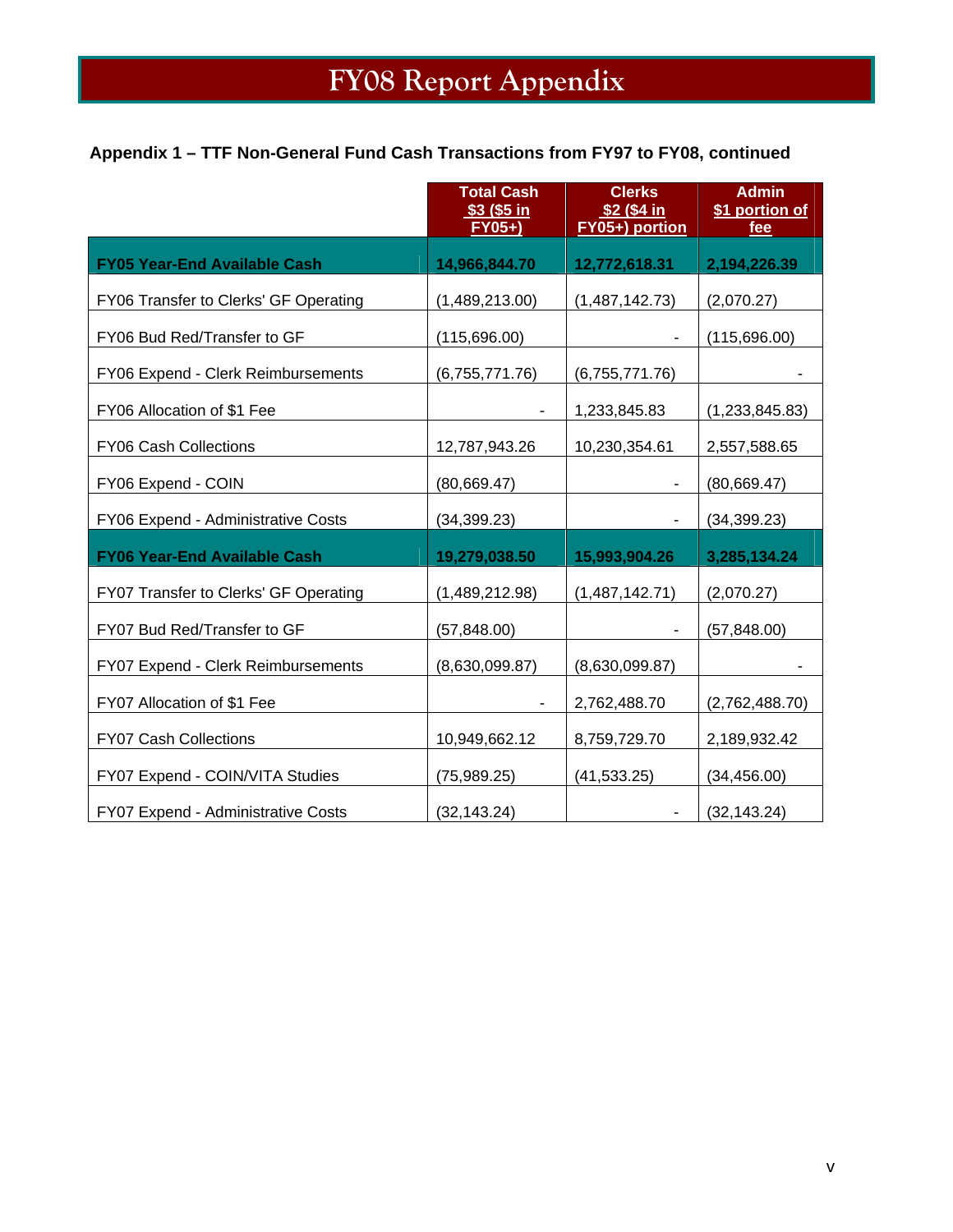|                                                | <b>Total Cash</b>        | <b>Clerks</b>                  | <b>Admin</b>                 |
|------------------------------------------------|--------------------------|--------------------------------|------------------------------|
|                                                | $$3$ (\$5 in<br>$FY05+)$ | \$2 (\$4 in)<br>FY05+) portion | \$1 portion of<br><u>fee</u> |
|                                                |                          |                                |                              |
| <b>FY07 Year-End Available Cash</b>            | 19,943,407.28            | 17,357,346.83                  | 2,586,060.45                 |
| Recon to CARS402, B1                           | (388.14)                 |                                | (388.14)                     |
| Adjusted FY07 Year-end Available Cash          | 19,943,019.14            | 17,357,346.83                  | 2,585,672.31                 |
| FY08 Transfer to Clerks' GF Operating          | (1,489,212.98)           | (1,487,142.71)                 | (2,070.27)                   |
| FY08 Expend - Clerk Reimbursements             | (9,864,876.47)           | (9,864,876.47)                 |                              |
| FY08 Allocation of \$1 Fee                     |                          | 2,288,887.00                   | (2,288,887.00)               |
| <b>FY08 Cash Collections</b>                   | 9,093,527.93             | 7,274,822.34                   | 1,818,705.59                 |
| FY08 Expend - Administrative Costs             | (36, 869.50)             |                                | (36,869.50)                  |
| <b>FY08 Year-End Available Cash</b>            | 17,645,588.12            | 15,569,036.99                  | 2,076,551.13                 |
| FY09 Obligations:                              |                          |                                |                              |
| FY09 Expend - June FY08 Clerks<br>Expenditures | (1,455,747.76)           | (1,455,747.76)                 |                              |
| FY09 Transfer to Clerks' GF Operating          | (1,489,212.98)           | (1,487,142.71)                 | (2,070.27)                   |
| FY09 Expend - Administrative Costs             | (40,000.00)              |                                | (40,000.00)                  |
| FY09 Clerks TTF Budget Requests                |                          |                                |                              |
| <b>Anticipated Balance</b>                     | 14,660,627.38            | 12,626,146.52                  | 2,034,480.86                 |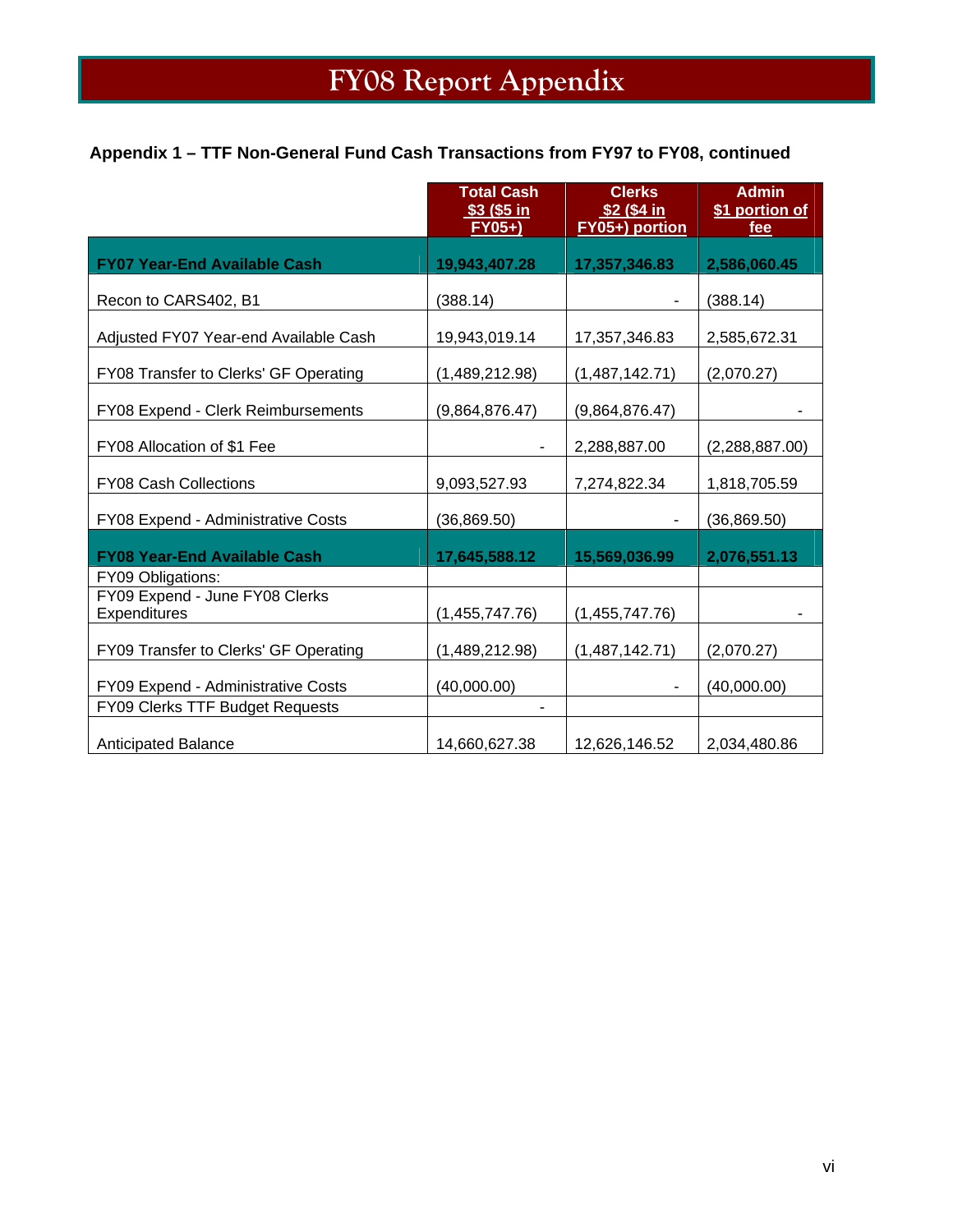## **Appendix 2 – Total FY08 TTF Expenditures by Locality**

| <b>FIPS</b> | <b>LOCALITY</b>      | <b>FUNDS</b><br><b>EXPENDED</b><br><b>FY08</b> | <b>TOTAL</b><br><b>EXPENDED</b> | <b>PERCENT</b><br>of TOTAL |
|-------------|----------------------|------------------------------------------------|---------------------------------|----------------------------|
| 001         | <b>ACCOMACK</b>      | \$28,784.19                                    | \$161,517.68                    | 0.30%                      |
| 003         | <b>ALBEMARLE</b>     | \$74,922.83                                    | \$375,180.35                    | 0.70%                      |
| 005         | <b>ALLEGHANY</b>     | \$28,080.88                                    | \$168,072.38                    | 0.32%                      |
| 007         | <b>AMELIA</b>        | \$18,045.00                                    | \$128,414.14                    | 0.24%                      |
| 009         | <b>AMHERST</b>       | \$37,272.74                                    | \$73,386.27                     | 0.14%                      |
| 011         | <b>APPOMATTOX</b>    | \$33,556.70                                    | \$131,769.64                    | 0.25%                      |
| 013         | <b>ARLINGTON</b>     | \$173,914.40                                   | \$1,047,379.27                  | 1.96%                      |
| 015         | <b>AUGUSTA</b>       | \$232,315.93                                   | \$536,579.35                    | 1.01%                      |
| 017         | <b>BATH</b>          | \$0.00                                         | \$55,809.46                     | 0.10%                      |
| 019         | <b>BEDFORD</b>       | \$184,639.63                                   | \$464,010.75                    | 0.87%                      |
| 021         | <b>BLAND</b>         | \$11,889.00                                    | \$109,459.42                    | 0.21%                      |
| 023         | <b>BOTETOURT</b>     | \$14,088.00                                    | \$167,725.22                    | 0.31%                      |
| 025         | <b>BRUNSWICK</b>     | \$11,876.00                                    | \$114,725.31                    | 0.22%                      |
| 027         | <b>BUCHANAN</b>      | \$55,908.00                                    | \$205,337.60                    | 0.38%                      |
| 029         | <b>BUCKINGHAM</b>    | \$31,766.86                                    | \$129,846.83                    | 0.24%                      |
| 031         | <b>CAMPBELL</b>      | \$0.00                                         | \$248,659.45                    | 0.47%                      |
| 033         | <b>CAROLINE</b>      | \$1,600.00                                     | \$220,820.06                    | 0.41%                      |
| 035         | CARROLL              | \$58,927.20                                    | \$262,487.38                    | 0.49%                      |
| 036         | <b>CHARLES CITY</b>  | \$34,097.00                                    | \$127,530.58                    | 0.24%                      |
| 037         | <b>CHARLOTTE</b>     | \$0.00                                         | \$37,030.05                     | 0.07%                      |
| 041         | <b>CHESTERFIELD</b>  | \$514,782.43                                   | \$2,281,107.06                  | 4.28%                      |
| 043         | <b>CLARKE</b>        | \$17,300.00                                    | \$147,688.00                    | 0.28%                      |
| 045         | <b>CRAIG</b>         | \$46,722.75                                    | \$151,244.49                    | 0.28%                      |
| 047         | <b>CULPEPER</b>      | \$40,316.35                                    | \$221,417.24                    | 0.41%                      |
| 049         | <b>CUMBERLAND</b>    | \$17,299.64                                    | \$112,718.75                    | 0.21%                      |
| 051         | <b>DICKENSON</b>     | \$12,685.00                                    | \$123,543.00                    | 0.23%                      |
| 053         | <b>DINWIDDIE</b>     | \$23,870.00                                    | \$85,087.00                     | 0.16%                      |
| 057         | <b>ESSEX</b>         | \$19,033.00                                    | \$81,808.20                     | 0.15%                      |
| 059         | <b>FAIRFAX</b>       | \$988,959.00                                   | \$8,365,016.36                  | 15.68%                     |
| 061         | <b>FAUQUIER</b>      | \$134,041.02                                   | \$396,793.82                    | 0.74%                      |
| 063         | <b>FLOYD</b>         | \$22,693.56                                    | \$115,679.14                    | 0.22%                      |
| 065         | <b>FLUVANNA</b>      | \$84,247.02                                    | \$363,037.35                    | 0.68%                      |
| 067         | <b>FRANKLIN</b>      | \$60,191.98                                    | \$117,411.98                    | 0.22%                      |
| 069         | <b>FREDERICK</b>     | \$175,327.50                                   | \$503,654.05                    | 0.94%                      |
| 071         | <b>GILES</b>         | \$23,242.44                                    | \$130,646.68                    | 0.24%                      |
| 073         | <b>GLOUCESTER</b>    | \$74,408.79                                    | \$183,558.16                    | 0.34%                      |
| 075         | <b>GOOCHLAND</b>     | \$47,012.15                                    | \$144,563.43                    | 0.27%                      |
| 077         | <b>GRAYSON/GALAX</b> | \$29,945.00                                    | \$228,937.56                    | 0.43%                      |
| 079         | <b>GREENE</b>        | \$42,491.00                                    | \$85,512.00                     | 0.16%                      |
| 081         | <b>GREENSVILLE</b>   | \$20,733.00                                    | \$121,222.32                    | 0.23%                      |
| 083         | <b>HALIFAX</b>       | \$37,837.56                                    | \$184,064.08                    | 0.34%                      |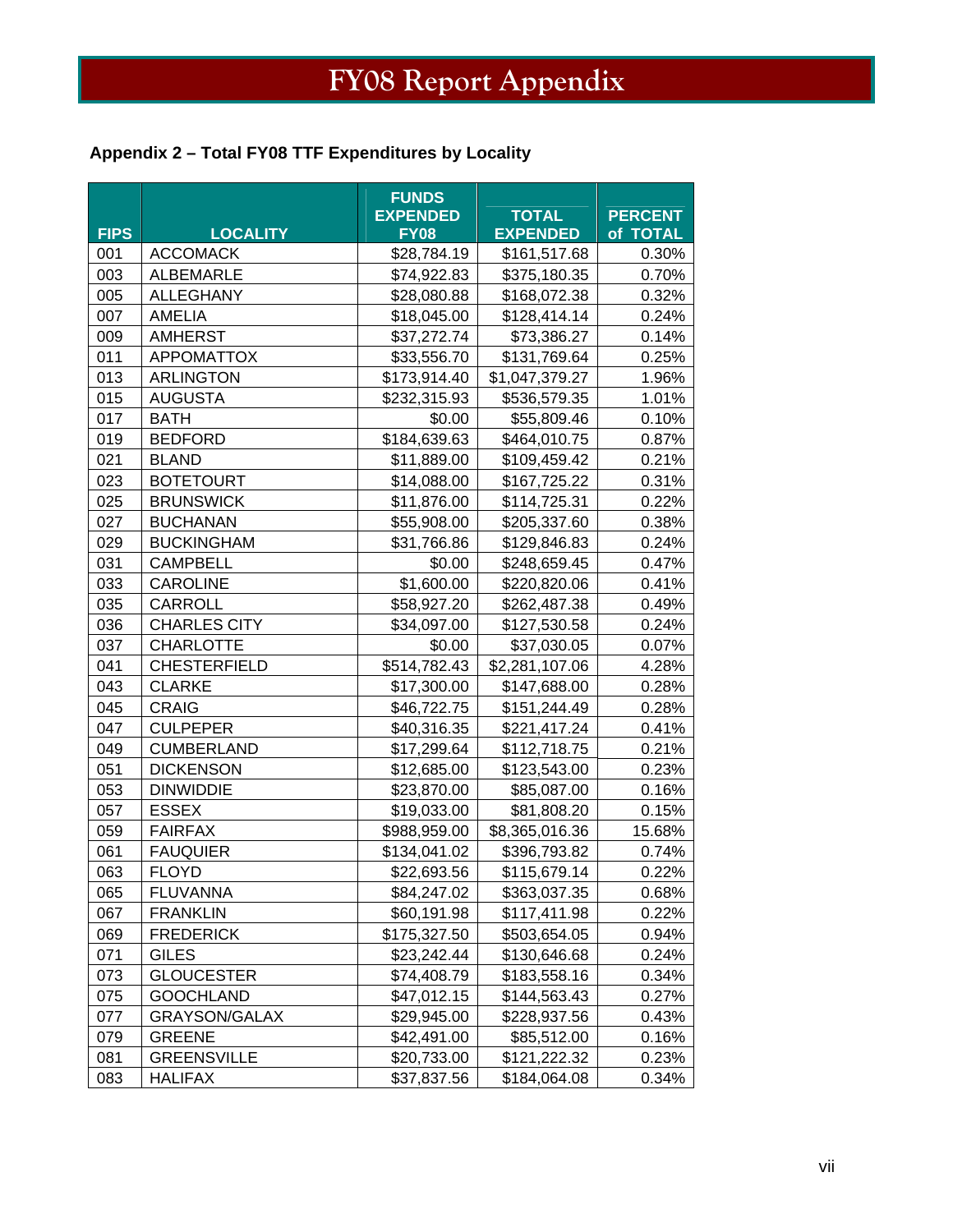| Appendix 2 - Total FY08 TTF Expenditures by Locality, continued |
|-----------------------------------------------------------------|
|-----------------------------------------------------------------|

|             |                                   | <b>FUNDS</b><br><b>EXPENDED</b> | <b>TOTAL</b>                   | <b>PERCENT</b>    |
|-------------|-----------------------------------|---------------------------------|--------------------------------|-------------------|
| <b>FIPS</b> | <b>LOCALITY</b><br><b>HANOVER</b> | <b>FY08</b>                     | <b>EXPENDED</b>                | of TOTAL<br>1.10% |
| 085<br>087  | <b>HENRICO</b>                    | \$41,758.45<br>\$145,937.98     | \$588,789.31<br>\$1,097,453.21 | 2.06%             |
| 089         | <b>HENRY</b>                      | \$12,726.00                     | \$166,621.65                   | 0.31%             |
| 091         | <b>HIGHLAND</b>                   | \$0.00                          | \$41,924.00                    | 0.08%             |
| 093         | <b>ISLE OF WIGHT</b>              | \$63,979.78                     | \$205,950.23                   | 0.39%             |
| 095         | <b>WILLIAMSBG/JAMES CITY</b>      | \$0.00                          | \$710,294.60                   | 1.33%             |
| 097         | <b>KING &amp; QUEEN</b>           | \$36,863.00                     | \$100,330.48                   | 0.19%             |
| 099         | <b>KING GEORGE</b>                | \$57,004.68                     | \$271,277.79                   | 0.51%             |
| 101         | <b>KING WILLIAM</b>               | \$20,548.00                     | \$147,992.16                   | 0.28%             |
| 103         | <b>LANCASTER</b>                  | \$21,520.64                     | \$143,604.51                   | 0.27%             |
| 105         | <b>LEE</b>                        | \$30,033.10                     | \$171,749.28                   | 0.32%             |
| 107         | <b>LOUDOUN</b>                    | \$103,799.70                    | \$1,209,241.37                 | 2.27%             |
| 109         | <b>LOUISA</b>                     | \$38,400.89                     | \$176,031.11                   | 0.33%             |
| 111         | <b>LUNENBURG</b>                  | \$33,580.00                     | \$220,787.00                   | 0.41%             |
| 113         | <b>MADISON</b>                    | \$11,363.00                     | \$109,190.05                   | 0.20%             |
| 115         | <b>MATHEWS</b>                    | \$0.00                          | \$39,068.00                    | 0.07%             |
| 117         | <b>MECKLENBURG</b>                | \$15,847.42                     | \$200,867.38                   | 0.38%             |
| 119         | <b>MIDDLESEX</b>                  | \$0.00                          | \$39,549.45                    | 0.07%             |
| 121         | <b>MONTGOMERY</b>                 | \$139,176.71                    | \$354,664.21                   | 0.66%             |
| 125         | <b>NELSON</b>                     | \$37,409.19                     | \$188,404.14                   | 0.35%             |
| 127         | <b>NEW KENT</b>                   | \$133,158.00                    | \$300,670.26                   | 0.56%             |
| 131         | <b>NORTHAMPTON</b>                | \$260,488.00                    | \$397,595.58                   | 0.75%             |
| 133         | NORTHUMBERLAND                    | \$17,923.73                     | \$107,877.61                   | 0.20%             |
| 135         | <b>NOTTOWAY</b>                   | \$342.50                        | \$103,603.33                   | 0.19%             |
| 137         | ORANGE                            | \$95,645.34                     | \$324,580.13                   | 0.61%             |
| 139         | <b>PAGE</b>                       | \$39,817.00                     | \$191,767.71                   | 0.36%             |
| 141         | <b>PATRICK</b>                    | \$26,869.70                     | \$85,953.44                    | 0.16%             |
| 143         | PITTSYLVANIA                      | \$56,966.66                     | \$205,938.16                   | 0.39%             |
| 145         | <b>POWHATAN</b>                   | \$27,040.94                     | \$148,935.49                   | 0.28%             |
| 147         | PRINCE EDWARD                     | \$20,254.58                     | \$146,397.91                   | 0.27%             |
| 149         | PRINCE GEORGE                     | \$30,937.12                     | \$189,801.27                   | 0.36%             |
| 153         | PRINCE WILLIAM                    | \$523,124.00                    | \$3,819,527.80                 | 7.16%             |
| 155         | <b>PULASKI</b>                    | \$57,226.00                     | \$309,060.54                   | 0.58%             |
| 157         | <b>RAPPAHANNOCK</b>               | \$25,231.00                     | \$110,622.34                   | 0.21%             |
| 159         | RICHMOND CO.                      | \$23,831.00                     | \$99,920.18                    | 0.19%             |
| 161         | ROANOKE CO.                       | \$75,674.00                     | \$514,482.74                   | 0.96%             |
| 163         | <b>ROCKBRIDGE</b>                 | \$10,022.00                     | \$122,165.85                   | 0.23%             |
| 165         | <b>ROCKINGHAM</b>                 | \$91,785.93                     | \$438,650.86                   | 0.82%             |
| 167         | <b>RUSSELL</b>                    | \$7,148.00                      | \$343,635.81                   | 0.64%             |
| 169         | <b>SCOTT</b>                      | \$97,919.00                     | \$391,766.55                   | 0.73%             |
| 171         | SHENANDOAH                        | \$35,931.02                     | \$349,099.13                   | 0.65%             |
| 173         | <b>SMYTH</b>                      | \$35,356.98                     | \$254,260.85                   | 0.48%             |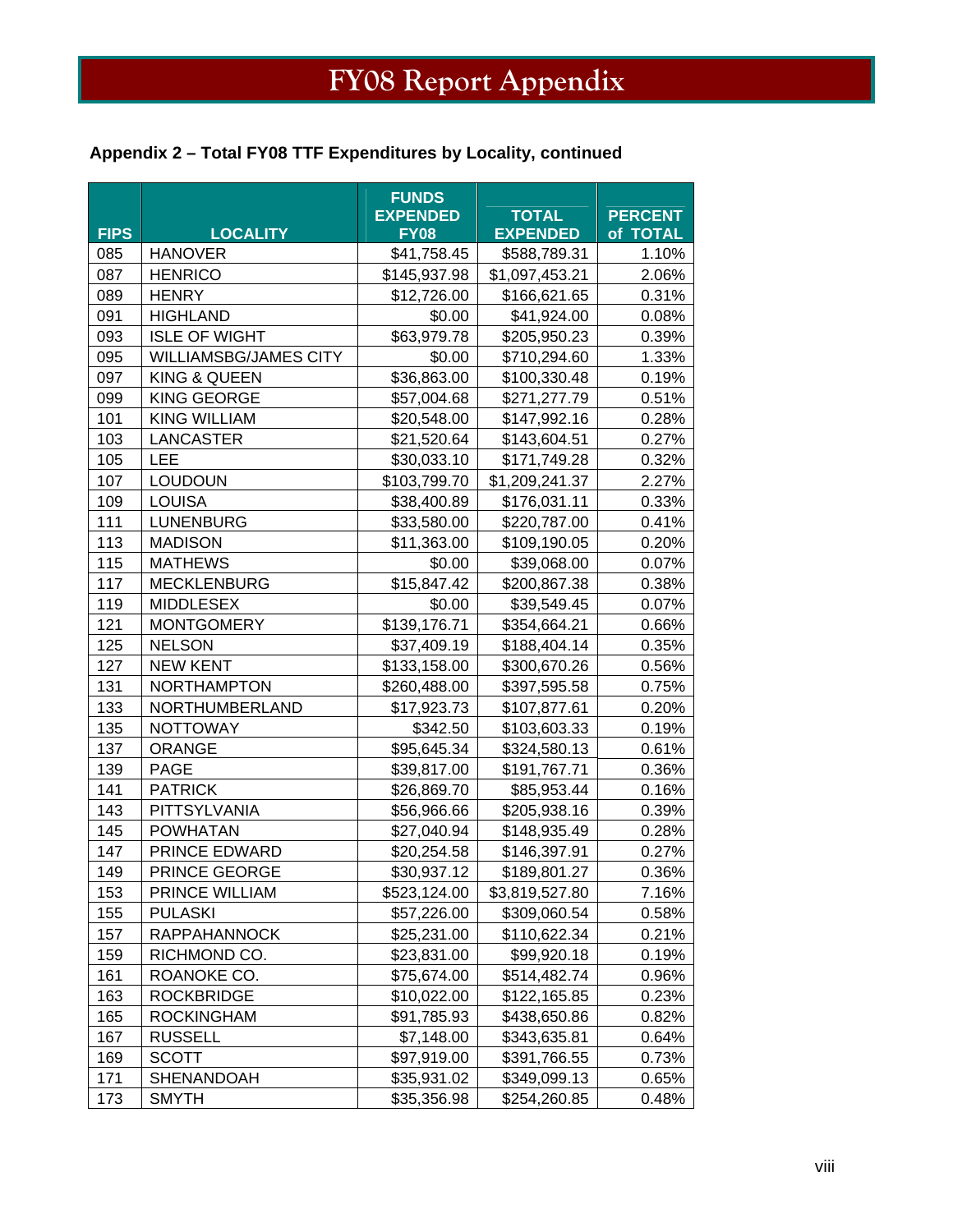## **Appendix 2 – Total FY08 TTF Expenditures by Locality, continued**

|             |                         | <b>FUNDS</b>                   |                                 |                            |  |
|-------------|-------------------------|--------------------------------|---------------------------------|----------------------------|--|
| <b>FIPS</b> | <b>LOCALITY</b>         | <b>EXPENDED</b><br><b>FY08</b> | <b>TOTAL</b><br><b>EXPENDED</b> | <b>PERCENT</b><br>of TOTAL |  |
| 175         | SOUTHAMPTON             | \$55,385.00                    | \$208,142.30                    | 0.39%                      |  |
| 177         | <b>SPOTSYLVANIA</b>     | \$107,148.27                   | \$1,030,128.36                  | 1.93%                      |  |
| 179         | <b>STAFFORD</b>         | \$0.00                         | \$948,990.56                    | 1.78%                      |  |
| 181         | <b>SURRY</b>            | \$25,919.00                    | \$134,464.19                    | 0.25%                      |  |
| 183         | <b>SUSSEX</b>           | \$6,000.00                     | \$82,476.30                     |                            |  |
| 185         | <b>TAZEWELL</b>         | \$47,053.72                    | \$217,935.38                    | 0.15%<br>0.41%             |  |
| 187         | <b>WARREN</b>           | \$38,656.66                    | \$258,658.83<br>0.48%           |                            |  |
| 191         | <b>WASHINGTON</b>       | \$72,727.69                    | \$160,552.61                    | 0.30%                      |  |
| 193         | WESTMORELAND            | \$15,600.00                    | 0.36%<br>\$191,188.27           |                            |  |
| 195         | <b>WISE/NORTON</b>      | \$17,245.00                    | \$296,265.49<br>0.56%           |                            |  |
| 197         | <b>WYTHE</b>            | \$47,204.97                    | \$242,012.09                    | 0.45%                      |  |
| 199         | <b>YORK</b>             | \$57,781.83                    | \$585,040.06                    | 1.10%                      |  |
| 510         | <b>ALEXANDRIA</b>       | \$22,899.00                    | \$703,067.11                    | 1.32%                      |  |
| 520         | <b>BRISTOL</b>          | \$13,636.25                    | \$147,127.59                    | 0.28%                      |  |
| 530         | <b>BUENA VISTA</b>      | \$20,022.00                    | \$45,233.95                     | 0.08%                      |  |
| 540         | <b>CHARLOTTESVILLE</b>  | \$0.00                         | \$111,966.48                    | 0.21%                      |  |
| 550         | <b>CHESAPEAKE</b>       | \$772,766.00                   | \$1,918,526.83                  | 3.60%                      |  |
| 560         | <b>CLIFTON FORGE</b>    | \$0.00                         | \$29,364.00                     | 0.06%                      |  |
| 570         | <b>COLONIAL HEIGHTS</b> | \$196,775.00                   | \$356,975.34                    | 0.67%                      |  |
| 590         | <b>DANVILLE</b>         | \$27,186.74                    | \$168,585.10                    | 0.32%                      |  |
| 630         | <b>FREDERICKSBURG</b>   | \$28,794.72                    | \$165,034.15                    | 0.31%                      |  |
| 650         | <b>HAMPTON</b>          | \$179,296.41                   | \$612,026.95                    | 1.15%                      |  |
| 670         | <b>HOPEWELL</b>         | \$24,301.21                    | \$131,374.67<br>0.25%           |                            |  |
| 680         | <b>LYNCHBURG</b>        | \$18,190.00                    | \$365,082.08<br>0.68%           |                            |  |
| 690         | <b>MARTINSVILLE</b>     | \$63,576.00                    | \$244,022.71                    | 0.46%                      |  |
| 700         | <b>NEWPORT NEWS</b>     | \$138,828.80                   | \$778,310.10                    | 1.46%                      |  |
| 710         | <b>NORFOLK</b>          | \$188,876.00                   | \$1,155,064.34                  | 2.16%                      |  |
| 730         | <b>PETERSBURG</b>       | \$64,798.00                    | \$147,494.01                    | 0.28%                      |  |
| 740         | PORTSMOUTH              | \$264,953.70                   | \$690,823.75                    | 1.29%                      |  |
| 750         | <b>RADFORD</b>          | \$34,204.26                    | \$150,314.89                    | 0.28%                      |  |
| 760         | <b>RICHMOND CITY</b>    | \$169,326.89                   | \$616,074.31                    | 1.15%                      |  |
| 770         | <b>ROANOKE CITY</b>     | \$73,271.00                    | \$479,701.37                    | 0.90%                      |  |
| 775         | <b>SALEM</b>            | \$21,222.32                    | \$95,390.98                     | 0.18%                      |  |
| 790         | <b>STAUNTON</b>         | \$207,136.00                   | \$414,574.27                    | 0.78%                      |  |
| 800         | <b>SUFFOLK</b>          | \$282,288.41                   | \$703,738.32                    | 1.32%                      |  |
| 810         | VIRGINIA BEACH          | \$525,327.00                   | \$4,280,730.40                  | 8.02%                      |  |
| 820         | WAYNESBORO              | \$28,691.03                    | \$214,246.98                    | 0.40%                      |  |
| 840         | <b>WINCHESTER</b>       | \$40,323.00                    | \$222,818.58                    | 0.42%                      |  |
|             | <b>TOTAL</b>            | \$9,864,876.47                 | \$53,354,079.03                 | 100.00%                    |  |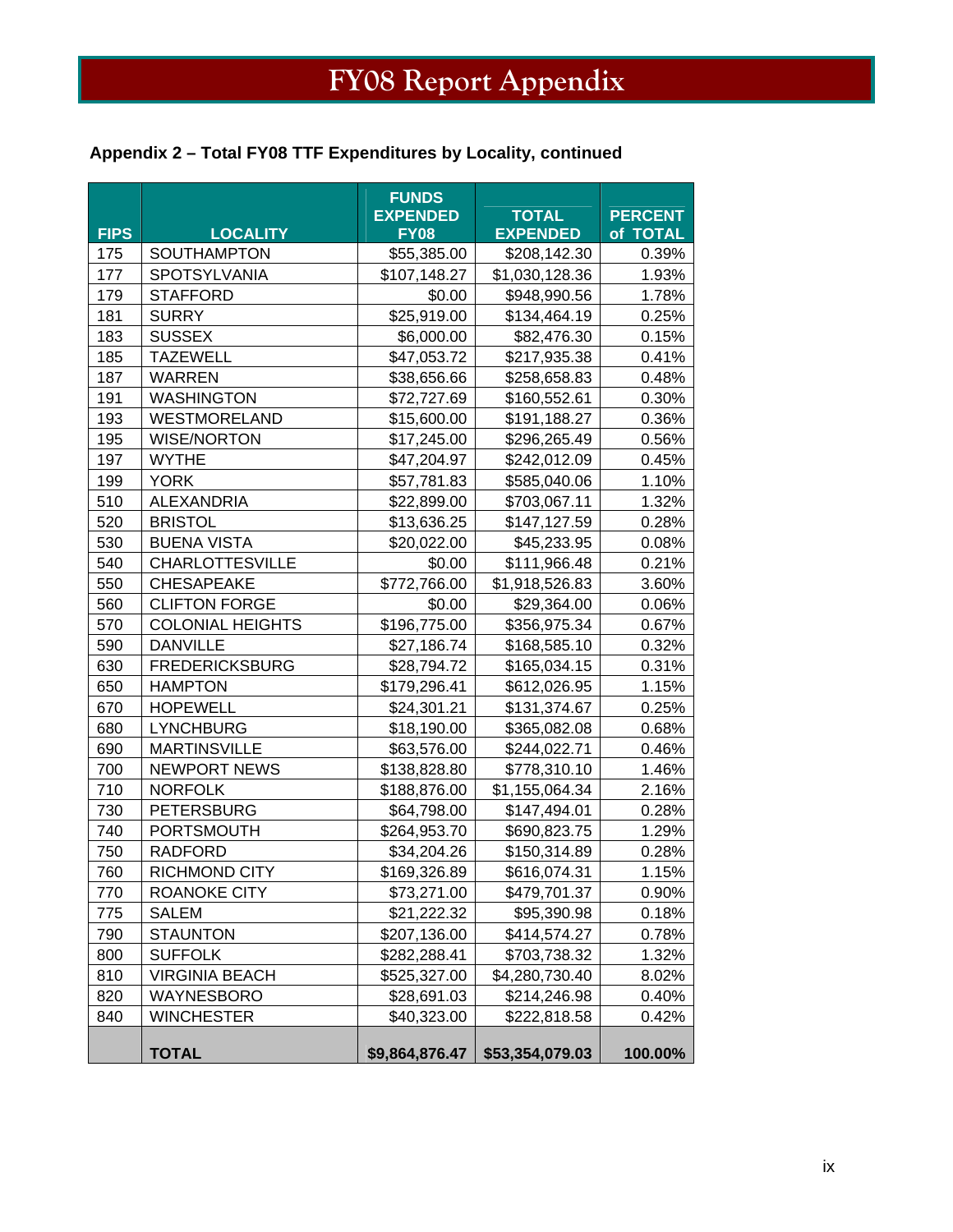## **FY08 Report Appendix**

## **Appendix 3 – FY08 TTF Progress Survey Questions**

*Items 1-3: Website or system for secure remote access (SRA) to land records' images.* 

**Website** 1. I have a website or system owned and operated by my court or operated by a public or private agent for the purpose of providing SRA to land records' images. (Y/N)

\_\_\_\_\_\_\_\_\_\_\_\_\_\_\_\_\_\_\_\_\_\_\_\_\_\_\_\_\_\_\_\_\_\_\_\_\_\_\_\_\_\_\_\_\_\_\_\_\_\_\_\_\_\_\_\_\_\_\_\_\_\_\_\_\_\_\_\_\_\_\_

- 2. If YES to question 1: List the website address:
- 3. My website or system requires a user name and password for SRA. (Y/N)

*Items 4-8: If your office provides electronic indexes of land records, indicate the oldest continuous year for these types of indexes. Enter 0000 if no index of that type exists.* 

- **Electronic** 4. Deeds / Deeds of Trust
- **Indexes** 5. Plats / Maps
	- 6. Judgments / Liens
	- 7. Financing Statements
	- 8. Wills / Fiduciary

*Items 9-10: Indicate if your office provides electronic indexes of land records. (Y/N)* 

- **Index Access** 9. My office provides onsite access to electronic indexes of land records.
	- 10. My office provides remote access to electronic indexes of land records.

*Items 11-15: If your office provides electronic images of land records, indicate the oldest continuous these types of images. Enter 0000 if no image of that type exists.* 

- **Electronic** 11. Deeds / Deeds of Trust
- **Images 12.** Plats / Maps
	- 13. Judgments / Liens
	- 14. Financing Statements
	- 15. Wills / Fiduciary

*Items 16-17: Indicate the status of your office in providing onsite access to land records' images.* 

- **Onsite Access**  16. My office provides onsite access to land records' images. (Y/N)
	- 17. The total number of land records' images available onsite is:

*Items 18-21: Indicate the status of your office in providing secure remote access (SRA) to land records*.

- **SRA** 18. My office provides SRA to land records' images to public (nongovernmental) subscribers. (Y/N)
	- 19. My total number of land records' images available through SRA is:
	- 20. My office began providing SRA to land records' images to public (nongovernmental) subscribers in (provide MM/YYYY format):
	- 21. My technology vendor has informed me that I am SRA capable. (Y/N)

| year for |
|----------|
|          |
|          |
|          |

| rds' images. |  |  |  |  |  |
|--------------|--|--|--|--|--|
|              |  |  |  |  |  |
|              |  |  |  |  |  |
|              |  |  |  |  |  |
|              |  |  |  |  |  |
|              |  |  |  |  |  |
|              |  |  |  |  |  |
|              |  |  |  |  |  |



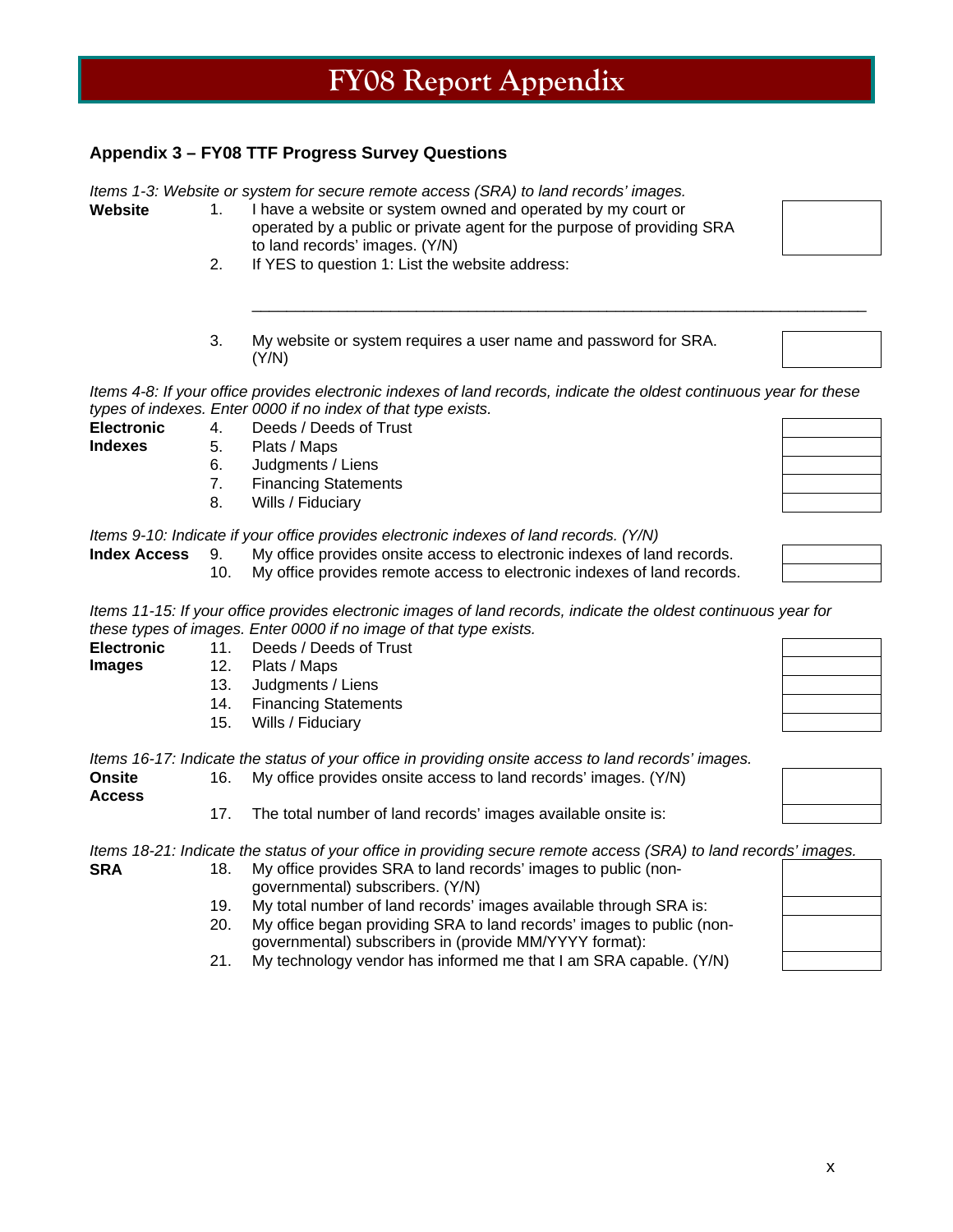# **FY08 Report Appendix**

## **Appendix 3 – FY08 TTF Progress Survey Questions, continued**

| <b>SRA</b><br><b>Subscription</b> | 22.<br>23.<br>24. | Items 22-25: Indicate how your office handles the SRA subscription process.<br>My office is responsible for approving / disapproving applications for<br>subscription to SRA. (Y/N)<br>I accept public (non-governmental) subscribers to SRA. (Y/N)<br>I charge SRA subscription fee(s) of: |
|-----------------------------------|-------------------|---------------------------------------------------------------------------------------------------------------------------------------------------------------------------------------------------------------------------------------------------------------------------------------------|
|                                   | 25.               | In my office, as of August 1, 2008, the number of registered public<br>(non-governmental) subscribers for SRA is:                                                                                                                                                                           |
| <b>SRA Publicity</b>              | 26.               | Items 26-29: Indicate how your office has publicized the availability of SRA to land records' images to the public.<br>My office has publicized the availability of SRA to land records'                                                                                                    |
| Part 1                            |                   | images. (Y/N)                                                                                                                                                                                                                                                                               |
|                                   | 27.               | My office has publicized SRA on my court's website. (Y/N)                                                                                                                                                                                                                                   |
|                                   | 28.               | Other SRA publicity:                                                                                                                                                                                                                                                                        |
|                                   | 29.               | My office has publicized SRA to the BAR Association. (Y/N)                                                                                                                                                                                                                                  |
|                                   |                   |                                                                                                                                                                                                                                                                                             |
|                                   |                   | Items 30-35: Indicate how your office has publicized the availability of SRA to land records' images to the public.                                                                                                                                                                         |
| <b>SRA Publicity</b>              | 30.               | My office has publicized SRA to realtors. (Y/N)                                                                                                                                                                                                                                             |
| Part 2                            | 31.               | My office has publicized SRA to surveyors. (Y/N)                                                                                                                                                                                                                                            |
|                                   | 32.               | My office has publicized SRA to title companies. (Y/N)                                                                                                                                                                                                                                      |
|                                   | 33.               | My office has publicized SRA to financial institutions. (Y/N)                                                                                                                                                                                                                               |
|                                   | 34.               | My office has publicized SRA to the public. (Y/N)                                                                                                                                                                                                                                           |
|                                   | 35.               | Other groups:                                                                                                                                                                                                                                                                               |
|                                   |                   |                                                                                                                                                                                                                                                                                             |
|                                   |                   | Items 36-39: Indicate your office procedures in providing electronic images of land records.                                                                                                                                                                                                |
| <b>Office</b>                     | 36.               | My office offers the capability to e-file (electronically file) land records'                                                                                                                                                                                                               |
| <b>Procedures</b>                 |                   | images. (Y/N)                                                                                                                                                                                                                                                                               |
|                                   | 37.               | If answer to question 36 is YES, please identify the types of land records that are e-filed<br>with your office.                                                                                                                                                                            |

38. My office requires the use of a cover sheet in electronic format to be submitted with each document that is e-filed. (Y/N)

 $\overline{\phantom{a}}$  ,  $\overline{\phantom{a}}$  ,  $\overline{\phantom{a}}$  ,  $\overline{\phantom{a}}$  ,  $\overline{\phantom{a}}$  ,  $\overline{\phantom{a}}$  ,  $\overline{\phantom{a}}$  ,  $\overline{\phantom{a}}$  ,  $\overline{\phantom{a}}$  ,  $\overline{\phantom{a}}$  ,  $\overline{\phantom{a}}$  ,  $\overline{\phantom{a}}$  ,  $\overline{\phantom{a}}$  ,  $\overline{\phantom{a}}$  ,  $\overline{\phantom{a}}$  ,  $\overline{\phantom{a}}$ 

 39. My office requires the use of a unique PIN (parcel identification number) to identify electronic images of land records. (Y/N)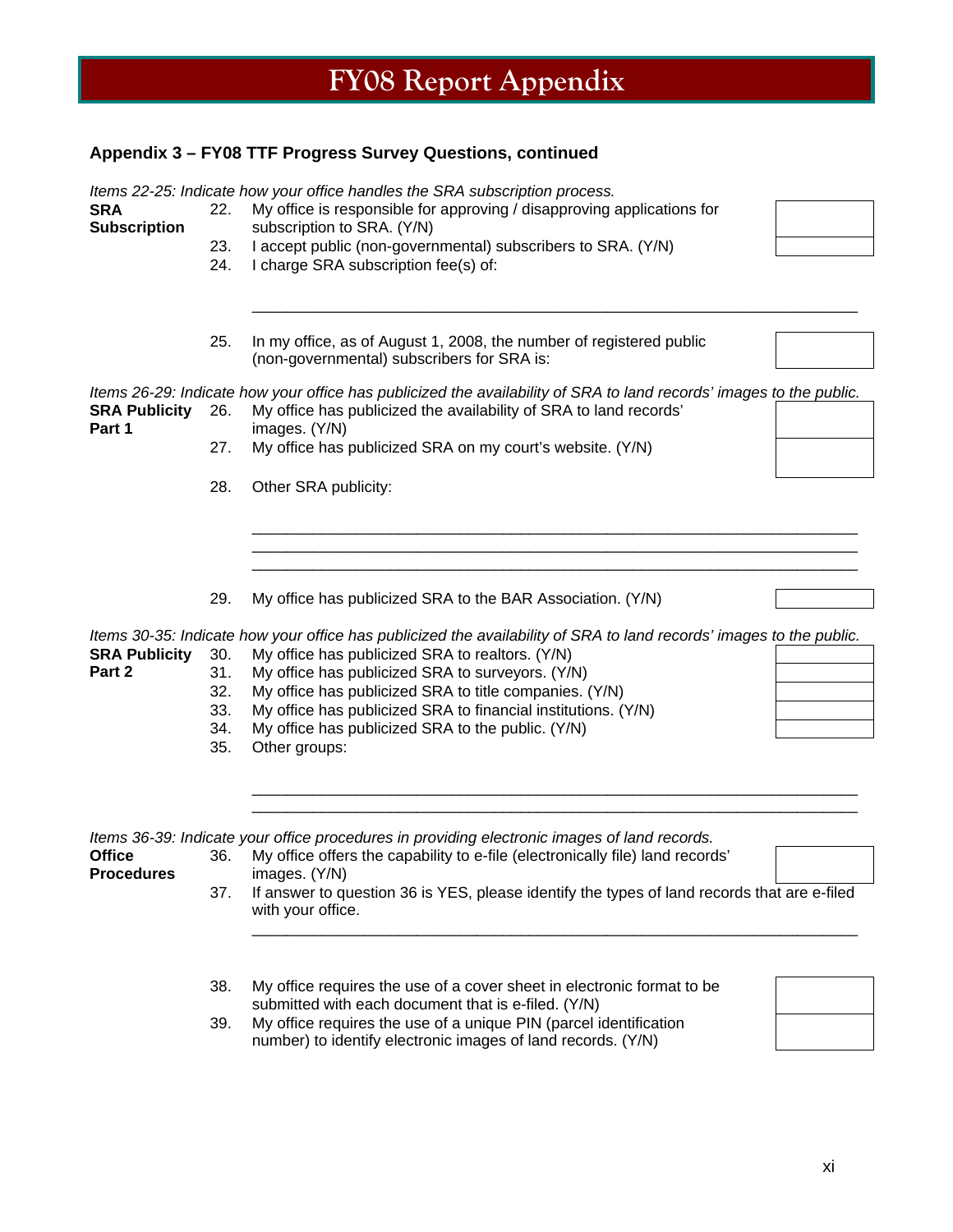## **FY08 Report Appendix**

### **Appendix 3 – FY08 TTF Progress Survey Questions, continued**

*Items 40-45: Indicate if these automated systems are linked to your land records system. (Y/N)* 

- **Linkages** 40. Tax Assessments
	- 41. Title Transfers
	- 42. Delinquent Real Estate Taxes
	- 43. Building Permits
	- 44. Geographical Information System (GIS)
	- 45. Case Management System (CMS)

*Items 46-50: Indicate the technology vendors (including your locality) with whom you have signed a contract for the following services. Please spell out vendor names completely.*  **Technology**  46. Land records automation system:

\_\_\_\_\_\_\_\_\_\_\_\_\_\_\_\_\_\_\_\_\_\_\_\_\_\_\_\_\_\_\_\_\_\_\_\_\_\_\_\_\_\_\_\_\_\_\_\_\_\_\_\_\_\_\_\_\_\_\_\_\_\_\_\_\_\_\_\_\_\_\_

 $\overline{\phantom{a}}$  , and the set of the set of the set of the set of the set of the set of the set of the set of the set of the set of the set of the set of the set of the set of the set of the set of the set of the set of the s

\_\_\_\_\_\_\_\_\_\_\_\_\_\_\_\_\_\_\_\_\_\_\_\_\_\_\_\_\_\_\_\_\_\_\_\_\_\_\_\_\_\_\_\_\_\_\_\_\_\_\_\_\_\_\_\_\_\_\_\_\_\_\_\_\_\_\_\_\_\_\_

\_\_\_\_\_\_\_\_\_\_\_\_\_\_\_\_\_\_\_\_\_\_\_\_\_\_\_\_\_\_\_\_\_\_\_\_\_\_\_\_\_\_\_\_\_\_\_\_\_\_\_\_\_\_\_\_\_\_\_\_\_\_\_\_\_\_\_\_\_\_\_

 $\overline{\phantom{a}}$  , and the set of the set of the set of the set of the set of the set of the set of the set of the set of the set of the set of the set of the set of the set of the set of the set of the set of the set of the s

\_\_\_\_\_\_\_\_\_\_\_\_\_\_\_\_\_\_\_\_\_\_\_\_\_\_\_\_\_\_\_\_\_\_\_\_\_\_\_\_\_\_\_\_\_\_\_\_\_\_\_\_\_\_\_\_\_\_\_\_\_\_\_\_\_\_\_\_\_\_

**Vendors** 

- 47. Secure remote access internet hosting:
- 48. Equipment, software, and maintenance:
- 49. Redaction of social security numbers:
- 50. Back scanning of images / conversion:

*Items 51-55: Indicate your FY08 progress in the redaction of social security numbers (SSN) from your land records' images.* 

**SSN** 51. A vendor / my office redacted SSNs in FY08. (Y/N)

**Redaction** 52. Vendor name who performed SSN redaction. If your office performed SSN redaction inhouse, enter locality:

- 53. The total number of images redacted in FY08 was:
- 54. The total cost for SSN redaction in FY08 was:
- 55. Name the type of SSN redaction in FY08 (choose one):
	- 1) Vendor performs OCR with no manual pass;
	- 2) Vendor performs OCR plus 1 manual pass;
	- 3) Vendor performs OCR plus 2 manual passes; or
	- 4) Software purchase only with in-house manual pass.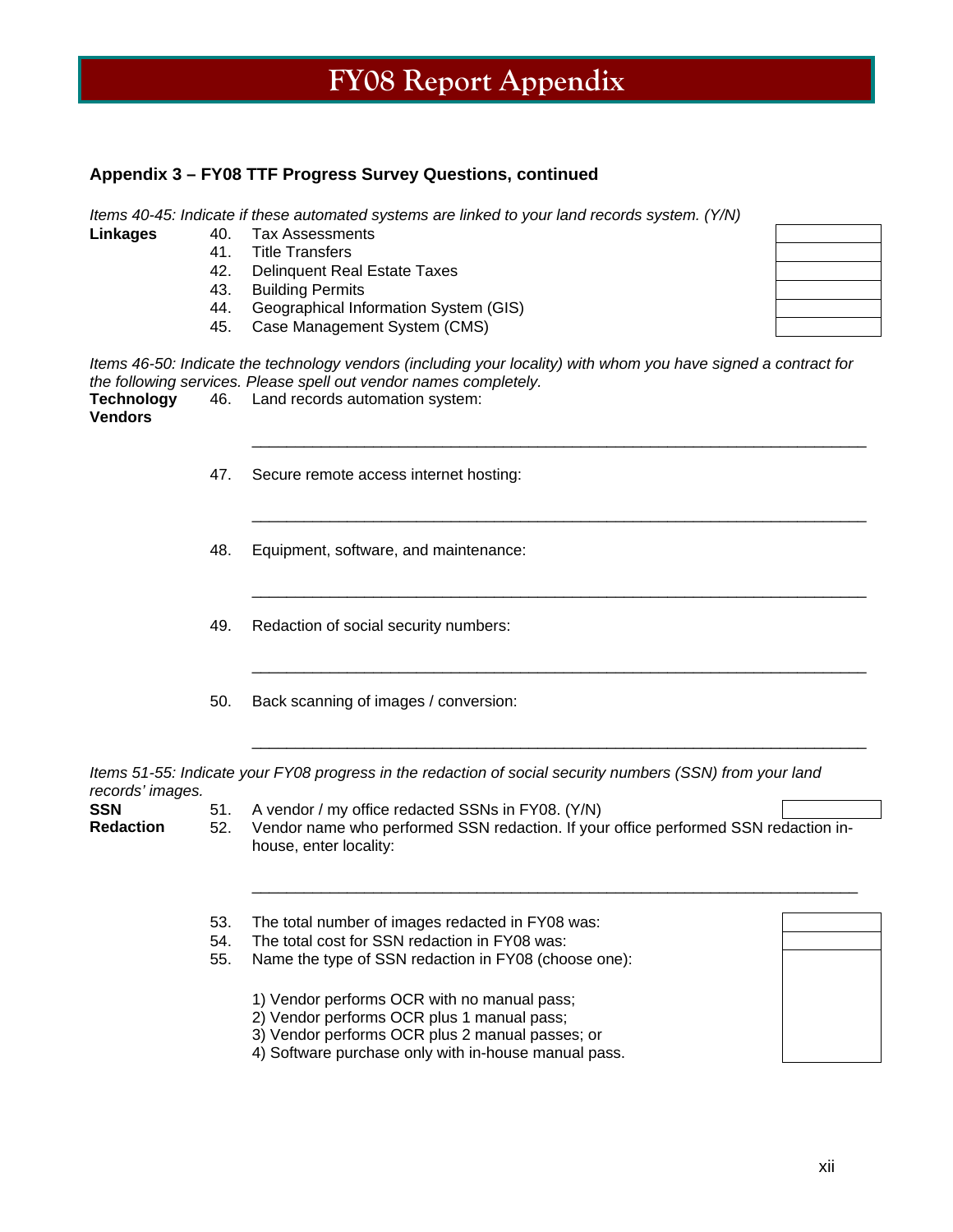# **FY08 Report Appendix**

#### **Appendix 3 – FY08 TTF Progress Survey Questions, continued**

*Items 56-60: Indicate the span of years for your redacted land records' images. List month and year (Example: For May 2000, Enter 050. Enter 0000 for no redacted land records' images.* 

| <b>SSN</b><br><b>Redaction</b> | 56. | Deeds / Deeds of Trust<br>FROM:<br>TO:      |  |
|--------------------------------|-----|---------------------------------------------|--|
|                                | 57. | Plats / Maps<br>FROM:<br>TO:                |  |
|                                | 58. | Judgments / Liens<br>FROM:<br>TO:           |  |
|                                | 59. | <b>Financing Statements</b><br>FROM:<br>TO: |  |
|                                | 60. | Wills / Fiduciary<br>FROM:<br>TO:           |  |

**END OF SURVEY**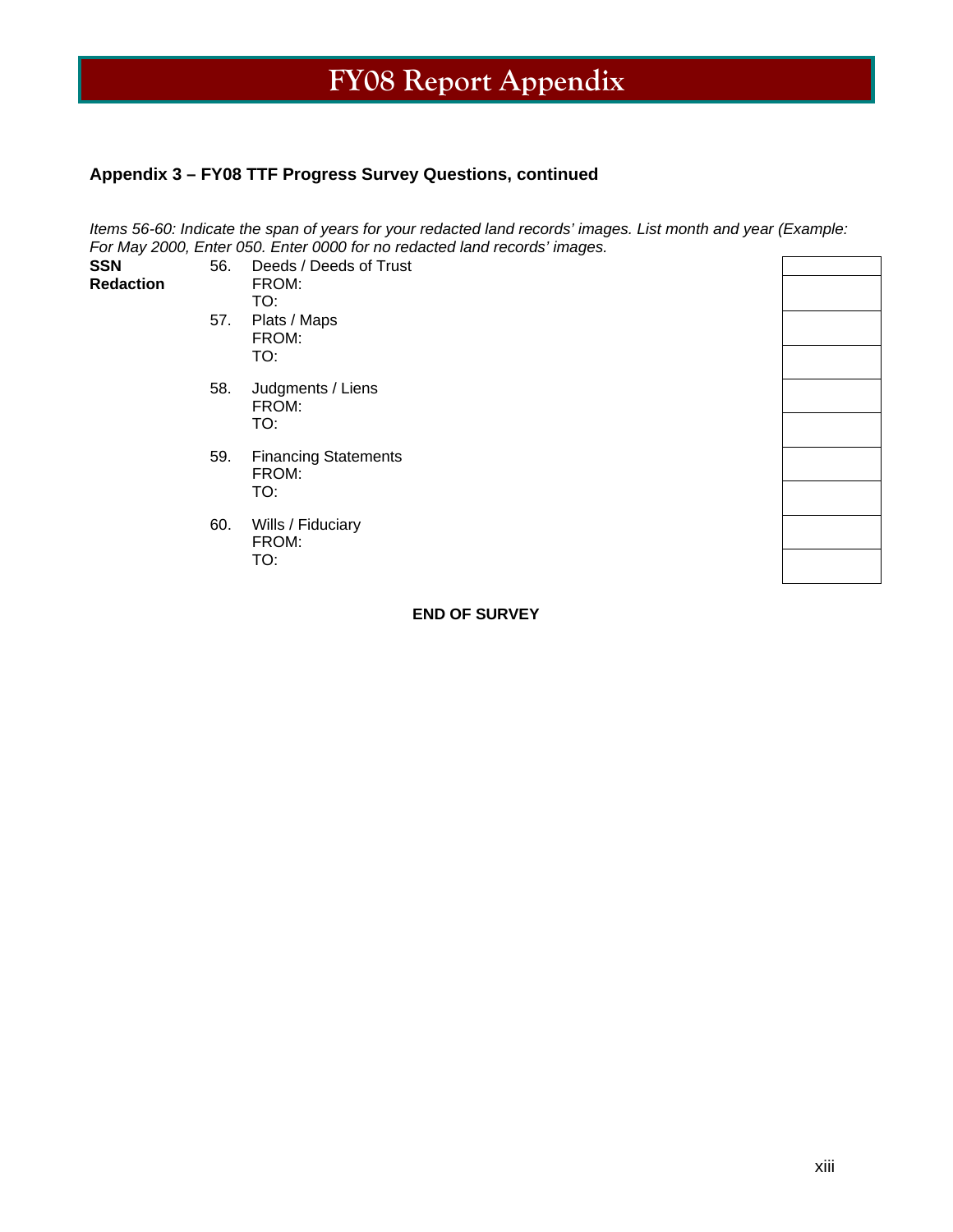# **Appendix 4 – FY09 Secure Remote Access, VITA, and Budget Certification Screens**

|                                                                                                                                                                                                                                                                                                         |  | <b>OPTION 2 - CERTIFICATION FOR SECURE REMOTE ACCESS TO LAND RECORDS</b>                                                                     |  |                      |  |  |  |
|---------------------------------------------------------------------------------------------------------------------------------------------------------------------------------------------------------------------------------------------------------------------------------------------------------|--|----------------------------------------------------------------------------------------------------------------------------------------------|--|----------------------|--|--|--|
| My office currently provides to public subscribers secure remote access to land records'<br>images on a website or system owned and operated by my court or operated by a public or<br>private agent. (Y/N)                                                                                             |  |                                                                                                                                              |  |                      |  |  |  |
| Date:                                                                                                                                                                                                                                                                                                   |  | Officer Logon ID:                                                                                                                            |  | <b>Officer Name:</b> |  |  |  |
| <b>OPTION 3- CERTIFICATION FOR VITA SECURITY STANDARDS (If answer to Option 2 is YES)</b><br><b>CURRENTLY PROVIDING SRA TO LAND RECORDS.</b>                                                                                                                                                            |  |                                                                                                                                              |  |                      |  |  |  |
| Pursuant to §§ 17.1-279 D and 17.1-294 A, Code of Virginia, and in accordance with the VITA<br>document "Security Standards for Remote Access to Court Documents on Court-Controlled<br>Websites" (ITRM Standard SEC503-02), effective March 28, 2005, and any subsequent<br>revisions, I certify that: |  |                                                                                                                                              |  |                      |  |  |  |
| I concur with the above statement (Y/N).                                                                                                                                                                                                                                                                |  | 1) My website or remote access system are in compliance and<br>2) Any proposed technology improvements to land records will accommodate SRA. |  |                      |  |  |  |
| Date:                                                                                                                                                                                                                                                                                                   |  | Officer Logon ID:                                                                                                                            |  | Officer Name:        |  |  |  |
|                                                                                                                                                                                                                                                                                                         |  |                                                                                                                                              |  |                      |  |  |  |
|                                                                                                                                                                                                                                                                                                         |  | <b>OPTION 7 - FY09 CERTIFICATION FOR \$4 BUDGET REQUEST</b>                                                                                  |  |                      |  |  |  |
| I certify that the amount of my \$4 budget request for proposed automation and technology improvements are in<br>compliance with § 17.1-279, Code of Virginia, and that I will continue to provide secure remote access to land<br>records.                                                             |  |                                                                                                                                              |  |                      |  |  |  |
| I certify to the best of my knowledge and belief that the process utilized to procure any equipment or services for<br>which payment will be made using funds requested herein is in conformance with the Virginia Public<br>Procurement Act, 11-35 et.seq., Code of Virginia.                          |  |                                                                                                                                              |  |                      |  |  |  |
| I have provided / will provide my local governing body with a copy of all documentation and justification supplied<br>to the Compensation Board.                                                                                                                                                        |  |                                                                                                                                              |  |                      |  |  |  |
| Date:                                                                                                                                                                                                                                                                                                   |  | Officer Logon ID:                                                                                                                            |  | Officer Name:        |  |  |  |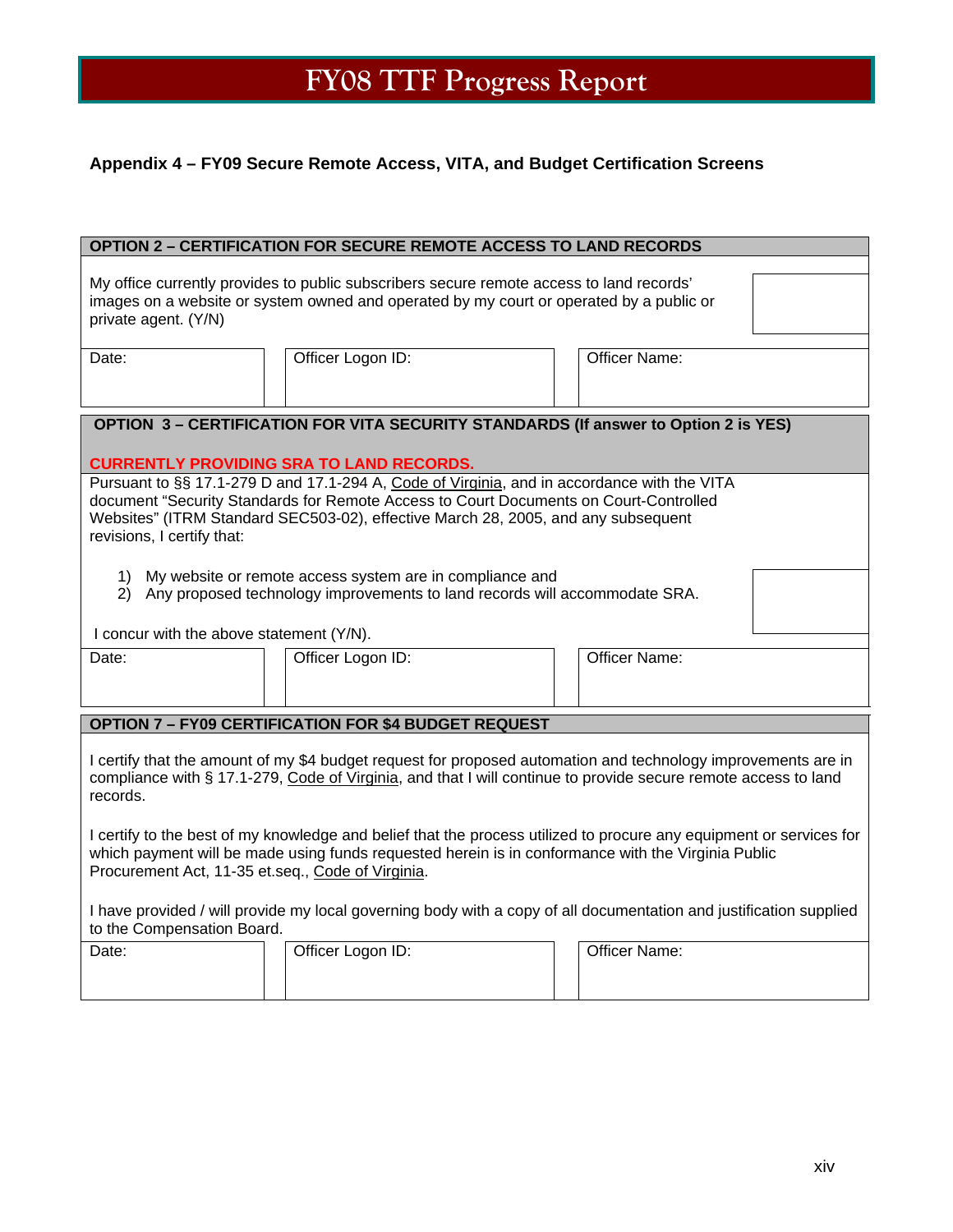#### **Appendix 4 – FY09 Secure Remote Access, VITA, and Budget Certification Screens, continued**

#### **OPTION 10 – FY09 CERTIFICATION FOR \$1 FUND BUDGET REQUEST**

I certify that the amount of my request from the \$1 Fund is based upon a shortfall of \$4 funds, that proposed automation and technology improvements are in compliance with § 17.1-279, Code of Virginia, and that I will continue to provide secure remote access to land records.

I certify to the best of my knowledge and belief that the process utilized to procure any equipment or services for which payment will be made using funds requested herein is in conformance with the Virginia Public Procurement Act, 11-35 et.seq., Code of Virginia.

I have provided / will provide my local governing body with a copy of all documentation and justification supplied to the Compensation Board.

| Date: | Officer Logon ID: | Officer Name: |
|-------|-------------------|---------------|
|       |                   |               |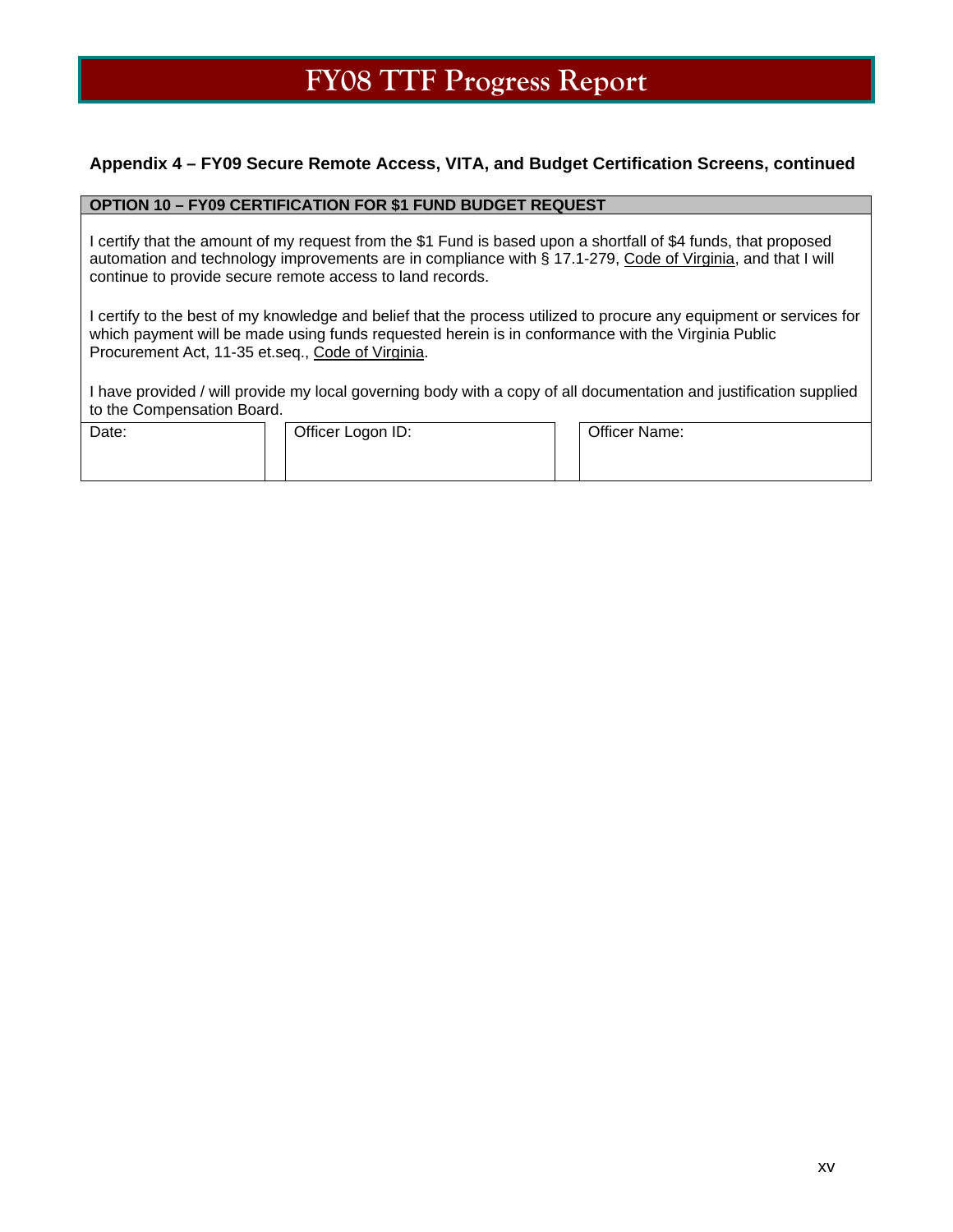| <b>FIPS</b> | <b>Locality</b>                      | \$4<br><b>Available</b><br><b>Balance</b> | \$4<br><b>Equipment</b> | \$4<br><b>Services</b> | \$4<br><b>Redaction</b> | <b>Purpose</b><br><b>Code F</b> | \$4<br><b>Approved</b> | \$4 Un-<br><b>Budgeted</b> |
|-------------|--------------------------------------|-------------------------------------------|-------------------------|------------------------|-------------------------|---------------------------------|------------------------|----------------------------|
| 001         | <b>ACCOMACK</b>                      | \$49,091                                  | \$0                     | \$49,084               | \$0                     | \$0                             | \$49,084               | \$7                        |
| 003         | ALBEMARLE                            | \$196,920                                 | \$0                     | \$165,845              | \$44,859                | \$47,896                        | \$165,845              | \$31,075                   |
| 005         | <b>ALLEGHANY</b>                     | \$24,508                                  | \$0                     | \$24,508               | \$2,953                 | \$0                             | \$24,508               | \$0                        |
| 007         | <b>AMELIA</b>                        | \$37,196                                  | \$0                     | \$37,196               | \$6,977                 | \$0                             | \$37,196               | \$0                        |
| 009         | <b>AMHERST</b>                       | \$36,433                                  | \$0                     | \$36,400               | \$0                     | \$0                             | \$36,400               | \$33                       |
| 011         | <b>APPOMATTOX</b>                    | \$23,806                                  | \$0                     | \$23,806               | \$0                     | \$0                             | \$23,806               | \$0                        |
| 013         | <b>ARLINGTON</b>                     | \$110,574                                 | \$0                     | \$110,574              | \$0                     | \$0                             | \$110,574              | \$0                        |
| 015         | <b>AUGUSTA</b>                       | \$129,653                                 | \$560                   | \$107,798              | \$5,433                 | \$36,507                        | \$108,358              | \$21,295                   |
| 017         | <b>BATH</b>                          | \$20,198                                  | \$0                     | \$13,137               | \$2,153                 | \$0                             | \$13,137               | \$7,061                    |
| 019         | <b>BEDFORD</b>                       | \$121,933                                 | \$0                     | \$66,373               | \$18,482                | \$1,703                         | \$66,373               | \$55,560                   |
| 021         | <b>BLAND</b>                         | \$820                                     | \$0                     | \$820                  | \$0                     | \$0                             | \$820                  | \$0                        |
| 023         | <b>BOTETOURT</b>                     | \$54,996                                  | \$0                     | \$54,996               | \$4,053                 | \$0                             | \$54,996               | \$0                        |
| 025         | <b>BRUNSWICK</b>                     | \$21,963                                  | \$0                     | \$21,963               | \$0                     | \$0                             | \$21,963               | \$0                        |
| 027         | <b>BUCHANAN</b>                      | \$14,872                                  | \$0                     | \$14,872               | \$0                     | \$0                             | \$14,872               | \$0                        |
| 029         | <b>BUCKINGHAM</b>                    | \$17,818                                  | \$1,600                 | \$16,218               | \$0                     | \$0                             | \$17,818               | \$0                        |
| 031         | <b>CAMPBELL</b>                      | \$72,799                                  | \$0                     | \$72,799               | \$40,408                | \$0                             | \$72,799               | \$0                        |
| 033         | CAROLINE                             | \$24,327                                  | \$0                     | \$24,327               | \$0                     | \$0                             | \$24,327               | \$0                        |
| 035         | CARROLL                              | \$18,598                                  | \$0                     | \$18,598               | \$0                     | \$0                             | \$18,598               | \$0                        |
| 036         | <b>CHARLES CITY</b><br><b>COUNTY</b> | \$12.119                                  | \$0                     | \$12,119               | \$1,627                 | \$0                             | \$12,119               | \$0                        |
| 037         | <b>CHARLOTTE</b>                     | \$31,361                                  | \$0                     | \$17,219               | \$59                    | \$0                             | \$17,219               | \$14,142                   |
| 041         | <b>CHESTERFIELD</b>                  | \$369,598                                 | \$0                     | \$369,598              | \$19,705                | \$0                             | \$369,598              | \$0                        |
| 043         | <b>CLARKE</b>                        | \$8,732                                   | \$0                     | \$8,732                | \$0                     | \$0                             | \$8,732                | \$0                        |
| 045         | <b>CRAIG</b>                         | \$16,407                                  | \$0                     | \$16,407               | \$6,784                 | \$0                             | \$16,407               | \$0                        |
| 047         | <b>CULPEPER</b>                      | \$80,159                                  | \$0                     | \$53,044               | \$4,453                 | \$0                             | \$50,581               | \$27,115                   |
| 049         | <b>CUMBERLAND</b>                    | \$17,666                                  | \$13,500                | \$4,166                | \$0                     | \$0                             | \$17,666               | \$0                        |
| 051         | <b>DICKENSON</b>                     | \$5,273                                   | \$0                     | \$5,273                | \$0                     | \$0                             | \$5,273                | \$0                        |
| 053         | <b>DINWIDDIE</b>                     | \$50,824                                  | \$0                     | \$50,824               | \$0                     | \$0                             | \$50,824               | \$0                        |
| 057         | <b>ESSEX</b>                         | \$48,141                                  | \$0                     | \$30,630               | \$1,490                 | \$0                             | \$30,630               | \$17,511                   |
| 059         | <b>FAIRFAX COUNTY</b>                | \$739,431                                 | \$0                     | \$739,431              | \$0                     | \$125,000                       | \$739,431              | \$0                        |
| 061         | <b>FAUQUIER</b>                      | \$74,737                                  | \$0                     | \$74,737               | \$18,306                | \$18,703                        | \$74,737               | \$0                        |
| 063         | <b>FLOYD</b>                         | \$11,984                                  | \$0                     | \$11,984               | \$0                     | \$0                             | \$11,984               | \$0                        |
| 065         | <b>FLUVANNA</b>                      | \$20,570                                  | \$0                     | \$20,570               | \$0                     | \$0                             | \$20,570               | \$0                        |
| 067         | <b>FRANKLIN COUNTY</b>               | \$117,348                                 | \$0                     | \$111,874              | \$5,673                 | \$14,765                        | \$111,874              | \$5,474                    |
| 069         | <b>FREDERICK</b>                     | \$133,742                                 | \$0                     | \$107,903              | \$11,711                | \$0                             | \$107,903              | \$25,839                   |
| 071         | <b>GILES</b>                         | \$58,989                                  | \$0                     | \$58,989               | \$0                     | \$0                             | \$58,989               | \$0                        |
| 073         | <b>GLOUCESTER</b>                    | \$71,471                                  | \$0                     | \$71,471               | \$0                     | \$0                             | \$71,471               | \$0                        |
| 075         | <b>GOOCHLAND</b>                     | \$44,821                                  | \$0                     | \$44,821               | \$2,230                 | \$0                             | \$44,821               | \$0                        |
| 077         | <b>GRAYSON</b>                       | \$8,429                                   | \$0                     | \$8,429                | \$1,538                 | \$0                             | \$8,429                | \$0                        |
| 079         | GREENE                               | \$17,957                                  | \$0                     | \$17,957               | \$0                     | \$0                             | \$17,957               | \$0                        |
| 081         | <b>GREENSVILLE</b>                   | \$39,999                                  | \$0                     | \$38,344               | \$5,562                 | \$0                             | \$38,344               | \$1,655                    |
| 083         | <b>HALIFAX</b>                       | \$17,057                                  | \$0                     | \$17,057               | \$3,673                 | \$0                             | \$17,057               | \$0                        |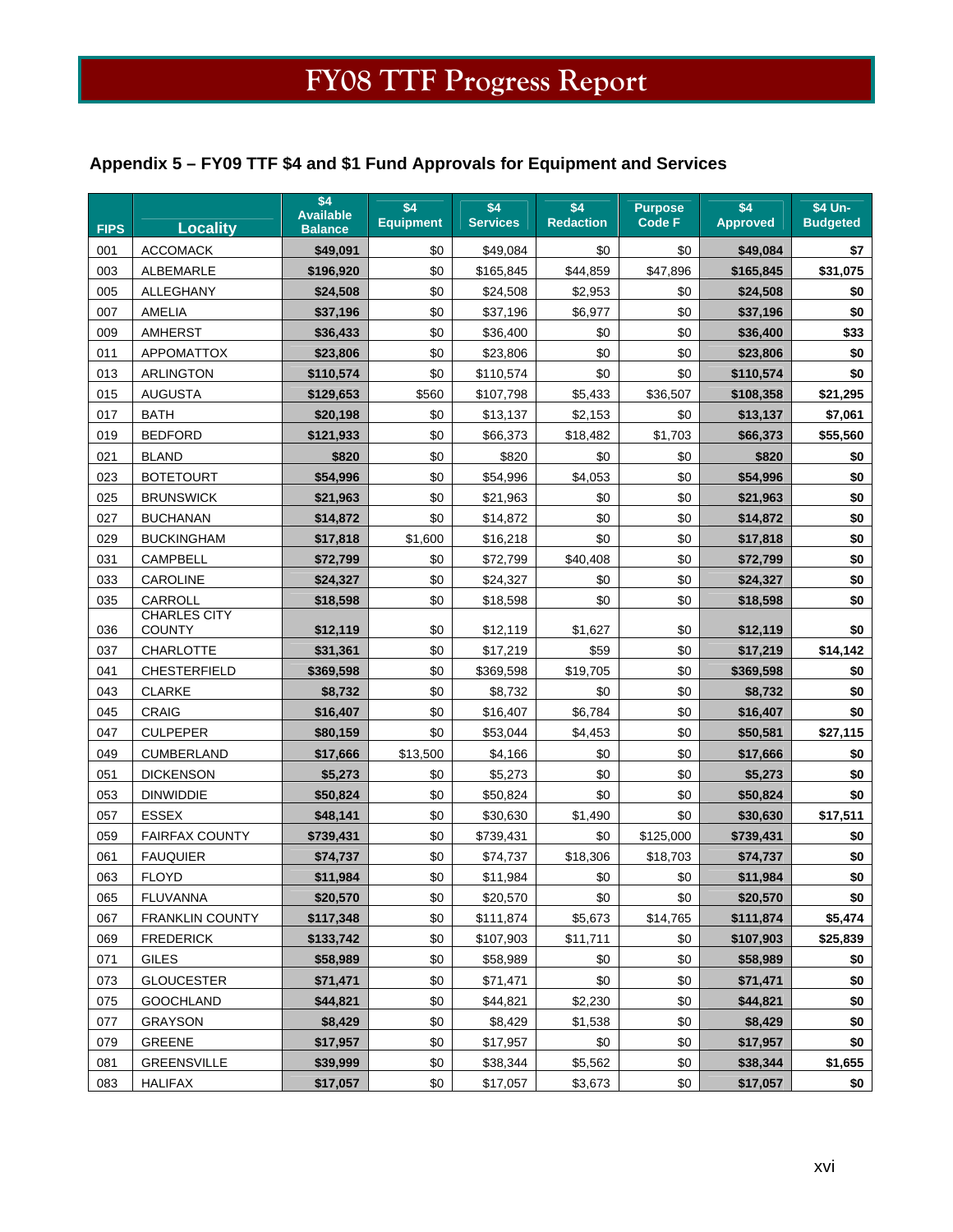| <b>FIPS</b> | <b>Locality</b>          | \$4<br><b>Available</b><br><b>Balance</b> | \$4<br><b>Equipment</b> | \$4<br><b>Services</b> | \$4<br><b>Redaction</b> | <b>Purpose</b><br><b>Code F</b> | \$4<br><b>Approved</b> | $$4$ Un-<br><b>Budgeted</b> |
|-------------|--------------------------|-------------------------------------------|-------------------------|------------------------|-------------------------|---------------------------------|------------------------|-----------------------------|
| 085         | <b>HANOVER</b>           | \$221,773                                 | \$39,563                | \$182,210              | \$100,823               | \$900                           | \$221,773              | \$0                         |
| 087         | <b>HENRICO</b>           | \$800,131                                 | \$440,206               | \$359,925              | \$201,268               | \$0                             | \$800,131              | \$0                         |
| 089         | <b>HENRY</b>             | \$74,096                                  | \$0                     | \$74,096               | \$4,036                 | \$0                             | \$74,096               | \$0                         |
| 091         | <b>HIGHLAND</b>          | \$31,176                                  | \$0                     | \$31,176               | \$225                   | \$0                             | \$31,176               | \$0                         |
| 093         | <b>ISLE OF WIGHT</b>     | \$46,083                                  | \$0                     | \$46,083               | \$3,112                 | \$0                             | \$46,083               | \$0                         |
| 095         | <b>JAMES CITY COUNTY</b> | \$283.993                                 | \$0                     | \$283,993              | \$88,992                | \$0                             | \$283,993              | \$0                         |
| 097         | KING AND QUEEN           | \$3,311                                   | \$0                     | \$3,311                | \$1.543                 | \$0                             | \$3,311                | \$0                         |
| 099         | KING GEORGE              | \$25,184                                  | \$0                     | \$25,184               | \$0                     | \$0                             | \$25,184               | \$0                         |
| 101         | <b>KING WILLIAM</b>      | \$29,581                                  | \$0                     | \$29,581               | \$1,654                 | \$0                             | \$29,581               | \$0                         |
| 103         | LANCASTER                | \$10,225                                  | \$0                     | \$10,225               | \$1,356                 | \$0                             | \$10,225               | \$0                         |
| 105         | LEE                      | \$7,511                                   | \$0                     | \$7,511                | \$0                     | \$0                             | \$7,511                | \$0                         |
| 107         | <b>LOUDOUN</b>           | \$1,851,341                               | \$426,500               | \$1,422,913            | \$114,072               | \$320,172                       | \$1,849,413            | \$1,928                     |
| 109         | <b>LOUISA</b>            | \$100,546                                 | \$0                     | \$82,154               | \$0                     | \$51,914                        | \$82,154               | \$18,392                    |
| 111         | <b>LUNENBURG</b>         | \$14,554                                  | \$0                     | \$14,554               | \$4,205                 | \$0                             | \$14,554               | \$0                         |
| 113         | <b>MADISON</b>           | \$15,878                                  | \$0                     | \$15,821               | \$2,562                 | \$0                             | \$15,821               | \$57                        |
| 115         | <b>MATHEWS</b>           | \$20,877                                  | \$0                     | \$12,760               | \$0                     | \$0                             | \$12,760               | \$8,117                     |
| 117         | <b>MECKLENBURG</b>       | \$29,698                                  | \$0                     | \$29,698               | \$2,902                 | \$2,550                         | \$29,698               | \$0                         |
| 119         | <b>MIDDLESEX</b>         | \$35,007                                  | \$0                     | \$13,111               | \$3,471                 | \$0                             | \$13,111               | \$21,896                    |
| 121         | <b>MONTGOMERY</b>        | \$122,502                                 | \$0                     | \$122,502              | \$0                     | \$0                             | \$122,502              | \$0                         |
| 125         | <b>NELSON</b>            | \$13,948                                  | \$0                     | \$13,948               | \$1.980                 | \$0                             | \$13,948               | \$0                         |
| 127         | <b>NEW KENT</b>          | \$14,818                                  | \$0                     | \$14,818               | \$0                     | \$0                             | \$14,818               | \$0                         |
| 131         | <b>NORTHAMPTON</b>       | \$9,443                                   | \$0                     | \$9,443                | \$1,542                 | \$0                             | \$9,443                | \$0                         |
| 133         | NORTHUMBERLAND           | \$65,901                                  | \$0                     | \$60,218               | \$10,509                | \$0                             | \$60,218               | \$5,683                     |
| 135         | <b>NOTTOWAY</b>          | \$33,479                                  | \$0                     | \$33,479               | \$7,600                 | \$0                             | \$33,479               | \$0                         |
| 137         | ORANGE                   | \$40,847                                  | \$3,250                 | \$37,597               | \$2,103                 | \$0                             | \$40,847               | \$0                         |
| 139         | <b>PAGE</b>              | \$20,384                                  | \$0                     | \$20,384               | \$0                     | \$0                             | \$20,384               | \$0                         |
| 141         | <b>PATRICK</b>           | \$8,193                                   | \$0                     | \$8,193                | \$0                     | \$0                             | \$8,193                | \$0                         |
| 143         | PITTSYLVANIA             | \$35,143                                  | \$0                     | \$35,143               | \$8,794                 | \$0                             | \$35,143               | \$0                         |
| 145         | <b>POWHATAN</b>          | \$104,257                                 | \$0                     | \$48,418               | \$18,818                | \$0                             | \$48,418               | \$55,839                    |
| 147         | PRINCE EDWARD            | \$12,684                                  | \$0                     | \$12,684               | \$0                     | \$0                             | \$12,684               | \$0                         |
| 149         | PRINCE GEORGE            | \$68,706                                  | \$0                     | \$68,706               | \$2,975                 | \$0                             | \$68,706               | \$0                         |
| 153         | PRINCE WILLIAM           | \$370,296                                 | \$0                     | \$370,296              | \$0                     | \$183,893                       | \$370,296              | \$0                         |
| 155         | <b>PULASKI</b>           | \$17,272                                  | \$0                     | \$17,272               | \$0                     | \$0                             | \$17,272               | \$0                         |
| 157         | <b>RAPPAHANNOCK</b>      | \$16,860                                  | \$0                     | \$16,860               | \$4,527                 | \$0                             | \$16,860               | \$0                         |
| 159         | RICHMOND COUNTY          | \$13,530                                  | \$0                     | \$13,530               | \$0                     | \$0                             | \$13,530               | \$0                         |
| 161         | ROANOKE COUNTY           | \$67,646                                  | \$0                     | \$67,646               | \$10,025                | \$0                             | \$67,646               | \$0                         |
| 163         | <b>ROCKBRIDGE</b>        | \$22,004                                  | \$0                     | \$21,562               | \$2,380                 | \$0                             | \$21,562               | \$442                       |
| 165         | <b>ROCKINGHAM</b>        | \$657,176                                 | \$23,942                | \$172,827              | \$86,902                | \$15,809                        | \$196,769              | \$460,407                   |
| 167         | <b>RUSSELL</b>           | \$12,179                                  | \$0                     | \$12,179               | \$1,320                 | \$0                             | \$12,179               | \$0                         |
| 169         | <b>SCOTT</b>             | \$5,571                                   | \$0                     | \$5,571                | \$0                     | \$0                             | \$5,571                | \$0                         |
| 171         | SHENANDOAH               | \$48,741                                  | \$0                     | \$48,741               | \$5,996                 | \$0                             | \$48,741               | \$0                         |
| 173         | <b>SMYTH</b>             | \$24,382                                  | \$0                     | \$24,382               | \$6,189                 | \$0                             | \$24,382               | \$0                         |
| 175         | SOUTHAMPTON              | \$13,126                                  | \$0                     | \$13,126               | \$34                    | \$0                             | \$13,126               | \$0                         |
| 177         | <b>SPOTSYLVANIA</b>      | \$112,777                                 | \$0                     | \$112,777              | \$0                     | \$14,100                        | \$112,777              | \$0                         |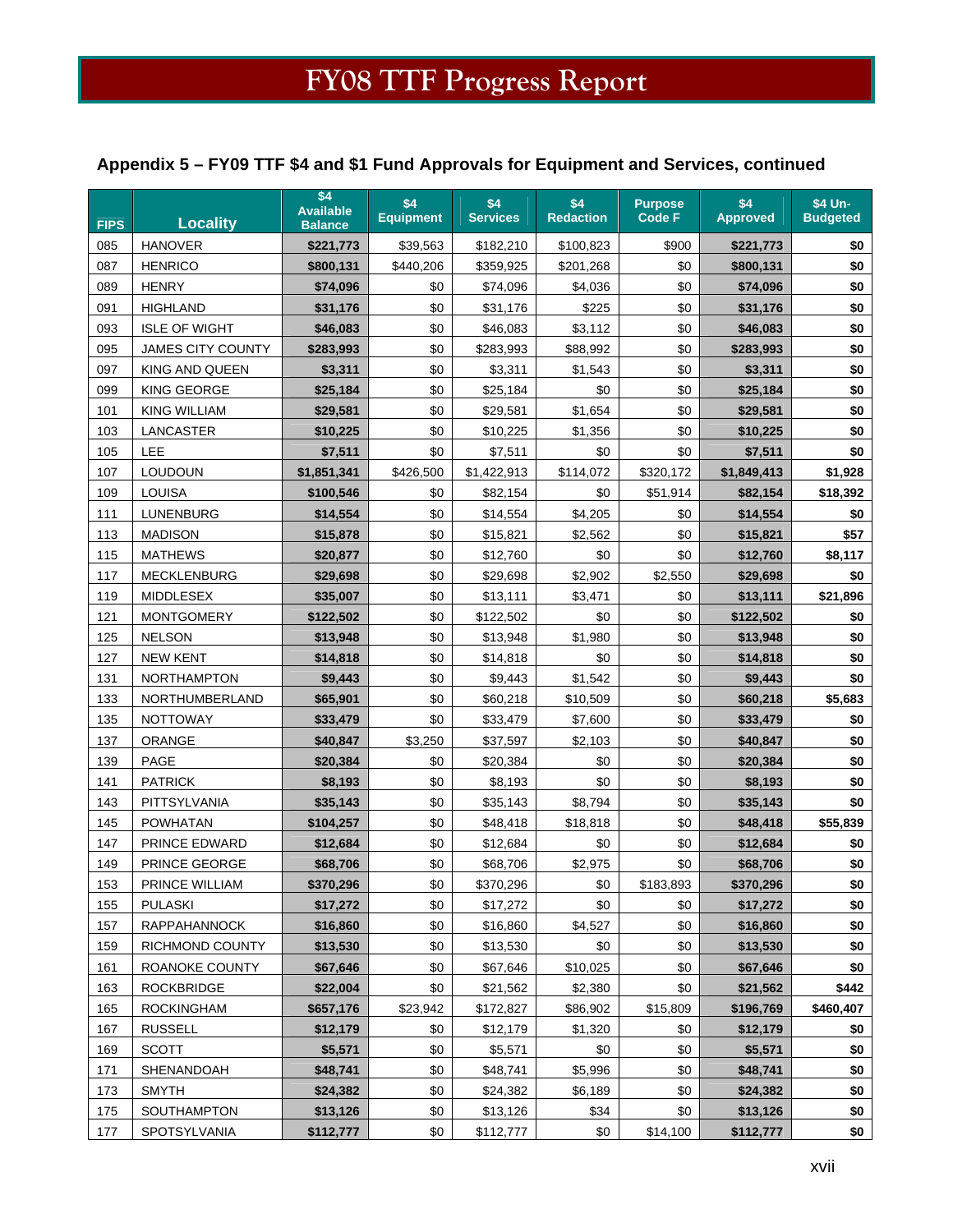| <b>FIPS</b> | <b>Locality</b>         | \$4<br><b>Available</b><br><b>Balance</b> | \$4<br><b>Equipment</b> | \$4<br><b>Services</b> | \$4<br><b>Redaction</b> | <b>Purpose</b><br><b>Code F</b> | \$4<br><b>Approved</b> | \$4 Un-<br><b>Budgeted</b> |
|-------------|-------------------------|-------------------------------------------|-------------------------|------------------------|-------------------------|---------------------------------|------------------------|----------------------------|
| 179         | <b>STAFFORD</b>         | \$226.388                                 | \$0                     | \$226,388              | \$13,387                | \$0                             | \$226,388              | \$0                        |
| 181         | <b>SURRY</b>            | \$3,759                                   | \$0                     | \$3,759                | \$0                     | \$0                             | \$3,759                | \$0                        |
| 183         | <b>SUSSEX</b>           | \$2,795                                   | \$0                     | \$2,795                | \$0                     | \$0                             | \$2,795                | \$0                        |
| 185         | <b>TAZEWELL</b>         | \$23,836                                  | \$0                     | \$23,836               | \$4,405                 | \$0                             | \$23,836               | \$0                        |
| 187         | <b>WARREN</b>           | \$104,915                                 | \$0                     | \$29,288               | \$4,688                 | \$4,000                         | \$29,288               | \$75,627                   |
| 191         | <b>WASHINGTON</b>       | \$122,880                                 | \$0                     | \$122,880              | \$32,171                | \$0                             | \$122,880              | \$0                        |
| 193         | WESTMORELAND            | \$15,779                                  | \$0                     | \$15,779               | \$0                     | \$0                             | \$15,779               | \$0                        |
| 195         | <b>WISE</b>             | \$32,028                                  | \$0                     | \$32,028               | \$0                     | \$0                             | \$32,028               | \$0                        |
| 197         | <b>WYTHE</b>            | \$62,616                                  | \$0                     | \$62,616               | \$0                     | \$0                             | \$62,616               | \$0                        |
| 199         | <b>YORK</b>             | \$298,013                                 | \$0                     | \$181,790              | \$101,390               | \$0                             | \$181,790              | \$116,223                  |
| 510         | ALEXANDRIA              | \$319,058                                 | \$0                     | \$319,040              | \$244,580               | \$25,718                        | \$319,040              | \$18                       |
| 520         | <b>BRISTOL</b>          | \$20,981                                  | \$0                     | \$20,981               | \$1,470                 | \$0                             | \$20,981               | \$0                        |
| 530         | <b>BUENA VISTA</b>      | \$543                                     | \$0                     | \$543                  | \$543                   | \$0                             | \$543                  | \$0                        |
| 540         | <b>CHARLOTTESVILLE</b>  | \$94,316                                  | \$0                     | \$46,355               | \$26,295                | \$0                             | \$46,355               | \$47,961                   |
| 550         | <b>CHESAPEAKE</b>       | \$179,467                                 | \$7,200                 | \$172,267              | \$7,315                 | \$0                             | \$179,467              | \$0                        |
| 570         | <b>COLONIAL HEIGHTS</b> | \$32,600                                  | \$0                     | \$32,600               | \$0                     | \$0                             | \$32,600               | \$0                        |
| 590         | <b>DANVILLE</b>         | \$158,641                                 | \$0                     | \$158,641              | \$9,202                 | \$0                             | \$158,641              | \$0                        |
| 630         | <b>FREDERICKSBURG</b>   | \$10,432                                  | \$0                     | \$10,432               | \$0                     | \$0                             | \$10,432               | \$0                        |
| 650         | <b>HAMPTON</b>          | \$170,499                                 | \$0                     | \$170,499              | \$14,621                | \$39,400                        | \$170,499              | \$0                        |
| 670         | <b>HOPEWELL</b>         | \$14.068                                  | \$0                     | \$8,213                | \$1,763                 | \$0                             | \$8,213                | \$5.855                    |
| 680         | <b>LYNCHBURG</b>        | \$44,887                                  | \$0                     | \$36,532               | \$6,817                 | \$0                             | \$36,532               | \$8,355                    |
| 690         | <b>MARTINSVILLE</b>     | \$6,317                                   | \$0                     | \$6,317                | \$0                     | \$0                             | \$6,317                | \$0                        |
| 700         | <b>NEWPORT NEWS</b>     | \$375,306                                 | \$0                     | \$25,898               | \$1,276                 | \$0                             | \$25,898               | \$349,408                  |
| 710         | <b>NORFOLK</b>          | \$138,708                                 | \$0                     | \$138,708              | \$0                     | \$0                             | \$138,708              | \$0                        |
| 730         | <b>PETERSBURG</b>       | \$34,044                                  | \$0                     | \$34,044               | \$16,931                | \$0                             | \$34,044               | \$0                        |
| 740         | <b>PORTSMOUTH</b>       | \$72,341                                  | \$0                     | \$72,341               | \$23,138                | \$0                             | \$72,341               | \$0                        |
| 750         | <b>RADFORD</b>          | \$12,976                                  | \$1,561                 | \$11,415               | \$0                     | \$0                             | \$12,976               | \$0                        |
| 760         | RICHMOND CITY           | \$722,578                                 | \$9,000                 | \$411,686              | \$221,336               | \$101,507                       | \$420,686              | \$301,892                  |
| 770         | ROANOKE CITY            | \$212,720                                 | \$0                     | \$198,950              | \$67,939                | \$0                             | \$198,950              | \$13,770                   |
| 775         | <b>SALEM</b>            | \$46,659                                  | \$0                     | \$45,509               | \$2,241                 | \$0                             | \$45,509               | \$1,150                    |
| 790         | <b>STAUNTON</b>         | \$11,710                                  | \$0                     | \$11,710               | \$0                     | \$0                             | \$11,710               | \$0                        |
| 800         | <b>SUFFOLK</b>          | \$102,379                                 | \$0                     | \$102,379              | \$0                     | \$0                             | \$102,379              | \$0                        |
| 810         | <b>VIRGINIA BEACH</b>   | \$434,476                                 | \$91,440                | \$338,885              | \$0                     | \$287,440                       | \$430,325              | \$4,151                    |
| 820         | WAYNESBORO              | \$12,220                                  | \$0                     | \$12,220               | \$3,203                 | \$0                             | \$12,220               | \$0                        |
| 840         | <b>WINCHESTER</b>       | \$13,052                                  | \$0                     | \$13,052               | \$2,464                 | \$0                             | \$13,052               | \$0                        |
|             | 120                     | \$12,640,137                              | \$1,058,322             | \$9,877,877            | \$1,717,219             | \$1,291,977                     | \$10,936,199           | \$1,703,938                |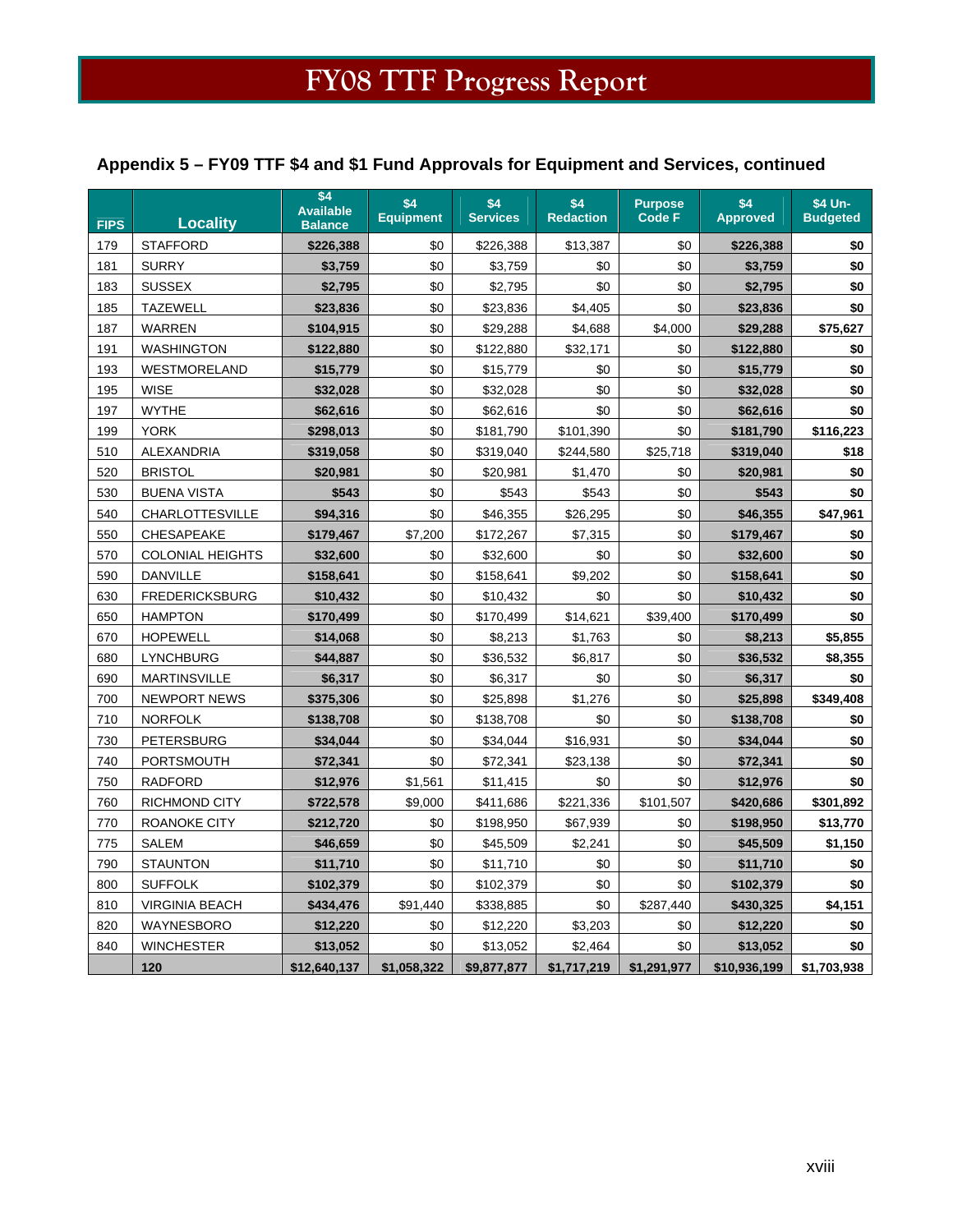| <b>FIPS</b> | <b>Locality</b>                      | \$1 Fund<br><b>Equipment</b> | \$1 Fund<br><b>Services</b> | \$1 Fund<br><b>Redaction</b> | \$4 / \$1 Fund<br><b>Redaction</b> | \$1 Fund<br><b>Approved</b> |
|-------------|--------------------------------------|------------------------------|-----------------------------|------------------------------|------------------------------------|-----------------------------|
| 001         | <b>ACCOMACK</b>                      | N/A                          | N/A                         | N/A                          | \$0                                | \$0                         |
| 003         | ALBEMARLE                            | N/A                          | N/A                         | N/A                          | \$44,859                           | \$0                         |
| 005         | ALLEGHANY                            | \$0                          | \$5,839                     | \$0                          | \$2,953                            | \$5,839                     |
| 007         | AMELIA                               | \$0                          | \$17,600                    | \$0                          | \$6,977                            | \$17,600                    |
| 009         | AMHERST                              | \$0                          | \$0                         | \$0                          | \$0                                | \$0                         |
| 011         | <b>APPOMATTOX</b>                    | \$0                          | \$6,358                     | \$0                          | \$0                                | \$6,358                     |
| 013         | <b>ARLINGTON</b>                     | \$0                          | \$0                         | \$0                          | \$0                                | \$0                         |
| 015         | <b>AUGUSTA</b>                       | N/A                          | N/A                         | N/A                          | \$5,433                            | \$0                         |
| 017         | BATH                                 | N/A                          | N/A                         | N/A                          | \$2,153                            | \$0                         |
| 019         | <b>BEDFORD</b>                       | N/A                          | N/A                         | N/A                          | \$18,482                           | \$0                         |
| 021         | <b>BLAND</b>                         | \$0                          | \$12,161                    | \$487                        | \$487                              | \$12,161                    |
| 023         | <b>BOTETOURT</b>                     | \$0                          | \$0                         | \$0                          | \$4,053                            | \$0                         |
| 025         | <b>BRUNSWICK</b>                     | \$0                          | \$25,999                    | \$16,807                     | \$16,807                           | \$25,999                    |
| 027         | <b>BUCHANAN</b>                      | \$0                          | \$12,600                    | \$2,773                      | \$2,773                            | \$12,600                    |
| 029         | <b>BUCKINGHAM</b>                    | \$0                          | \$10,595                    | \$0                          | \$0                                | \$10,595                    |
| 031         | CAMPBELL                             | \$0                          | \$42,520                    | \$0                          | \$40,408                           | \$42,520                    |
| 033         | CAROLINE                             | \$0                          | \$2,920                     | \$2,920                      | \$2,920                            | \$2,920                     |
| 035         | CARROLL                              | \$0                          | \$30,273                    | \$2,176                      | \$2,176                            | \$30,273                    |
| 036         | <b>CHARLES CITY</b><br><b>COUNTY</b> | \$0                          | \$47,268                    | \$0                          | \$1,627                            | \$47,268                    |
| 037         | <b>CHARLOTTE</b>                     | N/A                          | N/A                         | N/A                          | \$59                               | \$0                         |
| 041         | CHESTERFIELD                         | \$0                          | \$0                         | \$0                          | \$19,705                           | \$0                         |
| 043         | <b>CLARKE</b>                        | \$0                          | \$9,468                     | \$0                          | \$0                                | \$9,468                     |
| 045         | <b>CRAIG</b>                         | \$0                          | \$42,037                    | \$0                          | \$6,784                            | \$42,037                    |
| 047         | <b>CULPEPER</b>                      | N/A                          | N/A                         | N/A                          | \$4,453                            | \$0                         |
| 049         | CUMBERLAND                           | \$1,000                      | \$19,395                    | \$0                          | \$0                                | \$20,395                    |
| 051         | <b>DICKENSON</b>                     | \$0                          | \$83,702                    | \$1,042                      | \$1,042                            | \$83,702                    |
| 053         | <b>DINWIDDIE</b>                     | \$0                          | \$45,892                    | \$26,592                     | \$26,592                           | \$45,892                    |
| 057         | <b>ESSEX</b>                         | N/A                          | N/A                         | N/A                          | \$1,490                            | \$0                         |
| 059         | <b>FAIRFAX COUNTY</b>                | N/A                          | N/A                         | N/A                          | \$0                                | \$0                         |
| 061         | <b>FAUQUIER</b>                      | N/A                          | N/A                         | N/A                          | \$18,306                           | \$0                         |
| 063         | FLOYD                                | \$0                          | \$28,697                    | \$2,063                      | \$2,063                            | \$28,697                    |
| 065         | <b>FLUVANNA</b>                      | \$0                          | \$17,770                    | \$1,840                      | \$1,840                            | \$17,770                    |
| 067         | FRANKLIN COUNTY                      | N/A                          | N/A                         | N/A                          | \$5,673                            | \$0                         |
| 069         | <b>FREDERICK</b>                     | \$0                          | \$0                         | \$0                          | \$11,711                           | \$0                         |
| 071         | <b>GILES</b>                         | \$0                          | \$0                         | \$0                          | \$0                                | \$0                         |
| 073         | <b>GLOUCESTER</b>                    | \$0                          | \$0                         | \$0                          | \$0                                | \$0                         |
| 075         | <b>GOOCHLAND</b>                     | \$0                          | \$0                         | \$0                          | \$2,230                            | \$0                         |
| 077         | <b>GRAYSON</b>                       | \$0                          | \$26,055                    | \$0                          | \$1,538                            | \$26,055                    |
| 079         | <b>GREENE</b>                        | \$0                          | \$0                         | \$0                          | \$0                                | \$0                         |
| 081         | <b>GREENSVILLE</b>                   | N/A                          | N/A                         | N/A                          | \$5,562                            | \$0                         |
| 083         | HALIFAX                              | \$0                          | \$65,236                    | \$10,060                     | \$13,733                           | \$65,236                    |
| 085         | <b>HANOVER</b>                       | N/A                          | N/A                         | N/A                          | \$100,823                          | \$0                         |
| 087         | <b>HENRICO</b>                       | \$0                          | \$0                         | \$0                          | \$201,268                          | \$0                         |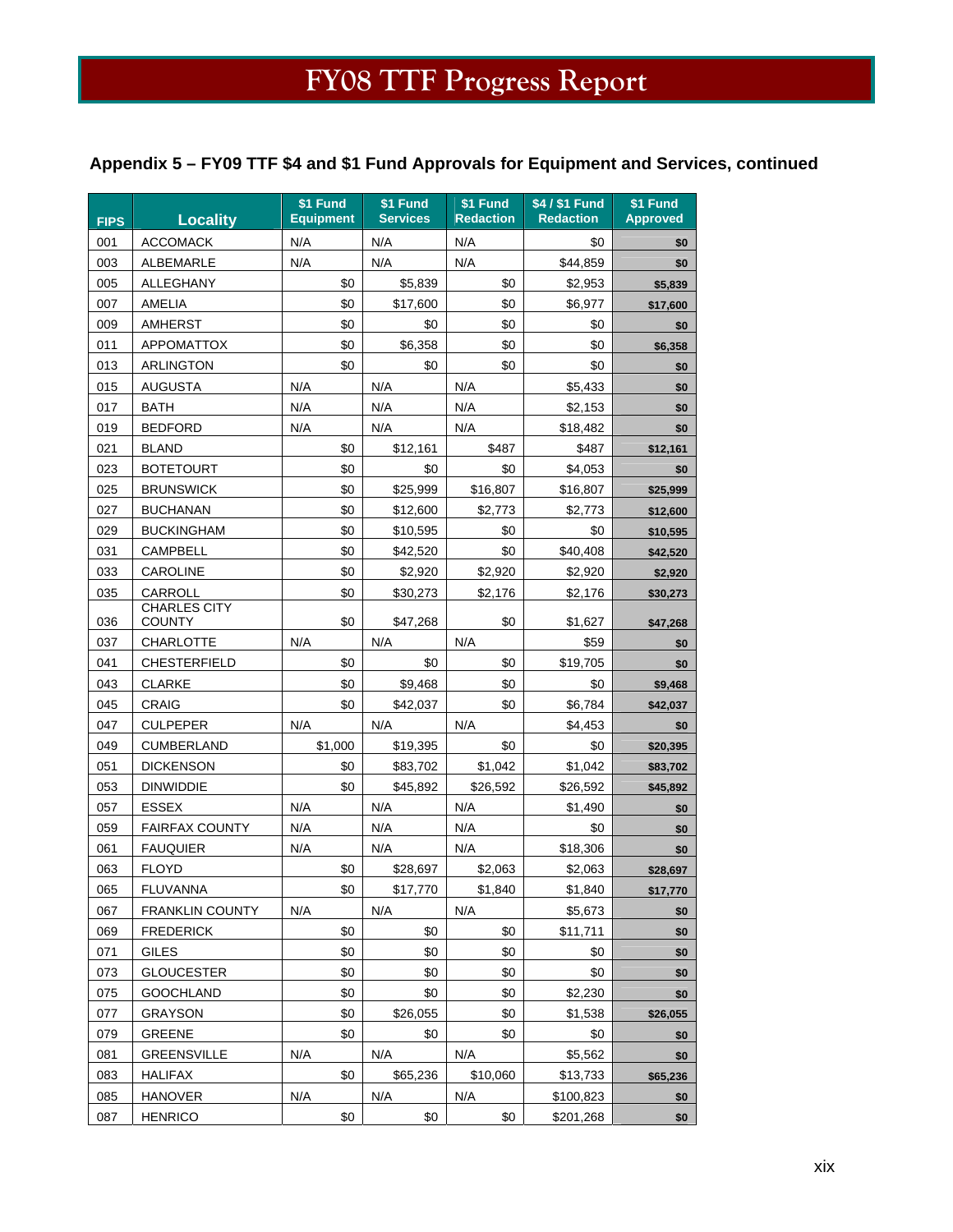| <b>FIPS</b> | <b>Locality</b>          | \$1 Fund<br><b>Equipment</b> | \$1 Fund<br><b>Services</b> | \$1 Fund<br><b>Redaction</b> | \$4 / \$1 Fund<br><b>Redaction</b> | \$1 Fund<br><b>Approved</b> |
|-------------|--------------------------|------------------------------|-----------------------------|------------------------------|------------------------------------|-----------------------------|
| 089         | <b>HENRY</b>             | \$0                          | \$3,500                     | \$0                          | \$4,036                            | \$3,500                     |
| 091         | HIGHLAND                 | \$0                          | \$0                         | \$0                          | \$225                              | \$0                         |
| 093         | <b>ISLE OF WIGHT</b>     | \$0                          | \$40,000                    | \$0                          | \$3,112                            | \$40,000                    |
| 095         | <b>JAMES CITY COUNTY</b> | \$0                          | \$0                         | \$0                          | \$88,992                           | \$0                         |
| 097         | KING AND QUEEN           | \$0                          | \$37,323                    | \$0                          | \$1,543                            | \$37,323                    |
| 099         | KING GEORGE              | \$22,000                     | \$12,500                    | \$0                          | \$0                                | \$34,500                    |
| 101         | <b>KING WILLIAM</b>      | \$0                          | \$46,645                    | \$6,191                      | \$7,845                            | \$46,645                    |
| 103         | LANCASTER                | \$0                          | \$3,709                     | \$0                          | \$1,356                            | \$3,709                     |
| 105         | LEE                      | \$0                          | \$10,329                    | \$5,872                      | \$5,872                            | \$10,329                    |
| 107         | <b>LOUDOUN</b>           | N/A                          | N/A                         | N/A                          | \$114,072                          | \$0                         |
| 109         | <b>LOUISA</b>            | \$0                          | \$0                         | \$0                          | \$0                                | \$0                         |
| 111         | <b>LUNENBURG</b>         | \$0                          | \$67,900                    | \$0                          | \$4,205                            | \$67,900                    |
| 113         | <b>MADISON</b>           | N/A                          | N/A                         | N/A                          | \$2,562                            | \$0                         |
| 115         | <b>MATHEWS</b>           | N/A                          | N/A                         | N/A                          | \$0                                | \$0                         |
| 117         | <b>MECKLENBURG</b>       | N/A                          | N/A                         | N/A                          | \$2,902                            | \$0                         |
| 119         | <b>MIDDLESEX</b>         | N/A                          | N/A                         | N/A                          | \$3,471                            | \$0                         |
| 121         | <b>MONTGOMERY</b>        | \$0                          | \$5,430                     | \$0                          | \$0                                | \$5,430                     |
| 125         | <b>NELSON</b>            | \$0                          | \$24,569                    | \$1,409                      | \$3,389                            | \$24,569                    |
| 127         | <b>NEW KENT</b>          | \$0                          | \$30,179                    | \$1,216                      | \$1,216                            | \$30,179                    |
| 131         | <b>NORTHAMPTON</b>       | \$0                          | \$111,900                   | \$0                          | \$1,542                            | \$111,900                   |
| 133         | NORTHUMBERLAND           | N/A                          | N/A                         | N/A                          | \$10,509                           | \$0                         |
| 135         | <b>NOTTOWAY</b>          | \$0                          | \$24,017                    | \$0                          | \$7,600                            | \$24,017                    |
| 137         | ORANGE                   | \$0                          | \$8,956                     | \$8,956                      | \$11,059                           | \$8,956                     |
| 139         | PAGE                     | \$4,448                      | \$0                         | \$0                          | \$0                                | \$4,448                     |
| 141         | <b>PATRICK</b>           | \$0                          | \$7,771                     | \$1,456                      | \$1,456                            | \$7,771                     |
| 143         | PITTSYLVANIA             | \$0                          | \$7,649                     | \$0                          | \$8,794                            | \$7,649                     |
| 145         | <b>POWHATAN</b>          | N/A                          | N/A                         | N/A                          | \$18,818                           | \$0                         |
| 147         | PRINCE EDWARD            | \$0                          | \$13,500                    | \$0                          | \$0                                | \$13,500                    |
| 149         | PRINCE GEORGE            | \$0                          | \$0                         | \$0                          | \$2,975                            | \$0                         |
| 153         | PRINCE WILLIAM           | N/A                          | N/A                         | N/A                          | \$0                                | \$0                         |
| 155         | <b>PULASKI</b>           | \$0                          | \$25,423                    | \$3,033                      | \$3,033                            | \$25,423                    |
| 157         | <b>RAPPAHANNOCK</b>      | \$0                          | \$8,264                     | \$1,764                      | \$6,291                            | \$8,264                     |
| 159         | RICHMOND COUNTY          | \$0                          | \$30,575                    | \$0                          | \$0                                | \$30,575                    |
| 161         | ROANOKE COUNTY           | \$0                          | \$0                         | \$0                          | \$10,025                           | \$0                         |
| 163         | <b>ROCKBRIDGE</b>        | N/A                          | N/A                         | N/A                          | \$2,380                            | \$0                         |
| 165         | <b>ROCKINGHAM</b>        | N/A                          | N/A                         | N/A                          | \$86,902                           | \$0                         |
| 167         | <b>RUSSELL</b>           | \$0                          | \$766                       | \$0                          | \$1,320                            | \$766                       |
| 169         | <b>SCOTT</b>             | \$0                          | \$0                         | \$0                          | \$0                                | \$0                         |
| 171         | SHENANDOAH               | \$0                          | \$0                         | \$0                          | \$5,996                            | \$0                         |
| 173         | <b>SMYTH</b>             | \$0                          | \$3,314                     | \$3,314                      | \$9,503                            | \$3,314                     |
| 175         | SOUTHAMPTON              | \$980                        | \$84,244                    | \$2,402                      | \$2,436                            | \$85,224                    |
| 177         | <b>SPOTSYLVANIA</b>      | N/A                          | N/A                         | N/A                          | \$0                                | \$0                         |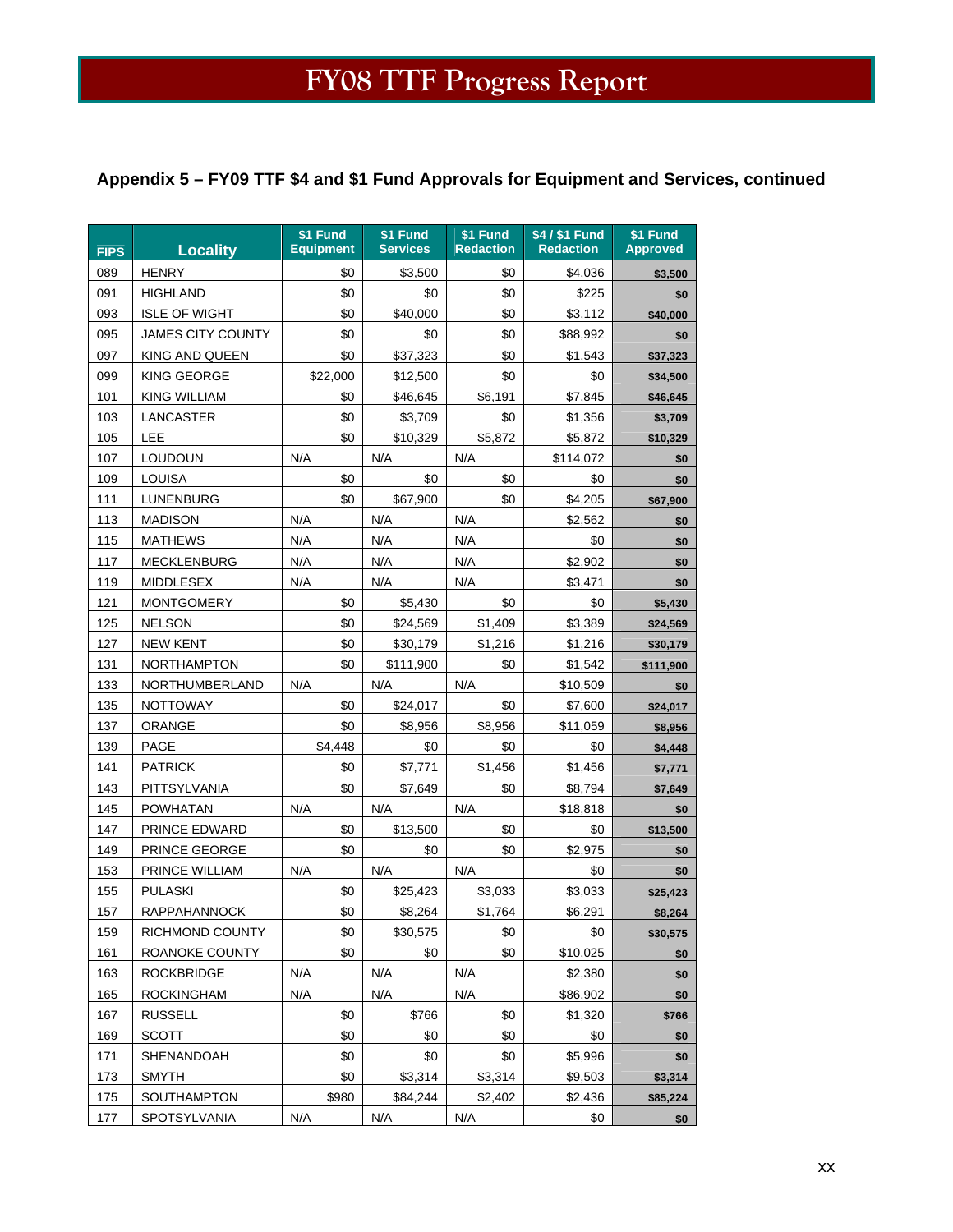| <b>FIPS</b> | <b>Locality</b>         | \$1 Fund<br><b>Equipment</b> | \$1 Fund<br><b>Services</b> | $$1$ Fund<br><b>Redaction</b> | \$4 / \$1 Fund<br><b>Redaction</b> | \$1 Fund<br><b>Approved</b> |
|-------------|-------------------------|------------------------------|-----------------------------|-------------------------------|------------------------------------|-----------------------------|
| 179         | <b>STAFFORD</b>         | \$0                          | \$34,546                    | \$0                           | \$13,387                           | \$34,546                    |
| 181         | <b>SURRY</b>            | \$0                          | \$2,500                     | \$0                           | \$0                                | \$2,500                     |
| 183         | <b>SUSSEX</b>           | \$0                          | \$9,205                     | \$0                           | \$0                                | \$9,205                     |
| 185         | <b>TAZEWELL</b>         | \$0                          | \$42,115                    | \$0                           | \$4,405                            | \$42,115                    |
| 187         | <b>WARREN</b>           | N/A                          | N/A                         | N/A                           | \$4,688                            | \$0                         |
| 191         | <b>WASHINGTON</b>       | \$0                          | \$0                         | \$0                           | \$32,171                           | \$0                         |
| 193         | WESTMORELAND            | \$0                          | \$22,056                    | \$13,577                      | \$13,577                           | \$22,056                    |
| 195         | <b>WISE</b>             | \$0                          | \$9,200                     | \$0                           | \$0                                | \$9,200                     |
| 197         | <b>WYTHE</b>            | \$0                          | \$18,685                    | \$18,685                      | \$18,685                           | \$18,685                    |
| 199         | YORK                    | N/A                          | N/A                         | N/A                           | \$101,390                          | \$0                         |
| 510         | ALEXANDRIA              | N/A                          | N/A                         | N/A                           | \$244,580                          | \$0                         |
| 520         | <b>BRISTOL</b>          | \$0                          | \$0                         | \$0                           | \$1,470                            | \$0                         |
| 530         | <b>BUENA VISTA</b>      | \$0                          | \$11,787                    | \$627                         | \$1,170                            | \$11,787                    |
| 540         | <b>CHARLOTTESVILLE</b>  | N/A                          | N/A                         | N/A                           | \$26,295                           | \$0                         |
| 550         | <b>CHESAPEAKE</b>       | \$0                          | \$0                         | \$0                           | \$7,315                            | \$0                         |
| 570         | <b>COLONIAL HEIGHTS</b> | \$0                          | \$5,245                     | \$0                           | \$0                                | \$5,245                     |
| 590         | DANVILLE                | \$0                          | \$0                         | \$0                           | \$9,202                            | \$0                         |
| 630         | <b>FREDERICKSBURG</b>   | \$0                          | \$13,673                    | \$10,065                      | \$10,065                           | \$13,673                    |
| 650         | <b>HAMPTON</b>          | N/A                          | N/A                         | N/A                           | \$14,621                           | \$0                         |
| 670         | <b>HOPEWELL</b>         | \$0                          | \$0                         | \$0                           | \$1,763                            | \$0                         |
| 680         | <b>LYNCHBURG</b>        | N/A                          | N/A                         | N/A                           | \$6,817                            | \$0                         |
| 690         | <b>MARTINSVILLE</b>     | \$0                          | \$0                         | \$0                           | \$0                                | \$0                         |
| 700         | <b>NEWPORT NEWS</b>     | N/A                          | N/A                         | N/A                           | \$1,276                            | \$0                         |
| 710         | <b>NORFOLK</b>          | \$0                          | \$0                         | \$0                           | \$0                                | \$0                         |
| 730         | PETERSBURG              | \$0                          | \$30,868                    | \$0                           | \$16,931                           | \$30,868                    |
| 740         | <b>PORTSMOUTH</b>       | \$0                          | \$66,087                    | \$0                           | \$23,138                           | \$66,087                    |
| 750         | <b>RADFORD</b>          | \$0                          | \$0                         | \$0                           | \$0                                | \$0                         |
| 760         | RICHMOND CITY           | N/A                          | N/A                         | N/A                           | \$221,336                          | \$0                         |
| 770         | ROANOKE CITY            | N/A                          | N/A                         | N/A                           | \$67,939                           | \$0                         |
| 775         | SALEM                   | N/A                          | N/A                         | N/A                           | \$2,241                            | \$0                         |
| 790         | <b>STAUNTON</b>         | \$0                          | \$35,855                    | \$10,581                      | \$10,581                           | \$35,855                    |
| 800         | <b>SUFFOLK</b>          | \$0                          | \$71,017                    | \$0                           | \$0                                | \$71,017                    |
| 810         | <b>VIRGINIA BEACH</b>   | N/A                          | N/A                         | N/A                           | \$0                                | \$0                         |
| 820         | WAYNESBORO              | \$0                          | \$50,000                    | \$0                           | \$3,203                            | \$50,000                    |
| 840         | <b>WINCHESTER</b>       | \$13,618                     | \$16,112                    | \$0                           | \$2,464                            | \$29,730                    |
|             | 120                     | \$42,046                     | \$1,599,799                 | \$155,908                     | \$1,873,127                        | \$1,641,845                 |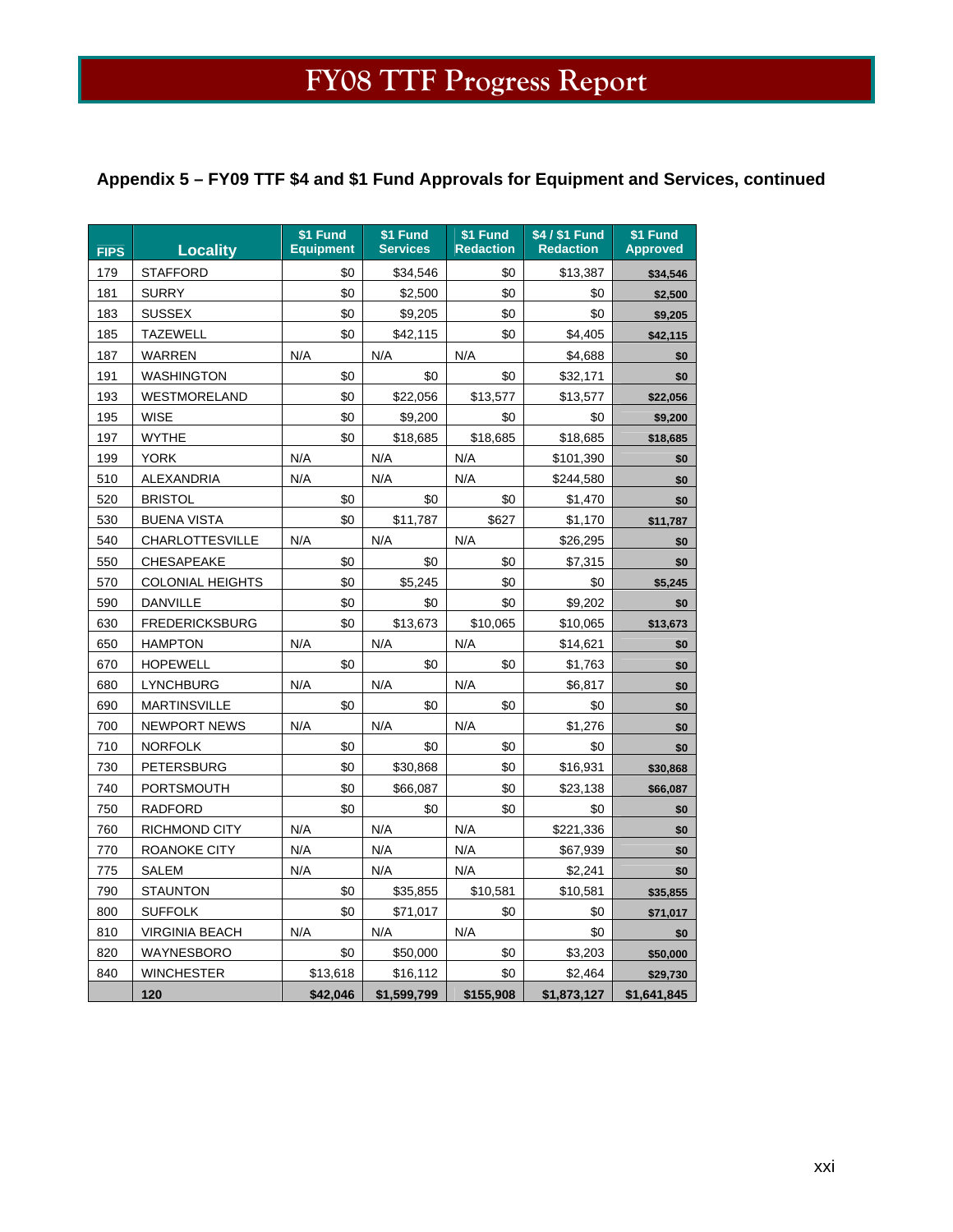### **Appendix 6 – Code of Virginia: TTF- Related Sections**

#### **§ [17.1-276](http://leg1.state.va.us/cgi-bin/legp504.exe?000+cod+17.1-276). Fee allowed for providing remote access to certain records.**

A clerk of the circuit court who provides secure remote access to land records pursuant to § [17.1-294](http://leg1.state.va.us/cgi-bin/legp524.exe?000+cod+17.1-294) may charge a fee established by the clerk to cover the operational expenses of such electronic access, including, but not limited to, computer support, maintenance, enhancements, upgrades, replacements, and consulting services. A flat fee may be assessed for each subscriber, as defined in § [17.1-295,](http://leg1.state.va.us/cgi-bin/legp524.exe?000+cod+17.1-295) in an amount not to exceed \$50 per month. The fee shall be paid to the clerk's office and deposited by the clerk into a special nonreverting local fund to be used to cover operational expenses of such electronic access, as defined herein. The circuit court clerk shall enter into an agreement with each person whom the clerk authorizes to have remote access, in accordance with the security standards established by the Virginia Information Technologies Agency. (1985, c. 489, § 14.1-118.1; 1993, c. 445; 1995, c. 592; 1997, c. 413; 1998, cc. 650, 872; 2004, c. 230; 2006, c. 474; 2008, cc. 823, 833.)

#### **§ [17.1-279](http://leg1.state.va.us/cgi-bin/legp504.exe?000+cod+17.1-279). Additional fee to be assessed by circuit court clerks for information technology.**

A. In addition to the fees otherwise authorized by this chapter, the clerk of each circuit court shall assess a \$5 fee, known as the "Technology Trust Fund Fee," in each civil action, upon each instrument to be recorded in the deed books, and upon each judgment to be docketed in the judgment lien docket book. Such fee shall be deposited by the State Treasurer into a trust fund. The State Treasurer shall maintain a record of such deposits.

B. Four dollars of every \$5 fee shall be allocated by the Compensation Board from the trust fund for the purposes of: (i) developing and updating individual land records automation plans for individual circuit court clerks' offices; (ii) implementing automation plans to modernize land records in individual circuit court clerks' offices and provide secure remote access to land records throughout the Commonwealth pursuant to § [17.1-294](http://leg1.state.va.us/cgi-bin/legp504.exe?000+cod+17.1-294); (iii) obtaining and updating office automation and information technology equipment including software and conversion services; (iv) preserving, maintaining and enhancing court records, including, but not limited to, the costs of repairs, maintenance, land records, consulting services, service contracts, redaction of social security numbers from land records, and system replacements or upgrades; and (v) improving public access to court records. The Compensation Board in consultation with circuit court clerks and other users of court records shall develop and update policies governing the allocation of funds for these purposes. However, such funds shall not be used for personnel costs within the circuit court clerks' offices. The Compensation Board policies governing the allocation of funds shall require that a clerk submit to the Compensation Board a written certification that the clerk's proposed technology improvements of his land records will provide secure remote access to those land records on or before July 1, 2008.

The annual budget submitted by each circuit court clerk pursuant to § [15.2-1636.7](http://leg1.state.va.us/cgi-bin/legp504.exe?000+cod+15.2-1636.7) may include a request for technology improvements in the upcoming fiscal year to be allocated by the Compensation Board from the trust fund. Such request shall not exceed the deposits into the trust fund credited to that locality. The Compensation Board shall allocate the funds requested by the clerks in an amount not to exceed the deposits into the trust fund credited to their respective localities.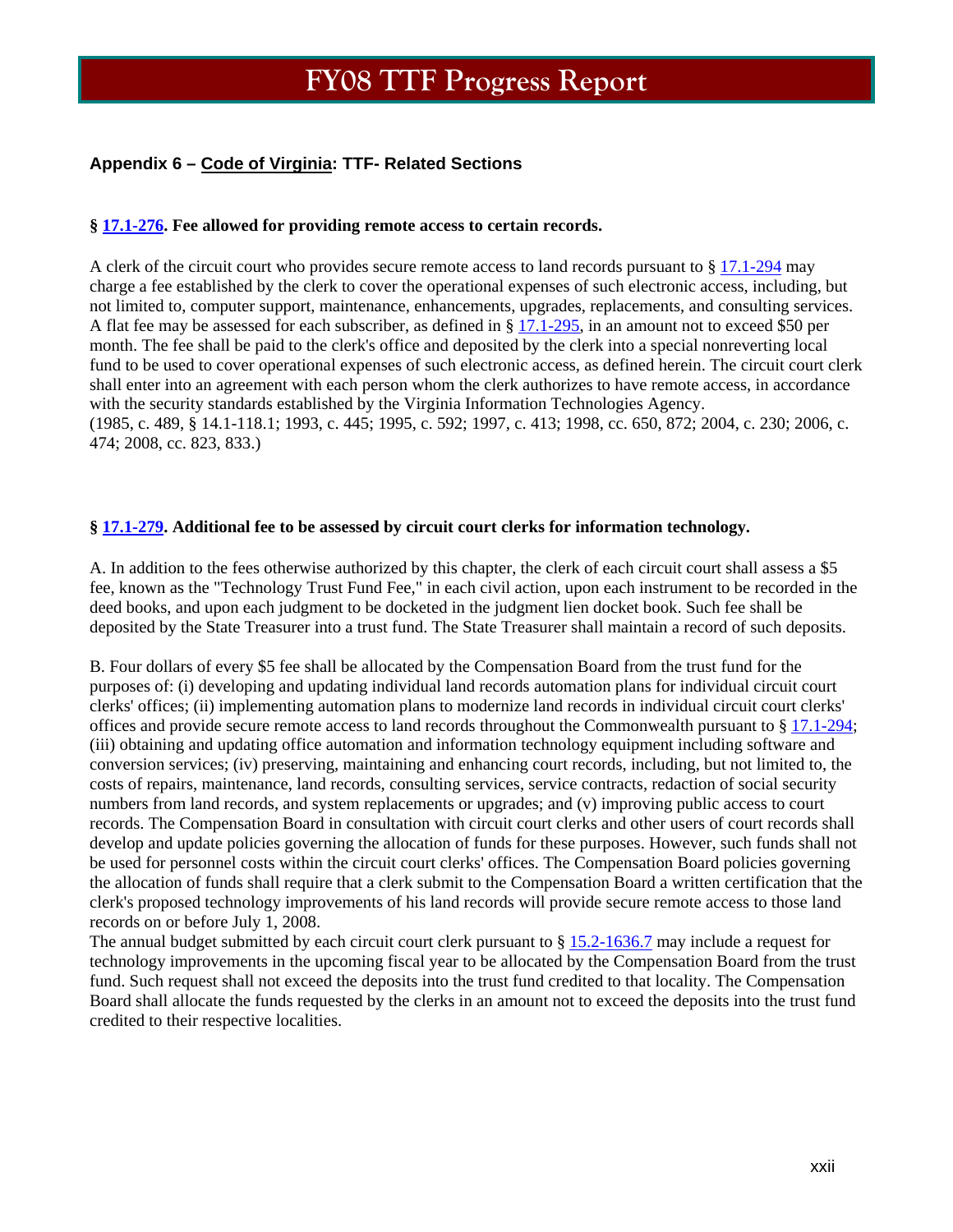### **Appendix 6 – Code of Virginia: TTF - Related Sections, continued**

C. The remaining \$1 of each such fee may be allocated by the Compensation Board from the trust fund (i) for the purposes of funding studies to develop and update individual land-records automation plans for individual circuit court clerks' offices, at the request of and in consultation with the individual circuit court clerk's offices, and (ii) for the purposes enumerated in subsection B to implement the plan to modernize land records in individual circuit court clerks' offices and provide secure remote access to land records throughout the Commonwealth. The allocations pursuant to this subsection may give priority to those individual clerks' offices whose deposits into the trust fund would not be sufficient to implement its modernization plan. The Compensation Board policies governing the allocation of funds shall require that a clerk submit to the Compensation Board a written certification that the clerk's proposed technology improvements of his land records will provide secure remote access to those land records on or before July 1, 2008.

D. 1. Secure remote access to land records shall be by paid subscription service through individual circuit court clerk's offices pursuant to § [17.1-276,](http://leg1.state.va.us/cgi-bin/legp504.exe?000+cod+17.1-276) or through designated application service providers. Compliance with secure remote access standards developed by the Virginia Information Technologies Agency pursuant to § [17.1-](http://leg1.state.va.us/cgi-bin/legp504.exe?000+cod+17.1-294) [294](http://leg1.state.va.us/cgi-bin/legp504.exe?000+cod+17.1-294) shall be certified by the individual circuit court clerks' offices to the Compensation Board. The individual circuit court clerk's office or its designated application service provider shall certify compliance with such secure remote access standards. Nothing in this section shall prohibit the Compensation Board from allocating trust fund money to individual circuit court clerks' offices for the purpose of complying with such secure remote access standards or redaction of social security numbers from land records.

2. If a circuit court clerk proceeds to accelerate the redaction of social security numbers from land records using local funds, the clerk may request reimbursement for such expenditures from the Technology Trust Fund in accordance with clause (iv) of subsection B to provide reimbursement to the locality for advancing such funds in the fiscal year in which such local expenditures are incurred. For local expenditures to accelerate the redaction of social security numbers from land records incurred in prior fiscal years for which reimbursement has not been previously made, the Compensation Board may approve payment to the locality in accordance with clause (iv) of subsection B upon certification by the locality that it has advanced such funds.

3. Every circuit court clerk shall provide secure remote access to land records pursuant to § [17.1-294](http://leg1.state.va.us/cgi-bin/legp504.exe?000+cod+17.1-294) on or before July 1, 2008.

E. Such fee shall not be assessed to any instrument to be recorded in the deed books nor any judgment to be docketed in the judgment lien docket books tendered by any federal, state or local government.

F. If a circuit court clerk provides secure remote access to land records on or before July 1, 2008, then that clerk may apply to the Compensation Board for an allocation from the Technology Trust Fund for automation and technology improvements in his office that are not related to land records. Such request shall not exceed the deposits into the trust fund credited to that locality.

G. Information regarding the technology programs adopted by the circuit court clerks shall be shared with the Virginia Information Technologies Agency, The Library of Virginia, and the Office of the Executive Secretary of the Supreme Court.

H. Nothing in this section shall be construed to diminish the duty of local governing bodies to furnish supplies and equipment to the clerks of the circuit courts pursuant to § [15.2-1656.](http://leg1.state.va.us/cgi-bin/legp504.exe?000+cod+15.2-1656) Revenue raised as a result of this section shall in no way supplant current funding to circuit court clerks' offices by local governing bodies.

I. Effective July 1, 2006, except for transfers pursuant to this section, there shall be no transfers out of the fund, including transfers to the general fund.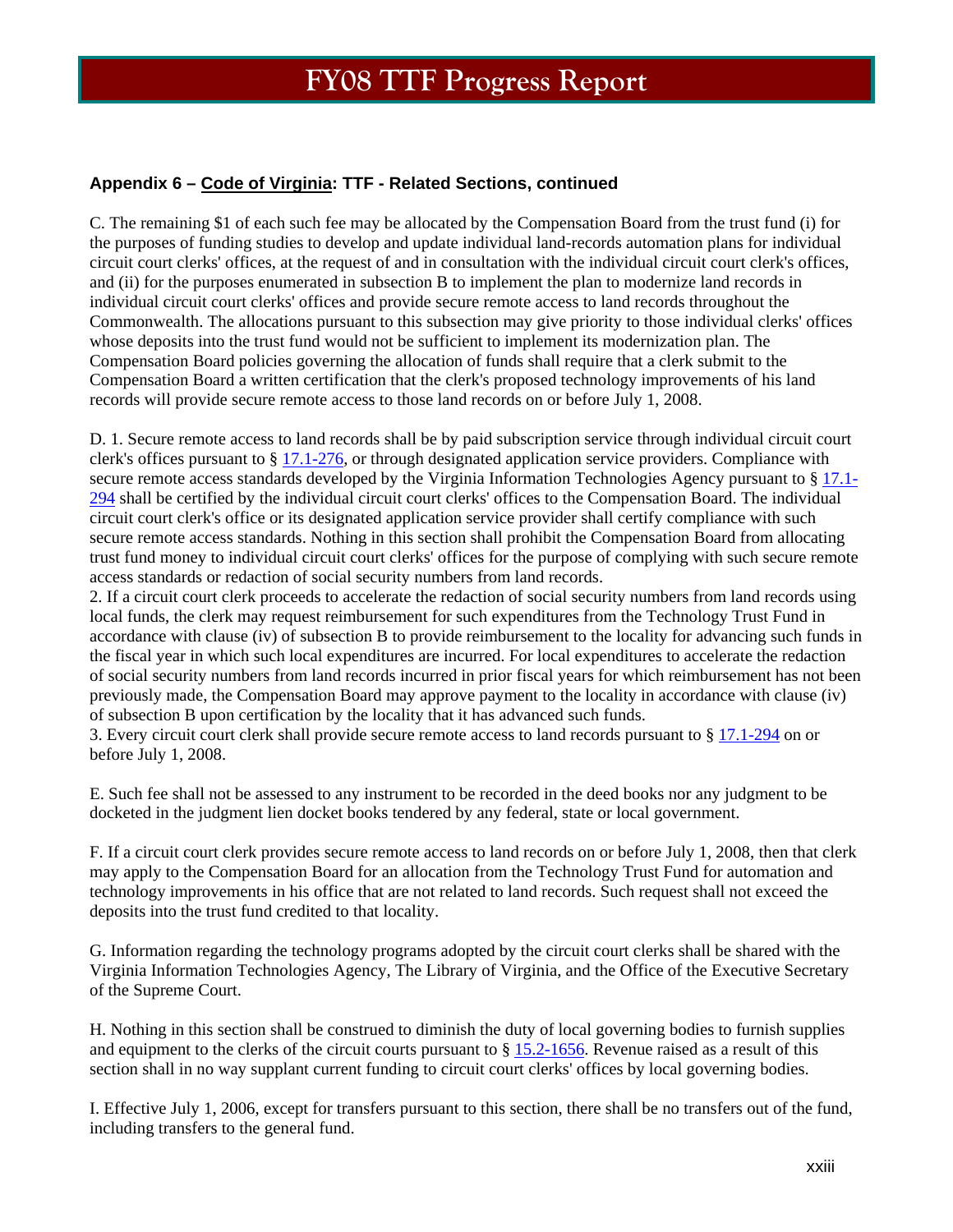#### **Appendix 6 – Code of Virginia: TTF - Related Sections, continued**

(1996, c. 431, § 14.1-125.2; 1997, c. 675; 1998, c. 872; 2000, cc. 440, 446; 2002, cc. 140, 250, 637; 2003, cc. 205, 865, 981, 1021; 2004, c. 676; 2005, cc. 681, 738; 2006, c. 647; 2007, cc. 548, 626.)

#### **§ [17.1-292](http://leg1.state.va.us/cgi-bin/legp504.exe?000+cod+17.1-292). Applicability; definitions.**

A. The provisions of § [17.1-293](http://leg1.state.va.us/cgi-bin/legp504.exe?000+cod+17.1-293) of this article shall apply to clerks of the courts of record as defined in § [1-212](http://leg1.state.va.us/cgi-bin/legp504.exe?000+cod+1-212) and courts not of record as defined in § [16.1-69.5.](http://leg1.state.va.us/cgi-bin/legp504.exe?000+cod+16.1-69.5)

#### B. As used in this article:

"Internet" means the international computer network of interoperable packet-switched data networks. "Land records" means any writing authorized by law to be recorded on paper or in electronic format that the clerk records affecting title to real property, including but not limited to instruments, orders, or any other writings recorded under this title, Article 5 (§ [8.01-446](http://leg1.state.va.us/cgi-bin/legp504.exe?000+cod+8.01-446) et seq.) of Chapter 17 of Title 8.01, Title 8.9A and Chapter 6 (§ [55-106](http://leg1.state.va.us/cgi-bin/legp504.exe?000+cod+55-106) et seq.) of Title 55.

(2007, cc. 548, 626.)

#### **§ [17.1-293](http://leg1.state.va.us/cgi-bin/legp504.exe?000+cod+17.1-293). Posting and availability of certain information on the Internet; prohibitions.**

A. Notwithstanding Chapter 37 (§ [2.2-3700](http://leg1.state.va.us/cgi-bin/legp504.exe?000+cod+2.2-3700) et seq.) of Title 2.2 or subsection B of this section, it shall be unlawful for any court clerk to disclose the social security number or other identification numbers appearing on driver's licenses or information on credit cards, debit cards, bank accounts, or other electronic billing and payment systems that was supplied to a court clerk for the purpose of paying fees, fines, taxes, or other charges collected by such court clerk. The prohibition shall not apply where disclosure of such information is required (i) to conduct or complete the transaction for which such information was submitted or (ii) by other law or court order.

B. Beginning January 1, 2004, no court clerk shall post on the Internet any document that contains the following information: (i) an actual signature, (ii) a social security number, (iii) a date of birth identified with a particular person, (iv) the maiden name of a person's parent so as to be identified with a particular person, (v) any financial account number or numbers, or (vi) the name and age of any minor child.

C. Each such clerk shall post notice that includes a list of the documents routinely posted on its website.

D. Nothing in this section shall be construed to prohibit access to any original document as provided by law.

- E. This section shall not apply to the following:
- 1. Providing access to any document among the land records via secure remote access pursuant to § [17.1-294](http://leg1.state.va.us/cgi-bin/legp504.exe?000+cod+17.1-294);
- 2. Postings related to legitimate law-enforcement purposes;
- 3. Postings of historical, genealogical, interpretive, or educational documents and information about historic persons and events;

4. Postings of instruments and records filed or recorded prior to 1907; and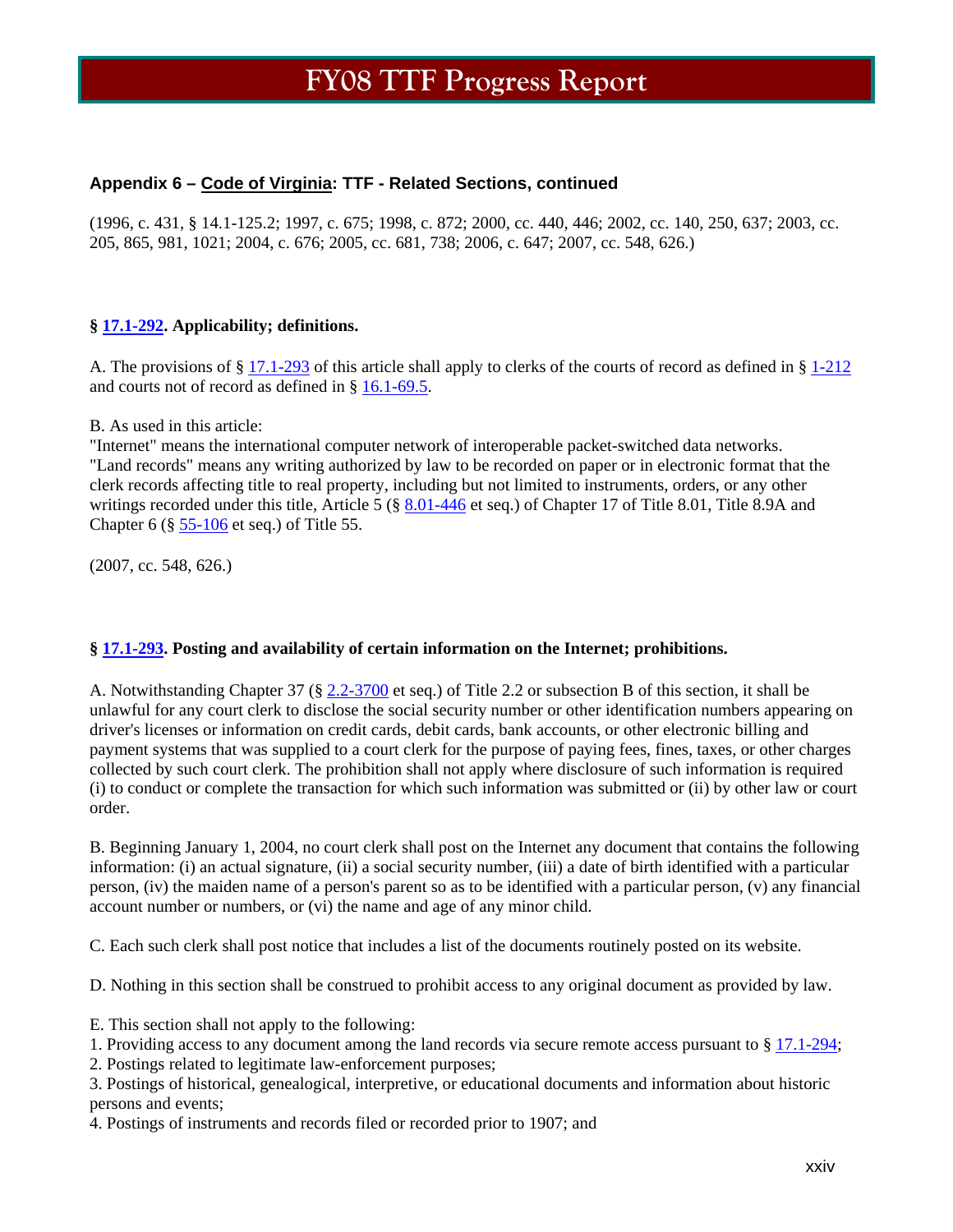### **Appendix 6 – Code of Virginia: TTF - Related Sections, continued**

5. Providing secure remote access to any person and his counsel to documents filed in matters to which such person is a party.

F. Nothing in this section shall prohibit the Supreme Court or any other court from providing online access to a case management system that may include abstracts of case filings and proceedings in the courts of the Commonwealth.

G. The court clerk shall be immune from suit arising from any acts or omissions relating to providing remote access on the Internet pursuant to this section unless the clerk was grossly negligent or engaged in willful misconduct.

This subsection shall not be construed to limit, withdraw, or overturn any defense or immunity already existing in statutory or common law, or to affect any cause of action accruing prior to July 1, 2005.

(2007, cc. 548, 626.)

#### **§ [17.1-294](http://leg1.state.va.us/cgi-bin/legp504.exe?000+cod+17.1-294). Secure remote access to land records.**

A. No circuit court clerk shall provide secure remote access to any land record that does not comply with the provisions of this section and the secure remote access standards developed by the Virginia Information Technologies Agency in consultation with the circuit court clerks, the Executive Secretary of the Supreme Court, the Compensation Board, and users of land and other court records.

B. 1. The original record maintained by the clerk may contain a social security number if otherwise provided by law, but that original record shall not be made available via secure remote access unless it complies with this section.

2. Except in cases where the original record is required by law to contain a social security number, the attorney or party who prepares or submits the land record for recordation has the responsibility for ensuring that the social security number has been removed from the writing prior to the instrument's being submitted for recordation.

C. Nothing in this section shall be construed to prohibit access to any original document as provided by law.

D. The clerk of the circuit court of any jurisdiction shall be immune from suit arising from any acts or omissions relating to providing secure remote access to land records pursuant to this section unless the clerk was grossly negligent or engaged in willful misconduct.

(2007, cc. 548, 626.)